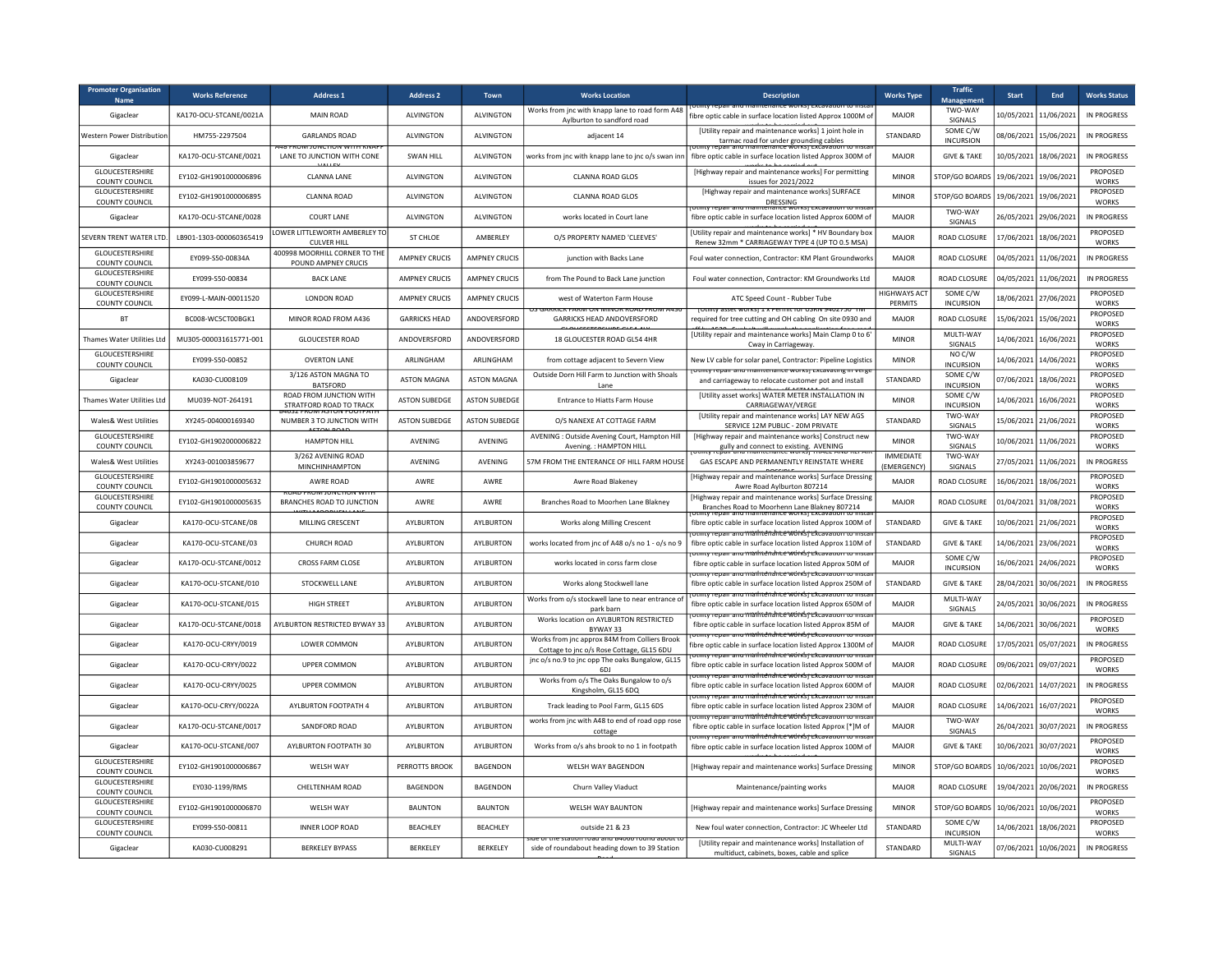| Gigaclear                                | KA030-CU006773                | <b>RIDDLE STREET</b>                                                   | <b>PURTON</b>          | BERKELEY          | Halmore Farm to Manor Farm                                                                          | Optic Ducting. Working hours 0700-1900. TM: Road                                                                                          | MAIOR                        | ROAD CLOSURE                      |            | 07/06/2021 10/06/2021 | PROPOSED<br><b>WORKS</b>        |
|------------------------------------------|-------------------------------|------------------------------------------------------------------------|------------------------|-------------------|-----------------------------------------------------------------------------------------------------|-------------------------------------------------------------------------------------------------------------------------------------------|------------------------------|-----------------------------------|------------|-----------------------|---------------------------------|
| <b>BT</b>                                | BC410-<br>TM00000500311573800 | CHAPEL HILL                                                            | NEWPORT                | BERKELEY          | ONEA50871791 ENTRANCE TO CHAPEL HILL<br>BUISNESS PARK, CHAPEL HILL                                  | [Utility repair and maintenance works] 1 blockages in grass<br>verge<br><del>htmty repair and maintenance worksj Excavating to inst</del> | <b>MINOR</b>                 | SOME C/W<br><b>INCURSION</b>      |            | 09/06/2021 11/06/2021 | PROPOSED<br><b>WORKS</b>        |
| Gigaclear                                | KA030-CU007336                | ALKINGTON FOOTPATH 43                                                  | BERKELEY               | BERKELEY          | Alkington Footpath 43 to the Stone Hill to Studio<br>Flat, Old Mill House                           | fibre optic cable and customer connections. Working hours                                                                                 | MAJOR                        | ROAD CLOSURE                      |            | 09/06/2021 11/06/2021 | PROPOSED<br><b>WORKS</b>        |
| <b>WESSEX WATER</b>                      | PG107-39371150001             | <b>JUBILEE WAY</b>                                                     | NEWTOWN                | BERKELEY          | 08-Oct                                                                                              | [Utility repair and maintenance works] Urgent Sewer<br>Repair                                                                             | <b>IMMEDIATE</b><br>(URGENT) | SOME C/W<br><b>INCURSION</b>      |            | 08/06/2021 14/06/2021 | IN PROGRESS                     |
| Gigaclear                                | KA030-CU006256                | UNCTION TO THE CATTLE COUNTRY                                          | <b>BERKELEY HEATH</b>  | BERKELEY          | Junc of A38 to outside large farm/industrial estate                                                 | [Remedial works] Defect remedial rectification. Working<br>hours 0800 to 1700hrs. TM required: Multiway lights                            | <b>MINOR</b>                 | MULTI-WAY<br>SIGNALS              |            | 11/06/2021 15/06/2021 | PROPOSED<br>REMEDIAL            |
| Gigaclear                                | KA030-CU006506                | sarının FRÜ DVI "MT" ("ATı") APY curun m<br>ADVENTURE PARK TO BERKELEY | <b>MOBLEY</b>          | BERKELEY          | Outside large farm/industrial estate to roundabou                                                   | [Remedial works] Defect remedial rectification. Working<br>hours 0800 to 1700hrs. TM required: Multiway lights                            | <b>MINOR</b>                 | MULTI-WAY<br>SIGNALS              |            | 11/06/2021 15/06/2021 | <b>PROPOSED</b><br>RFMFDIAI     |
| Gigaclear                                | KA030-CU006760                | <b>GLOUCESTER ROAD</b>                                                 | <b>NEWTOWN</b>         | <b>BERKELEY</b>   | 4 Victoria Place to 12 Baylands                                                                     | Optic Ducting. Working hours 0700-1900. TM: Road                                                                                          | <b>MAJOR</b>                 | ROAD CLOSURE                      |            | 07/06/2021 18/06/2021 | PROPOSED<br><b>WORKS</b>        |
| SEVERN TRENT WATER LTD.                  | LB901-1303-000012809246       | <b>BAYS HILL</b>                                                       | NEWTOWN                | <b>BERKELEY</b>   | O/S POLICE HOUSE                                                                                    | [Utility repair and maintenance works] HV Bbox Install<br>25mm and Meter                                                                  | <b>MINOR</b>                 | SOME C/W<br><b>INCURSION</b>      |            | 16/06/2021 18/06/2021 | PROPOSED<br><b>WORKS</b>        |
| Gigaclear                                | KA080-GC/38501437/04          | <b>LYNCH ROAD</b>                                                      | BERKELEY               | BERKELEY          | FW CW butlers close to leaze close                                                                  | [Remedial works] Works to carry out defects (SIDs)                                                                                        | STANDARD                     | MULTI-WAY<br>SIGNALS              |            | 07/06/2021 18/06/2021 | IN PROGRESS                     |
| Gigaclear                                | KA030-CU007339                | ROAD FROM A38 TO LOWER STONE                                           | STONE                  | BERKELEY          | pamspeed, The Birches, opposite the functo<br>Morrslade Lane to side of the junc front of           | otility repair and maintenance worksj excavating to insta<br>fibre optic cable and customer connections. Working hours                    | MAJOR                        | ROAD CLOSURE                      |            | 02/06/2021 21/06/2021 | PROPOSED<br><b>WORKS</b>        |
| Gigaclear                                | KA030-CU006774                | <b>CORNER HOUSE TO PRIMROSE</b><br>COTTAGE                             | <b>PURTON</b>          | BERKELEY          | Manor Farm to Wayside                                                                               | otmty repair afili?fhanft@nāhte?works  instanation or mor<br>Optic Ducting. Working hours 0700-1900. TM: Road                             | <b>MAJOR</b>                 | <b>ROAD CLOSURE</b>               |            | 12/06/2021 23/06/2021 | PROPOSED<br>WORKS               |
| Gigaclear                                | KA030-CU007744                | <b>STATION ROAD</b>                                                    | BERKELEY               | BERKELEY          | Junc of Fitzhardinge Way to roundabout                                                              | repair and mainteflance works) inst<br>Optic Ducting and Chambers. Working hours 0700-1900.                                               | MAIOR                        | MULTI-WAY<br><b>SIGNALS</b>       |            | 25/05/2021 24/06/2021 | IN PROGRESS                     |
| Gigaclear                                | KA030-CU008290                | <b>STATION ROAD</b>                                                    | <b>BERKELEY</b>        | <b>BERKELEY</b>   | in the coner by the track going along sig<br>Ladymead House to side of the station road and         | [Utility repair and maintenance works] Installation of<br>multiduct, cabinets, boxes, cable and splice                                    | STANDARD                     | MULTI-WAY<br>SIGNALS              |            | 11/06/2021 24/06/2021 | <b>PROPOSED</b><br><b>WORKS</b> |
| Gigaclear                                | KA030-CU008304                | FIELDVIEW                                                              | BERKELEY               | <b>BERKELEY</b>   | Junction Station Road to Cannon Park to on the<br>junction Canon Park to The Leys                   | [Utility repair and maintenance works] Installation of<br>multiduct, cabinets, boxes, cable and splice                                    | STANDARD                     | MULTI-WAY<br>SIGNALS              |            | 14/06/2021 25/06/2021 | PROPOSED<br><b>WORKS</b>        |
| Gigaclear                                | KA030-CU008287                | <b>HALMORE LANE</b>                                                    | WANSWELL               | BERKELEY          | Berkeley to 190m East of Vinecroft Wanswell To                                                      | [Utility repair and maintenance works] Storage. No<br>carriageway incursion                                                               | <b>MAJOR</b>                 | <b>GIVE &amp; TAKE</b>            |            | 03/06/2021 06/07/2021 | PROPOSED<br>WORKS               |
| Gigaclear                                | KA030-CU007883                | <b>LOWER BERRYCROFT</b>                                                | BERKELEY               | BERKELEY          | Large grass verge on junc of Marybrook Street                                                       | [Utility repair and maintenance works] Storage of materials<br>only, no CW incursion                                                      | STANDARD                     | NO C/W<br><b>INCURSION</b>        |            | 15/04/2021 14/07/2021 | IN PROGRESS                     |
| <b>BT</b>                                | BC117-0000000000161813L2C     | <b>ADAMS WAY</b>                                                       | <b>BERRY HILL</b>      | <b>BERRY HILL</b> | OUTSIDE 11                                                                                          | [Utility asset works] LAY NEW DUCTING IN THE FOOTWAY                                                                                      | <b>MINOR</b>                 | NO C/W<br><b>INCURSION</b>        |            | 17/06/2021 21/06/2021 | <b>PROPOSED</b><br><b>WORKS</b> |
| Western Power Distribution               | HM755-2283032A                | KELLS ROAD                                                             | <b>BERRY HILL</b>      | <b>BERRY HILL</b> | from the junction with Tudor Walk up to outside<br>18                                               | <b>TOthicy asset works</b> of form mores in tarmac rootway an<br>grass verge and 148m trenching in tarmac footway and                     | <b>MAJOR</b>                 | <b>GIVE &amp; TAKE</b>            |            | 14/06/2021 30/07/2021 | PROPOSED<br><b>WORKS</b>        |
| Western Power Distributio                | HM755-2283032C                | TUDOR WALK                                                             | <b>BERRY HILL</b>      | <b>BERRY HILL</b> | from the junction with Kells Road up to outside 21                                                  | <del>ריט (ספטה) וויזטען (ספטה) cunity asset works) אום ווער וועלע</del><br>142m trenching in tarmac footway and tarmac road and           | MAIOR                        | <b>GIVE &amp; TAKE</b>            |            | 14/06/2021 30/07/2021 | PROPOSED<br><b>WORKS</b>        |
| Western Power Distributior               | HM755-2283032B                | <b>FOREST PATCH</b>                                                    | <b>BERRY HILL</b>      | <b>BERRY HILL</b> | from outside 2 round to outside 40                                                                  | <del>oanty asset works   11 jon'n noies ni tartijat robl way an</del> u<br>207m trenching in tarmac footway and tarmac road for           | <b>MAJOR</b>                 | SOME C/W<br><b>INCURSION</b>      |            | 14/06/2021 30/07/2021 | PROPOSED<br>WORKS               |
| Gigaclear                                | KA030-CU007641                | <b>GROVE ROAD</b>                                                      | <b>BERRY HILL</b>      | <b>BERRY HILL</b> | Grove Road J/ W B4136                                                                               | [Utility repair and maintenance works] Storage compound                                                                                   | MAJOR                        | NO C/W<br><b>INCURSION</b>        | 02/03/2021 | 30/07/2021            | IN PROGRESS                     |
| Thames Water Utilities Ltd               | MU305-000031631239-001        | <b>ROAD TO ARLINGTON GREEN</b>                                         | <b>ARLINGTON GREEN</b> | <b>BIBURY</b>     | THE FORDGE                                                                                          | [Utility repair and maintenance works] Service Pipe Repair<br><33mm Fway in Footway                                                       | <b>IMMEDIATE</b><br>(URGENT) | SOME C/W<br><b>INCURSION</b>      |            | 09/06/2021 11/06/2021 | IN PROGRESS                     |
| Thames Water Utilities Lto               | MU305-000031625226-001        | <b>B4425 THE VICARAGE BIBURY TO</b><br><b>ARLINGTON PIKE</b>           | ARLINGTON              | <b>BIBURY</b>     | ROZZERS                                                                                             | [Utility repair and maintenance works] Valve Repair Bolts 0<br>to 6' Cway in Carriageway                                                  | <b>MINOR</b>                 | TWO-WAY<br>SIGNALS                |            | 15/06/2021 17/06/2021 | PROPOSED<br><b>WORKS</b>        |
| Gigaclear                                | KA080-GC/S171925              | ROAD FROM B4425 ARLINGTON<br><b>IKE TO THE 3/152 ARLINGTON PIKE</b>    | <b>BIBURY</b>          | <b>BIBURY</b>     | VERGE & CW O/S BARNSELY HILL FARM BIBURY TO<br>OUARRYHILL FARM                                      | [Utility repair and maintenance works] SPLIT POT                                                                                          | <b>MINOR</b>                 | SOME C/W<br><b>INCURSION</b>      |            | 18/06/2021 22/06/2021 | PROPOSED<br><b>WORKS</b>        |
| GLOUCESTERSHIRE<br>COUNTY COUNCIL        | EY102-GH1902000006799         | BIRDLIP RADIO STATION TO SOUTH                                         | SHAB HILL              | <b>BIRDLIP</b>    | (2021/22): TRACK FROM NORTHEAST OF BIRDLIP                                                          | [Highway repair and maintenance works] CCTV Survey<br>Barrow Wake underpass (2021/22) - BIRDLIP                                           | STANDARD                     | <b>GIVE &amp; TAKE</b>            |            | 07/06/2021 11/06/2021 | IN PROGRESS                     |
| GLOUCESTERSHIRE<br>COUNTY COUNCIL        | EY102-GH1902000006800         | <b>TRACK PROW WOR I HEASTON</b><br>BIRDLIP RADIO STATION TO SOUTH      | SHAB HILL              | <b>BIRDLIP</b>    | <u>ਨਾਲਾਸਾਵਾ : ਪੰਜੀਨੋਸੋਨਿਸੋਨੋਚਿੰਘੀ ਕੋਵਿ ਸ਼ਾਸ਼ਵਾਸਨਤ</u><br>(2021/22): TRACK FROM NORTHEAST OF BIRDLIP | [Highway repair and maintenance works] CCTV Survey<br>Barrow Wake underpass ( BIRDLIP                                                     | STANDARD                     | <b>GIVE &amp; TAKE</b>            |            | 07/06/2021 11/06/2021 | IN PROGRESS                     |
| Wales& West Utilities                    | XY243-003001631897            | 4/3086 OFF BRIDGE STREET                                               | <b>BLAKENEY</b>        | BLAKENEY          | IN C/W AT ENTERANCE TO THE PAVILLION                                                                | [Utility repair and maintenance works] GAS MAINS TRIAL<br>EXCAVATIONS (RETROSPECTIVE PERMIT)                                              | STANDARD                     | SOME C/W<br><b>INCURSION</b>      |            | 07/06/2021 10/06/2021 | IN PROGRESS                     |
| <b>SEVERN TRENT WATER LTD</b>            | LB901-1303-0000127302854      | <b>BLAKENEY HILL ROAD</b>                                              | BLAKENEY               | BLAKENEY          | <b>FOXGLOVE COTTAGE</b>                                                                             | [Utility asset works] * HV Bbox Install 25mm and Meter '<br>CARRIAGEWAY TYPE 4 (UP TO 0.5 MSA) * Significant leak                         | <b>MAJOR</b>                 | ROAD CLOSURE                      |            | 14/06/2021 16/06/2021 | PROPOSED<br><b>WORKS</b>        |
| GLOUCESTERSHIRE<br><b>COUNTY COUNCIL</b> | EY204-95325123                | <b>HIGH STREET</b>                                                     | <b>BLAKENEY</b>        | BLAKENEY          | <b>CNR B4227</b>                                                                                    | [Highway repair and maintenance works] Installing Colum                                                                                   | <b>MINOR</b>                 | <b>GIVE &amp; TAKE</b>            |            | 15/06/2021 17/06/2021 | PROPOSED<br><b>WORKS</b>        |
| GLOUCESTERSHIRE<br>COUNTY COUNCIL        | FY102-GH1902000005634         | NFW ROAD                                                               | <b>BI AKENEY</b>       | <b>BI AKENEY</b>  | BLAKENEY : Landslip, New rd, Blakeney, GL15 4DG :<br>NFW ROAD                                       | [Highway repair and maintenance works] Maintain site and<br>diversion route due to collapsed road. BLAKENEY :                             | MAIOR                        | ROAD CLOSURE                      |            | 01/02/2021 01/02/2022 | <b>PROPOSED</b><br><b>WORKS</b> |
| Thames Water Utilities Ltd               | MU305-000031579387-001        | CHAPEL LANE                                                            | <b>BLEDINGTON</b>      | <b>BLEDINGTON</b> | OPP BLEDINGTON VICARAGE                                                                             | in Verge. Our intention is tocomplete the Permanent                                                                                       | <b>MINOR</b>                 | SOME C/W<br><b>INCURSION</b>      |            | 11/06/2021 14/06/2021 | PROPOSED<br>REMEDIAL            |
| Western Power Distributior               | HM744-9513907                 | MILLVIEW                                                               | <b>BLOCKLEY</b>        | <b>BLOCKLEY</b>   | Outside 10 Blockley Court                                                                           | [Utility repair and maintenance works] Urgent excavation<br>in highway to locate and repair LV cable fault                                | <b>IMMEDIATE</b>             | SOME C/W                          |            | 04/06/2021 10/06/2021 | IN PROGRESS                     |
| GLOUCESTERSHIRE                          | EY030-1265/HEADWAYTM          | <b>STATION ROAD</b>                                                    | <b>BLOCKLEY</b>        | <b>BLOCKLEY</b>   | O/S Drivers Cottage                                                                                 | Erection of scaffold and protection whilst works are carried                                                                              | (URGENT)<br><b>MAJOR</b>     | <b>INCURSION</b><br>TWO-WAY       |            | 17/05/2021 21/06/2021 | IN PROGRESS                     |
| <b>COUNTY COUNCIL</b><br>Gigaclear       | KA030-CU008299                | <b>HIGH STREET</b>                                                     | <b>BLOCKLEY</b>        | <b>BLOCKLEY</b>   | outside Rose Dale to Dovedale                                                                       | out.<br>[Utility repair and maintenance works] storage compound<br>small                                                                  | STANDARD                     | SIGNALS<br><b>GIVE &amp; TAKE</b> |            | 09/06/2021 22/06/2021 | IN PROGRESS                     |
| Gigaclear                                | KA030-CU008302                | <b>BROOK LANE</b>                                                      | <b>BLOCKLEY</b>        | <b>BLOCKLEY</b>   | Junc Donkey lane to Junc Footway                                                                    | [Utility repair and maintenance works] Instalation of Fibre                                                                               | STANDARD                     | <b>GIVE &amp; TAKE</b>            |            | 09/06/2021 22/06/2021 | IN PROGRESS                     |
| Gigaclear                                | KA030-CU008298                | BLOCKLEY RESTRICTED BYWAY 62                                           | <b>BLOCKLEY</b>        | <b>BLOCKLEY</b>   | junction brook lane to length of brook lane                                                         | Optic Ducting and Chambers. F/W, C/W<br>[Utility repair and maintenance works] Instalation of Fibre                                       | STANDARD                     | <b>GIVE &amp; TAKE</b>            |            | 09/06/2021 22/06/2021 | IN PROGRESS                     |
| Gigaclear                                | KA030-CU008297                | <b>BLOCKLEY FOOTPATH 61</b>                                            | <b>BLOCKLEY</b>        | <b>BLOCKLEY</b>   | out side Dower House to junction brook lane                                                         | Optic Ducting and Chambers. F/W, C/W<br>[Utility repair and maintenance works] Instalation of Fibre                                       | STANDARD                     | <b>GIVE &amp; TAKE</b>            |            | 09/06/2021 22/06/2021 | IN PROGRESS                     |
| GLOUCESTERSHIRE                          | EY030-                        | <b>STATION ROAD</b>                                                    | <b>BLOCKLEY</b>        | <b>BLOCKLEY</b>   | O/S Northcot Brickworks                                                                             | Optic Ducting and Chambers. F/W<br>Construction of two new crossing points                                                                | <b>MAJOR</b>                 | ROAD CLOSURE                      |            | 14/06/2021 09/07/2021 | PROPOSED                        |
| <b>COUNTY COUNCIL</b>                    | 1252/CHEPSTOWCONSTR           |                                                                        |                        |                   |                                                                                                     |                                                                                                                                           |                              |                                   |            |                       | <b>WORKS</b>                    |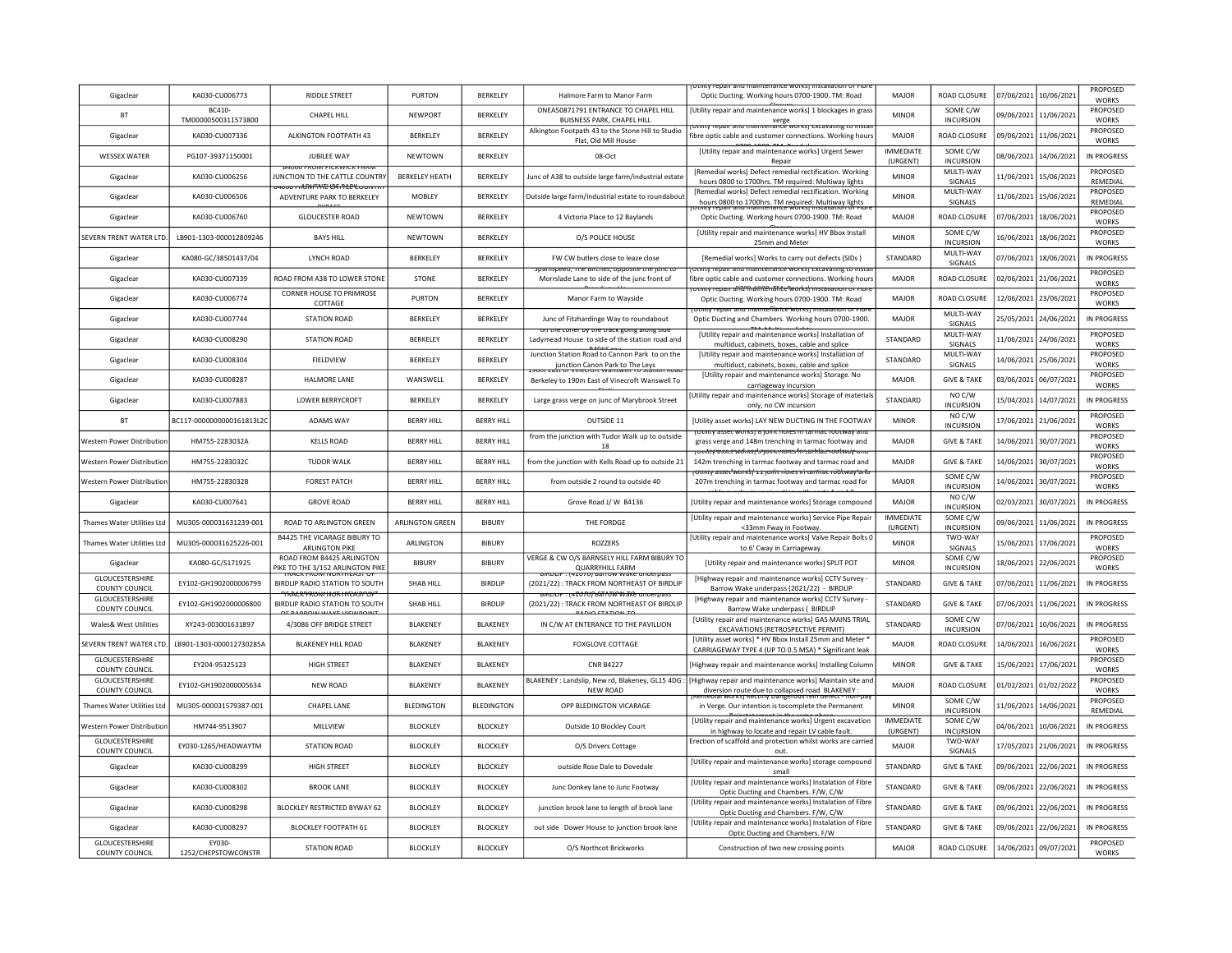| Thames Water Utilities Ltd               | MU305-000031625371-001              | HIGH STREET                                           | BOURTON-ON-THE-<br>WATFR                 | <b>BOURTON-ON-THE</b><br>WATFR | LONDON HOUSE, HIGH ST, GL54 2AP                                                       | [Utility repair and maintenance works] Boundary Box<br>Exchange Fway in Footway                                                               | <b>IMMFDIATE</b><br>(URGENT)          | SOME C/W<br><b>INCURSION</b> | 08/06/2021            | 10/06/2021            | <b>IN PROGRESS</b>              |
|------------------------------------------|-------------------------------------|-------------------------------------------------------|------------------------------------------|--------------------------------|---------------------------------------------------------------------------------------|-----------------------------------------------------------------------------------------------------------------------------------------------|---------------------------------------|------------------------------|-----------------------|-----------------------|---------------------------------|
| <b>GLOUCESTERSHIRE</b><br>COUNTY COUNCIL | FY102-GH1902000006807               | OLD GLOUCESTER ROAD                                   | BOURTON-ON-THE-<br>WATER                 | <b>BOURTON-ON-THE</b><br>WATER | BOURTON-ON-THE-WATER: Lark Rise and<br>Seabrook: OLD GLOUCESTER ROAD                  | [Highway repair and maintenance works] Kerbing and<br>patching                                                                                | <b>STANDARD</b>                       | TWO-WAY<br>SIGNALS           | 07/06/2021 10/06/2021 |                       | IN PROGRESS                     |
| BT                                       | BC007-WC8P1V3S                      | THE FURROWS                                           | BOURTON-ON-THE-<br>WATER                 | <b>BOURTON-ON-THE</b><br>WATER | O/S 106 The Furrows Bourton On The Water<br>Cheltenham GL54 2RN                       | footway to repair/replace faulty telecoms cable affecting                                                                                     | <b>MINOR</b>                          | NO C/W<br><b>INCURSION</b>   | 10/06/2021            | 14/06/2021            | PROPOSED<br><b>WORKS</b>        |
| BT                                       | <b>BC410</b><br>TM00000500297589002 | RISSINGTON ROAD                                       | BOURTON-ON-THE-<br>WATER                 | <b>BOURTON-ON-THE</b><br>WATER | OPP TRADE WINDS ON , RISSINGTON ROAD                                                  | [Utility repair and maintenance works] EARTH ROD<br>REMEDIAL                                                                                  | <b>MINOR</b>                          | SOME C/W<br><b>INCURSION</b> | 14/06/2021            | 16/06/2021            | PROPOSED<br><b>WORKS</b>        |
| Thames Water Utilities Ltd               | MU305-000031600263-002              | <b>STOW ROAD</b>                                      | BOURTON-ON-THE- BOURTON-ON-THE<br>WATER  | WATER                          | 30M FROM COACH AND HORSES PH                                                          | Utility repair and maintenance works] Main Cut Out 0 to 6<br>Unmade in Verge.                                                                 | <b>MINOR</b>                          | MULTI-WAY<br>SIGNALS         | 14/06/2021            | 16/06/2021            | PROPOSED<br><b>WORKS</b>        |
| Thames Water Utilities Ltd               | MU305-000031625050-001              | HII COTF DRIVE                                        | BOURTON-ON-THE- BOURTON-ON-THE<br>WATFR  | WATER                          | Applegarth, Hilcote Drive, Bourton on the Water,<br>GL54 2DU                          | [Utility repair and maintenance works] Boundary Box<br>Exchange Fway in Footway                                                               | <b>MINOR</b>                          | SOME C/W<br><b>INCURSION</b> | 15/06/2021 17/06/2021 |                       | PROPOSED<br><b>WORKS</b>        |
| Wales& West Utilities                    | XY245-004000169912                  | <b>ROMAN WAY</b>                                      | BOURTON-ON-THE- BOURTON-ON-THE-<br>WATER | WATER                          | $O/S$ 106                                                                             | [Utility repair and maintenance works] LAY NEW GAS<br>SERVICE 3M PUBLIC                                                                       | STANDARD                              | <b>GIVE &amp; TAKE</b>       | 17/06/2021 22/06/2021 |                       | PROPOSED<br><b>WORKS</b>        |
| Western Power Distribution               | HM755-0690555                       | <b>JAD FRUN BRUCK ROUT AND</b><br>ROAD TO JUNCTION AT | <b>BROCKHOLLANDS</b>                     | <b>BRFAM</b>                   | From outside Sable House to outside number 9                                          | [Utility asset works] Overhead Works Only - No excavation<br>for Reconductoring.                                                              | <b>MINOR</b>                          | <b>GIVE &amp; TAKE</b>       |                       | 08/06/2021 10/06/2021 | PROPOSED<br><b>WORKS</b>        |
| Gigaclear                                | KA170-OCU-CRYY/008                  | <b>LYDNEY ROAD</b>                                    | <b>BREAM</b>                             | <b>BRFAM</b>                   | From jnc leading to Maypole House to Woodville<br>Cottage                             | nty repair and maintenance worksj <sup>e</sup> xcavation to insta<br>fibre optic cable in surface location listed Approx [*]M of              | MAJOR                                 | MULTI-WAY<br>SIGNALS         |                       | 26/04/2021 11/06/2021 | <b>IN PROGRESS</b>              |
| Western Power Distribution               | HM755-2297490                       | <b>BOWSON ROAD</b>                                    | <b>BREAM</b>                             | <b>BREAM</b>                   | O/S 3 & 4                                                                             | TOtinty repair and thaintenance works) I joint noie in<br>tarmac footway and 6m trenching in tarmac footway for                               | STANDARD                              | NO C/W<br><b>INCURSION</b>   |                       | 04/06/2021 11/06/2021 | <b>IN PROGRESS</b>              |
| SEVERN TRENT WATER LTD.                  | LB901-1303-000012808323             | PASTORS HILL                                          | <b>BREAM</b>                             | <b>BREAM</b>                   | THE LAURELS                                                                           | [Utility repair and maintenance works] Small Main Repair<br>Collar 2'                                                                         | <b>IMMFDIATE</b><br>(URGENT)          | SOME C/W<br><b>INCURSION</b> |                       | 09/06/2021 11/06/2021 | <b>IN PROGRESS</b>              |
| Gigaclear                                | KA170-OCU-CRYY/004                  | PARAWELL LANE                                         | <b>BREAM</b>                             | <b>BRFAM</b>                   | Works from track track leading to Priors Lodge to<br>Brynardd Cottage, GL15 6EX       | <b>DEMICY TODAY AND THANKOMATICO WORKST EXCAVATION COMP</b><br>fibre optic cable in surface location listed Approx [*]M of                    | MAJOR                                 | ROAD CLOSURE                 | 30/04/2021            | 14/06/2021            | IN PROGRESS                     |
| Western Power Distributior               | HM755-2297049                       | OAKWOOD ROAD                                          | <b>BREAM</b>                             | <b>BREAM</b>                   | outside Orchards                                                                      | [Utility asset works] 3 joint holes in tarmac footway and<br>grass verge for overhead works/reconductoring                                    | <b>MINOR</b>                          | SOME C/W<br><b>INCURSION</b> | 14/06/2021            | 16/06/2021            | <b>PROPOSED</b><br><b>WORKS</b> |
| Gigaclear                                | KA170-OCU-BREYNY/0020               | <b>HIGHBURY ROAD</b>                                  | <b>BREAM</b>                             | <b>BREAM</b>                   | Works located on Highbuy road, GL15 6AW                                               | fibre optic cable in surface location listed Approx 650M of                                                                                   | <b>MAJOR</b>                          | TWO-WAY<br>SIGNALS           | 07/04/2021 18/06/202: |                       | <b>IN PROGRESS</b>              |
| Gigaclear                                | KA170-OCU-BREYNY/0031               | <b>HIGHBURY ROAD</b>                                  | <b>BRFAM</b>                             | <b>BRFAM</b>                   | works from no 35 to New Mill, GL15 6JG                                                | <del>στιπτγ repair anu maihténdirte wórksj εkcavation το π</del><br>fibre optic cable in surface location listed Approx 240M of               | MAIOR                                 | MULTI-WAY<br>SIGNALS         |                       | 21/04/2021 18/06/202: | IN PROGRESS                     |
| Gigaclear                                | KA170-OCU-BREYNY/033                | HIGH STREET                                           | <b>BREAM</b>                             | <b>BREAM</b>                   | Works from sunny vill to the old school house.<br>GL15 6EG                            | mtv repair and mailitenairce works rexcavation to insta<br>fibre optic cable in surface location listed Approx 280M of                        | MAJOR                                 | MULTI-WAY<br>SIGNALS         | 07/04/2021 18/06/202: |                       | IN PROGRESS                     |
| Gigaclear                                | KA170-OCU-BREYNY/0029               | HIGH BEECH ROAD                                       | <b>BREAM</b>                             | <b>BRFAM</b>                   | works from No 36 to Yew tree cottage, GL15 6JH                                        | omny renan-ano mathtén ho e wórkkork cavanon ro mso<br>fibre optic cable in surface location listed Approx 250M of                            | MAIOR                                 | MULTI-WAY<br>SIGNALS         | 26/04/2021 30/06/202: |                       | <b>IN PROGRESS</b>              |
| Gigaclear                                | KA170-OCU-BREYNY/0022               | GREENACRE                                             | <b>BREAM</b>                             | <b>BREAM</b>                   | Works located in greenacre, GL15 6AW                                                  | <del>otility repair and maintenance works pexcavation to instar</del><br>fibre optic cable in surface location listed Approx 200M of          | MAJOR                                 | MULTI-WAY<br>SIGNALS         |                       | 14/06/2021 30/06/202: | PROPOSED<br><b>WORKS</b>        |
| Gigaclear                                | KA170-OCU-CRYY/0029                 | <b>HIGH STREET</b>                                    | <b>BREAM</b>                             | <b>BREAM</b>                   | Works from jnc o/s Maypole Cottage to Jasmine<br>Villa, GL15 6JN                      | otility repair and maintenance works rexcavation to insta<br>fibre optic cable in surface location listed Approx [*]M of                      | <b>MAJOR</b>                          | MULTI-WAY<br><b>SIGNALS</b>  | 07/06/2021            | 06/07/2021            | PROPOSED<br><b>WORKS</b>        |
| Gigaclear                                | KA170-OCU-CRYY/0030                 | <b>BAKERY MEWS</b>                                    | <b>BREAM</b>                             | <b>BREAM</b>                   | Bakery Mews, GL15 6EQ                                                                 | <del>otmty repair and mailitériance workspektavation to inst</del><br>fibre optic cable in surface location listed Approx 70M of              | <b>MAJOR</b>                          | TWO-WAY<br>SIGNALS           | 07/06/2021            | 06/07/2021            | PROPOSED<br><b>WORKS</b>        |
| Gigaclear                                | KA170-OCU-CRYY/007                  | COLEFORD ROAD                                         | BREAM                                    | <b>BRFAM</b>                   | From jnc leading to Maypole House to o/s<br>Broadmeads, along Coleford road. GL15 6EU | otinty repair and maintenance works) Excavation to insta<br>fibre optic cable in surface location listed Approx 250M of                       | MAIOR                                 | MULTI-WAY<br>SIGNALS         | 08/06/2021            | 09/07/2021            | PROPOSED<br><b>WORKS</b>        |
| Gigaclear                                | KA170-OCU-BREYNY/COM                | THE TUFTS                                             | <b>BREAM</b>                             | <b>BREAM</b>                   | The Tufts, Bream                                                                      | <u>Toulity repair and irlantichante workst Ferrint to store</u><br>materials/waste on site for Gigaclear, whilst installing fibre             | <b>MAJOR</b>                          | <b>GIVE &amp; TAKE</b>       | 09/02/2021            | 27/08/2021            | <b>IN PROGRESS</b>              |
| Gigaclear                                | KA170-OCU-BREYNY/0016               | THE TUFTS                                             | <b>BREAM</b>                             | <b>BREAM</b>                   | Works location along The tufts, Bream                                                 | otility repair and mahhtenance works rextavation to insta<br>ibre optic cable in surface location listed Approx 1000M of                      | <b>MAJOR</b>                          | TWO-WAY<br>SIGNALS           | 11/02/2021            | 10/09/2021            | <b>IN PROGRESS</b>              |
| Gigaclear                                | KA170-OCU-BREYNY/0012               | <b>NEW ROAD</b>                                       | <b>BREAM</b>                             | <b>BRFAM</b>                   | from jnc o/s the turfs to forest view cottage, GL15<br>6HH                            | <del>otility repair and mailitendrite work's jextavation to insta</del><br>fibre optic cable in surface location listed Approx 600M of        | <b>MAJOR</b>                          | MULTI-WAY<br>SIGNALS         | 02/02/2021            | 13/09/2021            | IN PROGRESS                     |
| Gigaclear                                | KA170-OCU-BRFYNY/0017A              | NFW ROAD TRIANGLE                                     | <b>BRFAM</b>                             | <b>BRFAM</b>                   | Works on new road triangle                                                            | <del>.inty repair and mailitenance workspek</del> cavati <del>on to inst</del><br>fibre optic cable in surface location listed Approx [*]M of | MAIOR                                 | <b>GIVE &amp; TAKE</b>       | 22/02/2021            | 19/09/2021            | IN PROGRESS                     |
| Gigaclear                                | KA170-OCU-BREYNY/001                | <b>COLEFORD ROAD</b>                                  | <b>BRFAM</b>                             | <b>BRFAM</b>                   | WORKS FROM BROADMEADS TO BREAM CROSS,<br>GL15 6EU                                     | <u>miny renan-ano maihrénánce wórksi ckcavanon ro insia</u><br>fibre optic cable in surface location listed Approx 900M of                    | MAJOR                                 | MULTI-WAY<br>SIGNALS         | 01/02/2021 11/10/2021 |                       | <b>IN PROGRESS</b>              |
| Gigaclear                                | KA170-OCU-CRYY/0035                 | MAYPOLE ROAD                                          | <b>BREAM</b>                             | <b>BREAM</b>                   | From jnc o/s Maypole Cottaget to Cul-de-sac, GL15<br>6XN                              | <del>otility repair and maintenance works pexcavation to instar</del><br>fibre optic cable in surface location listed Approx [*]M of          | <b>MAJOR</b>                          | <b>GIVE &amp; TAKE</b>       | 23/02/2021 01/06/2022 |                       | <b>IN PROGRESS</b>              |
| GLOUCESTERSHIRE<br>COUNTY COUNCIL        | EY102-GH1902000006828               | <b>BRIMSCOMBE HILL</b>                                | <b>WALLS QUARRY</b>                      | BRIMSCOMBE                     | 77 ZU 11 a<br>Stroud - (2021/2022) - Rebuild collapsed wall                           | [Highway repair and maintenance works] Halidays<br>Retaining Wall BRIMSCOMBE                                                                  | <b>MAJOR</b>                          | <b>ROAD CLOSURE</b>          | 14/06/2021            | 06/08/2021            | PROPOSED<br><b>WORKS</b>        |
| Gigaclear                                | KA030-CU008169                      | A48 FROM ELTON TO HIGH STREET<br><b>NFWNHAM</b>       | <b>BROADOAK</b>                          | <b>BROADOAK</b>                | Glevum Windows to Bridge Cottage                                                      | [Utility repair and maintenance works] Instalation of Fibre<br>Optic Ducting and Chambers                                                     | <b>STANDARD</b>                       | MULTI-WAY<br><b>SIGNALS</b>  | 04/06/2021            | 17/06/2021            | IN PROGRESS                     |
| Gigaclear                                | KA030-CU007889                      | A48 FROM ELTON TO HIGH STREET<br>NEWNHAM              | <b>BROADOAK</b>                          | <b>BROADOAK</b>                | From Broad Oak railway bridge to High Street<br>Newnham                               | [Utility repair and maintenance works] Instalation of Fibre<br><b>Optic Ducting and Chambers</b>                                              | MAJOR                                 | MULTI-WAY<br>SIGNALS         | 26/05/2021            | 07/07/2021            | PROPOSED<br><b>WORKS</b>        |
| GLOUCESTERSHIRE<br>COUNTY COUNCIL        | EY020-GB0906BBC                     | <b>HIGH STREET</b>                                    | STANTON                                  | <b>BROADWAY</b>                | Stanton village                                                                       | <b>BBC Filming (Amberon TM)</b>                                                                                                               | <b>MINOR</b>                          | <b>STOP/GO BOARD</b>         | 09/06/2021            | 10/06/2021            | PROPOSED<br><b>WORKS</b>        |
| GLOUCESTERSHIRE<br>COUNTY COUNCIL        | EY102-GH1902000006449               | <b>BROADWAY ROAD</b>                                  | SNOWSHILL                                | BROADWAY                       | Broadway Road                                                                         | [Highway repair and maintenance works] Ash Die Back<br>Broadway Road                                                                          | MAJOR                                 | ROAD CLOSURE                 | 14/06/2021            | 15/06/2021            | PROPOSED<br><b>WORKS</b>        |
| GLOUCESTERSHIRE<br>COUNTY COUNCIL        | EY099-L-MAIN-00011543               | <b>MAIN STREET</b>                                    | <b>WORMINGTON</b>                        | <b>BROADWAY</b>                | approx 10M East of junction Winchcombe road,<br>Dumbleton                             | ATC Speed count traffic survey                                                                                                                | <b>HIGHWAYS ACT</b><br><b>PERMITS</b> | NO C/W<br><b>INCURSION</b>   | 17/06/2021 25/06/202: |                       | PROPOSED<br><b>WORKS</b>        |
| GLOUCESTERSHIRE<br>COUNTY COUNCIL        | FY099-L-MAIN-00011544               | <b>I AVERTON MEADOW</b>                               | <b>BROADWAY</b>                          | <b>BROADWAY</b>                | Outside entrance to Laverton Meadow Farm                                              | ATC Speed count traffic survey                                                                                                                | <b>HIGHWAYS ACT</b><br>PERMITS        | NO C/W<br><b>INCURSION</b>   | 17/06/2021 26/06/202: |                       | <b>PROPOSED</b><br><b>WORKS</b> |
| GLOUCESTERSHIRE<br>COUNTY COUNCIL        | EY030-1282/FATHERBROWN              | 3/132 MAIN ROAD THROUGH<br>BROADWELL                  | <b>BROADWELL</b>                         | BROADWELL                      | Broadwell                                                                             | <b>Filming Father Brown</b>                                                                                                                   | <b>MINOR</b>                          | ROAD CLOSURE                 |                       | 10/06/2021 10/06/2021 | PROPOSED<br><b>WORKS</b>        |
| NETWORK RAIL<br>PROMOTERS NATIONAL       | KL233-OWW88M64C250121               | ROAD FROM BROADWELL TO<br>RAILWAY LINE                | BROADWELL                                | BROADWELL                      | ROAD OVER RIAL BRIDGE NAMED: STOCKS                                                   | TWORKS TOP Fail DUITDOSEST ROAD ClOSUTE TO EFfable DITURE<br>deck replacement. Works will be a mixture of daytime and                         | MAJOR                                 | ROAD CLOSURE                 |                       | 25/01/2021 31/08/2021 | IN PROGRESS                     |
| Gigaclear                                | KA030-CU007380                      | WHITEGATES BROWNSHILL TO<br>LONDON ROAD BRIMSCOMBE    | <b>SKAITFSHILL</b>                       | <b>BROWNSHILL</b>              | Outside 1 Queens Head Cottage to Turning Up To<br>Inglewood House                     | <del>otnity répan 'aira mährterlände Worksj Excavathig to msta</del><br>ibre optic cable and customer connections. Working hours              | <b>MAJOR</b>                          | ROAD CLOSURE                 | 15/06/2021            | 17/06/2021            | PROPOSED<br><b>WORKS</b>        |
| SEVERN TRENT WATER LTD.                  | IB521-A6S-125698372A                | <b>DRAYCOTT BUSINESS PARK</b>                         | CAM                                      | CAM                            | O/S G1 Draycott Business Park                                                         | <mark>ਹਰਸ਼ਾਲ੍ਹਾ repair aftਹੋ?ftaftft@raftfce?works;</mark> werare m<br>flow monitoring equipment in the dirty water system to                 | <b>MINOR</b>                          | SOME C/W<br><b>INCURSION</b> |                       | 09/06/2021 11/06/2021 | IN PROGRESS                     |
|                                          |                                     |                                                       |                                          |                                |                                                                                       |                                                                                                                                               |                                       |                              |                       |                       |                                 |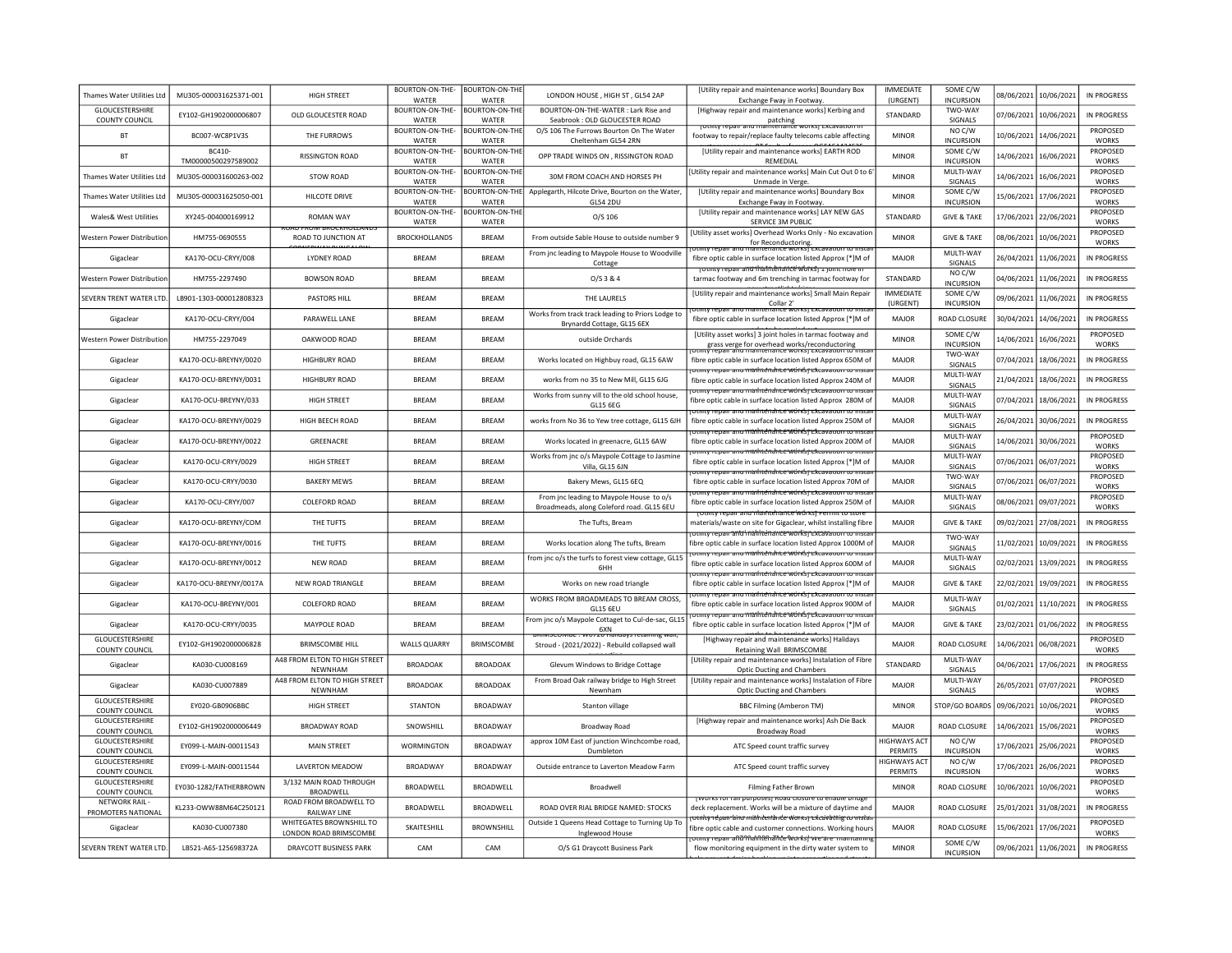| Gigaclear                                | KA030-CU008178           | <b>ASHMFAD</b>                                 | CAM                   | CAM               | Junction of Tickshill To Harvest House                                     | <b>IUtility repair and maintenance works] Installation of</b><br>communications cabinet and power connection ducting                         | <b>MINOR</b>                           | MULTI-WAY<br>SIGNALS         | 14/06/2021 | 16/06/2021            | PROPOSED<br><b>WORKS</b>        |
|------------------------------------------|--------------------------|------------------------------------------------|-----------------------|-------------------|----------------------------------------------------------------------------|----------------------------------------------------------------------------------------------------------------------------------------------|----------------------------------------|------------------------------|------------|-----------------------|---------------------------------|
| <b>GLOUCESTERSHIRE</b><br>COUNTY COUNCIL | EY050-VDK11320244        | <b>VALLEY VIEW</b>                             | CAM                   | CAM               |                                                                            | <b>VDK</b>                                                                                                                                   | MAJOR                                  | SOME C/W<br><b>INCURSION</b> |            | 08/06/2021 31/07/2021 | PROPOSED<br><b>WORKS</b>        |
| Gigaclear                                | KA030-CU006569           | <b>RYALLS LANE</b>                             | CAMBRIDGE             | CAMBRIDGE         | Across the river, opposite side of the Bridge House<br>to next to Old Farm | TO LITTLY TO DATE ATTUIT THAT TUCH ATTUC WOLKS   LACAVALO T<br>footway, verge & carriageway to install fibre optic ducting                   | <b>MAJOR</b>                           | ROAD CLOSURE                 |            | 10/05/2021 18/06/2021 | IN PROGRESS                     |
| Gigaclear                                | KA030-CU008300           | <b>RYALLS LANE</b>                             | CAMBRIDGE             | CAMBRIDGE         | 211.0m SE of LONGASTON LANE to 211.0m SE of<br>LONGASTON LANE              | [Utility repair and maintenance works] Storage. No<br>carriageway incursion                                                                  | <b>STANDARD</b>                        | NO C/W<br><b>INCURSION</b>   | 07/06/2021 | 18/06/2021            | PROPOSED<br><b>WORKS</b>        |
| Gigaclear                                | KA080-GC/C186491/S412966 | A38 RYALLS LANE TO ST JOHNS<br>ROAD SLIMBRIDGE | CAMBRIDGE             | CAMBRIDGE         | FW O/S Steeple View                                                        | [Utility repair and maintenance works] Fibre Service<br>Installation                                                                         | <b>MINOR</b>                           | NO C/W<br><b>INCURSION</b>   |            | 18/06/2021 22/06/2021 | <b>PROPOSED</b><br><b>WORKS</b> |
| GLOUCESTERSHIRE<br>COUNTY COUNCIL        | EY102-GH1902000006628    | ROAD FROM HENSONS HILL TO<br><b>UPPER BARN</b> | LOWER CHEDWORTH       | CHEDWORTH         | <b>Henson Hill</b>                                                         | [Highway repair and maintenance works] Ash Die Back                                                                                          | MAIOR                                  | ROAD CLOSURE                 |            | 09/06/2021 10/06/2021 | IN PROGRESS                     |
| Thames Water Utilities Ltd               | MU039-NOT-264142         | 401034 ROAD TO THE STORES<br>CHEDWORTH         | CHEDWORTH             | CHEDWORTH         | <b>OLD VILLAGE STORES</b>                                                  | [Utility asset works] WATER METER INSTALLLATION IN THE<br>VERGI                                                                              | <b>MINOR</b>                           | SOME C/W<br><b>INCURSION</b> | 14/06/2021 | 16/06/2021            | PROPOSED<br><b>WORKS</b>        |
| Gigaclear                                | KA080-GC/S096850         | 500867 LANE TO CHEDWORTH                       | CHEDWORTH             | CHEDWORTH         | CW & VERGE whole USRN                                                      | [Utility repair and maintenance works] Relocate POTS to<br>customer boundary                                                                 | STANDARD                               | SOME C/W<br><b>INCURSION</b> |            | 14/06/2021 25/06/2021 | PROPOSED<br><b>WORKS</b>        |
| Gigaclear                                | KA080-GC/S096850/1       | CHEDWORTH FOOTPATH 2                           | CHEDWORTH             | CHEDWORTH         | FW, VERGE ALONG CHEDWORTH FOOTPATH 2,<br>CHEDWORTH - OS WOODLANDS FARM     | [Utility repair and maintenance works] RELOCATING POT<br>TO CUSTOMER BOUNDARY                                                                | STANDARD                               | NO C/W<br><b>INCURSION</b>   | 14/06/2021 | 25/06/2021            | PROPOSED<br><b>WORKS</b>        |
| SEVERN TRENT WATER LTD.                  | LB922-5201-000006563325A | <b>GLOUCESTER ROAD</b>                         | CHELTENHAM            | CHELTENHAM        | OPP NUMBER 336                                                             | [Permanent reinstatement] Interim-Perm Reinstatement                                                                                         | <b>MINOR</b>                           | <b>STOP/GO BOARDS</b>        |            | 10/06/2021 10/06/2021 | PROPOSED<br>PERMANENT           |
| Wales& West Utilities                    | XY410-003001523267       | <b>HEARNE CLOSE</b>                            | <b>CHARLTON KINGS</b> | CHELTENHAM        | IUNCTION OF HEARNE ROAD TO O/S NO.1&2<br>11&12 HEARNE CLOSE                | Otility repair and maintenance works) REPLACE 44IVI O<br>OLD METALLIC GAS MAINS WITH NEW PLASTIC MAINS IN                                    | MAIOR                                  | <b>GIVE &amp; TAKE</b>       |            | 12/04/2021 10/06/2021 | IN PROGRESS                     |
| Wales& West Utilities                    | XY410-003001523264       | LEDMORE ROAD                                   | <b>CHARLTON KINGS</b> | CHELTENHAM        | JUNCTION OF HEARNE ROAD TO O/S NO.31A AND<br>16 LEDMORE ROAD               | otmtv repair and frialmentance WORS! KEF באכב <del>40 מע</del><br>OLD METALLIC GAS MAINS WITH NEW PLASTIC MAINS IN                           | <b>MAJOR</b>                           | <b>GIVE &amp; TAKE</b>       |            | 12/04/2021 10/06/2021 | <b>IN PROGRESS</b>              |
| Wales& West Utilities                    | XY244-009500013949       | SANDY LANE                                     | <b>CHARLTON KINGS</b> | CHELTENHAM        | O/S 50                                                                     | <b>CHAINIAN FRONTIAN AND DESPIT FRAMES</b><br>[Utility repair and maintenance works] SERVICE<br>DISCONNECTION 1M PUBLIC                      | <b>MINOR</b>                           | <b>GIVE &amp; TAKE</b>       |            | 08/06/2021 10/06/2021 | IN PROGRESS                     |
| Wales& West Utilities                    | XY410-003001523266       | <b>HEARNE ROAD</b>                             | <b>CHARLTON KINGS</b> | CHELTENHAM        | JUNCTION OF LONDON ROAD TO O/S NO.12<br><b>HEARNE ROAD</b>                 | OLD METALLIC GAS MAINS WITH NEW PLASTIC MAINS IN                                                                                             | <b>MAJOR</b>                           | <b>GIVE &amp; TAKE</b>       |            | 12/04/2021 10/06/2021 | IN PROGRESS                     |
| CityFibre                                | KG046-CHE-1-FTTH-PN401-2 | MONTPELLIER STREET                             | CHELTENHAM            | CHELTENHAM        | S/O ST ANDREWS CHURCH TO OPP ROTUNDA PUB                                   | <del>' (στιικς repair ário maintenatice works) (statutory</del><br>Infrastructure Work] INSTALL FIBRE OPTIC APPARATUS IN                     | STANDARD                               | <b>GIVE &amp; TAKE</b>       | 27/05/2021 | 10/06/2021            | PROPOSED<br><b>WORKS</b>        |
| SEVERN TRENT WATER LTD.                  | 18901-1303-000060392034  | WHADDON ROAD                                   | <b>CHEITENHAM</b>     | <b>CHFITENHAM</b> | <b>OUTSIDE NUMBER 17</b>                                                   | [Utility repair and maintenance works] HV Boundary box<br>Install 25mm                                                                       | <b>MINOR</b>                           | SOME C/W<br><b>INCURSION</b> | 08/06/2021 | 10/06/2021            | <b>PROPOSED</b><br><b>WORKS</b> |
| GLOUCESTERSHIRE<br><b>COUNTY COUNCIL</b> | EY102-GH1902000006634    | ST MARGARETS ROAD                              | CHELTENHAM            | CHELTENHAM        | CHELTENHAM : Junction Oxford Passage (GL50<br>4EF): ST MARGARETS ROAD      | [Highway repair and maintenance works] To raise two<br>kerbs that have sunken. CHELTENHAM                                                    | <b>MINOR</b>                           | LANE CLOSURE                 | 09/06/2021 | 10/06/2021            | IN PROGRESS                     |
| Wales& West Utilities                    | XY410-003001523265       | FOOTWAY SERVING 1 TO 12<br><b>HEARNE CLOSE</b> | CHELTENHAM            | <b>CHEITENHAM</b> | JUNCTION OF HEARNE ROAD TO NO.5 TO 8<br><b>HEARNE CLOSE</b>                | <u>iotility repair and maintenance worksi KEPLACE 52M C</u><br>OLD METALLIC GAS MAINS WITH NEW PLASTIC MAINS IN                              | MAIOR                                  | <b>GIVE &amp; TAKE</b>       | 12/04/2021 | 10/06/2021            | IN PROGRESS                     |
| Netomnia Ltd                             | D2003-LSS8B4C            | <b>GLOUCESTER ROAD</b>                         | CHELTENHAM            | CHELTENHAM        | O/S 33-84 Gloucester Road - TM for Alstone<br>Avenue/Arle Road             | <del>rothity asset works f nortor excavation to tocate and clea</del> r<br>blockages for telecoms ducting - 1 x Blockage clearance in        | <b>MINOR</b>                           | MULTI-WAY<br>SIGNALS         | 09/06/2021 | 11/06/2021            | IN PROGRESS                     |
| <b>VIRGIN MEDIA</b>                      | NK100-/SSSMRE/100257991  | ST GEORGES PLACE                               | CHELTENHAM            | CHELTENHAM        | O/S FLAT 1 49 ST. GEORGES PLACE CHELTENHAM<br><b>GL50 3LA</b>              | [Remedial works] Remeidial reinstatement of FW                                                                                               | <b>MINOR</b>                           | NO C/W<br><b>INCURSION</b>   |            | 10/06/2021 11/06/2021 | PROPOSED<br>REMEDIAL            |
| <b>Wales&amp; West Utilities</b>         | XY245-004000170152       | <b>IMPERIAL SQUARE</b>                         | CHFITFNHAM            | CHELTENHAM        | OUTSIDE 11                                                                 | [Utility repair and maintenance works] URGENT RELAY<br>AFTER SERVICE ALTER                                                                   | IMMEDIATE<br>(URGENT)                  | SOME C/W<br><b>INCURSION</b> |            | 07/06/2021 11/06/2021 | IN PROGRESS                     |
| Wales& West Utilities                    | XY245-001003895790       | <b>OVERTON PARK ROAD</b>                       | CHELTENHAM            | CHELTENHAM        | <b>OUTSIDE HIGH POINT</b>                                                  | GAS ESCAPE AND PERMANENTLY REINSTATE WHERE                                                                                                   | <b>IMMEDIATE</b><br><b>EMERGENCY</b> ) | SOME C/W<br><b>INCURSION</b> |            | 07/06/2021 11/06/2021 | IN PROGRESS                     |
| <b>Nestern Power Distribution</b>        | HM751-9537955            | <b>PINFTREES</b>                               | CHELTENHAM            | <b>CHEITENHAM</b> | Outside 6                                                                  | [Utility repair and maintenance works] Urgent excavation<br>in highway to locate and repair LV cable fault                                   | <b>IMMEDIATE</b><br>(URGENT)           | SOME C/W<br><b>INCURSION</b> |            | 07/06/2021 11/06/2021 | IN PROGRESS                     |
| CityFibre                                | KG046-CHE-1-FTTH-PN202-5 | RIVERVIEW WAY                                  | CHELTENHAM            | CHELTENHAM        | JN GLYNBRIDGE GARDENS TO ENTIRE RIVERVIEW<br>WAY                           | repair and mamtenance works; istatutor<br>Infrastructure Work] INSTALL FIBRE OPTIC APPARATUS IN                                              | STANDARD                               | NO C/W<br><b>INCURSION</b>   |            | 28/05/2021 11/06/2021 | <b>IN PROGRESS</b>              |
| Wales& West Utilities                    | XY245-003001488847/01    | <b>NOVERTON LANE</b>                           | PRESTBURY             | CHELTENHAM        | O/S WOODMINSTER - JUNC ROBERTS ROAD                                        | otility repair and mamਦਿੰਜੈਕੋਜੈਂਦਿ Worksi RePLACE 526M O<br>OLD METALLIC GAS MAINS WITH 515M OF NEW PLASTIC                                  | MAJOR                                  | MULTI-WAY<br>SIGNALS         |            | 18/01/2021 11/06/2021 | IN PROGRESS                     |
| <b>Wales&amp; West Utilities</b>         | XY245-003001488846       | MUSCROFT ROAD                                  | CHELTENHAM            | CHELTENHAM        | 0./S NO. 1 - 0/S NO. 29                                                    | thinis tenan ann mannenance works ikeel ACP 24510101<br>OLD METALLIC GAS MAINS WITH NEW PLASTIC MAINS AND                                    | <b>MAJOR</b>                           | <b>GIVE &amp; TAKE</b>       |            | 22/06/2020 11/06/2021 | <b>IN PROGRESS</b>              |
| <b>VIRGIN MEDIA</b>                      | NK110-ANSL015904         | <b>RODNEY ROAD</b>                             | CHELTENHAM            | CHELTENHAM        | s/o 10 to 8 RODNEY ROAD, GLOUCESTERSHIRE,<br>GL50 1JJ                      | [Utility repair and maintenance works] lay 12m duct in fw                                                                                    | <b>MINOR</b>                           | SOME C/W<br><b>INCURSION</b> |            | 09/06/2021 11/06/2021 | PROPOSED<br><b>WORKS</b>        |
| Wales& West Utilities                    | XY410-003001483679       | SWINDON LANE                                   | CHELTENHAM            | CHELTENHAM        | O/S SUNNYSIDE TO O/S NO.68 SWINDON LANE                                    | <b>OUTLY TODAIL AND MAINTENANCE WORST NET DACE JOUW O</b><br>OLD METALLIC GAS MAINS WITH NEW PLASTIC MAINS IN                                | MAJOR                                  | MULTI-WAY<br>SIGNALS         | 12/04/2021 | 11/06/2021            | IN PROGRESS                     |
| Wales& West Utilities                    | XY245-001003896551       | MOORCOURT DRIVE                                | CHELTENHAM            | CHELTENHAM        | OUTSIDE 5                                                                  | uttilly telemand thankenance workstarked fan darfar<br>GAS ESCAPE AND PERMANENTLY REINSTATE WHERE                                            | <b>IMMEDIATE</b><br><b>EMERGENCY</b>   | SOME C/W<br><b>INCURSION</b> | 07/06/2021 | 11/06/2021            | IN PROGRESS                     |
| SEVERN TRENT WATER LTD.                  | LB701-2302-000012803541  | ST PAULS STREET SOUTH                          | CHELTENHAM            | CHELTENHAM        | OPP 10B                                                                    | otimty repair and maintenance works - סופכות כאכמעמנוס<br>required approx 2m deep to repair defective foul * pipeline                        | <b>IMMEDIATE</b><br>(URGENT)           | SOME C/W<br><b>INCURSION</b> | 04/06/2021 | 11/06/2021            | IN PROGRESS                     |
| Netomnia Ltd                             | D2003-LSCHS6B1           | <b>FIDDLERS GREEN LANE</b>                     | CHELTENHAM            | CHELTENHAM        | R/O 6 Magnolia Court to R/O 4 Redwood Court, on<br>Fiddlers Green Lane     | [Utility asset works] Excavation required to locate & clear<br>two blockages in telecoms ducts<br>International control excavation to locate | <b>MINOR</b>                           | SOME C/W<br><b>INCURSION</b> |            | 09/06/2021 11/06/2021 | IN PROGRESS                     |
| Netomnia Ltd                             | D2003-LSS8B4B            | <b>ARLE ROAD</b>                               | CHELTENHAM            | CHELTENHAM        | O/S 25 Arle Road - TM for Alstone Avenue/Arle<br>Road                      | blockages for telecoms ducting - 1 x Blockage clearance in                                                                                   | <b>MINOR</b>                           | MULTI-WAY<br>SIGNALS         |            | 09/06/2021 11/06/2021 | IN PROGRESS                     |
| Western Power Distribution               | HM751-2294253            | <b>ARIF AVENUE</b>                             | CHFITFNHAM            | <b>CHFITENHAM</b> | adiacent 35 Arle Road                                                      | [Utility repair and maintenance works] 1 joint hole in<br>tarmac footway for supply alteration                                               | STANDARD                               | SOME C/W<br><b>INCURSION</b> |            | 07/06/2021 11/06/2021 | IN PROGRESS                     |
| Netomnia Ltd                             | D2003-LSS8B4A            | <b>ALSTONE AVENUE</b>                          | CHELTENHAM            | CHELTENHAM        | O/S 73 Alstone Avenue                                                      | sset worksj excavation regumen to locate & cie.<br>blockages in telecoms ducts - 1 x Blockage clearance in the                               | <b>MINOR</b>                           | MULTI-WAY<br>SIGNALS         |            | 09/06/2021 11/06/2021 | IN PROGRESS                     |
| SEVERN TRENT WATER LTD.                  | LB701-2302-000012716659B | AMBROSE STREET                                 | CHELTENHAM            | CHELTENHAM        | LOCATED O/S ST GEORGES HOUSE ON AMBROSE<br>STREET IN C/W                   | [Utility repair and maintenance works] * REPLACEMENT OF<br>DEFECTIVE MANHOLE FRAME AND COVER                                                 | <b>MINOR</b>                           | TWO-WAY<br>SIGNALS           |            | 11/06/2021 11/06/2021 | PROPOSED<br><b>WORKS</b>        |
| <b>VIRGIN MEDIA</b>                      | NK110-ANSL024771         | <b>GREAT WESTERN TERRACE</b>                   | CHELTENHAM            | CHELTENHAM        | 15 GREAT WESTERN TERRACE CHELTENHAM GL50<br>3QX                            | [Utility repair and maintenance works] INSTALL TEE IN<br>FOOTWAY                                                                             | <b>MINOR</b>                           | NO C/W<br><b>INCURSION</b>   |            | 10/06/2021 11/06/2021 | PROPOSED<br><b>WORKS</b>        |
| SFVERN TRENT WATER ITD                   | LB521-A6S-125698376A     | <b>CLARENCE PARADE</b>                         | <b>CHEITENHAM</b>     | CHELTENHAM        | O/S Number 15 Clarence Parade                                              | flow monitoring equipment in the dirty water system to                                                                                       | <b>MINOR</b>                           | <b>GIVE &amp; TAKE</b>       |            | 09/06/2021 11/06/2021 | IN PROGRESS                     |
| SEVERN TRENT WATER LTD.                  | LB521-A6S-121828375A     | ROYAL WELL ROAD                                | CHELTENHAM            | CHELTENHAM        | O/S Number 81 Royal Well Road                                              | <del>odmy repair ánú máinténance worksjiwe án</del><br>flow monitoring equipment in the dirty water system to                                | <b>MINOR</b>                           | <b>GIVE &amp; TAKE</b>       |            | 09/06/2021 11/06/2021 | IN PROGRESS                     |
|                                          |                          |                                                |                       |                   |                                                                            |                                                                                                                                              |                                        |                              |            |                       |                                 |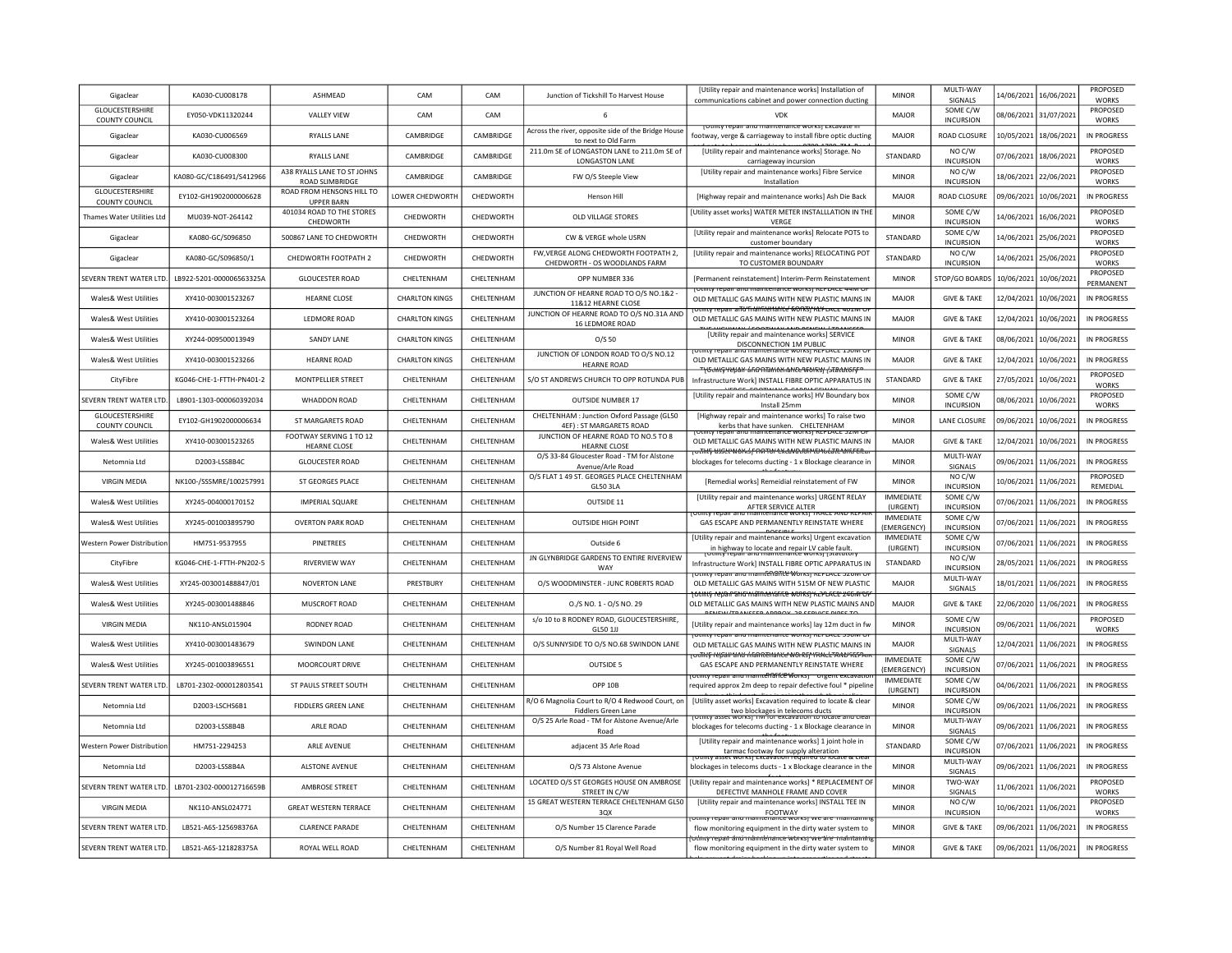| <b>GLOUCESTERSHIRE</b><br><b>COUNTY COUNCIL</b> | EY102-GH1902000006635     | ST MARGARETS ROAD                                | CHELTENHAM            | CHELTENHAM        | CHELTENHAM : Junction Henrietta Street (GL50<br>4EF): ST MARGARETS ROAD      | [Highway repair and maintenance works] Raise 3m2 of<br>footway and kerbs by approx. 50mm CHELTENHAM                                       | MINOR                        | LANE CLOSURE                 | 10/06/2021 11/06/2021 |                       | PROPOSED<br><b>WORKS</b>        |
|-------------------------------------------------|---------------------------|--------------------------------------------------|-----------------------|-------------------|------------------------------------------------------------------------------|-------------------------------------------------------------------------------------------------------------------------------------------|------------------------------|------------------------------|-----------------------|-----------------------|---------------------------------|
| Netomnia Ltd                                    | D2003-LS42957-B26         | <b>HANOVER STREET</b>                            | CHFITENHAM            | <b>CHFITENHAM</b> | O/S 17 Hanover Street to O/S St Paul's Church                                | [Utility asset works] Locate and clear 1 blockage in<br>telecoms ducts                                                                    | <b>MINOR</b>                 | SOME C/W<br><b>INCURSION</b> | 09/06/2021 11/06/2021 |                       | IN PROGRESS                     |
| Netomnia Ltd                                    | D2003-LSS8B4D             | MILLBROOK STREET                                 | CHELTENHAM            | CHELTENHAM        | O/S St John's Court on Millbrook Street - TM for<br>Alstone Avenue/Arle Road | <b>TIVE TOT EXCAVATION</b><br>blockages for telecoms ducting - 1 x Blockage clearance in                                                  | <b>MINOR</b>                 | MULTI-WAY<br>SIGNALS         | 09/06/2021 11/06/2021 |                       | <b>IN PROGRESS</b>              |
| SEVERN TRENT WATER LTD.                         | LB901-1303-000060395105   | <b>COLLETTS DRIVE</b>                            | CHELTENHAM            | CHELTENHAM        | OUTSIDE 7                                                                    | [Utility repair and maintenance works] * CARRIAGEWAY<br>TYPE 4 (UP TO 0.5 MSA) * Large Main Repair Collar 8'                              | <b>IMMEDIATE</b><br>(URGENT) | SOME C/W<br><b>INCURSION</b> | 09/06/2021 11/06/2021 |                       | IN PROGRESS                     |
| Wales& West Utilities                           | XY245-003001488847/PTS    | SOUTHAM ROAD                                     | CHELTENHAM            | CHELTENHAM        | JUNCTION OF NOVERTON LANE                                                    | [Utility repair and maintenance works] NOTICE FOR LIGHT<br><b>HEAD ONLY</b>                                                               | STANDARD                     | MULTI-WAY<br>SIGNALS         | 08/06/2021 11/06/2021 |                       | IN PROGRESS                     |
| Wales& West Utilities                           | XY245-003001488847/PTS/1  | <b>HIGH STREET</b>                               | PRESTBURY             | CHELTENHAM        | JUNCTION WITH NOVERTON LANE                                                  | [Utility repair and maintenance works] NOTICE FOR<br>TRAFFIC LIGHT HEAD ONLY                                                              | <b>STANDARD</b>              | MULTI-WAY<br>SIGNALS         |                       | 08/06/2021 11/06/2021 | <b>IN PROGRESS</b>              |
| SEVERN TRENT WATER LTD                          | LB901-1303-000012803070   | OLD ROAD                                         | SOUTHAM               | CHELTENHAM        | O/S SPRINGBANK, OLD ROAD                                                     | [Utility repair and maintenance works] 2nd & 3rd<br>Lighthead LB9011303-000012785887                                                      | <b>MINOR</b>                 | MULTI-WAY<br>SIGNALS         | 09/06/2021 11/06/2021 |                       | PROPOSED<br><b>WORKS</b>        |
| SEVERN TRENT WATER LTD.                         | LB901-1303-000074095125   | <b>BADGEWORTH LANE</b>                           | <b>BADGEWORTH</b>     | CHELTENHAM        | 70M NW ASHLYN                                                                | [Utility repair and maintenance works] PRV Service<br>(planned)                                                                           | <b>MINOR</b>                 | TWO-WAY<br>SIGNALS           | 10/06/2021 11/06/202: |                       | PROPOSED<br><b>WORKS</b>        |
| SEVERN TRENT WATER LTD.                         | LB901-1303-000012809860   | <b>LECKHAMPTON LANE</b>                          | SHURDINGTON           | CHELTENHAM        | 11                                                                           | [Utility repair and maintenance works] * HV Stop tap<br>Renew 25mm * non visible leak                                                     | <b>IMMEDIATE</b><br>(URGENT) | SOME C/W<br><b>INCURSION</b> |                       | 09/06/2021 11/06/2021 | <b>IN PROGRESS</b>              |
| SEVERN TRENT WATER LTD                          | LB901-1303-000060393640   | <b>CURSEY LANE</b>                               | ELMSTONE<br>HARDWICKE | CHELTENHAM        | OUTSIDE WALTON FIELDS FARM                                                   | [Utility repair and maintenance works] * 2 x small meter<br>renews                                                                        | <b>MINOR</b>                 | SOME C/W<br><b>INCURSION</b> | 09/06/2021            | 11/06/2021            | IN PROGRESS                     |
| SEVERN TRENT WATER ITD                          | LB901-1303-000012785887   | SOUTHAM LANE                                     | SOUTHAM               | CHELTENHAM        | OUTSIDE TRUNDLESS, SOUTHAM LANE                                              | [Utility repair and maintenance works] Hydrant Renew                                                                                      | <b>MINOR</b>                 | MULTI-WAY<br><b>SIGNALS</b>  | 09/06/2021 11/06/2021 |                       | PROPOSED<br><b>WORKS</b>        |
| Gigaclear                                       | KA080-GC/C057521/S422610  | SHURDINGTON FOOTPATH 22                          | CHELTENHAM            | CHELTENHAM        | FW & VERGE whole USRN                                                        | [Utility repair and maintenance works] Relocating POTS to<br>customer boundary                                                            | <b>MINOR</b>                 | NO C/W<br><b>INCURSION</b>   | 09/06/2021 11/06/2021 |                       | <b>IN PROGRESS</b>              |
| <b>BT</b>                                       | BC008-PTMS315488C         | <b>GLOUCESTER ROAD</b>                           | CHELTENHAM            | CHELTENHAM        | OPPOSITE 5 ARLE ROAD CHELTENHAM<br>GLOUCESTERSHIRE GL51 8JT                  | [Utility asset works] Carry out periodic pole test<br>examination on 1 X telephone pole                                                   | <b>MINOR</b>                 | MULTI-WAY<br>SIGNALS         | 13/06/2021 13/06/202: |                       | PROPOSED<br><b>WORKS</b>        |
| Western Power Distribution                      | HM751-2295182             | SOLWAY ROAD                                      | CHELTENHAM            | CHELTENHAM        | 18/16 boundary                                                               | [Utility asset works] 1 joint hole in tarmac footway for<br>supply alteration AND Secondary pot end hole on 16                            | STANDARD                     | <b>GIVE &amp; TAKE</b>       | 07/06/2021 13/06/2021 |                       | <b>IN PROGRESS</b>              |
| <b>BT</b>                                       | BC008-PTMS315488A         | ARLE ROAD                                        | CHELTENHAM            | CHELTENHAM        | OPPOSITE 5 ARLE ROAD CHELTENHAM<br>GLOUCESTERSHIRE GL51 8JT                  | [Utility asset works] Carry out periodic pole test<br>examination on 1 X telephone pole                                                   | <b>MINOR</b>                 | MULTI-WAY<br>SIGNALS         | 13/06/2021 13/06/2021 |                       | PROPOSED<br><b>WORKS</b>        |
| <b>RT</b>                                       | BC008-PTMS315488B         | MILLBROOK STREET                                 | CHELTENHAM            | CHELTENHAM        | OPPOSITE 5 ARLE ROAD CHELTENHAM<br><b>GLOUCESTERSHIRE GL51 8JT</b>           | [Utility asset works] Carry out periodic pole test<br>examination on 1 X telephone pole                                                   | <b>MINOR</b>                 | MULTI-WAY<br>SIGNALS         | 13/06/2021            | 13/06/2021            | PROPOSED<br><b>WORKS</b>        |
| Wales& West Utilities                           | XY244-003001629075        | <b>IMPERIAL SOUARE</b>                           | CHFI TFNHAM           | <b>CHFITENHAM</b> | 0/517                                                                        | [Utility repair and maintenance works] MAINTAIN/RESET<br>VALVE COVER (SECTION 81 - WWU REF: D12504)                                       | <b>MINOR</b>                 | <b>GIVE &amp; TAKE</b>       | 11/06/2021            | 14/06/2021            | PROPOSED<br><b>WORKS</b>        |
| CityFibre                                       | KG046-CHE-1-FTTH-PN307-9  | PARABOLA ROAD                                    | CHELTENHAM            | CHELTENHAM        | O/S Albany Mews                                                              | <b>IUtility repair and maintenance works] Small Excavation to</b><br>fit street cabinet to house fibre equipment                          | <b>MINOR</b>                 | NO C/W<br><b>INCURSION</b>   | 10/06/2021            | 14/06/2021            | PROPOSED<br><b>WORKS</b>        |
| CityFibre                                       | KG046-CHE-1-FTTH-PN311-6  | <b>OVERTON PARK ROAD</b>                         | CHELTENHAM            | CHELTENHAM        | JN OF OVERTON ROAD TO ST GEORGES ROAD JN<br>INCLUDING OVERTON COURT          | Othity repair and maintenance works; istatutor<br>Infrastructure Work] INSTALL FIBRE OPTIC APPARATUS IN                                   | STANDARD                     | MULTI-WAY<br>SIGNALS         | 01/06/2021            | 14/06/2021            | <b>IN PROGRESS</b>              |
| Netomnia Ltd                                    | D2003-LSGFORCE-REF18A     | PRESTBURY ROAD                                   | CHELTENHAM            | CHELTENHAM        | O/S 137-143 Prestbury Road                                                   | <b>UPBOF FOOTHING CABBLECTIL</b><br>[Utility asset works] Multiple excavations required to locate<br>& clear blockages in telecoms duct   | <b>MINOR</b>                 | MULTI-WAY<br>SIGNALS         | 10/06/2021            | 14/06/2021            | PROPOSED<br><b>WORKS</b>        |
| Netomnia Ltd                                    | D2003-LSGFORCE-REF18B     | <b>CROMWELL ROAD</b>                             | CHELTENHAM            | CHELTENHAM        | O/S 137-143 Prestbury Road - TM for Prestbury Rd                             | [Utility asset works] Multiple excavations required to locate<br>& clear blockages in telecoms duct                                       | <b>MINOR</b>                 | MULTI-WAY<br>SIGNALS         | 10/06/2021 14/06/2021 |                       | PROPOSED<br><b>WORKS</b>        |
| <b>Wales&amp; West Utilities</b>                | XY410-003001517612        | CHURCH WALK                                      | <b>CHARLTON KINGS</b> | CHELTENHAM        | JUNC COPT ELM ROAD - O/S NO. 4                                               | OLD METALLIC GAS MAINS WITH NEW PLASTIC MAINS AND                                                                                         | STANDARD                     | <b>GIVE &amp; TAKE</b>       | 02/06/2021 14/06/2021 |                       | <b>IN PROGRESS</b>              |
| Netomnia Ltd                                    | D2003-LSCH42957-B28C      | ST PAULS STREET NORTH                            | CHELTENHAM            | CHELTENHAM        | O/S 32 St Paul's Street North - TM for St Paul's<br>Road and Hanover Street  | [Utility asset works] Excavation required to locate & clear<br>blockages in telecoms ducts - Locate and clear 1 blockage                  | <b>MINOR</b>                 | MULTI-WAY<br>SIGNALS         | 10/06/2021 14/06/2021 |                       | PROPOSED<br><b>WORKS</b>        |
| CityFibre                                       | KG046-CHE-1-FTTH-PN412-3  | <b>TIVOLI WALK</b>                               | CHELTENHAM            | CHELTENHAM        | S/O 52 TIVOLI WALK TO O/S 20                                                 | <u>tv repair and maintenance worksi istatutor</u><br>Infrastructure Work] INSTALL FIBRE OPTIC APPARATUS IN                                | STANDARD                     | NO C/W<br><b>INCURSION</b>   | 01/06/2021 14/06/2021 |                       | PROPOSED<br><b>WORKS</b>        |
| SEVERN TRENT WATER LTD.                         | LB901-1303-000012785964   | COLLUM END RISE                                  | LECKHAMPTON           | CHELTENHAM        | O/S 57                                                                       | [Utility repair and maintenance works] Short Comm pipe<br>Renew 25mm                                                                      | <b>MINOR</b>                 | SOME C/W<br><b>INCURSION</b> |                       | 12/06/2021 14/06/2021 | PROPOSED<br><b>WORKS</b>        |
| Netomnia Ltd                                    | D2003-LSCH42957-B28A      | ST PAULS ROAD                                    | CHELTENHAM            | CHELTENHAM        | O/S 61-66 St Pauls Road                                                      | [Utility asset works] Excavation required to locate & clear<br>blockages in telecoms ducts - Locate and clear 1 blockage                  | <b>MINOR</b>                 | MULTI-WAY<br>SIGNALS         | 10/06/2021            | 14/06/2021            | PROPOSED<br><b>WORKS</b>        |
| <b>BT</b>                                       | BC110-0000000500311670700 | <b>TRAFALGAR STREET</b>                          | CHELTENHAM            | CHELTENHAM        | ROM REAR OF NUMBER 34 TO REAR OF NUMBER<br>32 ON, TRAFALGAR STREET           | [Utility repair and maintenance works] Clear blockage in                                                                                  | <b>MINOR</b>                 | SOME C/W<br><b>INCURSION</b> | 10/06/2021            | 14/06/2021            | PROPOSED<br><b>WORKS</b>        |
| Western Power Distributior                      | HM751-9537646B            | NORTH ROAD EAST                                  | THE REDDINGS          | CHELTENHAM        | outside Maymo                                                                | existing BT duct<br><del>וס נוס וס ומשום המשורר ומשפי וסמונט ו</del><br>πι ελιαναικ<br>in highway to locate and repair HV cable fault. In | <b>IMMEDIATE</b><br>(URGENT) | SOME C/W<br><b>INCURSION</b> | 01/06/2021            | 14/06/2021            | <b>IN PROGRESS</b>              |
| Netomnia Ltd                                    | D2003-LSCH42957-B28B      | <b>HANOVER STREET</b>                            | CHELTENHAM            | CHELTENHAM        | Jct of St Pauls Rd & Hanover St to O/S St Paul's<br>Church on Hanover St     | [Utility asset works] Excavation required to locate & clear<br>blockages in telecoms ducts - Locate and clear 1 blockage                  | <b>MINOR</b>                 | MULTI-WAY<br>SIGNALS         | 10/06/2021            | 14/06/2021            | <b>PROPOSED</b><br><b>WORKS</b> |
| SEVERN TRENT WATER LTD                          | LB517-A7W-12678018A       | <b>TELSTAR WAY</b>                               | CHELTENHAM            | CHELTENHAM        | Near roundabout at junction with Gemini Close.                               | 315mm main to allow connection to be made at the                                                                                          | STANDARD                     | SOME C/W<br><b>INCURSION</b> | 01/06/2021            | 14/06/2021            | <b>IN PROGRESS</b>              |
| SEVERN TRENT WATER LTD                          | LB901-1303-000012807343   | FOOTWAY FRONTING 28 TO 36<br><b>HELENS CLOSE</b> | CHELTENHAM            | CHELTENHAM        | $O/S$ 36                                                                     | [Utility repair and maintenance works] Small Main Repair                                                                                  | <b>IMMEDIATE</b><br>(URGENT) | NO C/W<br><b>INCURSION</b>   | 06/06/2021 14/06/202: |                       | <b>IN PROGRESS</b>              |
| Western Power Distributio                       | HM751-9537646A            | CHELTENHAM FOOTPATH 10                           | CHFI TFNHAM           | CHFITENHAM        | Outside Sub station                                                          | Collar 3'<br>tenance worksj<br><del>epair and main</del><br>in highway to locate and repair HV cable fault. In                            | <b>IMMEDIATE</b><br>(URGENT) | SOME C/W<br><b>INCURSION</b> | 01/06/2021 14/06/2021 |                       | <b>IN PROGRESS</b>              |
| SEVERN TRENT WATER LTD.                         | LB906-0000-000041002028   | <b>CHARLTON LANE</b>                             | CHELTENHAM            | CHELTENHAM        | ON FOOTWAY OUTSIDE NUMBER 12                                                 | tmtv repani anoi inamtéhalité WORSPfristân extern<br>meter in boundary box at depth of under 1.5 meters by                                | <b>MINOR</b>                 | SOME C/W<br><b>INCURSION</b> |                       | 15/06/2021 15/06/2021 | PROPOSED<br><b>WORKS</b>        |
| SEVERN TRENT WATER LTD                          | LB901-1303-000012806353   | <b>OAKLAND STREET</b>                            | <b>CHARLTON KINGS</b> | CHELTENHAM        | O/S <sub>1</sub>                                                             | [Utility repair and maintenance works] Short Comm pipe<br>Renew 25mm                                                                      | <b>MINOR</b>                 | SOME C/W<br><b>INCURSION</b> | 11/06/2021 15/06/2021 |                       | PROPOSED<br><b>WORKS</b>        |
| CityFibre                                       | KG046-CHE-1-FTTH-PN311-14 | ST GEORGES ROAD                                  | CHELTENHAM            | CHELTENHAM        | O/S 33 St Georges Road                                                       | [Utility repair and maintenance works] Small Excavation to<br>fit street cabinet to house fibre equipment                                 | <b>MINOR</b>                 | NO C/W<br><b>INCURSION</b>   |                       | 11/06/2021 15/06/2021 | PROPOSED<br><b>WORKS</b>        |
| Netomnia Ltd                                    | D2003-LSGFORCE-REF22A     | <b>HIGH STREET</b>                               | CHELTENHAM            | CHELTENHAM        | O/S 155 High Street                                                          | [Utility repair and maintenance works] Traffic management                                                                                 | <b>MINOR</b>                 | SOME C/W<br><b>INCURSION</b> |                       | 14/06/2021 15/06/2021 | PROPOSED<br><b>WORKS</b>        |
| CityFibre                                       | KG046-CHE-1-FTTH-PN403-2  | ROYAL PARADE MEWS                                | CHELTENHAM            | CHELTENHAM        | JN OF PARABOLA ROAD TO ENTIRE ROYAL PARADE<br><b>MFWS</b>                    | to access manhole for survey<br>Infrastructure Work] INSTALL FIBRE OPTIC APPARATUS IN                                                     | STANDARD                     | NO C/W<br><b>INCURSION</b>   | 02/06/2021            | 15/06/2021            | <b>PROPOSED</b><br><b>WORKS</b> |
| SEVERN TRENT WATER LTD.                         | LB901-1303-000012806618   | <b>VILLAGE ROAD</b>                              | CHELTENHAM            | CHELTENHAM        | O/S 7                                                                        | [Utility repair and maintenance works] HV Boundary box<br>Install 25mm                                                                    | <b>MINOR</b>                 | SOME C/W<br><b>INCURSION</b> |                       | 11/06/2021 15/06/2021 | <b>PROPOSED</b><br><b>WORKS</b> |
|                                                 |                           |                                                  |                       |                   |                                                                              |                                                                                                                                           |                              |                              |                       |                       |                                 |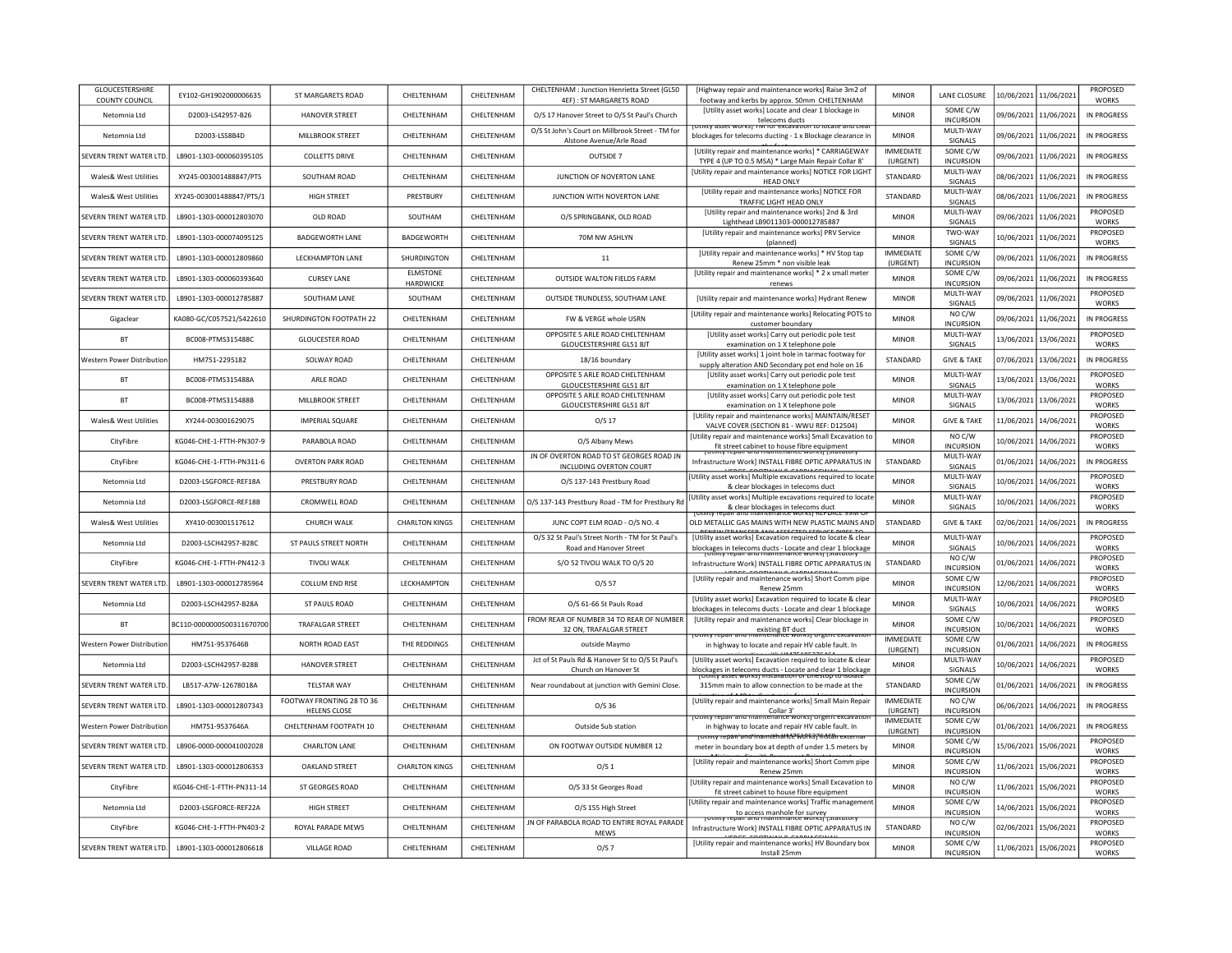| Netomnia Ltd                             | D2003-LSGFORCE-REF16A    | <b>FAIRVIEW ROAD</b>     | CHELTENHAM            | CHELTENHAM        |                                                                                                     | J/O Fairview Road & Winchcombe Street - Fairview   [Utility repair and maintenance works] Traffic management                               | <b>MINOR</b>                    | MULTI-WAY                                  | 14/06/2021<br>15/06/2021 | PROPOSED                           |
|------------------------------------------|--------------------------|--------------------------|-----------------------|-------------------|-----------------------------------------------------------------------------------------------------|--------------------------------------------------------------------------------------------------------------------------------------------|---------------------------------|--------------------------------------------|--------------------------|------------------------------------|
|                                          |                          |                          |                       |                   | Road<br>J/O Tatchley Lane, Deep Street, Blacksmith Lane,                                            | to access manhole for survey<br>[Utility repair and maintenance works] Traffic management                                                  |                                 | SIGNALS<br>MULTI-WAY                       |                          | <b>WORKS</b><br>PROPOSED           |
| Netomnia Ltd                             | D2003-LSGFORCE-REF2E     | <b>TATCHLEY LANE</b>     | PRESTBURY             | CHELTENHAM        | Bouncers Lane, Prestbury Road - Tatchley Lane                                                       | to access manhole for survey                                                                                                               | <b>MINOR</b>                    | SIGNALS                                    | 14/06/2021<br>15/06/2021 | <b>WORKS</b>                       |
| Netomnia Ltd                             | D2003-LSGFORCE-REF2C     | <b>BOUNCERS LANE</b>     | CHELTENHAM            | CHELTENHAM        | J/O Tatchley Lane, Deep Street, Blacksmith Lane.<br>Bouncers Lane, Prestbury Road - Bouncers Lane   | [Utility repair and maintenance works] Traffic managemen<br>to access manhole for survey                                                   | <b>MINOR</b>                    | MULTI-WAY<br>SIGNALS                       | 14/06/2021 15/06/2021    | PROPOSED<br><b>WORKS</b>           |
| Netomnia Ltd                             | D2003-LSGFORCE-REF2D     | PRESTBURY ROAD           | CHELTENHAM            | CHELTENHAM        | J/O Tatchley Lane, Deep Street, Blacksmith Lane,<br>Bouncers Lane, Prestbury Road - Prestbury Road  | Utility repair and maintenance works] Traffic management<br>to access manhole for survey                                                   | <b>MINOR</b>                    | MULTI-WAY<br>SIGNALS                       | 14/06/2021<br>15/06/2021 | PROPOSED<br><b>WORKS</b>           |
| Netomnia Itd                             | D2003-LSGEORCE-REE16B    | <b>WINCHCOMBE STREET</b> | CHFITFNHAM            | CHELTENHAM        | J/O Fairview Road & Winchcombe Street -<br>Winchcombe Street                                        | Utility repair and maintenance works] Traffic management                                                                                   | <b>MINOR</b>                    | MULTI-WAY<br><b>SIGNALS</b>                | 14/06/2021<br>15/06/2021 | PROPOSED<br><b>WORKS</b>           |
| Wales& West Utilities                    | XY245-001003885618       | <b>NEW BARN LANE</b>     | CHELTENHAM            | CHELTENHAM        | $O/S$ 67                                                                                            | to access manhole for survey<br>and mannenance works<br><u>iv renair ann ri</u><br>GAS ESCAPE AND PERMANENTLY REINSTATE WHERE              | <b>IMMEDIATE</b><br>(EMERGENCY) | MULTI-WAY<br>SIGNALS                       | 09/06/2021<br>15/06/2021 | <b>IN PROGRESS</b>                 |
| Netomnia Itd                             | D2003-LSGFORCE-REF2B     | <b>BLACKSMITH LANE</b>   | CHELTENHAM            | CHELTENHAM        | J/O Tatchley Lane, Deep Street, Blacksmith Lane,<br>Bouncers Lane, Prestbury Road - Blacksmith Lane | Utility repair and maintenance works] Traffic managemen<br>to access manhole for survey                                                    | <b>MINOR</b>                    | MULTI-WAY<br>SIGNALS                       | 14/06/2021<br>15/06/2021 | PROPOSED<br><b>WORKS</b>           |
| Netomnia Ltd                             | D2003-LSGFORCE-REF22B    | <b>RODNEY ROAD</b>       | CHELTENHAM            | CHELTENHAM        | O/S Bank on Rodney Road                                                                             | Utility repair and maintenance works] Traffic managemen<br>to access manhole for survey                                                    | <b>MINOR</b>                    | SOME C/W<br><b>INCURSION</b>               | 15/06/2021<br>14/06/2021 | PROPOSED<br><b>WORKS</b>           |
| SEVERN TRENT WATER LTD                   | LB906-00000-000041000504 | <b>FARMFIELD ROAD</b>    | CHELTENHAM            | CHELTENHAM        | ON FOOTWAY OUTSIDE NUMBER 116                                                                       | otility repair and maintenance works! Insta<br>meter in boundary box at depth of under 1.5 meters by                                       | <b>MINOR</b>                    | SOME C/W<br><b>INCURSION</b>               | 15/06/2021<br>15/06/2021 | PROPOSED<br><b>WORKS</b>           |
| SEVERN TRENT WATER LTD                   | LB901-1303-000012803673  | CHILTERN ROAD            | PRESTBURY             | CHELTENHAM        | <b>OUTSIDE NUMBER 6</b>                                                                             | [Utility repair and maintenance works] HV Boundary box                                                                                     | <b>MINOR</b>                    | SOME C/W                                   | 11/06/2021<br>15/06/2021 | PROPOSED<br><b>WORKS</b>           |
| <b>GLOUCESTERSHIRE</b>                   | FY102-GH1902000006457    | CHRISTCHURCH ROAD        | CHELTENHAM            | <b>CHFITENHAM</b> | CHELTENHAM: : CHRISTCHURCH ROAD                                                                     | Install 25mm<br>[Highway repair and maintenance works] Install new                                                                         | <b>MINOR</b>                    | <b>INCURSION</b><br><b>GIVE &amp; TAKE</b> | 15/06/2021<br>14/06/2021 | PROPOSED                           |
| COUNTY COUNCIL<br>CityFibre              | KG046-CHE-1-FTTH-PN309-8 | <b>ALSTONE LANE</b>      | CHELTENHAM            | CHELTENHAM        | JN OF PATES AVNEUE TO JN GLOUCESTER ROAD                                                            | soakaway gully by tree. CHELTENHAM<br>Infrastructure Workl INSTALL FIBRE OPTIC APPARATUS IN                                                | STANDARD                        | MULTI-WAY                                  | 02/06/2021<br>15/06/2021 | <b>WORKS</b><br><b>IN PROGRESS</b> |
| CityFibre                                | KG046-CHE-1-FTTH-PN403-1 | <b>FAUCONBERG ROAD</b>   | CHELTENHAM            | CHELTENHAM        | IN BAYSHILL ROAD TO JN OF MONTPELLIER STREET                                                        | <del>runcy YEDGIF aFRONTANNYCHaFiCE WORSY Y3Nacut</del><br>Infrastructure Work] INSTALL FIBRE OPTIC APPARATUS IN                           | STANDARD                        | SIGNALS<br>MULTI-WAY                       | 02/06/2021<br>15/06/2021 | PROPOSED                           |
| Wales& West Utilities                    | XY245-004000166442       | <b>LONDON ROAD</b>       | CHELTENHAM            | CHELTENHAM        | O/S 2 HOUSES AT 99-101                                                                              | [Utility repair and maintenance works] LAY NEW GAS                                                                                         | STANDARD                        | SIGNALS<br><b>GIVE &amp; TAKE</b>          | 09/06/2021 15/06/2021    | <b>WORKS</b><br><b>IN PROGRESS</b> |
| Netomnia Ltd                             | D2003-LSGFORCE-REF2A     | <b>DEEP STREET</b>       | PRESTBURY             | CHELTENHAM        | J/O Tatchley Lane, Deep Street, Blacksmith Lane,                                                    | SERVICE 4M PUBLIC<br>[Utility repair and maintenance works] Traffic managemen                                                              | MINOR                           | MULTI-WAY                                  | 14/06/2021 15/06/2021    | PROPOSED                           |
|                                          |                          |                          |                       |                   | Bouncers Lane, Prestbury Road - Deep Street                                                         | to access manhole for survey<br>[Utility repair and maintenance works] * HV Boundary box                                                   |                                 | SIGNALS<br>SOME C/W                        |                          | <b>WORKS</b><br>PROPOSED           |
| SEVERN TRENT WATER LTD.                  | LB901-1303-000012804656  | WINCHCOMBE ROAD          | <b>GRETTON</b>        | CHELTENHAM        | <b>OUTSIDE WESTERHAM</b>                                                                            | Renew 25mm                                                                                                                                 | <b>MINOR</b>                    | <b>INCURSION</b>                           | 15/06/2021<br>11/06/2021 | <b>WORKS</b>                       |
| Gigaclear                                | KA080-GC/S452745         | <b>CORNDEAN LANE</b>     | WINCHCOMBE            | CHELTENHAM        | VERGE, CW O/S Pike House Cheltenham Road<br>Winchcombe                                              | [Utility repair and maintenance works] RELOCATING POT<br>TO CUSTOMER BOUNDARY                                                              | <b>MINOR</b>                    | SOME C/W<br><b>INCURSION</b>               | 15/06/2021<br>11/06/2021 | PROPOSED<br><b>WORKS</b>           |
| Netomnia Itd                             | D2003-LS41506-B1         | NFW BARN LANF            | CHFITFNHAM            | CHELTENHAM        | O/S Bartley, New Barn Lane                                                                          | [Utility asset works] Excavation required to locate and clear<br>blockage in telecoms ducting<br>sset worksj excavation to iocate and ciea | <b>MINOR</b>                    | SOME C/W<br><b>INCURSION</b>               | 14/06/2021<br>16/06/2021 | <b>PROPOSED</b><br><b>WORKS</b>    |
| Netomnia Ltd                             | D2003-LS41506-B2         | <b>NEW BARN LANE</b>     | CHELTENHAM            | CHELTENHAM        | R/O 19 Laurel Drive and O/S 195 New Barn Lane                                                       | blockages in telecoms ducts. Works to be done one after                                                                                    | <b>MINOR</b>                    | SOME C/W<br><b>INCURSION</b>               | 14/06/2021<br>16/06/2021 | PROPOSED<br><b>WORKS</b>           |
| Netomnia Ltd                             | D2003-LSCH41492-B3       | PRIORS ROAD              | CHELTENHAM            | CHELTENHAM        | O/S 269 Priors Road                                                                                 | [Utility repair and maintenance works] Excavations<br>required to locate & clear blockages in telecoms ducts                               | <b>MINOR</b>                    | SOME C/W<br><b>INCURSION</b>               | 14/06/2021<br>16/06/2021 | <b>PROPOSED</b><br><b>WORKS</b>    |
| Netomnia Ltd                             | D2003-LSCH41297-B3       | SOUTH VIEW WAY           | PRESTBURY             | CHELTENHAM        | O/S 1/3 South View Way                                                                              | [Utility asset works] Excavation required to locate & clear<br>blockages in telecoms ducts                                                 | <b>MINOR</b>                    | SOME C/W<br><b>INCURSION</b>               | 14/06/2021<br>16/06/2021 | PROPOSED<br><b>WORKS</b>           |
| Netomnia Ltd                             | D2003-LSCH41297-B4       | SOUTH VIEW WAY           | PRESTBURY             | CHELTENHAM        | O/S 21/23 South View Way                                                                            | [Utility asset works] Excavation required to locate & clear<br>blockages in telecoms ducts                                                 | <b>MINOR</b>                    | SOME C/W<br><b>INCURSION</b>               | 14/06/2021<br>16/06/2021 | PROPOSED<br><b>WORKS</b>           |
| Netomnia Ltd                             | D2003-LSCH41492-B4       | <b>GLEBE ROAD</b>        | PRESTBURY             | CHELTENHAM        | O/S 34 Glebe Road                                                                                   | [Utility repair and maintenance works] Excavations<br>required to locate & clear blockages in telecoms ducts                               | <b>MINOR</b>                    | SOME C/W<br><b>INCURSION</b>               | 14/06/2021<br>16/06/2021 | <b>PROPOSED</b><br><b>WORKS</b>    |
| Netomnia Itd                             | D2003-LS41506-B4         | NEW BARN CLOSE           | <b>CHEITENHAM</b>     | CHELTENHAM        | O/S 30 New Barn Close                                                                               | [Utility asset works] Excavation required to locate and clear                                                                              | <b>MINOR</b>                    | SOME C/W<br><b>INCURSION</b>               | 14/06/2021<br>16/06/2021 | <b>PROPOSED</b><br><b>WORKS</b>    |
| Netomnia Ltd                             | D2003-LS41506-B5         | <b>NEW BARN CLOSE</b>    | CHELTENHAM            | CHELTENHAM        | S/O 27 New Barn Close                                                                               | blockages in telecoms ducts<br>[Utility asset works] Excavation required to locate and clear<br>blockages in telecoms ducts                | <b>MINOR</b>                    | SOME C/W<br><b>INCURSION</b>               | 14/06/2021<br>16/06/2021 | PROPOSED<br><b>WORKS</b>           |
|                                          |                          |                          |                       |                   |                                                                                                     | [Utility repair and maintenance works] Excavations                                                                                         |                                 | SOME C/W                                   |                          | PROPOSED                           |
| Netomnia Ltd                             | D2003-LSCH41492-B5       | CHEVIOT ROAD             | PRESTBURY             | CHELTENHAM        | O/S 1 Cheviot Road                                                                                  | required to locate & clear blockages in telecoms ducts                                                                                     | <b>MINOR</b>                    | <b>INCURSION</b>                           | 14/06/2021<br>16/06/2021 | <b>WORKS</b>                       |
| <b>GLOUCESTERSHIRE</b><br>COUNTY COUNCIL | EY091-VDK11290206        | <b>UPPER PARK STREET</b> | CHELTENHAM            | CHELTENHAM        | 51                                                                                                  | <b>VDK</b>                                                                                                                                 | <b>MINOR</b>                    | SOME C/W<br><b>INCURSION</b>               | 14/06/2021<br>16/06/2021 | PROPOSED<br><b>WORKS</b>           |
| Wales& West Utilities                    | XY245-004000170484       | ST GEORGES STREET        | CHELTENHAM            | CHELTENHAM        | $O/S$ 10                                                                                            | [Utility repair and maintenance works] LAY NEW GAS<br>SERVICE 3M PUBLIC                                                                    | STANDARD                        | <b>GIVE &amp; TAKE</b>                     | 11/06/2021<br>16/06/2021 | PROPOSED<br><b>WORKS</b>           |
| Netomnia Itd                             | D2003-LSCH41297-B9       | PURBECK WAY              | CHELTENHAM            | CHELTENHAM        | O/S 7 Purbeck Way                                                                                   | [Utility asset works] Excavation required to locate & clear<br>blockages in telecoms ducts                                                 | <b>MINOR</b>                    | SOME C/W<br><b>INCURSION</b>               | 14/06/2021<br>16/06/2021 | PROPOSED<br><b>WORKS</b>           |
| Western Power Distribution               | HM751-2297016            | SYDENHAM VILLAS ROAD     | CHFITFNHAM            | <b>CHFITENHAM</b> | Outside 39                                                                                          | [New service connection] 2 joint holes in tarmac footway<br>for new supply, supply alteration                                              | <b>MINOR</b>                    | SOME C/W<br><b>INCURSION</b>               | 14/06/2021<br>16/06/2021 | PROPOSED<br><b>WORKS</b>           |
| GLOUCESTERSHIRE<br>COUNTY COUNCIL        | EY204-59359034           | MALMESBURY ROAD          | CHELTENHAM            | CHELTENHAM        | <b>By United Fork Trucks</b>                                                                        | [Highway repair and maintenance works] Replacing<br>Column                                                                                 | <b>MINOR</b>                    | <b>GIVE &amp; TAKE</b>                     | 14/06/2021<br>16/06/2021 | PROPOSED<br><b>WORKS</b>           |
| SEVERN TRENT WATER LTD                   | LB901-1303-000012733977  | <b>CIRENCESTER ROAD</b>  | <b>CHARLTON KINGS</b> | CHELTENHAM        | OS 137                                                                                              | [Utility repair and maintenance works] * Hydrant Reset lid<br>* CARRIAGEWAY TYPE 2 (2.5 TO 10 MSA)                                         | <b>MINOR</b>                    | <b>GIVE &amp; TAKE</b>                     | 16/06/2021<br>17/06/2021 | PROPOSED<br><b>WORKS</b>           |
| CityFibre                                | KG046-CHE-1-FTTH-PN309-7 | <b>GLOUCESTER ROAD</b>   | CHELTENHAM            | CHELTENHAM        | O/S 77 GLOUCESTER ROAD TO JN WITH JN WITH<br>ALSTONE LANE                                           | Infrastructure Work] INSTALL FIBRE OPTIC APPARATUS IN                                                                                      | STANDARD                        | MULTI-WAY<br>SIGNALS                       | 04/06/2021<br>17/06/2021 | <b>IN PROGRESS</b>                 |
| SEVERN TRENT WATER LTD.                  | LB901-1303-000012806667  | <b>UPPER PARK STREET</b> | CHELTENHAM            | CHELTENHAM        | OUTSIDE NO 106                                                                                      | [Utility repair and maintenance works] Long Comm pipe                                                                                      | MINOR                           | SOME C/W<br><b>INCURSION</b>               | 15/06/2021<br>17/06/2021 | PROPOSED<br><b>WORKS</b>           |
| Western Power Distributior               | HM751-9537648B           | <b>NORTH ROAD EAST</b>   | THE REDDINGS          | CHELTENHAM        | Outside The Seekers                                                                                 | Renew 25mm<br><del>וסטומונץ ופן היסט באמצעות המשפט משל היום ומעשי מ</del><br>in highway to locate and repair HV cable fault. Works in      | <b>IMMEDIATE</b><br>(URGENT)    | SOME C/W<br><b>INCURSION</b>               | 17/06/2021<br>04/06/2021 | <b>IN PROGRESS</b>                 |
| <b>Western Power Distribution</b>        | HM751-9537648A           | CHELTENHAM FOOTPATH 96   | CHELTENHAM            | CHELTENHAM        | Between The Seekers and Winsmore                                                                    | rotmty repair and mamteriarice W6fRSJ Orgent excavation<br>in highway to locate and repair HV cable fault Works in                         | <b>IMMEDIATE</b>                | SOME C/W<br><b>INCURSION</b>               | 04/06/2021 17/06/2021    | IN PROGRESS                        |
| Gigaclear                                | KA080-GC/S452783         | <b>CORNDEAN LANE</b>     | WINCHCOMBE            | CHELTENHAM        | CW, VERGE ALONG CORNDEAN LANE                                                                       | [Utility repair and maintenance works] RELOCATING POT                                                                                      | (URGENT)<br><b>MINOR</b>        | SOME C/W                                   | 15/06/2021 17/06/2021    | <b>PROPOSED</b>                    |
| <b>Airband Community</b>                 | A8001-G9LA01SH           | 40291 LANE TO CRANE HILL | OXENTON               | CHELTENHAM        | 395860, 231390 TO 395246, 231256                                                                    | TO CUSTOMER BOUNDARY<br>[Utility repair and maintenance works] Installation of                                                             | <b>MINOR</b>                    | <b>INCURSION</b><br>SOME C/W               | 15/06/2021 17/06/2021    | <b>WORKS</b><br>PROPOSED           |
| Internet Ltd                             |                          | OXENTON                  |                       |                   |                                                                                                     | telegrapgh poles                                                                                                                           |                                 | <b>INCURSION</b>                           |                          | <b>WORKS</b>                       |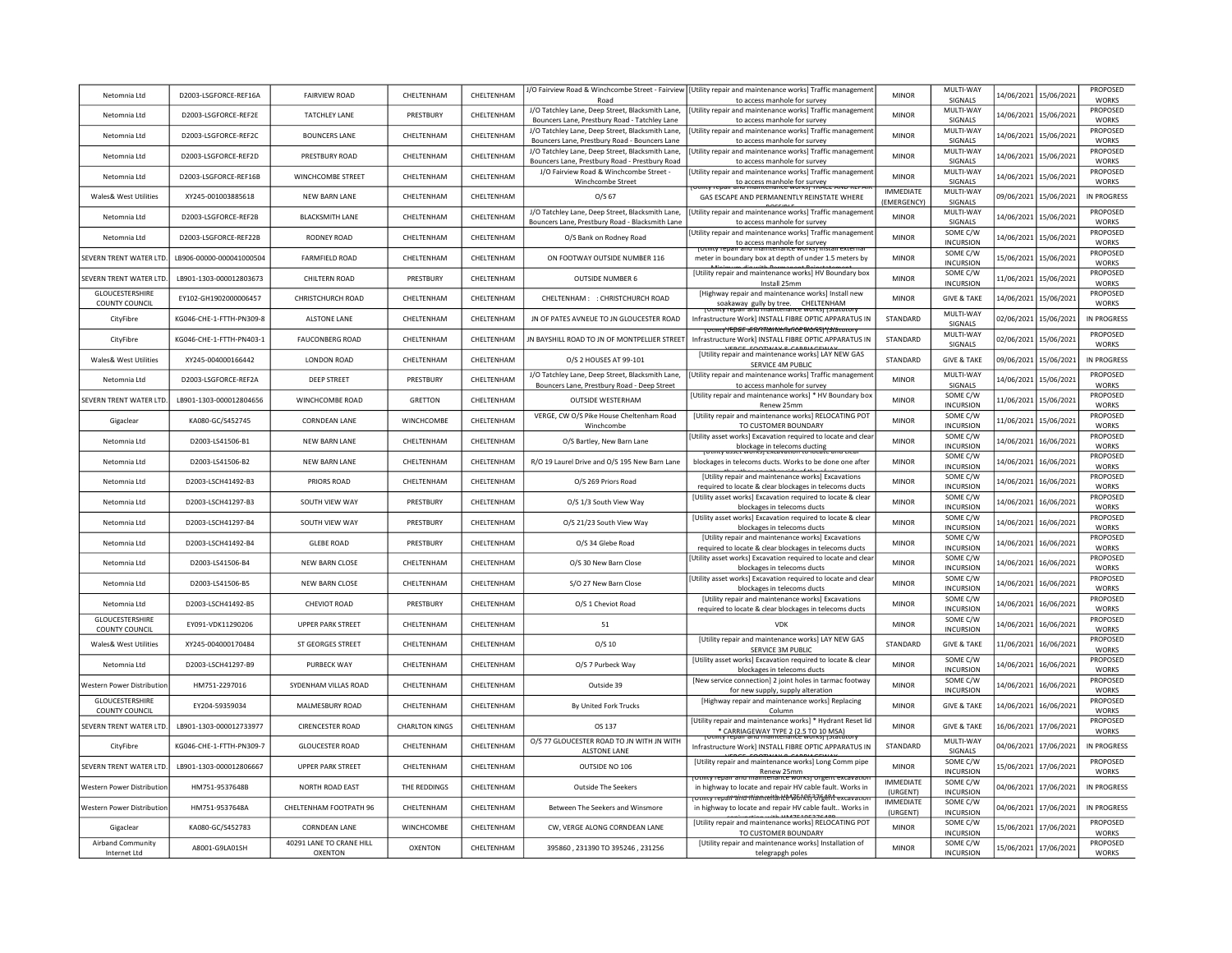| <b>Western Power Distribution</b>        | HM751-2297230                | THE ROWANS               | <b>WOODMANCOTE</b>    | CHELTENHAM        | Outside 2                                                                    | <b>IUtility asset works] 2 joint holes in tarmac footway and</b><br>4m trenching in modular footway for supply alteration                | <b>STANDARD</b>                        | <b>GIVE &amp; TAKE</b>       | 10/06/2021 | 17/06/2021            | PROPOSED<br><b>WORKS</b>        |
|------------------------------------------|------------------------------|--------------------------|-----------------------|-------------------|------------------------------------------------------------------------------|------------------------------------------------------------------------------------------------------------------------------------------|----------------------------------------|------------------------------|------------|-----------------------|---------------------------------|
| <b>BT</b>                                | BC010-01242254541            | <b>GLOUCESTER ROAD</b>   | CHELTENHAM            | CHELTENHAM        | OUTSIDE NUMBER 257, GLOUCESTER ROAD, GL51<br>8PA                             | [Utility asset works] Disconnect and Remove Kiosk                                                                                        | <b>MINOR</b>                           | SOME C/W<br><b>INCURSION</b> | 18/06/2021 | 18/06/2021            | PROPOSED<br><b>WORKS</b>        |
| CityFibre                                | KG046-CHE-1-FTTH-PN311-10    | ST GEORGES ROAD          | CHELTENHAM            | CHELTENHAM        | O/S COURT TO JN OVERTON PARK ROAD                                            | <b>FOURTY TEPAIL and maintenance works practicely</b><br>Infrastructure Work] INSTALL FIBRE OPTIC APPARATUS IN                           | STANDARD                               | NO C/W<br><b>INCURSION</b>   | 07/06/2021 | 18/06/2021            | PROPOSED<br><b>WORKS</b>        |
| CityFibre                                | KG046-CHE-1-FTTH-PN311-12    | <b>ST GEORGES ROAD</b>   | CHELTENHAM            | CHELTENHAM        | O/S DUNEDIN HOUSE TO JN OF OVERTON PARK<br><b>ROAD</b>                       | <del>დიოდ YEDGIF არბერას Mance Worksj უკაალით</del><br>Infrastructure Work] INSTALL FIBRE OPTIC APPARATUS IN                             | STANDARD                               | NO C/W<br><b>INCURSION</b>   | 07/06/2021 | 18/06/2021            | <b>IN PROGRESS</b>              |
| <b>BT</b>                                | BC410<br>TM00000500309200201 | <b>IYPIATT LANF</b>      | <b>CHFITENHAM</b>     | <b>CHFITENHAM</b> | OPP R/O 12 LYPIATT TERRACE, ON, LYPIATT LANE                                 | [Utility repair and maintenance works] Replace 1 existing<br>pole 0.5m x 0.5m<br>repair and maintenance works                            | <b>MINOR</b>                           | SOME C/W<br><b>INCURSION</b> | 16/06/2021 | 18/06/2021            | <b>PROPOSED</b><br><b>WORKS</b> |
| SEVERN TRENT WATER LTD.                  | LB906-0000-000041001169      | <b>VILLAGE ROAD</b>      | CHELTENHAM            | CHELTENHAM        | ON VERGE OUTSIDE NUMBER 27                                                   | meter in boundary box at depth of under 1.5 meters by                                                                                    | <b>MINOR</b>                           | NO C/W<br><b>INCURSION</b>   | 16/06/2021 | 18/06/2021            | PROPOSED<br><b>WORKS</b>        |
| CityFibre                                | KG046-CHE-1-FTTH-PN412-5     | HATHERLEY STREET         | CHELTENHAM            | CHELTENHAM        | O/S 37 TO JN OF ANDOVER ROAD                                                 | rotnirv revan 'ano'thamrenance Workst 15raroror<br>Infrastructure Work] INSTALL FIBRE OPTIC APPARATUS IN                                 | STANDARD                               | NO C/W<br><b>INCURSION</b>   | 07/06/2021 | 18/06/2021            | <b>PROPOSED</b><br><b>WORKS</b> |
| SEVERN TRENT WATER LTD                   | LB901-1303-000012790395      | PRESTBURY ROAD           | CHELTENHAM            | CHELTENHAM        | O/S 289                                                                      | [Utility repair and maintenance works] HV Hydrant Rebuild<br>chamber                                                                     | <b>MINOR</b>                           | TWO-WAY<br>SIGNALS           | 16/06/2021 | 18/06/2021            | PROPOSED<br><b>WORKS</b>        |
| GLOUCESTERSHIRE<br><b>COUNTY COUNCIL</b> | EY091-VDK11315837            | PRIORS ROAD              | CHELTENHAM            | CHELTENHAM        | 259                                                                          | VDK                                                                                                                                      | STANDARD                               | SOME C/W<br><b>INCURSION</b> | 14/06/2021 | 18/06/2021            | PROPOSED<br><b>WORKS</b>        |
| SEVERN TRENT WATER LTD.                  | LB901-1303-000012539915      | PITTVILLE MEWS           | CHELTENHAM            | CHELTENHAM        | 9                                                                            | <b>WPC TOT Dangerous sunker</b><br><b>TREMTEGIAT WORKST</b><br>reinstatement, remove 1.9 x 0.8 HRA in Type 4 * CW & 1.8                  | <b>MINOR</b>                           | SOME C/W<br>INCURSION        | 17/06/2021 | 18/06/2021            | PROPOSED<br>REMEDIAL            |
| CityFibre                                | KG046-CHF-1-FTTH-PN402-2     | ST LUKES ROAD            | CHFI TFNHAM           | <b>CHFITENHAM</b> | O/S 10A ST LUKES ROAD TO JN WITH BATH ROAD                                   | fotfinty repair and maintenance works; i statutor<br>Infrastructure Work] INSTALL FIBRE OPTIC APPARATUS IN                               | <b>STANDARD</b>                        | NO C/W<br><b>INCURSION</b>   | 07/06/2021 | 18/06/2021            | PROPOSED<br><b>WORKS</b>        |
| SEVERN TRENT WATER LTD.                  | LB906-0000-00004722357       | <b>FARMFIELD ROAD</b>    | CHELTENHAM            | CHELTENHAM        | ON FOOTWAY OUTSIDE NUMBER 114                                                | [Permanent reinstatement] Permanent Reinstatement ir                                                                                     | <b>MINOR</b>                           | NO C/W<br><b>INCURSION</b>   | 16/06/2021 | 18/06/2021            | <b>PROPOSED</b><br>PERMANENT    |
| SEVERN TRENT WATER LTD.                  | LB906-0000-000041002033      | <b>BROAD OAK WAY</b>     | CHELTENHAM            | CHELTENHAM        | ON FOOTWAY OUTSIDE NUMBER 23                                                 | footway<br>המוסט amcerance<br>meters in boundary boxes at depth of under 1.5 meters by                                                   | <b>MINOR</b>                           | SOME C/W<br><b>INCURSION</b> | 16/06/2021 | 18/06/2021            | PROPOSED<br><b>WORKS</b>        |
| CityFibre                                | KG046-CHE-1-FTTH-PN307-5     | <b>BAYSHILL ROAD</b>     | CHELTENHAM            | CHELTENHAM        | JN OF BAYSHILL ROAD TO O/S FIRST CHURCH OF<br>CHRIST, SCIENTIST              | rotmity repair and thannenance workst retatutor<br>Infrastructure Work] INSTALL FIBRE OPTIC APPARATUS IN                                 | <b>IMMEDIATE</b><br><b>(EMERGENCY)</b> | <b>GIVE &amp; TAKE</b>       | 19/05/2021 | 18/06/2021            | <b>IN PROGRESS</b>              |
| SEVERN TRENT WATER LTD.                  | LB906-0000-000041002224      | HILLFIELD                | CHELTENHAM            | CHELTENHAM        | ON FOOTWAY OUTSIDE NUMBER 27                                                 | rotmtv reban and namtenafice works finstan externa<br>meters in boundary boxes at depth of under 1.5 meters by                           | <b>MINOR</b>                           | SOME C/W<br>INCURSION        | 16/06/2021 | 18/06/2021            | PROPOSED<br><b>WORKS</b>        |
| SEVERN TRENT WATER LTD                   | LB922-5201-000006575365      | <b>GWERNANT ROAD</b>     | CHELTENHAM            | CHELTENHAM        | OPP NUMBER 37                                                                | wew service comfection לחשיר המשפח water comfection<br>Lay 1 x service pipe from 9'ci main located in farside verge                      | <b>MAJOR</b>                           | ROAD CLOSURE                 | 14/06/2021 | 18/06/2021            | PROPOSED<br><b>WORKS</b>        |
| CityFibre                                | KG046-CHE-1-FTTH-PN304-14    | <b>ENTERPRISE WAY</b>    | CHELTENHAM            | CHELTENHAM        | ARLE ROAD JN TO CENTRAL WAY                                                  | <del>· rutincy repair and intaincerranicle works <sub>I</sub> fisiacatbry</del><br>Infrastructure Work] INSTALL FIBRE OPTIC APPARATUS IN | STANDARD                               | MULTI-WAY<br><b>SIGNALS</b>  | 14/06/2021 | 18/06/2021            | PROPOSED<br><b>WORKS</b>        |
| CityFibre                                | KG046-CHF-1-FTTH-PN306-1     | HONFYBOURNE WAY          | CHFI TFNHAM           | <b>CHFITENHAM</b> | <b>GEOUCESTER RUAD JIV TO ST JAIWE</b><br>ROUNDABOUT, HONEYBOURNE WAY,       | [Statutory infrastructure works] INSTALL FIBRE OPTIC<br>APPARATUS IN VERGE, FOOTWAY & CARRIAGEWAY                                        | MAIOR                                  | MULTI-WAY<br>SIGNALS         | 10/05/2021 | 18/06/2021            | IN PROGRESS                     |
| CityFibre                                | KG046-CHE-1-FTTH-PN311-3     | <b>HONEYBOURNE WAY</b>   | CHELTENHAM            | CHELTENHAM        | HONEYBOURNE WAY TO ST GEORGES ROAD                                           | otinty repair and ma<br>ance works <sub>T</sub> statuto<br>Infrastructure Workl INSTALL FIBRE OPTIC APPARATUS IN                         | STANDARD                               | MULTI-WAY<br>SIGNALS         | 07/06/2021 | 18/06/2021            | PROPOSED<br><b>WORKS</b>        |
| GLOUCESTERSHIRE<br><b>COUNTY COUNCIL</b> | EY102-GH1902000006461        | <b>BADGEWORTH ROAD</b>   | CHELTENHAM            | CHELTENHAM        | CHELTENHAM : BADGEWORTH ROAD                                                 | mgnway répan ana mamténah ce works from islam zx gun<br>pots. Each one to be connected to a 2m3 (1m x 1m x 2m)                           | <b>MINOR</b>                           | TWO-WAY<br>SIGNALS           | 16/06/2021 | 18/06/2021            | <b>PROPOSED</b><br><b>WORKS</b> |
| Wales& West Utilities                    | XY245-004000170144           | <b>GLOUCESTER STREET</b> | WINCHCOMBE            | CHELTENHAM        | O/S 25A                                                                      | [Utility repair and maintenance works] LAY NEW GAS<br>SERVICE 6M PUBLIC                                                                  | STANDARD                               | TWO-WAY<br>SIGNALS           | 15/06/2021 | 18/06/2021            | PROPOSED<br><b>WORKS</b>        |
| SEVERN TRENT WATER LTD                   | LB906-0000-000041001402      | <b>HERTFORD ROAD</b>     | <b>BISHOPS CLEEVE</b> | CHELTENHAM        | ROAD OPENING AND DIG TAKING PLACE RHS OF 10<br>SANDOWN ROAD ON HERTFORD ROAD | meters in boundary boxes at depth of under 1.5 meters by                                                                                 | <b>MINOR</b>                           | SOME C/W<br><b>INCURSION</b> | 16/06/2021 | 18/06/2021            | PROPOSED<br><b>WORKS</b>        |
| <b>Nestern Power Distributior</b>        | HM751-2297348                | <b>HAYCROFT CLOSE</b>    | <b>BISHOPS CLEEVE</b> | CHELTENHAM        | Outside 30                                                                   | Totmty asset workst zijofht notes til farmat footway at<br>2m trenching in tarmac footway and 6m road crossing in                        | STANDARD                               | <b>GIVE &amp; TAKE</b>       | 08/06/2021 | 18/06/2021            | <b>IN PROGRESS</b>              |
| <b>SFVERN TRENT WATER LTD.</b>           | 18922-5201-000006580452      | SAITERS LANE             | <b>WINCHCOMBE</b>     | <b>CHFITENHAM</b> | OPP FNT TO HAILES ABBEY                                                      | <del>e'connection) <sup>ב</sup> rvew clearl water</del> .<br>Lay 1 x service pipe from 3' PVC main located in nearside                   | MAIOR                                  | ROAD CLOSURE                 | 16/06/2021 | 18/06/2021            | PROPOSED<br><b>WORKS</b>        |
| Western Power Distribution               | HM751-2289529                | NORTH STREET             | CHELTENHAM            | CHELTENHAM        | adjacent 197 - 199 High Street                                               | <b>IUtility repair and maintenance works] 1 joint hole in</b><br>modular footway for reinforcement scheme                                | <b>MINOR</b>                           | LANE CLOSURE                 | 16/06/2021 | 19/06/2021            | PROPOSED<br><b>WORKS</b>        |
| GLOUCESTERSHIRE<br><b>COUNTY COUNCIL</b> | EY102-GH1902000006245        | HALES ROAD               | CHELTENHAM            | <b>CHFITENHAM</b> | CHELTENHAM : Hales Road, Cheltenham Hales<br>Road                            | [Highway repair and maintenance works] Drainage Work<br>CHELTENHAM                                                                       | <b>STANDARD</b>                        | MULTI-WAY<br>SIGNALS         | 15/06/2021 | 20/06/2021            | PROPOSED<br><b>WORKS</b>        |
| NETWORK RAIL<br>PROMOTERS NATIONAL       | KL231-BAG284M23C-190621      | <b>BROCKHAMPTON LANE</b> | CHELTENHAM            | CHELTENHAM        | SWINDON LANE LEVEL CROSSING                                                  | [Works for rail purposes] Renewal of level crossing 22;30<br>08:30                                                                       | MAJOR                                  | <b>ROAD CLOSURE</b>          | 19/06/2021 | 20/06/2021            | PROPOSED<br><b>WORKS</b>        |
| CityFibre                                | KG005-S67262-01              | <b>GLOUCESTER ROAD</b>   | CHELTENHAM            | CHELTENHAM        | Opposite roundabout                                                          | [Utility repair and maintenance works] Lay approx. 3m of<br>duct and build new chamber                                                   | <b>MINOR</b>                           | NO C/W<br><b>INCURSION</b>   | 17/06/2021 | 21/06/2021            | PROPOSED<br><b>WORKS</b>        |
| Western Power Distribution               | HM751-2294718                | <b>GORDON ROAD</b>       | CHELTENHAM            | CHELTENHAM        | Side of number 45 Moorend                                                    | [New service connection] 1 joint hole in tarmac footway fo<br>new supply                                                                 | STANDARD                               | SOME C/W<br><b>INCURSION</b> | 16/06/2021 | 21/06/2021            | PROPOSED<br><b>WORKS</b>        |
| SEVERN TRENT WATER ITD.                  | 18922-5201-000006563401      | ANDOVER ROAD             | <b>CHEITENHAM</b>     | <b>CHFITENHAM</b> | <b>OPPOSITE NUMBER 7</b>                                                     | [New service connection] * new water connection *<br>CARRIAGEWAY TYPE 2 (2.5 TO 10 MSA)                                                  | <b>STANDARD</b>                        | <b>GIVE &amp; TAKE</b>       | 15/06/2021 | 21/06/2021            | <b>PROPOSED</b><br><b>WORKS</b> |
| CityFibre                                | KG046-CHE-1-FTTH-PN412-2     | ANDOVER ROAD             | CHELTENHAM            | CHELTENHAM        | O/S 37 ANDOVER ROAD TO O/S 89                                                | Infrastructure Work] INSTALL FIBRE OPTIC APPARATUS IN                                                                                    | STANDARD                               | MULTI-WAY<br>SIGNALS         | 09/06/2021 | 22/06/2021            | PROPOSED<br><b>WORKS</b>        |
| CityFibre                                | KG046-CHE-1-FTTH-PN304-6     | <b>ALSTONE CROFT</b>     | CHELTENHAM            | CHELTENHAM        | ARLE ROAD JN TO ALSTONE LANE JN, ALSTONE<br>CROFT, CHELTENHAM                | τstatutot∀fflffastfû€tūté^w∂rk\$11N\$1ÆEL*fbke OPπt<br>APPARATUS - APPROX 230M IN VERGE, FOOTWAY &                                       | MAJOR                                  | ROAD CLOSURE                 | 07/06/2021 | 22/06/2021            | PROPOSED<br><b>WORKS</b>        |
| SEVERN TRENT WATER LTD.                  | LB922-5201-000006602767      | <b>ST STEPHENS ROAD</b>  | CHELTENHAM            | CHELTENHAM        | OPPOSITE NUMBER 35                                                           | [New service connection] * new water connection *<br>CARRIAGEWAY TYPE 4 (UP TO 0.5 MSA)                                                  | <b>MINOR</b>                           | SOME C/W<br><b>INCURSION</b> | 18/06/2021 | 22/06/2021            | PROPOSED<br><b>WORKS</b>        |
| Wales& West Utilities                    | XY410-003001517610           | COPT ELM ROAD            | <b>CHARLTON KINGS</b> | CHELTENHAM        | O/S NO. 2 - JUNC CHURCH STREET                                               | repair and maintenance worksi KertAce's 17M C<br>OLD METALLIC GAS MAINS WITH 519M OF NEW PLASTIC                                         | MAJOR                                  | <b>GIVE &amp; TAKE</b>       | 14/05/2021 | 23/06/2021            | IN PROGRESS                     |
| CityFibre                                | KG046-CHE-1-FTTH-PN305-1     | ELDORADO ROAD            | CHELTENHAM            | CHELTENHAM        | O/S 35 TO O/S 14 ELDORADO ROAD                                               | Infrastructure Work] INSTALL FIBRE OPTIC APPARATUS IN                                                                                    | STANDARD                               | <b>GIVE &amp; TAKE</b>       | 10/06/2021 | 23/06/2021            | PROPOSED<br><b>WORKS</b>        |
| CityFibre                                | KG046-CHE-1-FTTH-PN305-3     | <b>WENDOVER GARDENS</b>  | CHELTENHAM            | CHELTENHAM        | JN OF CHRISTCHURCH RD TO ALL OF WENDOVER<br>GARDENS                          | <del>otmty`/Eþair and∩nairitériance WorkS}*(státuto</del><br>Infrastructure Work] INSTALL FIBRE OPTIC APPARATUS IN                       | STANDARD                               | NO C/W<br><b>INCURSION</b>   | 10/06/2021 | 23/06/2021            | <b>PROPOSED</b><br><b>WORKS</b> |
| <b>GLOUCESTERSHIRE</b><br>COUNTY COUNCIL | EY099-S50-00841              | <b>BUSHCOMBE LANE</b>    | <b>WOODMANCOTE</b>    | CHELTENHAM        | outside entrance to Bushcombe House Farm                                     | New foul water connection, Contractor: Cotswold Drain<br>Service Ltd                                                                     | MAIOR                                  | ROAD CLOSURE                 | 14/06/2021 | 23/06/2021            | <b>PROPOSED</b><br><b>WORKS</b> |
| GLOUCESTERSHIRE<br><b>COUNTY COUNCIL</b> | EY091-GCCPC-406              | <b>NORTH STREET</b>      | CHELTENHAM            | CHELTENHAM        | Boots Corner o/s Primark                                                     | Pedestrian Crossing Replacement/Refurb                                                                                                   | MAJOR                                  | LANE CLOSURE                 |            | 10/05/2021 25/06/2021 | IN PROGRESS                     |
|                                          |                              |                          |                       |                   |                                                                              |                                                                                                                                          |                                        |                              |            |                       |                                 |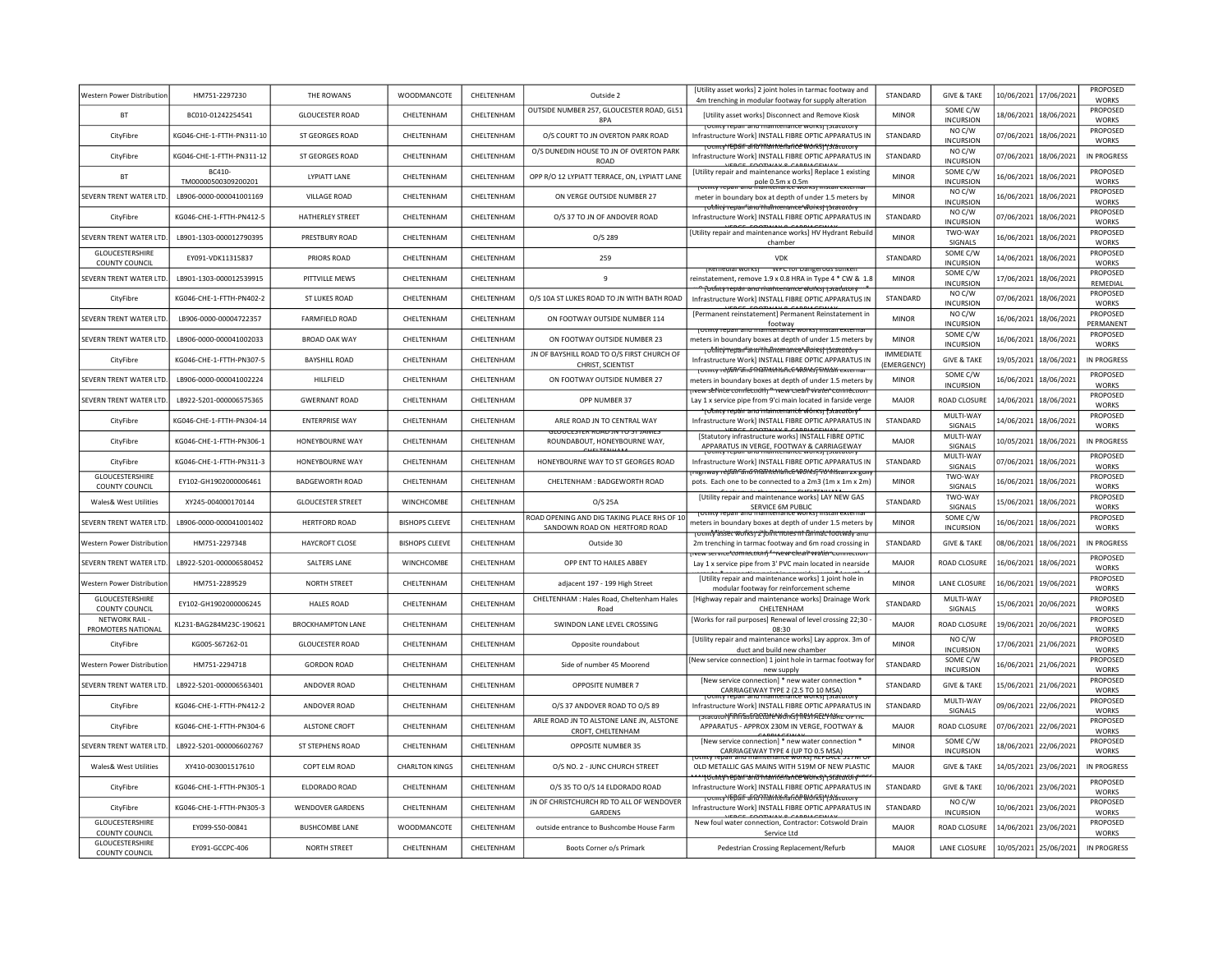| CityFibre                                | KG046-CHF-1-FTTH-PN401-6      | PROMENADE                                                 | <b>CHEITENHAM</b> | <b>CHFITENHAM</b> | JN Promande to JN Rodney Rd                                                        | Infrastructure Work] INSTALL FIBRE OPTIC APPARATUS IN                                                                                                            | <b>STANDARD</b>                | <b>GIVE &amp; TAKE</b>       | 14/06/2021 | 25/06/2021 | <b>PROPOSED</b><br><b>WORKS</b> |
|------------------------------------------|-------------------------------|-----------------------------------------------------------|-------------------|-------------------|------------------------------------------------------------------------------------|------------------------------------------------------------------------------------------------------------------------------------------------------------------|--------------------------------|------------------------------|------------|------------|---------------------------------|
| CityFibre                                | KG046-CHE-1-FTTH-PN401-3      | ST GEORGES ROAD                                           | CHELTENHAM        | CHELTENHAM        | o/s 27a to imperial square Jnc o/s 118                                             | TOtmty fépáir and maintenance Works I Istatutory<br>Infrastructure Work] INSTALL FIBRE OPTIC APPARATUS IN                                                        | STANDARD                       | <b>LANE CLOSURE</b>          | 14/06/2021 | 25/06/2021 | PROPOSED<br><b>WORKS</b>        |
| CityFibre                                | KG046-CHE-1-FTTH-PN402-4      | ST LUKES ROAD                                             | CHELTENHAM        | CHELTENHAM        | 0/S 21 TO 0/S 28                                                                   | <del>Totmty repair and maintenance worksy platutory</del><br>Infrastructure Work] INSTALL FIBRE OPTIC APPARATUS IN                                               | STANDARD                       | SOME C/W<br><b>INCURSION</b> | 14/06/2021 | 25/06/2021 | PROPOSED<br><b>WORKS</b>        |
| CityFibre                                | KG046-CHE-1-FTTH-PN402-5      | <b>ST LUKES ROAD</b>                                      | CHELTENHAM        | CHELTENHAM        | O/S 20 TO O/S 38 ST LUKES ROAD                                                     | <del>τοιπιγΥΕβδΓ δΓΩΩΤΙΔΗΙ\ΕΠδΓιζΕ WORS}Υ3ιδιαιοτ</del> γ<br>Infrastructure Work] INSTALL FIBRE OPTIC APPARATUS IN                                               | STANDARD                       | SOME C/W<br><b>INCURSION</b> | 14/06/2021 | 25/06/2021 | PROPOSED<br><b>WORKS</b>        |
| CityFibre                                | KG046-CHE-1-FTTH-PN401-7      | <b>IMPERIAL LANE</b>                                      | CHELTENHAM        | CHELTENHAM        | JN Promande to JN Rodney Rd                                                        | <del>Tounty YEDGIF aFRONTANNE Nafite WORSTY3tatutory</del><br>Infrastructure Work] INSTALL FIBRE OPTIC APPARATUS IN                                              | STANDARD                       | <b>GIVE &amp; TAKE</b>       | 14/06/2021 | 25/06/2021 | PROPOSED<br><b>WORKS</b>        |
| CityFibre                                | KG046-CHF-1-FTTH-PN412-6      | ST STEPHENS ROAD                                          | <b>CHEITENHAM</b> | CHELTENHAM        | O/S 2 TO IN OF PEGASUS COURT                                                       | <del>στιικγΥΕD&amp;IF aFRO1TRANNenPafice Work5) Y3t&amp;τατσ</del> ι<br>Infrastructure Work] INSTALL FIBRE OPTIC APPARATUS IN                                    | <b>STANDARD</b>                | NO C/W<br><b>INCURSION</b>   | 14/06/2021 | 25/06/2021 | PROPOSED<br><b>WORKS</b>        |
| CityFibre                                | KG046-CHE-1-FTTH-PN304-15     | <b>ALSTONE LANE</b>                                       | CHELTENHAM        | CHELTENHAM        | O/S 53A TO 17 ALSTONE ROAD                                                         | <del>Juliuv YEDAF aFRO TRANICE NAGES WORST YSCALULOR</del><br>Infrastructure Work] INSTALL FIBRE OPTIC APPARATUS IN                                              | STANDARD                       | MULTI-WAY<br>SIGNALS         | 14/06/2021 | 25/06/2021 | PROPOSED<br><b>WORKS</b>        |
| CityFibre                                | KG046-CHE-1-FTTH-PN305-5      | <b>WELL PLACE</b>                                         | CHELTENHAM        | CHELTENHAM        | JN OF DOURO RD TO JN OF CHRISTCHURCH RD                                            | <del>TOtmtvYEDali aRONTAMNerlance WorkSIYStatutor</del> s<br>Infrastructure Work] INSTALL FIBRE OPTIC APPARATUS IN                                               | STANDARD                       | NO C/W<br><b>INCURSION</b>   | 14/06/2021 | 25/06/2021 | PROPOSED<br><b>WORKS</b>        |
| Vodafone                                 | NX260-VF80499WHP/EW01         | <b>EVINGTON ROAD</b>                                      | <b>ST MARKS</b>   | CHELTENHAM        | Drop zone on Evington Road to work on the roof<br>of card factory                  | <del>τοι πιγ rèβâl FanG Man NeMan Ce^WOI RSJ DI O)Y zone τοτ</del><br>equipment located on the rooftop. Peds to be marshalled                                    | STANDARD                       | SOME C/W<br><b>INCURSION</b> | 20/06/2021 | 25/06/2021 | PROPOSED<br><b>WORKS</b>        |
| CityFibre                                | KG046-CHE-1-FTTH-PN305-2      | ELDORADO CRESCENT                                         | CHELTENHAM        | CHELTENHAM        | O/S 14 TO O/S WINDRUSH                                                             | <u>TOtility repair and mainterlance works i istatutory</u><br>Infrastructure Work] INSTALL FIBRE OPTIC APPARATUS IN                                              | STANDARD                       | <b>GIVE &amp; TAKE</b>       | 14/06/2021 | 25/06/2021 | PROPOSED<br><b>WORKS</b>        |
| CityFibre                                | KG046-CHE-1-FTTH-PN311-2      | <b>ACCESS TOWARDS SUPERMARKET</b><br>FROM HONEYBOURNE WAY | CHELTENHAM        | CHELTENHAM        | S/O WAITROSE PETROL STATION TO S/O GREAT<br>WESTERN ROAD FOOTPATH                  | <del>Totmty YEBali and Maintenance Worksj (statutor</del> y<br>Infrastructure Work] INSTALL FIBRE OPTIC APPARATUS IN                                             | STANDARD                       | NO C/W<br><b>INCURSION</b>   | 14/06/2021 | 25/06/2021 | PROPOSED<br><b>WORKS</b>        |
| <b>GLOUCESTERSHIRE</b><br>COUNTY COUNCIL | EY099-L-MAIN-00011546         | BROADWAY ROAD                                             | <b>TODDINGTON</b> | CHELTENHAM        | Approx 30M north of Toddington Roundabout just<br>up from No 8                     | ATC Speed count traffic survey                                                                                                                                   | <b>HIGHWAYS ACT</b><br>PERMITS | NO C/W<br><b>INCURSION</b>   | 17/06/2021 | 25/06/2021 | PROPOSED<br><b>WORKS</b>        |
| <b>BT</b>                                | BC410-<br>TM00000500311440500 | PRESTBURY ROAD                                            | CHELTENHAM        | CHELTENHAM        | WORKS BETWEEN O/S 234 TO O/S 26 BARLEY<br>ROAD ON, PRESTBURY ROAD                  | ווונץ וכטמו מווט ווומווונכוומוונכ איטו גאו סטווט א נטוונוכנ<br>chamber 915mm x 445mm x 965mm deep in                                                             | STANDARD                       | SOME C/W<br><b>INCURSION</b> | 15/06/2021 | 28/06/2021 | PROPOSED<br><b>WORKS</b>        |
| CityFibre                                | KG046-CHE-1-FTTH-PN301-4      | <b>QUEENS RETREAT</b>                                     | CHELTENHAM        | CHELTENHAM        | GLOUCESTER ROAD JN TO S/O 12, QUEENS<br>RETREAT, CHELTENHAM                        | <u>เอโลเน็เบาy ทิกrasti นับในre ฟบิกร์รุ กิฬิวาคน์ข้าทอดข่าวคาท</u><br>APPRATUS APPROX 80M IN VERGE, FOOTWAY &<br>otmty repair and manuferfante works i istatuto | MAJOR                          | ROAD CLOSURE                 | 14/06/2021 | 29/06/2021 | PROPOSED<br><b>WORKS</b>        |
| CityFibre                                | KG046-CHE-1-FTTH-PN305-6      | <b>LANSDOWN PARADE</b>                                    | CHELTENHAM        | CHELTENHAM        | JN WELL PLACE TO WELLCLOSE HOSUE                                                   | Infrastructure Work] INSTALL FIBRE OPTIC APPARATUS IN                                                                                                            | STANDARD                       | NO C/W<br><b>INCURSION</b>   | 17/06/2021 | 30/06/2021 | PROPOSED<br><b>WORKS</b>        |
| CityFibre                                | KG046-CHE-1-FTTH-PN305-8      | <b>MALVERN ROAD</b>                                       | CHELTENHAM        | CHELTENHAM        | ROAD CROSSING GLENLEE TO CHRISTCHURCH RD<br>IN                                     | <del>TOtmty' repair and man terrance worksj ' (statutory</del><br>Infrastructure Work] INSTALL FIBRE OPTIC APPARATUS IN                                          | STANDARD                       | MULTI-WAY<br>SIGNALS         | 17/06/2021 | 30/06/2021 | PROPOSED<br><b>WORKS</b>        |
| CityFibre                                | KG046-CHE-1-FTTH-PN305-7      | <b>WESTERN ROAD</b>                                       | <b>CHEITENHAM</b> | CHELTENHAM        | JN MALVERN RD TO WAVERLEY HOUSE                                                    | <del>ToumtyYEDail and ManNenance MorksJYstatutor</del><br>Infrastructure Workl INSTALL FIBRE OPTIC APPARATUS IN                                                  | STANDARD                       | NO C/W<br><b>INCURSION</b>   | 17/06/2021 | 30/06/2021 | <b>PROPOSED</b><br><b>WORKS</b> |
| CityFibre                                | KG046-CHE-1-FTTH-PN401-8      | TRAFALGAR STREET                                          | CHELTENHAM        | CHELTENHAM        | O/S 01 TO O/S 34                                                                   | TOUTHY TEDAIT and Married and E Works I Tstatutory<br>Infrastructure Work] INSTALL FIBRE OPTIC APPARATUS IN                                                      | STANDARD                       | MULTI-WAY<br>SIGNALS         | 17/06/2021 | 30/06/2021 | PROPOSED<br><b>WORKS</b>        |
| CityFibre                                | KG046-CHE-1-FTTH-PN402-3      | <b>BATH PARADE</b>                                        | CHELTENHAM        | CHELTENHAM        | BATH ROAD JN TO O/S 20 BATH PARADE                                                 | TOtmty repair and maintenance Works   Istatutory<br>Infrastructure Work] INSTALL FIBRE OPTIC APPARATUS IN                                                        | STANDARD                       | NO C/W<br><b>INCURSION</b>   | 17/06/2021 | 30/06/2021 | PROPOSED<br><b>WORKS</b>        |
| GLOUCESTERSHIRE<br>COUNTY COUNCIL        | EY100-853289G                 | <b>NORTH STREET</b>                                       | CHELTENHAM        | CHELTENHAM        | A46 North Street, Cheltenham                                                       | [Highway improvement works] Carriageway Resurfacing                                                                                                              | MAJOR                          | ROAD CLOSURE                 | 11/06/2021 | 01/07/2021 | PROPOSED<br><b>WORKS</b>        |
| GLOUCESTERSHIRE<br>COUNTY COUNCIL        | EY100-853289B                 | <b>FAIRVIEW ROAD</b>                                      | CHELTENHAM        | CHELTENHAM        | A46 Fairvew Road, Cheltenham                                                       | [Highway improvement works] Carriageway Resurfacing                                                                                                              | <b>MAJOR</b>                   | ROAD CLOSURE                 | 11/06/2021 | 01/07/2021 | PROPOSED<br><b>WORKS</b>        |
| GLOUCESTERSHIRE<br>COUNTY COUNCIL        | FY100-853289F                 | PRESTBURY ROAD                                            | <b>CHEITENHAM</b> | <b>CHEITENHAM</b> | B4632 Prestbury Road, Cheltenham (1 lane<br>southwards towards Winchcombe Street ] | [Highway improvement works] Carriageway Resurfacing                                                                                                              | MAIOR                          | ROAD CLOSURE                 | 11/06/2021 | 01/07/2021 | PROPOSED<br><b>WORKS</b>        |
| GLOUCESTERSHIRE<br>COUNTY COUNCIL        | EY100-853289E                 | WINCHCOMBE STREET                                         | CHELTENHAM        | CHELTENHAM        | A46 Winchcombe Street, Cheltenham                                                  | [Highway improvement works] Carriageway Resurfacing                                                                                                              | MAJOR                          | ROAD CLOSURE                 | 11/06/2021 | 01/07/2021 | PROPOSED<br><b>WORKS</b>        |
| GLOUCESTERSHIRE<br>COUNTY COUNCIL        | EY100-853289                  | <b>SWINDON ROAD</b>                                       | CHELTENHAM        | CHELTENHAM        | A4019 Swindon Road, Cheltenham                                                     | [Highway improvement works] Carriageway Resurfacing                                                                                                              | MAJOR                          | ROAD CLOSURE                 | 11/06/2021 | 01/07/2021 | PROPOSED<br><b>WORKS</b>        |
| <b>GLOUCESTERSHIRE</b><br>COUNTY COUNCIL | EY100-853289D                 | PORTLAND STREET                                           | CHELTENHAM        | CHELTENHAM        | A46 Portland Street, Cheltenham                                                    | [Highway improvement works] Carriageway Resurfacing                                                                                                              | <b>MAJOR</b>                   | <b>ROAD CLOSURE</b>          | 11/06/2021 | 01/07/2021 | PROPOSED<br><b>WORKS</b>        |
| GLOUCESTERSHIRE<br>COUNTY COUNCIL        | EY100-853289A                 | ST MARGARETS ROAD                                         | CHELTENHAM        | CHELTENHAM        | A4019 St Margarets Road Cheltenham                                                 | [Highway improvement works] Carriageway Resurfacing                                                                                                              | MAJOR                          | ROAD CLOSURE                 | 11/06/2021 | 01/07/2021 | PROPOSED<br><b>WORKS</b>        |
| GLOUCESTERSHIRE<br>COUNTY COUNCIL        | EY100-853289C                 | ST JOHNS AVENUE                                           | CHELTENHAM        | CHELTENHAM        | A46 St Johns Avenue, Cheltenham                                                    | [Highway improvement works] Carriageway Resurfacing<br>יוויוס משתתפות המודרות המודרת אינטריוס את המודר                                                           | <b>MAJOR</b>                   | ROAD CLOSURE                 | 11/06/2021 | 01/07/2021 | PROPOSED<br><b>WORKS</b>        |
| <b>SEVERN TRENT WATER LTD</b>            | LB517-A7W-12678019A           | <b>TELSTAR WAY</b>                                        | CHELTENHAM        | CHELTENHAM        | From near Brosnan Drive junction to O/S GCHQ                                       | boost network prior to connection at A40 for road                                                                                                                | STANDARD                       | TWO-WAY<br>SIGNALS           | 24/05/2021 | 02/07/2021 | <b>IN PROGRESS</b>              |
| <b>Wales&amp; West Utilities</b>         | XY410-003001593669            | WINCHCOMBE ROAD                                           | <b>GRETTON</b>    | CHELTENHAM        | FROM THE JUNC WITH WORKING LANE TO THE<br>JUNCTION WITH GRETTON RD                 | [Utility repair and maintenance works] REPLACE 1099M X<br>GAS MAINS AND 45 SERVICES                                                                              | <b>MAJOR</b>                   | ROAD CLOSURE                 | 29/03/2021 | 02/07/2021 | IN PROGRESS                     |
| <b>Wales&amp; West Utilities</b>         | XY410-003001597418            | <b>GRETTON ROAD</b>                                       | WINCHCOMBE        | CHELTENHAM        | JUNCTION OF WINCHCOMBE ROAD TO JUNCTION<br>OF EVESHAM ROAD                         | [Utility repair and maintenance works] REPLACE 539M X<br><b>GAS MAINS</b>                                                                                        | <b>MAJOR</b>                   | ROAD CLOSURE                 | 29/03/2021 | 02/07/2021 | IN PROGRESS                     |
| Wales& West Utilities                    | XY410-003001593667            | <b>GRETTON ROAD</b>                                       | <b>GRETTON</b>    | CHELTENHAM        | O/S NEW HOUSE - THE JUNCTION WITH WORKING<br>LANE                                  | [Utility repair and maintenance works] REPLACE 1047M X                                                                                                           | <b>MAJOR</b>                   | ROAD CLOSURE                 | 25/03/2021 | 02/07/2021 | IN PROGRESS                     |
| <b>Wales&amp; West Utilities</b>         | XY410-003001606601            | <b>BADGEWORTH ROAD</b>                                    | BADGEWORTH        | CHELTENHAM        | O/S CHESTNUT NURSERIES TO JUNCTION OF<br>MEADOW VIEW                               | OLD METALLIC GAS MAINS WITH NEW PLASTIC MAINS IN                                                                                                                 | STANDARD                       | NO C/W<br><b>INCURSION</b>   | 14/05/2021 | 05/07/2021 | IN PROGRESS                     |
| <b>Wales&amp; West Utilities</b>         | XY410-003001593673/999        | <b>WORKING LANE</b>                                       | <b>GRETTON</b>    | CHELTENHAM        | OPP 10                                                                             | [Utility repair and maintenance works] WELFARE UNIT<br>LOCATION<br>evan ano mamenance worksi israioro                                                            | MAIOR                          | SOME C/W<br><b>INCURSION</b> | 25/03/2021 | 06/07/2021 | IN PROGRESS                     |
| CityFibre                                | KG046-CHE-1-FTTH-PN304-13     | ARLE ROAD                                                 | CHELTENHAM        | CHELTENHAM        | O/S NO 22 - O/S 60 ARLE ROAD                                                       | Infrastructure Work] INSTALL FIBRE OPTIC APPARATUS IN<br>FROE COOPHING CARRIACTIE                                                                                | MAJOR                          | MULTI-WAY<br>SIGNALS         | 09/06/2021 | 07/07/2021 | <b>IN PROGRESS</b>              |
| GLOUCESTERSHIRE<br>COUNTY COUNCIL        | EY091-LURSB648754             | ST GEORGES ROAD                                           | CHELTENHAM        | CHELTENHAM        | Rivershill development                                                             | S278 Works to widen existing entrance and reinstate<br>footway                                                                                                   | <b>MAJOR</b>                   | SOME C/W<br><b>INCURSION</b> | 17/05/2021 | 12/07/2021 | IN PROGRESS                     |
| <b>Wales&amp; West Utilities</b>         | XY410-003001507844/999        | <b>WESTAL PARK</b>                                        | CHELTENHAM        | CHELTENHAM        | SIDE OF 22 HATHERLEY COURT ROAD                                                    | [Utility repair and maintenance works] WELFARE UNIT<br>LOCATION                                                                                                  | <b>MAJOR</b>                   | SOME C/W<br><b>INCURSION</b> | 24/05/2021 | 12/07/2021 | IN PROGRESS                     |
| Wales& West Utilities                    | XY410-003001507844/01         | HATHERLEY COURT ROAD                                      | CHELTENHAM        | CHELTENHAM        |                                                                                    | IUNC HATHERLEY ROAD - JUNC ST STEPHENS ROAD  OLD METALLIC GAS MAINS WITH NEW PLASTIC MAINS AND <br><del>TORMAY 1 LIJAN ANG MANDANG MGA NG KASANOX 2301</del>     | MAJOR                          | MULTI-WAY<br>SIGNALS         | 26/05/2021 | 13/07/2021 | IN PROGRESS                     |
| CityFibre                                | KG046-CHE-1-FTTH-PN306-11     | <b>GLOUCESTER ROAD</b>                                    | CHELTENHAM        | <b>CHFITENHAM</b> | HONEYBOURNE WAY TO JUNCTION HIGH STREET                                            | Excavate in Verge, Footway & Carriageway to install fibre                                                                                                        | MAIOR                          | MULTI-WAY<br><b>SIGNALS</b>  | 07/06/2021 | 16/07/2021 | PROPOSED<br><b>WORKS</b>        |
|                                          |                               |                                                           |                   |                   |                                                                                    |                                                                                                                                                                  |                                |                              |            |            |                                 |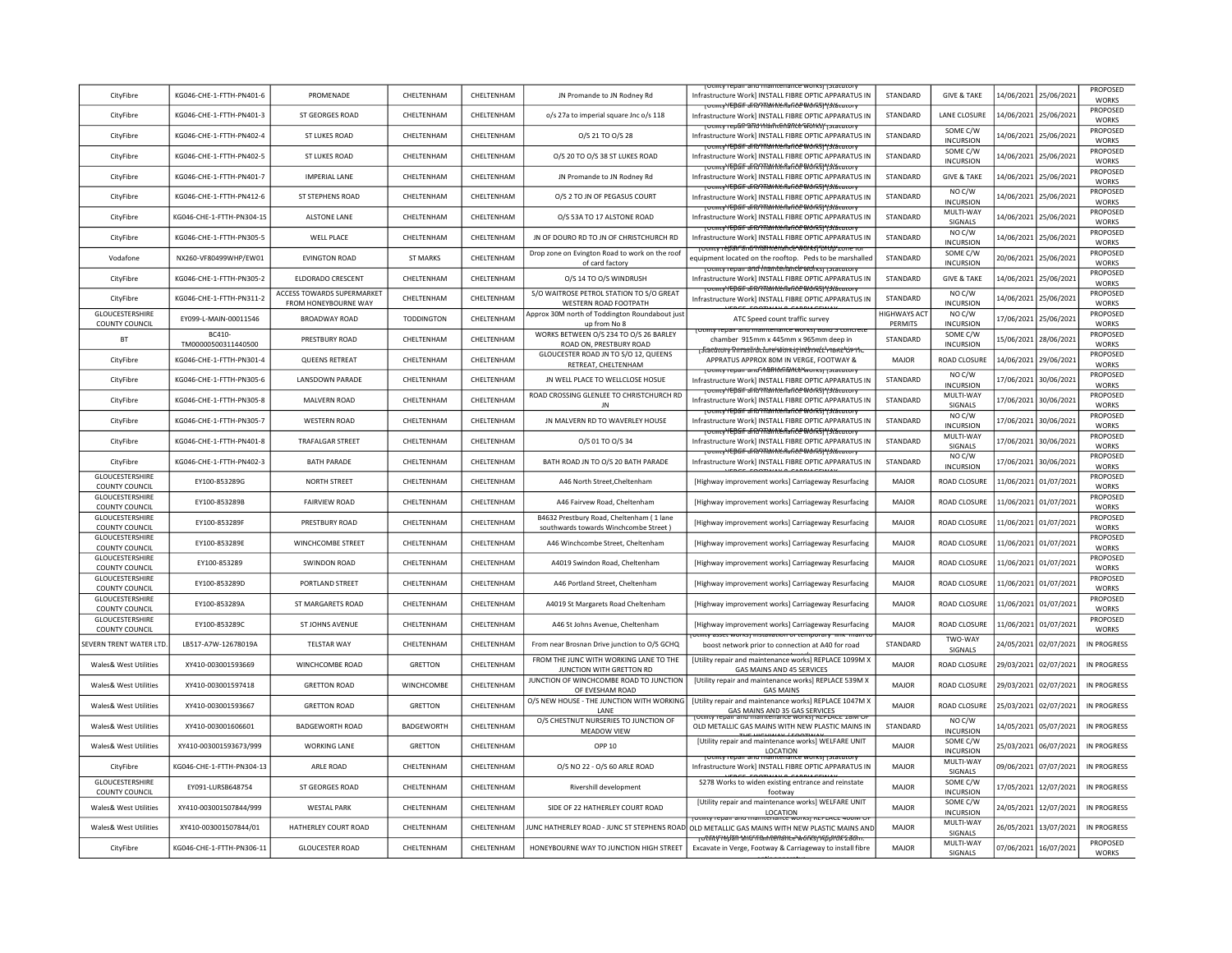| CityFibre                                       | KG046-CHE-1-FTTH-PN113-3      | COLESBOURNE ROAD                                           | <b>CHEITENHAM</b>     | CHELTENHAM          | COLESBOURNE AVE JN ROUND TO JN WITH ROBERT<br><b>BURNS AVE</b>                           | Infrastructure Work] INSTALL FIBRE OPTIC APPARATUS IN                                                                         | MAJOR                        | SOME C/W<br><b>INCURSION</b>     |            | 07/06/2021 16/07/2021 | IN PROGRESS                 |
|-------------------------------------------------|-------------------------------|------------------------------------------------------------|-----------------------|---------------------|------------------------------------------------------------------------------------------|-------------------------------------------------------------------------------------------------------------------------------|------------------------------|----------------------------------|------------|-----------------------|-----------------------------|
| Wales& West Utilities                           | XY410-003001483682            | ST NICHOLAS DRIVE                                          | CHELTENHAM            | CHELTENHAM          | JUNCTION OF BOULTON ROAD TO O/S NO.18 TO<br>O/S THE MAPLES                               | mmyreoaif afio riampuance workst REPLACE szervez<br>OLD METALLIC GAS MAINS WITH NEW PLASTIC MAINS IN                          | MAJOR                        | <b>GIVE &amp; TAKE</b>           |            | 07/06/2021 16/07/2021 | PROPOSED<br><b>WORKS</b>    |
| Wales& West Utilities                           | XY410-003001522027/01         | <b>BUSHCOMBE CLOSE</b>                                     | WOODMANCOTE           | CHELTENHAM          | JUNCTION OF BUSHCOMBE LANE TO O/S NO.1<br><b>BUSHCOMBE CLOSE</b>                         | <del>დ პისწ 1 წესი სიარ პრიტორი სამართლი სამართ</del> ულ<br>OLD METALLIC GAS MAINS WITH NEW PLASTIC MAINS IN                  | MAJOR                        | <b>GIVE &amp; TAKE</b>           |            | 07/06/2021 16/07/2021 | PROPOSED<br><b>WORKS</b>    |
| CityFibre                                       | KG046-CHE-1-FTTH-PN105-2      | <b>BIBURY ROAD</b>                                         | CHELTENHAM            | CHELTENHAM          | Junc Benhall Road to Swanswell Drive                                                     | <del>"   Gancy repair &amp; Fig Maintenance works   {statutory</del><br>Infrastructure Work] INSTALL FIBRE OPTIC APPARATUS IN | MAJOR                        | NOC/W<br><b>INCURSION</b>        |            | 08/06/2021 19/07/2021 | IN PROGRESS                 |
| CityFibre                                       | KG046-CHE-1-FTTH-PN105-1      | <b>WHITTINGTON ROAD</b>                                    | CHELTENHAM            | CHELTENHAM          | Junc Miserden Road to Junc Benhall Avenue                                                | <b>TOUTHLY TEDGE and Than terfance Works) "Islaudury</b><br>Infrastructure Work] INSTALL FIBRE OPTIC APPARATUS IN             | <b>MAJOR</b>                 | NO C/W<br><b>INCURSION</b>       | 08/06/2021 | 19/07/2021            | IN PROGRESS                 |
| CityFibre                                       | KG046-CHF-1-FTTH-PN161-2      | <b>ARIF GARDENS</b>                                        | <b>CHEITENHAM</b>     | <b>CHFITENHAM</b>   | ARLE ROAD JN TO ALSTONE LANE JN, ARLE<br><b>GARDENS, CHELTENHAM</b>                      | [Statutory infrastructure works] INSTALL FIBRE OPTIC<br>APPARATUS - APPROX 500M IN VERGE & FOOTWAY                            | MAIOR                        | <b>GIVE &amp; TAKE</b>           |            | 15/06/2021 26/07/2021 | PROPOSED<br><b>WORKS</b>    |
| GLOUCESTERSHIRE                                 | EY102-GH1901000006446         | <b>SUFFOLK ROAD</b>                                        | CHELTENHAM            | CHELTENHAM          | CHELTENHAM : Suffolk road, Cheltenham :                                                  | Unsafe Asset - footpath emergency closure due to                                                                              | <b>IMMEDIATE</b>             | SOME C/W                         |            | 27/04/2021 30/07/2021 | IN PROGRESS                 |
| COUNTY COUNCIL<br><b>GLOUCESTERSHIRE</b>        | EY101-43070865B               | HYDE LANE                                                  | SOUTHAM               | CHELTENHAM          | <b>SUFFOLK ROAD</b><br>Hyde Lane                                                         | Prelim Design - Highways capacity improvements                                                                                | (URGENT)<br>MAJOR            | <b>INCURSION</b><br>LANE CLOSURE |            | 22/03/2021 01/08/2021 | PROPOSED                    |
| COUNTY COUNCIL<br><b>GLOUCESTERSHIRE</b>        | EY101-43070865                | EVESHAM ROAD                                               | SOUTHAM               | CHELTENHAM          | A435 Hyde Lane Junction, Bishops Cleeve                                                  | Prelim Design - Highways capacity improvements                                                                                | <b>MAJOR</b>                 | LANE CLOSURE                     | 22/03/2021 | 01/08/2021            | <b>WORKS</b><br>PROPOSED    |
| COUNTY COUNCIL<br><b>GLOUCESTERSHIRE</b>        | EY101-43070865A               | SOUTHAM LANE                                               | SOUTHAM               | CHELTENHAM          | Southam Lane                                                                             | Prelim Design - Highways capacity improvements                                                                                | <b>MAJOR</b>                 | LANE CLOSURE                     |            | 22/03/2021 01/08/2021 | <b>WORKS</b><br>PROPOSED    |
| COUNTY COUNCIL<br>Highways England              | FN402-HEPIN565178             | OLD GLOUCESTER ROAD                                        | <b>STAVERTON</b>      | CHELTENHAM          | iverton <del>bridge over ivis betwe</del><br>B4634 GL51 OUX Start of works 389546 223041 | Full parapet and adjacent safety fencing replacement *                                                                        | <b>MAJOR</b>                 | ROAD CLOSURE                     |            | 13/07/2020 13/08/2021 | <b>WORKS</b><br>IN PROGRESS |
| Wales& West Utilities                           | XY410-003001235752/01         | <b>GLYNROSA ROAD</b>                                       | <b>CHARLTON KINGS</b> | CHELTENHAM          | JUNC EAST END ROAD/GLYNROSA ROAD - O/S                                                   | ਹਿmt∲ repair and manneiranite worksj κα≓αλάς 410wt τ<br>2IN, 100MM ST, DI WITH 410M OF 40MM, 75MM, 90MM                       | MAJOR                        | <b>GIVE &amp; TAKE</b>           |            | 14/06/2021 20/08/2021 | <b>PROPOSED</b>             |
| GLOUCESTERSHIRE                                 | EY101-WCTIS4                  | <b>GLOUCESTER ROAD</b>                                     | CHELTENHAM            | CHELTENHAM          | NO.34 GLYNROSA ROAD<br>A40 Court Roundabout                                              | [Highway improvement works] Arle Court Improvements                                                                           | MAJOR                        | LANE CLOSURE                     |            | 01/07/2020 31/08/2021 | <b>WORKS</b><br>IN PROGRESS |
| <b>COUNTY COUNCIL</b><br>GLOUCESTERSHIRE        | EY101-WCTIS9                  | <b>GLOUCESTER ROAD</b>                                     | CHELTENHAM            | CHELTENHAM          | B4063                                                                                    | [Highway improvement works] Arle Court Improvements                                                                           | <b>MAJOR</b>                 | LANE CLOSURE                     |            | 01/07/2020 31/08/2021 | IN PROGRESS                 |
| COUNTY COUNCIL<br>GLOUCESTERSHIRE               | EY101-WCTIS11                 | HATHERLEY LANE                                             | CHELTENHAM            | CHELTENHAM          | Hatherley Lane                                                                           | [Highway improvement works] Arle Court Improvements                                                                           | <b>MAJOR</b>                 | LANE CLOSURE                     |            | 01/07/2020 31/08/2021 | IN PROGRESS                 |
| COUNTY COUNCIL<br>GLOUCESTERSHIRE               | EY101-WCTIS10                 | FIDDLERS GREEN LANE                                        | CHELTENHAM            | CHELTENHAM          | <b>Fiddlers Green Lane</b>                                                               | [Highway improvement works] Arle Court Improvements                                                                           | MAIOR                        | LANE CLOSURE                     |            | 01/07/2020 31/08/2021 | IN PROGRESS                 |
| <b>COUNTY COUNCIL</b><br><b>GLOUCESTERSHIRE</b> | FY101-WCTIS3                  | A40 GOLDEN VALLEY FASTBOUND                                | CHFITENHAM            | <b>CHEITENHAM</b>   | A40 Golden Valley Slip Road                                                              | [Highway improvement works] A40 EB Widening - M5 J11                                                                          | MAIOR                        | LANE CLOSURE                     |            | 01/07/2020 31/08/2021 | IN PROGRESS                 |
| COUNTY COUNCIL<br>GLOUCESTERSHIRE               | EY101-WCTIS2                  | LIP ROAD ON FROM ROUNDABOUT<br>A40 GOLDEN VALLEY EASTBOUND | CHELTENHAM            | CHELTENHAM          | A40 Golden Valley Overbridge                                                             | to Arle Court<br>[Highway improvement works] A40 EB Widening - M5 J11                                                         | MAJOR                        | <b>LANE CLOSURE</b>              |            | 01/07/2020 31/08/2021 | IN PROGRESS                 |
| COUNTY COUNCIL<br><b>GLOUCESTERSHIRE</b>        |                               | <b>ENTRE JUNCTION TO SLIP ROAD ON</b>                      |                       |                     |                                                                                          | to Arle Court                                                                                                                 |                              | SOME C/W                         |            |                       | PROPOSED                    |
| COUNTY COUNCIL<br><b>GLOUCESTERSHIRE</b>        | EY020-VDK11293381             | COWLSMEAD                                                  | SHURDINGTON           | CHELTENHAM          | 9                                                                                        | <b>VDK</b>                                                                                                                    | <b>MAJOR</b>                 | <b>INCURSION</b>                 | 01/02/2021 | 01/09/2021            | <b>WORKS</b><br>PROPOSED    |
| COUNTY COUNCIL                                  | EY101-43072187                | <b>CHARLTON HILL</b>                                       | CHELTENHAM            | CHELTENHAM          | A435 Charlton Hill                                                                       | [Highway improvement works] Sheet Piling, full depth<br>carriagway reconstruction and new Cycle Construction                  | MAJOR                        | ROAD CLOSURE                     |            | 01/06/2021 31/12/2021 | <b>WORKS</b>                |
| Gigaclear                                       | KA170-OCU-WRCHW/012           | TIDENHAM TO JNCT LANCAUT LANE                              | CHEPSTOW              | CHEPSTOW            | Works from jnc on Netherhope lane to o/s Over<br>dale                                    | fibre optic cable in surface location listed Approx 350M of                                                                   | MAJOR                        | MULTI-WAY<br>SIGNALS             |            | 28/01/2021 11/06/2021 | IN PROGRESS                 |
| SEVERN TRENT WATER LTD.                         | 18901-1303-000012722880       | <b>ROSEMARY LANE</b>                                       | <b>STROAT</b>         | CHEPSTOW            | <b>OUTSIDE THE GARSTONES</b>                                                             | [Utility repair and maintenance works] * HV Boundary bo:<br>Install 25m                                                       | MAIOR                        | ROAD CLOSURE                     |            | 14/06/2021 16/06/2021 | PROPOSED<br><b>WORKS</b>    |
| Gigaclear                                       | KA170-OCU-STRECHW/001A        | ROSEMARY LANE                                              | STROAT                | CHEPSTOW            | Works from jnc on A48 o/s wibdon fruit farm to<br>corner of the Brackens, NP16 7LX       | fibre optic cable in surface location listed Approx [*]M of<br>otility repair and mailitendrite works rextavation to insta    | MAJOR                        | ROAD CLOSURE                     |            | 22/05/2021 16/06/2021 | IN PROGRESS                 |
| Gigaclear                                       | KA170-OCU-WRCHW/027           | <b>BISHTON LANE</b>                                        | TIDENHAM              | CHEPSTOW            | Works form jnc to private land towards Hay Barn                                          | fibre optic cable in surface location listed Approx 750M of                                                                   | <b>MAJOR</b>                 | ROAD CLOSURE                     |            | 11/02/2021 03/11/2021 | <b>IN PROGRESS</b>          |
| GLOUCESTERSHIRE<br>COUNTY COUNCIL               | EY030-1296/DALESURVEYORS      | <b>HIGH STREET</b>                                         | CHIPPING CAMPDEN      | CHIPPING<br>CAMPDEN | Lloyds Bank                                                                              | Drone survey                                                                                                                  | <b>MINOR</b>                 | SOME C/W<br><b>INCURSION</b>     | 15/06/2021 | 15/06/2021            | PROPOSED<br><b>WORKS</b>    |
| GLOUCESTERSHIRE<br>COUNTY COUNCIL               | EY204-91851528                | <b>ASTON ROAD</b>                                          | CHIPPING CAMPDEN      | CHIPPING<br>CAMPDEN | Jn The Bratches                                                                          | [Highway repair and maintenance works] Replacing<br>Column                                                                    | <b>MINOR</b>                 | <b>GIVE &amp; TAKE</b>           | 16/06/2021 | 18/06/2021            | PROPOSED<br><b>WORKS</b>    |
| Wales& West Utilities                           | XY410-003001418343/01         | <b>ASTON ROAD</b>                                          | CHIPPING CAMPDEN      | CHIPPING<br>CAMPDEN | BETWEEN HOPE HOUSE AND 6 BARRELS PITCH                                                   | [Utility repair and maintenance works] REPLACE 131M OF<br>6' CLWITH 125MM PF                                                  | MAIOR                        | MULTI-WAY<br>SIGNALS             |            | 26/05/2021 01/07/2021 | <b>IN PROGRESS</b>          |
| <b>GLOUCESTERSHIRE</b><br>COUNTY COUNCIL        | EY102-GH1902000006787         | PAXFORD ROAD                                               | CHIPPING CAMPDEN      | CHIPPING<br>CAMPDEN | CHIPPING CAMPDEN : paxford road by white house<br>: PAXFORD ROAD                         | <b>IPTIWAY LED</b><br>maintain traffic signals to protect failing retaining wall                                              | MAJOR                        | TWO-WAY<br>SIGNALS               |            | 31/12/2020 31/12/2021 | IN PROGRESS                 |
| SEVERN TRENT WATER LTD                          | LB901-1303-000060395007       | <b>ROSS ROAD</b>                                           | CHRISTCHURCH          | CHRISTCHURCH        | O/S <sub>1</sub>                                                                         | [Utility repair and maintenance works] Small Main Repair<br>Collar 2                                                          | <b>IMMEDIATE</b><br>(URGENT) | TWO-WAY<br>SIGNALS               | 08/06/2021 | 10/06/2021            | IN PROGRESS                 |
| SEVERN TRENT WATER LTD                          | LB901-1303-000060390188B      | <b>BELLE VUE ROAD</b>                                      | CINDERFORD            | CINDERFORD          | $O/S$ 24                                                                                 | [Utility repair and maintenance works] Boundary box<br>Install.Clear to Boundary                                              | <b>MINOR</b>                 | TWO-WAY<br>SIGNALS               | 08/06/2021 | 10/06/2021            | IN PROGRESS                 |
| <b>GLOUCESTERSHIRE</b><br>COUNTY COUNCIL        | EY010-LURSB402693             | SPEECH HOUSE ROAD                                          | CINDERFORD            | CINDERFORD          | just up from beechenhurst lodge                                                          | Tree Safety Works for Forestry Commission                                                                                     | STANDARD                     | TWO-WAY<br>SIGNALS               |            | 14/06/2021 18/06/2021 | PROPOSED<br><b>WORKS</b>    |
| <b>BT</b>                                       | BC010-01594823128             | <b>HIGH STREET</b>                                         | CINDERFORD            | CINDERFORD          | 10M AWAY FROM JUNCTION TO ALBION PLACE,<br>HIGH STREET, GL14 2TB                         | [Utility asset works] Disconnect and Remove Kiosk                                                                             | <b>MINOR</b>                 | SOME C/W<br><b>INCURSION</b>     |            | 18/06/2021 22/06/2021 | PROPOSED<br><b>WORKS</b>    |
| Wales& West Utilities                           | XY410-003001492816/999        | ST WHITES ROAD                                             | CINDERFORD            | <b>CINDERFORD</b>   | OPP 7 ST WHITES ROAD                                                                     | [Utility repair and maintenance works] WELFARE UNIT<br>LOCATION                                                               | MAIOR                        | NO C/W<br><b>INCURSION</b>       |            | 27/04/2021 02/07/2021 | IN PROGRESS                 |
| Wales& West Utilities                           | XY244-003001492816            | <b>WESTERLEY CLOSE</b>                                     | CINDERFORD            | CINDERFORD          | JUNCTION OF ST. WHITES ROAD TO O/S NO.53 &<br>29                                         | menance works<br>OLD METALLIC GAS MAINS WITH NEW PLASTIC MAINS IN                                                             | MAJOR                        | <b>GIVE &amp; TAKE</b>           |            | 26/04/2021 02/07/2021 | IN PROGRESS                 |
| Thames Water Utilities Ltd                      | MU306-000810894000045-<br>001 | <b>BEECHES ROAD</b>                                        | CIRENCESTER           | CIRENCESTER         | INGLESIDE HOUSE BEECHES ROAD CIRENCESTER<br>GL7 1BN                                      | r <del>tew service com/recoon) which you to take 2/mm by firth</del><br>Supply in Footway. Our intention is tocomplete the    | STANDARD                     | TWO-WAY<br>SIGNALS               |            | 04/06/2021 10/06/2021 | IN PROGRESS                 |
| GLOUCESTERSHIRE<br>COUNTY COUNCIL               | EY102-GH1901000006866         | KINGSHILL LANE                                             | CIRENCESTER           | CIRENCESTER         | KINGHILL LANE CIRENCESTER                                                                | [Highway repair and maintenance works] Surface Dressing                                                                       | <b>MINOR</b>                 | STOP/GO BOARDS                   |            | 10/06/2021 10/06/2021 | PROPOSED<br><b>WORKS</b>    |
| Thames Water Utilities Ltd                      | MU305-000031633532-001        | <b>DYER STREET</b>                                         | CIRENCESTER           | <b>CIRENCESTER</b>  | 5                                                                                        | [Utility repair and maintenance works] Chamber Repair Sm<br>Fway in Footway.                                                  | <b>IMMEDIATE</b><br>(URGENT) | SOME C/W<br><b>INCURSION</b>     | 09/06/2021 | 11/06/2021            | IN PROGRESS                 |
| <b>BT</b>                                       | BC410-<br>TM00000500311501500 | <b>CRANHAMS LANE</b>                                       | CIRENCESTER           | <b>CIRENCESTER</b>  | O/S 18 TO O/S 14 . CRANHAMS LANE                                                         | way poly duct in Footway, Install 3m of 1 way poly duct in                                                                    | <b>MINOR</b>                 | SOME C/W<br><b>INCURSION</b>     |            | 10/06/2021 14/06/2021 | PROPOSED<br><b>WORKS</b>    |
|                                                 |                               |                                                            |                       |                     |                                                                                          |                                                                                                                               |                              |                                  |            |                       |                             |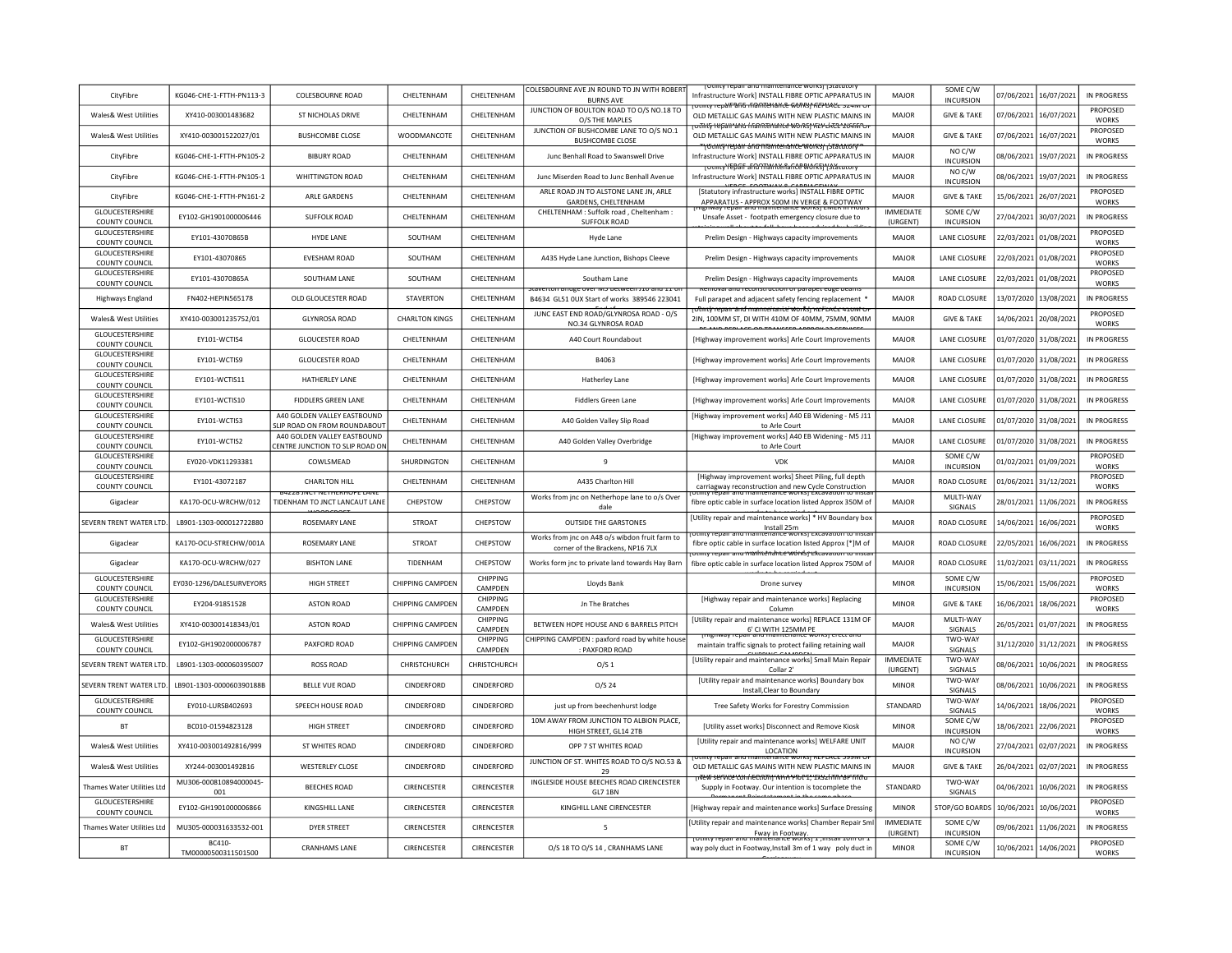| GLOUCESTERSHIRE<br>COUNTY COUNCIL        | EY030-1295/DALESURVEYORS              | <b>CRICKLADE STREET</b>                                   | CIRENCESTER         | <b>CIRENCESTER</b> | <b>Halifax Bank</b>                                                                    | Drone survey                                                                                                          | <b>MINOR</b>                    | SOME C/W<br><b>INCURSION</b>           |                       | 15/06/2021 15/06/2021 | PROPOSED<br><b>WORKS</b>                 |
|------------------------------------------|---------------------------------------|-----------------------------------------------------------|---------------------|--------------------|----------------------------------------------------------------------------------------|-----------------------------------------------------------------------------------------------------------------------|---------------------------------|----------------------------------------|-----------------------|-----------------------|------------------------------------------|
| <b>Thames Water Utilities Ltd</b>        | MU306-H566-001                        | SOMERFORD ROAD                                            | CIRENCESTER         | CIRENCESTER        | Spratsgate Lane J/O Clarkes lane to Spratsgate<br>Lane J/O Somerford Road              | ro secouctemporary warming signs isite entrance, road<br>works ahead) on grass verge along Spratsgate Lane for the    | MAJOR                           | NO C/W<br><b>INCURSION</b>             |                       | 15/06/2020 15/06/2021 | IN PROGRESS                              |
| Thames Water Utilities Ltd               | MU039-NOT-259469                      | <b>CHESTERTON PARK</b>                                    | CIRENCESTER         | CIRENCESTER        | o/s 69-71                                                                              | [Utility asset works] WATER METER ISTALLATION IN THE<br>FOOTWAY                                                       | <b>MINOR</b>                    | NOC/W<br><b>INCURSION</b>              |                       | 14/06/2021 16/06/2021 | PROPOSED<br><b>WORKS</b>                 |
| <b>Thames Water Utilities Ltd</b>        | MU305-000031608233-001                | <b>OAKLEY ROAD</b>                                        | CIRENCESTER         | <b>CIRENCESTER</b> | 1                                                                                      | [Utility repair and maintenance works] B Box Exchange<br><33mm Fway in Footway.                                       | <b>MINOR</b>                    | SOME C/W<br>INCURSION                  |                       | 14/06/2021 16/06/2021 | PROPOSED<br><b>WORKS</b>                 |
| <b>GLOUCESTERSHIRE</b><br>COUNTY COUNCIL | FY030-1293/DAI FSSURVFYING            | <b>CASTI F STREET</b>                                     | <b>CIRENCESTER</b>  | <b>CIRENCESTER</b> | Lloyds Bank                                                                            | Drone survey                                                                                                          | <b>MINOR</b>                    | STOP/GO BOARDS                         | 16/06/2021            | 16/06/2021            | <b>PROPOSED</b><br><b>WORKS</b>          |
| Vodafone                                 | NX508-FWI851-CIVILS-REDST             | SOUTH WAY                                                 | CIRENCESTER         | CIRENCESTER        | <b>OUTSIDE NUMBER 45</b>                                                               | ebail and maintenance works! TO INSTALL NE<br>CHAMBER AND INTERCONNECTION PEDESTRIANS WILL BE                         | <b>MINOR</b>                    | SOME C/W<br><b>INCURSION</b>           |                       | 14/06/2021 16/06/2021 | PROPOSED<br><b>WORKS</b>                 |
| Vodafone                                 | NX508-FWI851A-CIVILS-REDS             | LONDON ROAD                                               | CIRENCESTER         | CIRENCESTER        | OUTSIDE NUMBER 19                                                                      | <del>rotmtv repair and inalinenalice works'i "ולי השפר אבנב ועב</del><br>FW CHAMBER AND INTERCONNECTION BETWEEN TWO   | <b>MINOR</b>                    | SOME C/W<br><b>INCURSION</b>           |                       | 15/06/2021 17/06/2021 | <b>PROPOSED</b><br><b>WORKS</b>          |
| GLOUCESTERSHIRE<br>COUNTY COUNCIL        | EY099-S50-00856                       | THE WATERLOO                                              | CIRENCESTER         | CIRENCESTER        | outside Sunny Mews                                                                     | Mains water connection, COntractor: Pipeline Logistics                                                                | <b>MINOR</b>                    | SOME C/W<br><b>INCURSION</b>           |                       | 17/06/2021 18/06/2021 | PROPOSED<br><b>WORKS</b>                 |
| Thames Water Utilities Ltd               | MU305-000031605689-002                | SCHOOL LANE                                               | CIRENCESTER         | CIRENCESTER        | <b>SIX GABLES</b>                                                                      | [Utility repair and maintenance works] B Box Repair<br><33mm Fway in Footway                                          | <b>MINOR</b>                    | SOME C/W<br><b>INCURSION</b>           |                       | 17/06/2021 21/06/2021 | PROPOSED<br><b>WORKS</b>                 |
| Gigaclear                                | KA080-GC/C182901/S418105              | SCHOOL LANE                                               | CIRENCESTER         | CIRENCESTER        | FW, CW, VERGE 75 Gardner Court Cirencester                                             | [Utility repair and maintenance works] Locate and Clear<br>blockage                                                   | <b>MINOR</b>                    | SOME C/W<br><b>INCURSION</b>           |                       | 18/06/2021 22/06/2021 | PROPOSED<br><b>WORKS</b>                 |
| Wales& West Utilities                    | XY242-004000169889                    | <b>KINGSHILL</b>                                          | CIRENCESTER         | CIRENCESTER        | $O/S$ 18                                                                               | [Utility repair and maintenance works] LAY NEW GAS<br>SERVICE 3M PUBLIC                                               | STANDARD                        | SOME C/W<br><b>INCURSION</b>           |                       | 16/06/2021 22/06/2021 | PROPOSED<br><b>WORKS</b>                 |
| Thames Water Utilities Ltd               | MU305-000031608066-001                | <b>CRANHAMS LANE</b>                                      | CIRENCESTER         | CIRENCESTER        | n/a2                                                                                   | [Utility repair and maintenance works] Serv Pipe Relay Inc<br>Fitting Sz P Cway in Carriageway.                       | <b>MINOR</b>                    | MULTI-WAY<br>SIGNALS                   |                       | 20/06/2021 23/06/2021 | PROPOSED<br><b>WORKS</b>                 |
| GLOUCESTERSHIRE<br>COUNTY COUNCIL        | EY030-1243/RENTEQ-TM                  | <b>STROUD ROAD</b>                                        | CIRENCESTER         | CIRENCESTER        | Bathurst Estate Car Park                                                               | 278 works                                                                                                             | <b>MAJOR</b>                    | SOME C/W<br><b>INCURSION</b>           |                       | 19/04/2021 25/06/2021 | IN PROGRESS                              |
| GLOUCESTERSHIRE<br>COUNTY COUNCIL        | EY030-1204/ISHERWOOD                  | <b>CHESTERTON LANE</b>                                    | CIRENCESTER         | CIRENCESTER        | Junction Somerford Road                                                                | Proposed 278 works. Creating a zebra crossing                                                                         | MAJOR                           | MULTI-WAY<br>SIGNALS                   |                       | 14/06/2021 31/03/2022 | PROPOSED<br><b>WORKS</b>                 |
| GLOUCESTERSHIRE<br>COUNTY COUNCIL        | EY030-1017A/ISHERWOOD                 | <b>BURFORD ROAD</b>                                       | CIRENCESTER         | CIRENCESTER        | A429/B4425 junction                                                                    | Proposed 278 works at junction                                                                                        | MAJOR                           | MULTI-WAY<br>SIGNALS                   |                       | 14/06/2021 31/03/2022 | PROPOSED<br><b>WORKS</b>                 |
| GLOUCESTERSHIRE<br>COUNTY COUNCIL        | EY030-1070/ISHERWOOD                  | <b>SPRATSGATE LANE</b>                                    | CIRENCESTER         | CIRENCESTER        | Between Somerford Road and Parkway                                                     | Proposed 278 works for new junction & roundabout                                                                      | <b>MAJOR</b>                    | MULTI-WAY<br>SIGNALS                   |                       | 14/06/2021 31/03/2022 | PROPOSED<br><b>WORKS</b>                 |
| Gigaclear                                | KA030-CU008106                        | <b>CARPENTERS COTTAGES</b>                                | CLEARWELL           | CLEARWELL          | 4 Carpenters Cottages to 15 Carpenters Cottages                                        | [Utility repair and maintenance works] Reinstatement<br>required - new paving blocks required to be delivered         | STANDARD                        | <b>GIVE &amp; TAKE</b>                 |                       | 03/06/2021 15/06/2021 | IN PROGRESS                              |
| Gigaclear                                | KA030-CU007910                        | TRACK FROM JUNCTION AT THE<br>KESTRELS TO ORCHARD COTTAGE | <b>CLEMENTS END</b> | CLEMENTS END       | O/s Climpers, Clements to O/s White House.<br>Clements End, Coleford                   | <b>IUtility repair and maintenance works) Instalation of Fibre</b><br>Optic Ducting and Chambers TM long delays       | STANDARD                        | <b>GIVE &amp; TAKE</b>                 |                       | 14/06/2021 18/06/2021 | <b>PROPOSED</b><br><b>WORKS</b>          |
| <b>DCWW</b>                              | PE137-95608751                        | <b>FORSDENE WALK</b>                                      | COALWAY             | COALWAY            | 26, FORSDENE WALK, COALWAY, COLEFORD, GL16<br>7JZ                                      | [Utility asset works] repair 150mm pitch fibre                                                                        | <b>IMMEDIATE</b><br>(EMERGENCY) | <b>GIVE &amp; TAKE</b>                 | 08/06/2021            | 10/06/2021            | IN PROGRESS                              |
| <b>BT</b>                                | BC410-<br>TM00000500304591602         | NEW ROAD                                                  | COALWAY             | COALWAY            | From junction Coalway Road to 12m from junction<br>Coalway Road, NEW ROAD              | [Utility repair and maintenance works] For traffic<br>management purposes for signal head                             | STANDARD                        | MULTI-WAY<br>SIGNALS                   | 07/06/2021            | 15/06/2021            | IN PROGRESS                              |
| <b>BT</b>                                | <b>BC410</b><br>TM00000500304591603   | EDENWALL ROAD                                             | COALWAY             | COALWAY            | From junction Coalway Road to 15m from junction<br>Coalway Road, EDENWALL ROAD         | management purposes and access to jointing chamber on                                                                 | STANDARD                        | MULTI-WAY<br>SIGNALS                   | 07/06/2021            | 15/06/2021            | IN PROGRESS                              |
| <b>BT</b>                                | BC410-<br>TM00000500304591600         | COALWAY ROAD                                              | COALWAY             | COALWAY            | From 22m NW of junction Holcot Road to junctior<br>New Road, COALWAY ROAD              | [Utility repair and maintenance works] To route prove/<br>cabling works and access BT chambers on the BT network      | <b>STANDARD</b>                 | MULTI-WAY<br>SIGNALS                   | 07/06/2021            | 15/06/2021            | <b>IN PROGRESS</b>                       |
| <b>BT</b>                                | BC410-<br>TM00000500304591604         | PARKEND ROAD                                              | COALWAY             | COALWAY            | From junction Edenwall Road to 376m SE of<br>junction Lower Palmers Flat, PARKEND ROAD | [Utility repair and maintenance works] To route prove/<br>cabling works and access BT chambers on the BT network      | STANDARD                        | MULTI-WAY<br>SIGNALS                   | 07/06/2021 15/06/2021 |                       | <b>IN PROGRESS</b>                       |
| <b>BT</b>                                | BC410-<br>TM00000500304591601         | HOLCOT ROAD                                               | COALWAY             | <b>COALWAY</b>     | From junction Coalway Road to side of number 47<br>HOLCOT ROAD                         | [Utility repair and maintenance works] For traffic<br>management purposes                                             | STANDARD                        | MULTI-WAY<br>SIGNALS                   | 07/06/2021 15/06/2021 |                       | IN PROGRESS                              |
| <b>BT</b>                                | BC117-0000000000162081L2C             | HOLCOT ROAD                                               | COALWAY             | COALWAY            | OUTSIDE 13                                                                             | [Utility asset works] LAY NEW DUCT                                                                                    | <b>MINOR</b>                    | SOME C/W<br><b>INCURSION</b>           |                       | 15/06/2021 17/06/2021 | PROPOSED<br><b>WORKS</b>                 |
| Gigaclear                                | KA030-CU008188                        | <b>BOWENS HILL ROAD</b>                                   | COLEFORD            | COLEFORD           | Bowens Hill Road to O/S 8 Bowens Hill Road                                             | [Utility repair and maintenance works] Instalation of Fibre<br>Optic Ducting and Chambers                             | <b>STANDARD</b>                 | <b>GIVE &amp; TAKE</b>                 | 04/06/2021 10/06/2021 |                       | PROPOSED<br><b>WORKS</b>                 |
| SEVERN TRENT WATER LTD                   | LB901-1303-000060392570               | A4150 FROM JUNCTION WITH<br>STAUNTON ROAD TO JUNCTION     | COLEFORD            | COLEFORD           | 385M EAST OF LIME KILN ROAD JUNCTION                                                   | [Utility repair and maintenance works] Small Meter Renev<br>50mm                                                      | <b>MINOR</b>                    | TWO-WAY<br>SIGNALS                     | 09/06/2021 10/06/2021 |                       | IN PROGRESS                              |
| GLOUCESTERSHIRE<br><b>COUNTY COUNCIL</b> | FY102-GH1902000006774                 | LORDS HILL                                                | COLEFORD            | COLEFORD           | COLEFORD Drainage Surveys -: LORDS HILL                                                | Highway repair and maintenance works] CCTV Investigtior<br>- COLEFORD                                                 | <b>MINOR</b>                    | MULTI-WAY<br>SIGNALS                   |                       | 09/06/2021 11/06/2021 | IN PROGRESS                              |
| SEVERN TRENT WATER LTD.                  | LB901-1303-000012808858               | <b>LORDS HILL</b>                                         | COLEFORD            | COLEFORD           | OUTSIDE NO 7B                                                                          | [Utility repair and maintenance works] * HV Boundary box<br>Renew 25mm * significant leak                             | <b>IMMEDIATE</b><br>(URGENT)    | NO C/W<br><b>INCURSION</b>             |                       | 09/06/2021 11/06/2021 | <b>IN PROGRESS</b>                       |
| Gigaclear                                | KA030-CU008303                        | <b>STAUNTON ROAD</b>                                      | COLEFORD            | COLEFORD           | No.20 to No.37                                                                         | [Utility repair and maintenance works] Instalation of Fibre<br><b>Optic Ducting and Chambers</b>                      | <b>MINOR</b>                    | MULTI-WAY<br>SIGNALS                   |                       | 09/06/2021 11/06/2021 | PROPOSED<br><b>WORKS</b>                 |
| SEVERN TRENT WATER LTD                   |                                       |                                                           |                     |                    |                                                                                        |                                                                                                                       |                                 |                                        |                       |                       |                                          |
| <b>GLOUCESTERSHIRE</b><br>COUNTY COUNCIL | LB901-1303-000012809926               | COOMBS ROAD                                               | COLEFORD            | COLEFORD           | 40                                                                                     | [Utility repair and maintenance works] * HV Short Comm                                                                | <b>IMMEDIATE</b>                | NO C/W                                 |                       | 09/06/2021 11/06/2021 | IN PROGRESS                              |
|                                          | EY102-GH1902000006776                 | <b>BANK STREET</b>                                        | COLEFORD            | COLEFORD           | COLEFORD Drainage Surveys - BANK STREET                                                | Pipe Repair 25mm * non visible leak<br>Highway repair and maintenance works] CCTV Investigtior                        | (URGENT)<br><b>MINOR</b>        | <b>INCURSION</b><br>MULTI-WAY          | 09/06/2021            | 11/06/2021            | IN PROGRESS                              |
| <b>GLOUCESTERSHIRE</b>                   | EY102-GH1902000006775                 | <b>GLOUCESTER ROAD</b>                                    | COLEFORD            | COLEFORD           | COLEFORD - Drainage Surveys - GLOUCESTER                                               | - COLEFORD<br>[Highway repair and maintenance works] CCTV Investigtio                                                 | <b>MINOR</b>                    | SIGNALS<br>MULTI-WAY                   | 09/06/2021            | 11/06/2021            | IN PROGRESS                              |
| COUNTY COUNCIL<br>GLOUCESTERSHIRE        | EY102-GH1902000006773                 | MARKET PLACE                                              | COLEFORD            | COLEFORD           | <b>ROAD</b><br>COLEFORD Drainage Surveys - MARKET PLACE                                | COLEFORD<br>Highway repair and maintenance works] CCTV Investigtior                                                   | MINOR                           | SIGNALS<br>MULTI-WAY<br><b>SIGNALS</b> | 09/06/2021 11/06/2021 |                       | IN PROGRESS                              |
| COUNTY COUNCIL<br><b>BT</b>              | BC410                                 | ROAD FROM THE FOLLY TO                                    | FETTER HILL         | COLEFORD           | <u>n szom se or junction cowe</u> i<br>108m SE of Rose Cottage / The Cottage, ROAD     | - Nailsworth (2) - Ringway (2021/2022) NAILSWORTH<br>[Utility repair and maintenance works] To route prove/           | STANDARD                        | TWO-WAY<br><b>SIGNALS</b>              | 07/06/2021 15/06/2021 |                       | <b>IN PROGRESS</b>                       |
| Gigaclear                                | TM00000500304591605<br>KA030-CU008048 | PARKEND ROAD<br><b>LOWER LANE</b>                         | <b>FIVE ACRES</b>   | COLEFORD           | Junction with Hillcrest Road to Park Road                                              | cabling works and access BT chambers on the BT network<br>[Utility repair and maintenance works] Instalation of Fibre | STANDARD                        | MULTI-WAY                              |                       | 09/06/2021 18/06/2021 | <b>PROPOSED</b>                          |
| <b>GLOUCESTERSHIRE</b>                   | EY099-S50-00853A                      | JOYFORD HILL                                              | COLEFORD            | COLEFORD           | outside Spring Meadow (new development)                                                | <b>Optic Ducting and Chambers</b><br>New foul water connection. Contractor: MF Freeman Ltd                            | STANDARD                        | SIGNALS<br>TWO-WAY                     |                       | 14/06/2021 18/06/2021 | <b>WORKS</b><br><b>PROPOSED</b>          |
| COUNTY COUNCIL<br>Wales& West Utilities  | XY244-004000169596                    | <b>HIGH STREET</b>                                        | COLEFORD            | COLEFORD           | $O/S$ 27                                                                               | [Utility repair and maintenance works] LAY NEW GAS<br>SERVICE 4M PUBLIC                                               | STANDARD                        | SIGNALS<br>TWO-WAY<br><b>SIGNALS</b>   |                       | 15/06/2021 18/06/2021 | <b>WORKS</b><br>PROPOSED<br><b>WORKS</b> |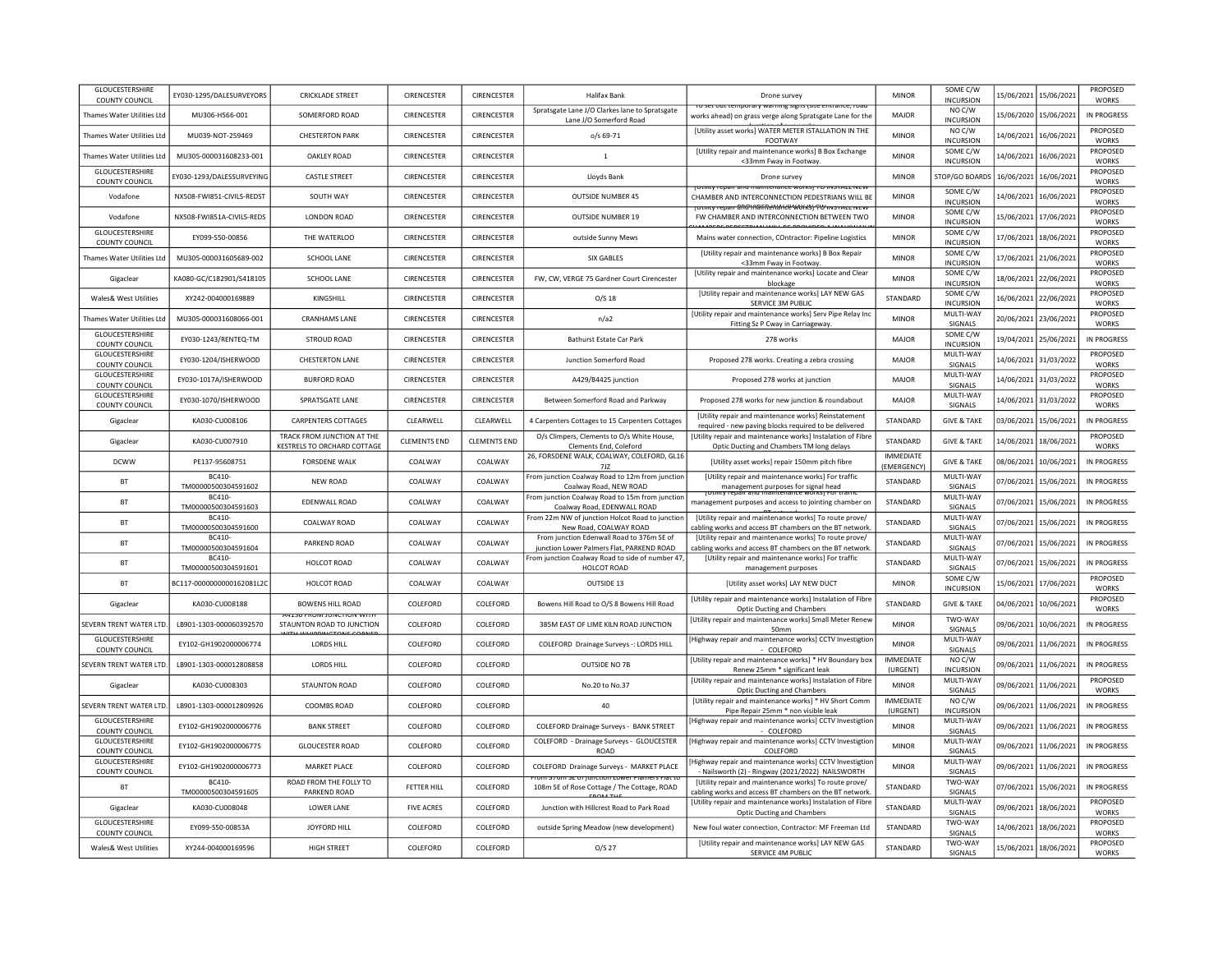| Western Power Distribution                      | HM755-2292068                 | <b>TUFTHORN AVENUE</b>                                        | COLEFORD                     | COLEFORD                     | opposite 38 to 40                                                                  | [New service connection] 2 joint holes in tarmac footway<br>and 24m trenching in tarmac footway for new supply                                              | STANDARD                        | SOME C/W<br><b>INCURSION</b> | 10/06/2021 18/06/2021                    | PROPOSED<br><b>WORKS</b> |
|-------------------------------------------------|-------------------------------|---------------------------------------------------------------|------------------------------|------------------------------|------------------------------------------------------------------------------------|-------------------------------------------------------------------------------------------------------------------------------------------------------------|---------------------------------|------------------------------|------------------------------------------|--------------------------|
| SEVERN TRENT WATER LTD.                         | LB901-1303-000060395035       | ROAD FROM NEWLAND STREET TO<br>JUNCTION WITH MILL END         | WHITECLIFF                   | COLEFORD                     | <b>NA</b>                                                                          | [Utility repair and maintenance works] HV Bbox Install<br>25mm and Meter                                                                                    | <b>MINOR</b>                    | SOME C/W<br>INCURSION        | 16/06/2021 18/06/2021                    | PROPOSED<br><b>WORKS</b> |
| Gigaclear                                       | KA030-CU007642                | <b>VICTORIA ROAD</b>                                          | COLEFORD                     | COLEFORD                     | Side of 31 Staunton Rd to Side of 8 Bowens Hill                                    | [Utility repair and maintenance works] Instalation of Fibre<br>Optic Ducting and Chambers                                                                   | <b>MAJOR</b>                    | <b>ROAD CLOSURE</b>          | 01/06/2021 21/06/2021                    | IN PROGRESS              |
| Gigaclear                                       | KA030-CU008308                | <b>VICTORIA ROAD</b>                                          | COLEFORD                     | COLEFORD                     | Albert Road junction with Victoria Road to 60<br>Victoria Road                     | [Utility repair and maintenance works] Instalation of Fibre<br><b>Optic Ducting and Chambers</b>                                                            | STANDARD                        | <b>GIVE &amp; TAKE</b>       | 14/06/2021 21/06/2021                    | PROPOSED<br><b>WORKS</b> |
| Gigaclear                                       | KA030-CU007698                | <b>BOWENS HILL ROAD</b>                                       | COLEFORD                     | COLEFORD                     | OPP St John's School to Side of 10 Bowens Hill<br>Road                             | [Utility repair and maintenance works] Instalation of Fibre<br><b>Optic Ducting and Chambers</b>                                                            | MAJOR                           | <b>ROAD CLOSURE</b>          | 16/06/2021 22/06/2021                    | PROPOSED<br><b>WORKS</b> |
| Gigaclear                                       | KA030-CU006812                | <b>SUNNY BANK ROAD</b>                                        | COLEFORD                     | COLEFORD                     | Opp 85 Buchanan Avenue, Coleford                                                   | [Utility repair and maintenance works] Storage                                                                                                              | <b>MAJOR</b>                    | <b>GIVE &amp; TAKE</b>       | 14/10/2020 30/07/202                     | IN PROGRESS              |
| Gigaclear                                       | KA030-CU008095                | <b>PARKSIDE</b>                                               | COLEFORD                     | COLEFORD                     | Parkside to Sparrow Hill                                                           | <b>IUtility repair and maintenance works] Instalation of Fibre</b><br>Optic Ducting, Chambers and Cabinets<br>Trepair and maintenance works; surrace pressi | STANDARD                        | <b>GIVE &amp; TAKE</b>       | 24/05/2021 20/08/2021                    | IN PROGRESS              |
| <b>GLOUCESTERSHIRE</b><br>COUNTY COUNCIL        | EY102-GH1901000005637         | <b>B4234 MIREY STOCK CROSSROADS</b><br>TO CANNOP CROSSROADS   | CANNOP                       | COLEFORD                     | Mireystock Crossroads to Cannop Crossroads<br>Cannop 806276                        | Mireystock Crossroads to Cannop Crossroads Cannop                                                                                                           | MAJOR                           | ROAD CLOSURE                 | 01/04/2021 31/08/2021                    | PROPOSED<br><b>WORKS</b> |
| <b>GLOUCESTERSHIRE</b><br><b>COUNTY COUNCIL</b> | FY102-GH1901000005623         | <b>B4234 MIREY STOCK CROSSROADS</b><br>TO CANNOP CROSSROADS   | CANNOP                       | COLEFORD                     | New Road Mireystock 806271                                                         | [Highway repair and maintenance works] Surface Dressing<br>New Road Mireystock 806271                                                                       | MAJOR                           | ROAD CLOSURE                 | 01/04/2021 31/08/2021                    | PROPOSED<br><b>WORKS</b> |
| SEVERN TRENT WATER LTD                          | LB901-1303-000074127039       | ROAD FROM CRANHAM CORNER TO<br>JUNCTION WITH B4070            | CRANHAM                      | CRANHAM                      | <b>OUTSIDE RAINBOW FND</b>                                                         | [Utility repair and maintenance works] Small PRV Renew<br>50 <sub>mm</sub>                                                                                  | <b>MINOR</b>                    | <b>GIVE &amp; TAKE</b>       | 14/06/2021 16/06/2021                    | PROPOSED<br><b>WORKS</b> |
| Gigaclear                                       | KA080-GC/S099486              | 3/188 GLOUCESTER ROAD<br>CIRENCESTER TO DAGLINGWORTH          | DAGLINGWORTH                 | DAGLINGWORTH                 | CW V O/S AND ADJ THE GATE HOUSE                                                    | [Utility repair and maintenance works] RELOCATING POTS<br>TO CUSTOMER BOUNDARY                                                                              | <b>MINOR</b>                    | TWO-WAY<br>SIGNALS           | 14/06/2021 16/06/2021                    | PROPOSED<br><b>WORKS</b> |
| GLOUCESTERSHIRE<br>COUNTY COUNCIL               | EY030-1212/CENTURION          | LONDON ROAD                                                   | DOWDESWELL                   | DOWDESWELL                   | Near footpath to water Tower                                                       | Replace fencing adjacent to reservoir                                                                                                                       | <b>MAJOR</b>                    | TWO-WAY<br><b>SIGNALS</b>    | 17/05/2021 25/06/2021                    | IN PROGRESS              |
| GLOUCESTERSHIRE<br>COUNTY COUNCIL               | EY010-LURSB257787             | <b>HAWTHORNS ROAD</b>                                         | <b>DRYBROOK</b>              | <b>DRYBROOK</b>              | Approx 20m South of County Boundary                                                | Tree Safety Works                                                                                                                                           | <b>MINOR</b>                    | TWO-WAY<br>SIGNALS           | 10/06/2021 10/06/2021                    | PROPOSED<br><b>WORKS</b> |
| <b>BT</b>                                       | BC117-<br>0000000000138193DNO | DRYBROOK FOOTPATH 9                                           | <b>DRYBROOK</b>              | <b>DRYBROOK</b>              | NEAR THE RUGBY GROUNDS                                                             | [Utility asset works] REPLACE POLE                                                                                                                          | <b>MINOR</b>                    | NO C/W<br><b>INCURSION</b>   | 10/06/2021 11/06/2021                    | PROPOSED<br><b>WORKS</b> |
| <b>GLOUCESTERSHIRE</b><br><b>COUNTY COUNCIL</b> | FY204-45472530                | ROAD FROM JUNCTION OPPOSITE<br>FIRVIEW TO NAILBRIDGE JUNCTION | NAILBRIDGE                   | <b>DRYBROOK</b>              | OS Claremont                                                                       | [Highway repair and maintenance works] Installing Columi                                                                                                    | <b>MINOR</b>                    | MULTI-WAY<br>SIGNALS         | 16/06/2021 16/06/2021                    | PROPOSED<br><b>WORKS</b> |
| GLOUCESTERSHIRE<br><b>COUNTY COUNCIL</b>        | FY099-S50-00861A              | <b>MANNINGS ROAD</b>                                          | <b>DRYBROOK</b>              | <b>DRYBROOK</b>              | junction with High Street                                                          | Traffic Lights head only New rising mains for development:<br>Contractor: M Lambe Construction Ltd                                                          | <b>STANDARD</b>                 | MULTI-WAY<br><b>SIGNALS</b>  | 14/06/2021<br>25/06/2021                 | PROPOSED<br><b>WORKS</b> |
| GLOUCESTERSHIRE<br>COUNTY COUNCIL               | EY099-S50-00861               | HIGH STREET                                                   | <b>DRYBROOK</b>              | <b>DRYBROOK</b>              | from Windway to junction with Mannings Road                                        | New rising mains for development: Contractor: M Lambe<br>Construction Ltd                                                                                   | STANDARD                        | MULTI-WAY<br>SIGNALS         | 14/06/2021 25/06/2021                    | PROPOSED<br><b>WORKS</b> |
| GLOUCESTERSHIRE<br>COUNTY COUNCIL               | EY099-L-MAIN-00011545         | WINCHCOMBE ROAD                                               | <b>DUMBLETON</b>             | <b>DUMBLETON</b>             | approx 50M North of Raymeadow Cottages                                             | ATC Speed count traffic survey                                                                                                                              | <b>HIGHWAYS ACT</b><br>PERMITS  | NO C/W<br><b>INCURSION</b>   | 17/06/2021<br>26/06/2021                 | PROPOSED<br><b>WORKS</b> |
| GLOUCESTERSHIRE<br>COUNTY COUNCIL               | EY030-1159/GCC                | 400895 LYCH GATE TO LAVENDER<br>COTTAGE                       | DUNTISBOURNE LEER            | <b>DUNTISBOURNE</b><br>LEER  | Long Ford                                                                          | Long Ford Footpath damage                                                                                                                                   | <b>MAJOR</b>                    | ROAD CLOSURE                 | 23/09/2020<br>31/03/202                  | IN PROGRESS              |
| <b>SEVERN TRENT WATER LTD</b>                   | LB901-1303-000012807555       | <b>BURNT OAK</b>                                              | DURSLEY                      | DURSLEY                      | O/S <sub>1</sub>                                                                   | [Utility repair and maintenance works] * HV Stop tap<br>Renew 25mm * non visible leal                                                                       | <b>IMMEDIATE</b><br>(URGENT)    | SOME C/W<br><b>INCURSION</b> | 08/06/2021<br>10/06/202                  | <b>IN PROGRESS</b>       |
| Wales& West Utilities                           | XY243-004000170519            | ST DAVIDS CRESCENT                                            | <b>DURSLEY</b>               | <b>DURSLEY</b>               | OUTSIDE 8                                                                          | [Utility repair and maintenance works] URGENT RELAY<br>AFTER SERVICE ALTER                                                                                  | IMMEDIATE<br>(URGENT)           | NO C/W<br><b>INCURSION</b>   | 07/06/2021 11/06/2021                    | IN PROGRESS              |
| <b>SFVERN TRENT WATER ITD</b>                   | LB901-1303-000012804130       | <b>KINGSHILL PARK</b>                                         | <b>DURSLEY</b>               | <b>DURSLEY</b>               | $O/S$ 34                                                                           | [Utility repair and maintenance works] Long Comm pipe<br>Install 25mm                                                                                       | <b>MINOR</b>                    | <b>GIVE &amp; TAKE</b>       | 14/06/2021 16/06/2021                    | PROPOSED<br><b>WORKS</b> |
| <b>Wales&amp; West Utilities</b>                | XY243-004000169463            | NUNNERY LANE                                                  | WOODMANCOTE                  | <b>DURSLEY</b>               | 0/S 70 LAYING TO 72                                                                | [Utility repair and maintenance works] LAY NEW GAS<br>SERVICE 12M PUBLIC                                                                                    | STANDARD                        | <b>GIVE &amp; TAKE</b>       | 14/06/2021 17/06/2021                    | PROPOSED<br><b>WORKS</b> |
| MURPHY POWER<br><b>DISTRIBUTION</b>             | A1001-MUA0000797-1            | <b>LONG STREET</b>                                            | DURSLEY                      | DURSLEY                      | From junction with Raglan House to junction with<br>Drake Close, Durlsey           | public carriageway & footway from junction with Raglan<br>rotinty rebair anti marritenante Worksi excavation in In                                          | STANDARD                        | TWO-WAY<br>SIGNALS           | 07/06/2021 18/06/2021                    | IN PROGRESS              |
| <b>MURPHY POWER</b><br><b>DISTRIBUTION</b>      | A1001-MUA0000797              | <b>DRAKE LANE</b>                                             | <b>DURSLEY</b>               | <b>DURSLEY</b>               | From junction with Long Street to entrance of<br>Zones E & F, Long Street, Dursley | public carriageway & footway from junction with Long                                                                                                        | STANDARD                        | TWO-WAY<br>SIGNALS           | 07/06/2021 18/06/2021                    | IN PROGRESS              |
| GLOUCESTERSHIRE<br>COUNTY COUNCIL               | EY050-SDC/060421              | <b>BROADFIELD ROAD</b>                                        | EASTINGTON                   | EASTINGTON                   | o/s 10 to o/s 38                                                                   | construction of new homes for SDC                                                                                                                           | MAJOR                           | ROAD CLOSURE                 | 06/04/2021 24/12/2021                    | IN PROGRESS              |
| Gigaclear                                       | KA080-GC/S097531              | 3/162 EASTLEACH MARTIN TO<br>LOCOMBE HILL FYFIELD             | <b>FYFIELD</b>               | EASTLEACH                    | CW & VERGE O/S Coate Mill                                                          | [Utility repair and maintenance works] Relocating pot to<br>customer boundary                                                                               | <b>MINOR</b>                    | SOME C/W<br><b>INCURSION</b> | 14/06/2021 16/06/2021                    | PROPOSED<br><b>WORKS</b> |
| <b>Thames Water Utilities Ltd</b>               | MU305-000031622672-001        | EDGEWORTH HILL ROAD                                           | <b>FDGFWORTH</b>             | <b>FDGFWORTH</b>             | $\overline{3}$                                                                     | [Utility repair and maintenance works] Service Pipe Repair<br><33mm Cway in Carriageway                                                                     | <b>MINOR</b>                    | SOME C/W<br><b>INCURSION</b> | 15/06/2021 17/06/2021                    | PROPOSED<br><b>WORKS</b> |
| <b>Thames Water Utilities Ltd</b>               | MU305-000031626967-001        | EDGEWORTH FOOTPATH 20                                         | <b>EDGEWORTH</b>             | EDGEWORTH                    | Lower Waverley Barn                                                                | [Utility repair and maintenance works] Main Clamp 0 to 6<br>Cway in Carriageway                                                                             | <b>MINOR</b>                    | SOME C/W<br><b>INCURSION</b> | 16/06/2021 18/06/2021                    | PROPOSED<br><b>WORKS</b> |
| Thames Water Utilities Ltd                      | MU305-000031628984-001        | EDGEWORTH BRIDLEWAY 8                                         | EDGEWORTH                    | EDGEWORTH                    | COACH HOUS EDGEWORTH BRIDLEWAY 8                                                   | [Utility repair and maintenance works] Service Pipe Repair<br>.33mm Unmade in Verge<br><del>vew service connection חדר איטני ב, צ</del>                     | <b>MINOR</b>                    | SOME C/W<br><b>INCURSION</b> | 17/06/2021 21/06/2021                    | PROPOSED<br><b>WORKS</b> |
| <b>Thames Water Utilities Ltd</b>               | MU306-000810834060045-<br>001 | <b>CHURCH LANE</b>                                            | EVENLODE                     | EVENLODE                     | The Cottage, Evenode Place, Moreton-in-marsh,<br>Gloucestershire, GL56 ONY         | Supply in Carriageway. Our intention is tocomplete the                                                                                                      | <b>MAJOR</b>                    | ROAD CLOSURE                 | 18/06/2021<br>14/06/2021                 | PROPOSED<br><b>WORKS</b> |
| Thames Water Utilities Ltd                      | MU305-000031626810-001        | JOHN TAME CLOSE                                               | <b>FAIRFORD</b>              | <b>FAIRFORD</b>              | 33                                                                                 | [Utility repair and maintenance works] Boundary Box<br>Exchange Fway in Footway.                                                                            | <b>IMMEDIATE</b><br>(URGENT)    | SOME C/W<br><b>INCURSION</b> | 08/06/2021<br>10/06/2021                 | IN PROGRESS              |
| <b>GLOUCESTERSHIRE</b><br><b>COUNTY COUNCIL</b> | EY102-GH1901000006874         | <b>LONDON ROAD</b>                                            | <b>FAIRFORD</b>              | <b>FAIRFORD</b>              | LONDON ROAD FAIRFORD                                                               | [Highway repair and maintenance works] Surface Dressing                                                                                                     | <b>MINOR</b>                    |                              | STOP/GO BOARDS   10/06/2021   10/06/2021 | PROPOSED<br><b>WORKS</b> |
| <b>Wales&amp; West Utilities</b>                | XY242-009500013968            | <b>LONDON ROAD</b>                                            | <b>FAIRFORD</b>              | <b>FAIRFORD</b>              | O/S MILESTONE HOUSE                                                                | [Utility repair and maintenance works] SERVICE<br>DISCONNECTION 1M PUBLIC                                                                                   | STANDARD                        | <b>GIVE &amp; TAKE</b>       | 10/06/2021 15/06/2021                    | PROPOSED<br><b>WORKS</b> |
| Wales& West Utilities                           | XY242-004000169796            | THE QUARRY                                                    | <b>FAIRFORD</b>              | <b>FAIRFORD</b>              | $O/S$ 26                                                                           | [Utility repair and maintenance works] LAY NEW GAS<br>SERVICE 1M PUBLIC                                                                                     | <b>STANDARD</b>                 | <b>GIVE &amp; TAKE</b>       | 15/06/2021 18/06/2021                    | PROPOSED<br><b>WORKS</b> |
| Wales& West Utilities                           | XY242-001003725031            | MILTON STREET                                                 | <b>FAIRFORD</b>              | <b>FAIRFORD</b>              | OUTSIDE CALDECOTT HOUSE                                                            | TRACE AND REPAIR GAS ESCAPE AND PERMANENTLY<br>REINSTATE WHERE POSSIBLE                                                                                     | <b>IMMEDIATE</b><br>(EMERGENCY) | SOME C/W<br><b>INCURSION</b> | 13/09/2020 30/07/2021                    | IN PROGRESS              |
| <b>Thames Water Utilities Ltd</b>               | MU305-000031625898-001        | 3/142 THE GREEN FARMINGTON TO<br>HAYCROFT ROAD SHERBORNE      | <b>FARMINGTON</b>            | <b>FARMINGTON</b>            | OPP HAYCROFT HOUSE                                                                 | [Utility repair and maintenance works] Service Pipe Repair<br><33mm No Excav in Verge.                                                                      | <b>MINOR</b>                    | SOME C/W<br><b>INCURSION</b> | 17/06/2021 21/06/2021                    | PROPOSED<br><b>WORKS</b> |
| Western Power Distribution                      | HM752-0693954                 | <b>BRIDGE ROAD</b>                                            | <b>FRAMPTON ON</b><br>SEVERN | <b>FRAMPTON ON</b><br>SEVERN | From outside number 4 to outside Bell Inn (PH)                                     | [Utility asset works] Overhead Works Only - No excavation<br>Reconductoring works.                                                                          | <b>MINOR</b>                    | TWO-WAY<br>SIGNALS           | 17/06/2021 18/06/2021                    | PROPOSED<br><b>WORKS</b> |
|                                                 |                               |                                                               |                              |                              |                                                                                    |                                                                                                                                                             |                                 |                              |                                          |                          |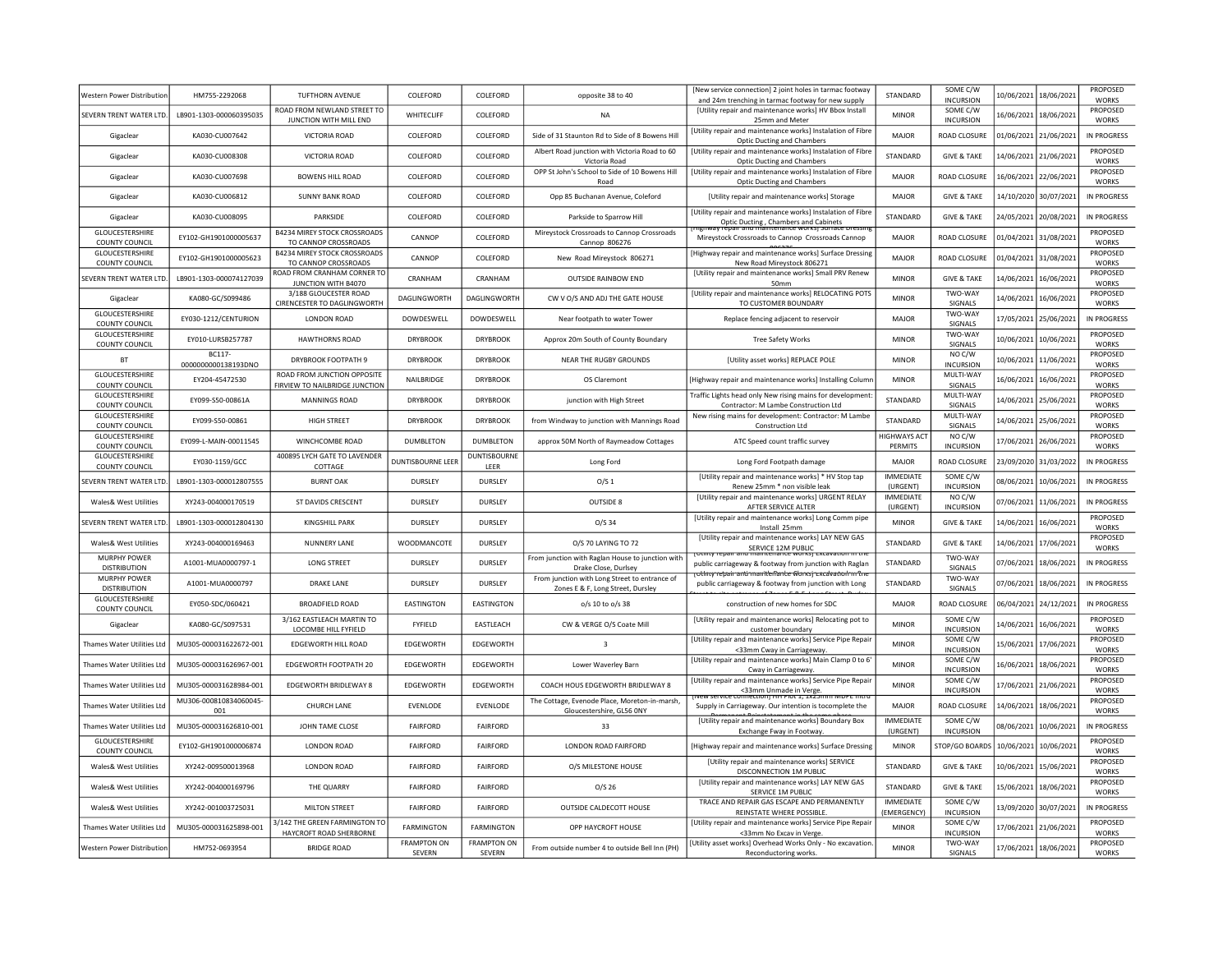| GLOUCESTERSHIRE<br>COUNTY COUNCIL        | EY050-TREES/150621                  | <b>BATH ROAD</b>                    | <b>FROCESTER</b>   | <b>FROCESTER</b>  | Opp Osborne House                                                          | tree works 09.30 to 15.30hrs                                                                                                    | <b>MINOR</b>                 | TWO-WAY<br>SIGNALS                     | 15/06/2021 | 15/06/2021 | PROPOSED<br><b>WORKS</b>        |
|------------------------------------------|-------------------------------------|-------------------------------------|--------------------|-------------------|----------------------------------------------------------------------------|---------------------------------------------------------------------------------------------------------------------------------|------------------------------|----------------------------------------|------------|------------|---------------------------------|
| CityFibre                                | KG046-GLO-1-FTTH-PN509-18           | <b>FOX RUN</b>                      | QUEDGELEY          | <b>GLOUCESTER</b> | JN OF BRISTOL ROAD TO ALL OF FOX RUN CUL DE<br>SAC                         | roulity repair and maintenance works) istatutory<br>Infrastructure Workl INSTALL FIBRE OPTIC APPARATUS IN                       | STANDARD                     | <b>GIVE &amp; TAKE</b>                 | 27/05/2021 | 10/06/2021 | <b>IN PROGRESS</b>              |
| CityFibre                                | KG046-GLO-1-FTTH-PN403-8            | <b>TUFFLEY AVENUE</b>               | GLOUCESTER         | <b>GLOUCESTER</b> | From bristol road jnct to o/s no. 24 tuffley avenue                        | [Utility repair and maintenance works] Excavation in<br>footway to install city fibre network.                                  | <b>MINOR</b>                 | <b>GIVE &amp; TAKE</b>                 | 08/06/2021 | 10/06/2021 | PROPOSED<br><b>WORKS</b>        |
| <b>VIRGIN MEDIA</b>                      | NK110-ANSL024296                    | <b>MILLBROOK STREET</b>             | <b>GLOUCESTER</b>  | <b>GLOUCESTER</b> | o/s 51-53 MILLBROOK STREET, GLOUCESTERSHIRE,<br><b>GL1 4BP</b>             | [Utility repair and maintenance works] LAY 12M NEW DUC<br><b>IN F/W &amp; C/W</b>                                               | <b>MINOR</b>                 | <b>GIVE &amp; TAKE</b>                 | 08/06/2021 | 10/06/2021 | PROPOSED<br><b>WORKS</b>        |
| Western Power Distribution               | HM752-9487755                       | GOLDSBOROUGH CLOSE                  | <b>GLOUCESTER</b>  | <b>GLOUCESTER</b> | Outside 28                                                                 | [Utility repair and maintenance works] Urgent excavation<br>in highway to locate and repair LV cable fault.                     | <b>IMMEDIATE</b><br>(URGENT) | NO C/W<br><b>INCURSION</b>             | 06/06/2021 | 10/06/2021 | <b>IN PROGRESS</b>              |
| <b>BT</b>                                | BC008-PTMS320284                    | A417 OVER OLD ROAD TO HIAMS<br>LANE | <b>GLOUCESTER</b>  | <b>GLOUCESTER</b> | A417 TWEENHILLS COTTAGES OVER OLD ROAD TO<br>HIAMS LANE GL19 3DJ           | [Utility asset works] TM Required to provide safe working<br>zone for pole test to be preformed.                                | <b>MINOR</b>                 | TWO-WAY<br>SIGNALS                     | 11/06/2021 | 11/06/2021 | PROPOSED<br><b>WORKS</b>        |
| <b>GLOUCESTERSHIRE</b><br>COUNTY COUNCIL | EY099-S50-00823                     | PODSMEAD ROAD                       | GLOUCESTER         | <b>GLOUCESTER</b> | outside 7                                                                  | New foul water connection, Promoter: Shalom Homes Ltd                                                                           | STANDARD                     | TWO-WAY<br>SIGNALS                     | 17/05/2021 | 11/06/2021 | IN PROGRESS                     |
| CityFibre                                | G046-GLO-1-FTTH-PN401-24            | <b>LOWER TUFFLEY LANE</b>           | <b>GLOUCESTER</b>  | <b>GLOUCESTER</b> | Corolin rd jnct to ramsdale rd jnct                                        | <b>IUtility repair and maintenance works] Excavation in the</b><br>footway to install city fibre network.                       | <b>MINOR</b>                 | <b>GIVE &amp; TAKE</b>                 | 10/06/2021 | 11/06/2021 | PROPOSED<br><b>WORKS</b>        |
| CityFibre                                | KG046-GLO-1-FTTH-PN401-5            | <b>BRISTOL ROAD</b>                 | GLOUCESTER         | <b>GLOUCESTER</b> | SECUNDA WAY JN TO TUFFLEY AVENUE JN,<br>BRISTOL ROAD, GLOUCESTER           | epair ario maintenance works) in STALL FIBN<br>OPTIC APPARATUS - APPROX. 1707M IN FOOTWAY &                                     | <b>MAJOR</b>                 | MULTI-WAY<br><b>SIGNALS</b>            | 29/03/2021 | 11/06/2021 | <b>IN PROGRESS</b>              |
| <b>BT</b>                                | BC007-WC8WGF7K                      | <b>FOREST VIEW ROAD</b>             | <b>GLOUCESTER</b>  | GLOUCESTER        | o/s NO 28-30 FOREST VIEW GL4 0BX                                           | <del>rotmty repair and máintériance Works<sub>T</sub> custor</del><br>service excavation required to fx faulty telecom duct css | <b>IMMEDIATE</b><br>(URGENT) | NO C/W<br><b>INCURSION</b>             | 09/06/2021 | 11/06/2021 | <b>IN PROGRESS</b>              |
| <b>VIRGIN MEDIA</b>                      | NK110-ANSL024816                    | <b>FOSSE CLOSE</b>                  | <b>GLOUCESTER</b>  | <b>GLOUCESTER</b> | 14 FOSSE CLOSE ABBEYMEAD GLOUCESTER GL4<br>5EF                             | [Utility repair and maintenance works] CLEAR BLOCKAGE IN<br>FOOTWAY                                                             | MINOR                        | NO C/W<br><b>INCURSION</b>             | 10/06/2021 | 11/06/2021 | <b>PROPOSED</b><br><b>WORKS</b> |
| <b>VIRGIN MEDIA</b>                      | NK110-ANSL024805                    | TRIBUNE PLACE                       | <b>GLOUCESTER</b>  | <b>GLOUCESTER</b> | 4 TRIBUNE PLACE ABBEYMEAD GLOUCESTER GL4<br>5UZ                            | [Utility repair and maintenance works] CLEAR BLOCKED TEE<br>IN FOOTWAY                                                          | <b>MINOR</b>                 | NO <sub>C</sub> /W<br><b>INCURSION</b> | 10/06/2021 | 11/06/2021 | PROPOSED<br><b>WORKS</b>        |
| SEVERN TRENT WATER LTD.                  | LB901-1303-000060394836             | <b>REGENT STREET</b>                | <b>GLOUCESTER</b>  | <b>GLOUCESTER</b> | O/s <sub>5</sub>                                                           | [Utility repair and maintenance works] Long Comm Pipe<br>Repair .5'                                                             | <b>IMMEDIATE</b><br>(URGENT) | ROAD CLOSURE                           | 09/06/2021 | 11/06/2021 | <b>IN PROGRESS</b>              |
| Western Power Distribution               | HM752-6005630                       | <b>BARNETT WAY</b>                  | GLOUCESTER         | <b>GLOUCESTER</b> | Outside Booker Cash and Carry                                              | [Utility repair and maintenance works] Urgent excavation<br>in highway to locate and repair LV cable fault.                     | IMMEDIATE<br>(URGENT)        | SOME C/W<br><b>INCURSION</b>           | 07/06/2021 | 11/06/2021 | <b>IN PROGRESS</b>              |
| SEVERN TRENT WATER LTD                   | LB521-A6S-125698374A                | <b>GRANGE ROAD</b>                  | <b>GLOUCESTER</b>  | <b>GLOUCESTER</b> | O/S Number 125 Grange Road                                                 | flow monitoring equipment in the dirty water system to                                                                          | <b>MINOR</b>                 | <b>GIVE &amp; TAKE</b>                 | 09/06/2021 | 11/06/2021 | <b>IN PROGRESS</b>              |
| SEVERN TRENT WATER ITD.                  | LB901-1303-000060394800             | <b>CARMARTHEN STREET</b>            | GLOUCESTER         | <b>GLOUCESTER</b> | 18 CARMARTHEN STREET                                                       | [Utility repair and maintenance works] HV Bbox Repair add<br>Meter                                                              | ΙΜΜΕΝΙΔΤΕ<br>(URGENT)        | SOME C/W<br><b>INCURSION</b>           | 08/06/2021 | 11/06/2021 | IN PROGRESS                     |
| <b>VIRGIN MEDIA</b>                      | NK110-ANSL024763                    | <b>WESTBOURNE DRIVE</b>             | <b>HARDWICKF</b>   | <b>GLOUCESTER</b> | 3 WESTBOURNE DRIVE HARDWICKE GLOUCESTER<br>GL2 4RU                         | [Utility repair and maintenance works] INSTALL TEE IN<br>FOOTWAY                                                                | <b>MINOR</b>                 | NO C/W<br><b>INCURSION</b>             | 10/06/2021 | 11/06/2021 | <b>PROPOSED</b><br><b>WORKS</b> |
| CityFibre                                | KG046-GLO-1-FTTH-PN659-12           | <b>WESTLAND ROAD</b>                | HARDWICKE          | <b>GLOUCESTER</b> | JN OF SELLARS ROAD TO OPPOSITE THE JN OF<br>POPI AR WAY                    | प्राणाप्रास्करा ताल<br>Infrastructure Workl INSTALL FIBRE OPTIC APPARATUS IN                                                    | STANDARD                     | <b>GIVE &amp; TAKE</b>                 | 19/05/2021 | 11/06/2021 | <b>IN PROGRESS</b>              |
| CityFibre                                | KG046-GLO-1-FTTH-PN659-6            | <b>DIMORE CLOSE</b>                 | HARDWICKE          | <b>GLOUCESTER</b> | JN WESTLAND ROAD RO ENTIRE DIMORE CLOSE<br>INCLUDING CUL DE SAC'S          | TOUTHLY YEDGIF aFRONTAMMEMARCE WORKSITSCALUTORY<br>Infrastructure Work] INSTALL FIBRE OPTIC APPARATUS IN                        | STANDARD                     | <b>GIVE &amp; TAKE</b>                 | 19/05/2021 | 11/06/2021 | IN PROGRESS                     |
| <b>VIRGIN MEDIA</b>                      | NK110-ANSL024764                    | <b>ERMIN STREET</b>                 | <b>BROCKWORTH</b>  | <b>GLOUCESTER</b> | 38A ERMIN STREET BROCKWORTH GLOUCESTER<br>GL3 4HN                          | UPBCF FOOTHING CABBLES<br>[Utility repair and maintenance works] INSTALL TEE IN<br>FOOTWAY                                      | <b>MINOR</b>                 | NO C/W<br><b>INCURSION</b>             | 10/06/2021 | 11/06/2021 | PROPOSED<br><b>WORKS</b>        |
| <b>VIRGIN MEDIA</b>                      | NK110-ANSL023708                    | MELVILLE ROAD                       | CHURCHDOWN         | <b>GLOUCESTER</b> | 87 MELVILLE ROAD CHURCHDOWN GLOUCESTER<br>GL3 2RF                          | [Utility repair and maintenance works] INSTALL TEE IN<br>FOOTWAY                                                                | <b>MINOR</b>                 | NO C/W<br><b>INCURSION</b>             | 10/06/2021 | 11/06/2021 | PROPOSED<br><b>WORKS</b>        |
| SEVERN TRENT WATER LTD                   | LB922-5201-000006586704             | <b>WESTFIELD ROAD</b>               | <b>BROCKWORTH</b>  | <b>GLOUCESTER</b> | <b>OUTSIDE NUMBER 17B</b>                                                  | [New service connection] * new water connection *<br>CARRIAGEWAY TYPE 4 (UP TO 0.5 MSA)                                         | STANDARD                     | TWO-WAY<br>SIGNALS                     | 07/06/2021 | 11/06/2021 | <b>IN PROGRESS</b>              |
| <b>GLOUCESTERSHIRE</b><br>COUNTY COUNCIL | FY102-GH1901000006888               | <b>OUAY LANE</b>                    | <b>ASHI FWORTH</b> | <b>GLOUCESTER</b> | WHITE FND ASHI FWORTH                                                      | [Highway repair and maintenance works] SURFACE<br><b>DRESSING</b>                                                               | <b>MINOR</b>                 | STOP/GO BOARDS                         | 11/06/2021 | 11/06/2021 | PROPOSED<br><b>WORKS</b>        |
| GLOUCESTERSHIRE<br>COUNTY COUNCIL        | EY102-GH1901000006890               | WHITE END                           | ASHLEWORTH         | <b>GLOUCESTER</b> | WHITE END ASHLEWORTH.                                                      | [Highway repair and maintenance works] SURFACE<br>DRESSING                                                                      | MINOR                        | STOP/GO BOARDS                         | 11/06/2021 | 11/06/2021 | PROPOSED<br><b>WORKS</b>        |
| Western Power Distribution               | HM752-2237943                       | <b>STATION ROAD</b>                 | GLOUCESTER         | <b>GLOUCESTER</b> | OPP <sub>3</sub>                                                           | [Remedial works] REMEDIAL WORKS - Dig out temp 6.5 x<br>0.5 and relay 10mm CW                                                   | <b>MINOR</b>                 | STOP/GO BOARDS                         | 13/06/2021 | 13/06/2021 | PROPOSED<br>REMEDIAL            |
| CityFibre                                | KG046-GLO-1-FTTH-PN556-12           | <b>TUFFLEY LANE</b>                 | <b>GLOUCESTER</b>  | <b>GLOUCESTER</b> | JN OF TUFFLEY LANE OFF ROUNDABOUT APPROX<br>50M UP TUFFLEY LANE            | Othey repair and maintenance works!<br>Infrastructure Work] INSTALL FIBRE OPTIC APPARATUS IN                                    | STANDARD                     | MULTI-WAY<br>SIGNALS                   | 01/06/2021 | 14/06/2021 | <b>IN PROGRESS</b>              |
| CityFibre                                | KG046-GLO-1-FTTH-PN556-10           | <b>TUFFLEY LANE</b>                 | <b>GLOUCESTER</b>  | <b>GLOUCESTER</b> | ROUNDABOUT OF TUFFLEY LANE, GRANGE ROAD<br>AND EPNEY ROAD WHOLE ROUNDABOUT | rotmty'fébair and maintenance Works) i statutory<br>Infrastructure Work] INSTALL FIBRE OPTIC APPARATUS IN                       | STANDARD                     | MULTI-WAY<br>SIGNALS                   | 02/06/2021 | 14/06/2021 | <b>IN PROGRESS</b>              |
| <b>VIRGIN MEDIA</b>                      | NK110-ANSL024870                    | <b>WOODCOTE</b>                     | <b>GLOUCESTER</b>  | <b>GLOUCESTER</b> | 8 WOODCOTE GLOUCESTER GL2 9RX                                              | [Utility repair and maintenance works] INSTALL TEE IN<br>FOOTWAY                                                                | <b>MINOR</b>                 | NO C/W<br><b>INCURSION</b>             | 11/06/2021 | 14/06/2021 | <b>PROPOSED</b><br><b>WORKS</b> |
| <b>Wales&amp; West Utilities</b>         | XY244-001003690030                  | <b>LONDON ROAD</b>                  | <b>GLOUCESTER</b>  | <b>GLOUCESTER</b> | OUTSIDE 78                                                                 | [Remedial works] REPAIRS TO DEFECTIVE REINSTATEMENT<br>(WWU REF: D12400)                                                        | <b>MINOR</b>                 | <b>GIVE &amp; TAKE</b>                 | 11/06/2021 | 14/06/2021 | PROPOSED<br>REMEDIAL            |
| <b>Nestern Power Distribution</b>        | HM752-2295730                       | SEYMOUR ROAD                        | <b>GLOUCESTER</b>  | <b>GLOUCESTER</b> | Outside 107/109                                                            | [Utility repair and maintenance works] 1 joint hole in<br>tarmac footway to overlay faulty streetlight service                  | STANDARD                     | SOME C/W<br><b>INCURSION</b>           | 09/06/2021 | 14/06/2021 | <b>IN PROGRESS</b>              |
| <b>BT</b>                                | <b>BC410</b><br>TM00000500308560801 | PODSMEAD ROAD                       | <b>GLOUCESTER</b>  | <b>GLOUCESTER</b> | O/S 25 PODSMEAD ROAD, PODSMEAD ROAD                                        | [Utility repair and maintenance works] Replace 1 existing<br>pole 0.5m x 0.5m<br>דסמות דפו דסמות ומשת המשפח המשפח המשפח         | MINOR                        | SOME C/W<br><b>INCURSION</b>           | 10/06/2021 | 14/06/2021 | PROPOSED<br><b>WORKS</b>        |
| CityFibre                                | KG046-GLO-1-FTTH-PN556-11           | <b>EPNEY ROAD</b>                   | <b>GLOUCESTER</b>  | <b>GLOUCESTER</b> | JN OF EPNEY ROAD OFF THE ROUNDABOUT<br>APPROX 50M UP EPNEY ROAD            | Infrastructure Work] INSTALL FIBRE OPTIC APPARATUS IN                                                                           | STANDARD                     | MULTI-WAY<br>SIGNALS                   | 01/06/2021 | 14/06/2021 | IN PROGRESS                     |
| <b>VIRGIN MEDIA</b>                      | NK110-ANSL024877                    | <b>GROVE CRESCENT</b>               | <b>GLOUCESTER</b>  | GLOUCESTER        | 18A GROVE CRESCENT BARNWOOD GLOUCESTER<br>GL4 3JJ                          | [Utility repair and maintenance works] CLEAR BLOCKED TEI<br>IN FOOTWAY                                                          | <b>MINOR</b>                 | NO C/W<br>INCURSION                    | 11/06/2021 | 14/06/2021 | PROPOSED<br><b>WORKS</b>        |
| <b>VIRGIN MEDIA</b>                      | NK110-ANSL024835                    | <b>STROUD ROAD</b>                  | <b>GLOUCESTER</b>  | <b>GLOUCESTER</b> | 279 STROUD ROAD GLOUCESTERSHIRE GL1 5LB                                    | [Utility repair and maintenance works] CLEAR BLOCKED TEE<br>IN FOOTWAY                                                          | <b>MINOR</b>                 | NOC/W<br><b>INCURSION</b>              | 11/06/2021 | 14/06/2021 | PROPOSED<br><b>WORKS</b>        |
| SEVERN TRENT WATER LTD.                  | LB901-1303-000012789097             | <b>STROUD ROAD</b>                  | <b>GLOUCESTER</b>  | <b>GLOUCESTER</b> | 385                                                                        | [Utility repair and maintenance works] * HV Short Comm<br>Pipe Repair 32mm * non visible leak                                   | <b>IMMEDIATE</b><br>(URGENT) | NO C/W<br><b>INCURSION</b>             | 10/06/2021 | 14/06/2021 | <b>IN PROGRESS</b>              |
| <b>BT</b>                                | <b>BC410</b><br>TM00000500307401001 | ST PAULS ROAD                       | GLOUCESTER         | <b>GLOUCESTER</b> | O/S NO 42/44 ST PAULS ROAD GLOUCESTER GL1<br>5AR, ST PAULS ROAD            | [Utility repair and maintenance works] Replace 1 existing<br>pole 0.5m x 0.5m                                                   | <b>MINOR</b>                 | SOME C/W<br><b>INCURSION</b>           | 10/06/2021 | 14/06/2021 | PROPOSED<br><b>WORKS</b>        |
| Western Power Distribution               | HM752-2289315                       | CHANCEL CLOSE                       | <b>GLOUCESTER</b>  | <b>GLOUCESTER</b> | Close to junction with '484527 Access To Chancel<br>Close Gloucester'      | [Utility asset works] 1 joint hole in tarmac footway and<br>grass verge for supply alteration, reinforcement scheme             | STANDARD                     | SOME C/W<br><b>INCURSION</b>           | 07/06/2021 | 14/06/2021 | <b>IN PROGRESS</b>              |
| Wales& West Utilities                    | XY243-004000169686                  | CHANCEL CLOSE                       | GLOUCESTER         | <b>GLOUCESTER</b> | O/S UNIT 5                                                                 | [Utility repair and maintenance works] LAY NEW GAS<br>SERVICE 1M PUBLIC                                                         | STANDARD                     | <b>GIVE &amp; TAKE</b>                 | 09/06/2021 | 14/06/2021 | <b>IN PROGRESS</b>              |
|                                          |                                     |                                     |                    |                   |                                                                            |                                                                                                                                 |                              |                                        |            |            |                                 |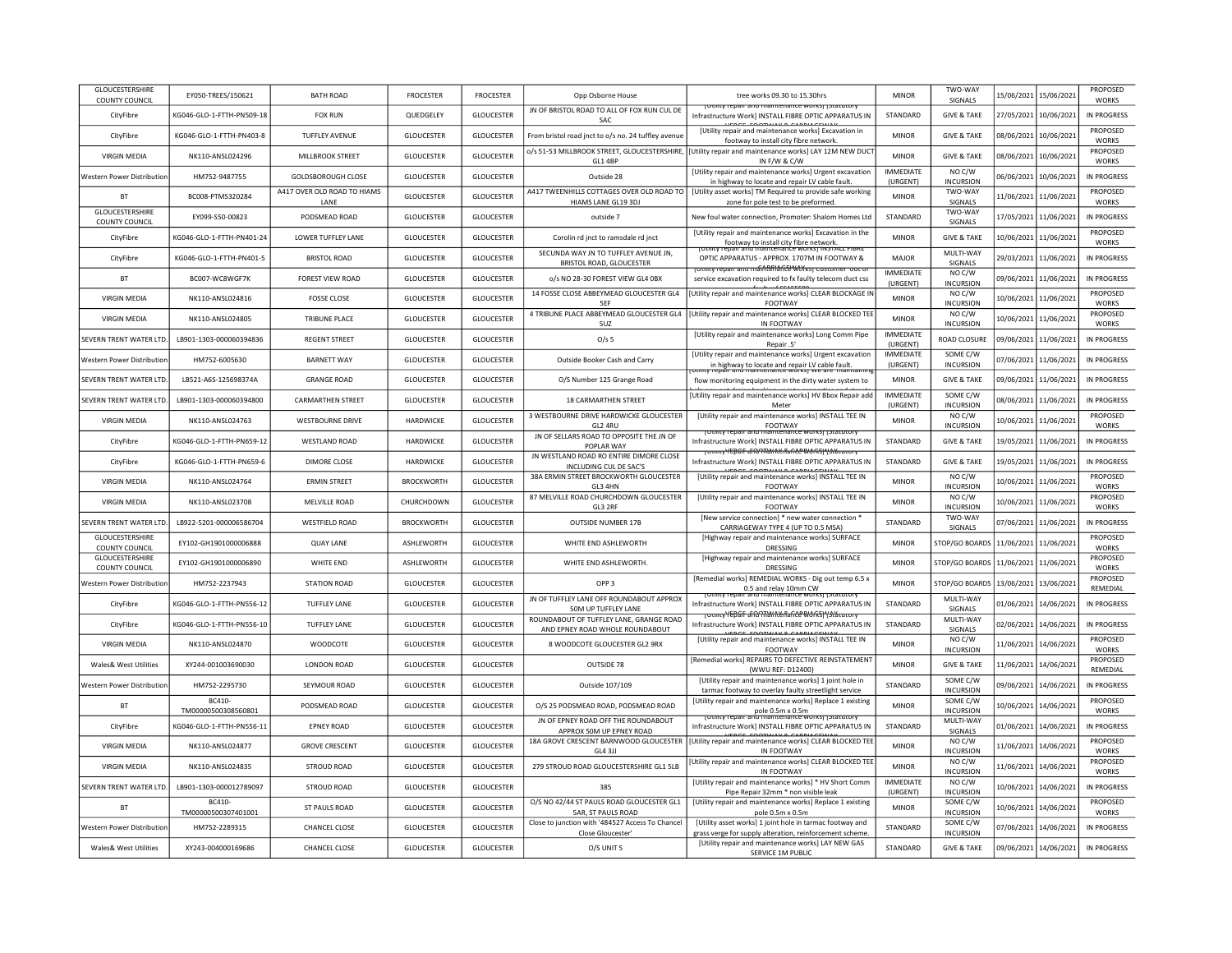| Western Power Distribution               | HM752-2104027             | BRISTOL ROAD                       | <b>GLOUCESTER</b> | <b>GLOUCESTER</b> | Outside warehouse 364 Bristol Road                                            | permanent reinstatement - Dig out temp and relay 2.0 x                                                                                                                                                                                                                | <b>MINOR</b>                 | NO <sub>C</sub> /W<br><b>INCURSION</b> |                       | 14/06/2021 14/06/2021 | PROPOSED<br>PERMANENT           |
|------------------------------------------|---------------------------|------------------------------------|-------------------|-------------------|-------------------------------------------------------------------------------|-----------------------------------------------------------------------------------------------------------------------------------------------------------------------------------------------------------------------------------------------------------------------|------------------------------|----------------------------------------|-----------------------|-----------------------|---------------------------------|
| SEVERN TRENT WATER LTD.                  | LB922-5201-000006576113   | OAKLEAZE                           | <b>GLOUCESTER</b> | <b>GLOUCESTER</b> | <b>OUTSIDE NUMBER 26</b>                                                      | [New service connection] * new water connection<br>CARRIAGEWAY TYPE 4 (UP TO 0.5 MSA)                                                                                                                                                                                 | STANDARD                     | TWO-WAY<br>SIGNALS                     |                       | 08/06/2021 14/06/2021 | IN PROGRESS                     |
| SEVERN TRENT WATER LTD.                  | LB901-1303-000012788187A  | PARK AVENUE                        | <b>GLOUCESTER</b> | <b>GLOUCESTER</b> | $O/S$ 133                                                                     | [Utility repair and maintenance works] Bbox Install 25mm<br>and Meter                                                                                                                                                                                                 | <b>MINOR</b>                 | <b>GIVE &amp; TAKE</b>                 | 10/06/2021            | 14/06/2021            | PROPOSED<br><b>WORKS</b>        |
| <b>VIRGIN MEDIA</b>                      | NK110-ANSL024755          | <b>TRAJAN CLOSE</b>                | <b>GLOUCESTER</b> | GLOUCESTER        | o/s 1 TRAJAN CLOSE, GLOUCESTERSHIRE, GL4 5EZ                                  | [Utility repair and maintenance works] CLEAR BLOCKAGE IN<br>C/W                                                                                                                                                                                                       | <b>MINOR</b>                 | SOME C/W<br><b>INCURSION</b>           |                       | 10/06/2021 14/06/2021 | PROPOSED<br><b>WORKS</b>        |
| CityFibre                                | KG046-GLO-1-FTTH-PN506-6  | <b>CLEARWATER DRIVE</b>            | QUEDGELEY         | <b>GLOUCESTER</b> | THE CAUSEWAY JN TO SEVERNVALE DRIVE JN                                        | ן טנווונץ וכטמו מווט ווומווונכוומוונכ שטו ג.<br>Infrastructure Work] INSTALL FIBRE OPTIC APPARATUS IN                                                                                                                                                                 | STANDARD                     | <b>GIVE &amp; TAKE</b>                 | 01/06/2021 14/06/2021 |                       | IN PROGRESS                     |
| CityFibre                                | KG046-GLO-1-FTTH-PN557-2  | <b>GRANGE ROAD</b>                 | GLOUCESTER        | <b>GLOUCESTER</b> | O/S 105 TO MEREDITH WAY JN, GRANGE ROAD,<br><b>GLOUCESTER</b>                 | [Statutory infrastructure works] INSTALL FIBRE OPTIC<br>APPARATUS IN VERGE. FOOTWAY & CARRIAGEWAY                                                                                                                                                                     | STANDARD                     | <b>GIVE &amp; TAKE</b>                 |                       | 01/06/2021 14/06/2021 | <b>IN PROGRESS</b>              |
| CityFibre                                | KG046-GLO-1-FTTH-PN556-13 | <b>GRANGE ROAD</b>                 | <b>GLOUCESTER</b> | <b>GLOUCESTER</b> | IN OF GRANGE ROAD OFF THE ROUNDABOUT AND<br>APPROX 50M INTO GRANGE ROAD       | Infrastructure Work] INSTALL FIBRE OPTIC APPARATUS IN                                                                                                                                                                                                                 | STANDARD                     | MULTI-WAY<br><b>SIGNALS</b>            |                       | 01/06/2021 14/06/2021 | IN PROGRESS                     |
| Western Power Distribution               | HM752-9537773             | MEADOWCROFT                        | <b>GLOUCESTER</b> | <b>GLOUCESTER</b> | At the junction with Cherrington Drive                                        | [Utility repair and maintenance works] Urgent excavation<br>in highway to locate and repair LV cable fault.                                                                                                                                                           | <b>IMMEDIATE</b><br>(URGENT) | SOME C/W<br><b>INCURSION</b>           |                       | 08/06/2021 14/06/2021 | IN PROGRESS                     |
| <b>VIRGIN MEDIA</b>                      | NK110-SSWGBEV/LNBU09      | WINDFALL WAY                       | <b>GLOUCESTER</b> | <b>GLOUCESTER</b> | FW/CW/VERGE VAROUS LOCATIONS ON Windfall<br>Way, Gloucester                   | [Permanent reinstatement] Rectify HA defect / Permanent<br>Reinstatement                                                                                                                                                                                              | <b>MINOR</b>                 | SOME C/W<br><b>INCURSION</b>           |                       | 10/06/2021 14/06/2021 | PROPOSED<br>PERMANENT           |
| <b>VIRGIN MEDIA</b>                      | NK110-ANSL024409          | <b>TOLSEY GARDENS</b>              | <b>GLOUCESTER</b> | <b>GLOUCESTER</b> | 23 TOLSEY GARDENS TUFFLEY GLOUCESTER GL4<br>0DR                               | [Utility repair and maintenance works] CLEAR BLOCKAGE IN<br>FOOTWAY                                                                                                                                                                                                   | <b>MINOR</b>                 | NO C/W<br><b>INCURSION</b>             |                       | 11/06/2021 14/06/2021 | PROPOSED<br><b>WORKS</b>        |
| <b>VIRGIN MEDIA</b>                      | NK110-SSWGPL/LNBU12/01    | SHAWBURY AVENUE KINGSWAY           | QUEDGELEY         | <b>GLOUCESTER</b> | CW, FW & VERGE WHOLE OF SHAWBURY AVE                                          | [Utility repair and maintenance works] Blockage                                                                                                                                                                                                                       | <b>MINOR</b>                 | SOME C/W<br><b>INCURSION</b>           |                       | 10/06/2021 14/06/2021 | PROPOSED<br><b>WORKS</b>        |
| <b>VIRGIN MEDIA</b>                      | NK110-SSWGBEV/LNBU14      | THATCHAM AVENUE KINGSWAY           | QUEDGELEY         | GLOUCESTER        | FW CW V FROM 115 TO ADJ 1 CONINGDBY WALK                                      | [Remedial works] Rectify HA defect / Permanent<br>Reinstatment                                                                                                                                                                                                        | <b>MINOR</b>                 | SOME C/W<br>INCURSION                  |                       | 10/06/2021 14/06/2021 | PROPOSED<br>REMEDIAL            |
| <b>VIRGIN MEDIA</b>                      | NK110-SSWGBFV/LNBU14/01   | WATTISHAM ROAD KINGSWAY            | <b>GLOUCESTER</b> | <b>GLOUCESTER</b> | CW & FW from O/S 4 Wattisham Road Kingsway<br>S/O 31 Goose Bay Drive Kingsway | [Utility repair and maintenance works] Clear blockage                                                                                                                                                                                                                 | <b>MINOR</b>                 | SOME C/W<br><b>INCURSION</b>           |                       | 10/06/2021 14/06/2021 | PROPOSED<br><b>WORKS</b>        |
| CityFibre                                | KG046-GLO-1-FTTH-PN656-5  | MAPLE CLOSE                        | HARDWICKE         | <b>GLOUCESTER</b> | OVERBROOK ROAD JN TO ENTIRE ROAD, MAPLE<br>CLOSE, HARDWICKE                   | ים המונח המונח המונח המונח המונח המונח המונח המונח המונח המונח המונח המונח המונח המונח המונח המונח ה<br>במונח המונח המונח המונח המונח המונח המונח המונח המונח המונח המונח המונח המונח המונח המונח המונח המונח המונח המ<br>APPARATUS - APPROX 553M IN VERGE, FOOTWAY & | STANDARD                     | <b>GIVE &amp; TAKE</b>                 |                       | 01/06/2021 14/06/2021 | IN PROGRESS                     |
| <b>VIRGIN MEDIA</b>                      | NK110-SSWBEV/LNBU01/02    | <b>ELMGROVE ROAD WEST</b>          | HARDWICKE         | <b>GLOUCESTER</b> | FW CW V THE WHOLE OF ELMGROVE ROAD WEST<br>HARDWICKE                          | [Remedial works] Blockage                                                                                                                                                                                                                                             | <b>MINOR</b>                 | SOME C/W<br><b>INCURSION</b>           |                       | 10/06/2021 14/06/2021 | <b>PROPOSED</b><br>REMEDIAL     |
| GLOUCESTERSHIRE<br><b>COUNTY COUNCIL</b> | EY020-GB1406HE            | CHURCHDOWN LANE                    | CHURCHDOWN        | <b>GLOUCESTER</b> | Bridge deck over Cway                                                         | Bridge Inspection - Highways England (Ringway)                                                                                                                                                                                                                        | <b>MINOR</b>                 | TWO-WAY<br>SIGNALS                     |                       | 14/06/2021 14/06/2021 | PROPOSED<br><b>WORKS</b>        |
| GLOUCESTERSHIRE<br>COUNTY COUNCIL        | EY102-GH1901000005588     | HUCCLECOTE LANE                    | CHURCHDOWN        | <b>GLOUCESTER</b> | HUCCLECOTE LANE GLOUCESTER                                                    | [Highway repair and maintenance works] Surface Dressing<br>Hucclecote Lane 854771                                                                                                                                                                                     | MAJOR                        | ROAD CLOSURE                           |                       | 14/06/2021 14/06/2021 | PROPOSED<br><b>WORKS</b>        |
| <b>VIRGIN MEDIA</b>                      | NK110-ANSL024837          | SUSSEX GARDENS                     | HUCCLECOTE        | <b>GLOUCESTER</b> | 77 SUSSEX GARDENS HUCCLECOTE GLOUCESTER<br>GL3 3SP                            | [Utility repair and maintenance works] INSTALL TEE IN<br>FOOTWAY                                                                                                                                                                                                      | <b>MINOR</b>                 | NO C/W<br><b>INCURSION</b>             |                       | 11/06/2021 14/06/2021 | PROPOSED<br>WORKS               |
| Western Power Distributio                | HM752-9413501             | HUCCLECOTE ROAD                    | HUCCLECOTE        | GLOUCESTER        | Outside number 191                                                            | [Utility repair and maintenance works] Urgent excavation<br>in highway to locate and repair HV cable fault                                                                                                                                                            | <b>IMMEDIATE</b><br>(URGENT) | SOME C/W<br><b>INCURSION</b>           |                       | 01/06/2021 14/06/2021 | IN PROGRESS                     |
| SEVERN TRENT WATER LTD                   | LB901-1303-000012783331   | <b>BRISTOL ROAD</b>                | QUEDGELEY         | <b>GLOUCESTER</b> | O/S 134                                                                       | [Utility repair and maintenance works] HV Bbox Install<br>25mm and Meter                                                                                                                                                                                              | <b>MINOR</b>                 | NO C/W<br><b>INCURSION</b>             |                       | 14/06/2021 15/06/2021 | <b>PROPOSED</b><br><b>WORKS</b> |
| CityFibre                                | KG046-GLO-1-FTTH-PN404-16 | PODSMEAD ROAD                      | <b>GLOUCESTER</b> | <b>GLOUCESTER</b> | Outside No. 60                                                                | [Utility repair and maintenance works] Temp to perm<br>tarmac work                                                                                                                                                                                                    | <b>MINOR</b>                 | <b>GIVE &amp; TAKE</b>                 |                       | 11/06/2021 15/06/2021 | PROPOSED<br><b>WORKS</b>        |
| SEVERN TRENT WATER LTD                   | LB901-1303-000012799422   | LOWER TUFFLEY LANE                 | <b>GLOUCESTER</b> | <b>GLOUCESTER</b> | OUTSIDE NUMBER 218                                                            | [Utility repair and maintenance works] HV Short Comm<br>Pipe Repair 25mm                                                                                                                                                                                              | <b>MINOR</b>                 | NO C/W<br><b>INCURSION</b>             | 11/06/2021            | 15/06/2021            | PROPOSED<br><b>WORKS</b>        |
| <b>VIRGIN MEDIA</b>                      | NK110-ANSL024897          | <b>INDIA ROAD</b>                  | <b>GLOUCESTER</b> | GLOUCESTER        | 78 INDIA ROAD GLOUCESTER GL1 4DL                                              | [Utility repair and maintenance works] CLEAR BLOCKED TEE<br>IN FOOTWAY                                                                                                                                                                                                | <b>MINOR</b>                 | NO C/W<br><b>INCURSION</b>             |                       | 14/06/2021 15/06/2021 | PROPOSED<br><b>WORKS</b>        |
| SEVERN TRENT WATER LTD                   | LB901-1303-000012806751   | KITCHENER AVENUE                   | GLOUCESTER        | <b>GLOUCESTER</b> | <b>OUTSIDE NUMBER 47</b>                                                      | [Utility repair and maintenance works] Short Comm pipe<br>Renew 25mm<br>Totinty repair and maintenance work                                                                                                                                                           | <b>MINOR</b>                 | SOME C/W<br><b>INCURSION</b>           | 11/06/2021 15/06/2021 |                       | PROPOSED<br><b>WORKS</b>        |
| CityFibre                                | KG046-GLO-1-FTTH-PN553-2  | SHEPHERD ROAD                      | <b>GLOUCESTER</b> | <b>GLOUCESTER</b> | JUNC WITH COLE AVENUE TO WHOLE OF<br>SHEPHERD ROAD                            | Infrastructure Work] INSTALL FIBRE OPTIC APPARATUS IN<br>-------                                                                                                                                                                                                      | MAIOR                        | <b>GIVE &amp; TAKE</b>                 | 04/05/2021            | 15/06/2021            | IN PROGRESS                     |
| <b>VIRGIN MEDIA</b>                      | NK100-/SSEMFI/100251352   | <b>NORTH ROAD</b>                  | <b>GLOUCESTER</b> | <b>GLOUCESTER</b> | o/s 22-11a north rd                                                           | Remedial works] Remedial reinstatement Rectify Concrete<br>road crossing defect                                                                                                                                                                                       | <b>MINOR</b>                 | <b>GIVE &amp; TAKE</b>                 | 11/06/2021 15/06/2021 |                       | <b>PROPOSED</b><br>REMEDIAL     |
| CityFibre                                | KG046-GLO-1-FTTH-PN507-17 | <b>ASPEN DRIVE</b>                 | <b>OUFDGELEY</b>  | <b>GLOUCESTER</b> | Severnvale Drive Jnct to o/s no. 25 Aspen Drive                               | [Utility repair and maintenance works] Excavation in the<br>footway to install city fibre network                                                                                                                                                                     | <b>MINOR</b>                 | <b>GIVE &amp; TAKE</b>                 | 11/06/2021 15/06/2021 |                       | PROPOSED<br><b>WORKS</b>        |
| CityFibre                                | KG046-GLO-1-FTTH-PN553-3  | <b>GREENHILL DRIVE</b>             | <b>GLOUCESTER</b> | <b>GLOUCESTER</b> | TUFFLEY LANE ROUNDABOUT TO ALL OF<br><b>GREENHILL DRIVE</b>                   | Infrastructure Work] INSTALL FIBRE OPTIC APPARATUS IN                                                                                                                                                                                                                 | <b>MAJOR</b>                 | LANE CLOSURE                           | 04/05/2021            | 15/06/2021            | IN PROGRESS                     |
| CityFibre                                | KG046-GLO-1-FTTH-PN553-1  | COLE AVENUE                        | <b>GLOUCESTER</b> | GLOUCESTER        | JUNC WITH SHEPHERD ROAD TO GLADIATOR PUB                                      | Tothicy repair affortifantenance works potatutory<br>Infrastructure Work] INSTALL FIBRE OPTIC APPARATUS IN                                                                                                                                                            | MAJOR                        | <b>GIVE &amp; TAKE</b>                 | 04/05/2021 15/06/2021 |                       | PROPOSED<br><b>WORKS</b>        |
| CityFibre                                | KG046-GLO-1-FTTH-PN557-21 | <b>GRANGE ROAD</b>                 | GLOUCESTER        | GLOUCESTER        | From 101A to 35 Grange Road                                                   | [Utility repair and maintenance works] Self defect permit<br>allowing excavation where neccesary to rectify defects                                                                                                                                                   | <b>MINOR</b>                 | <b>GIVE &amp; TAKE</b>                 | 11/06/2021 15/06/2021 |                       | PROPOSED<br><b>WORKS</b>        |
| CityFibre                                | KG046-GLO-1-FTTH-PN506-15 | THE CAUSEWAY                       | QUEDGELEY         | GLOUCESTER        | Between Shelduck Road and Dunlin Close                                        | [Utility repair and maintenance works] Self defect permit<br>allowing excavation where neccesary to rectify defects<br>Tounty repair and maintenance works [statutory]                                                                                                | <b>MINOR</b>                 | <b>GIVE &amp; TAKE</b>                 | 11/06/2021 15/06/2021 |                       | PROPOSED<br>WORKS               |
| CityFibre                                | KG046-GLO-1-FTTH-PN653-11 | SCHOOL LANE                        | <b>HARDWICKF</b>  | <b>GLOUCESTER</b> | WOODLANDS PARK JN TO WHARFDALE WAY<br><b>ROUNDABOUT</b>                       | Infrastructure Work] INSTALL FIBRE OPTIC APPARATUS IN                                                                                                                                                                                                                 | STANDARD                     | <b>GIVE &amp; TAKE</b>                 |                       | 28/05/2021 15/06/2021 | IN PROGRESS                     |
| CityFibre                                | KG046-GLO-1-FTTH-PN659-17 | ORCHARD CLOSE                      | <b>HARDWICKF</b>  | <b>GLOUCESTER</b> | <b>Entire Orchard Close</b>                                                   | [Utility repair and maintenance works] Self defect permit<br>allowing excavation where neccesary to rectify defects<br>TPDAIL AND MAINTPOANCE WORKS                                                                                                                   | <b>MINOR</b>                 | <b>GIVE &amp; TAKE</b>                 |                       | 11/06/2021 15/06/2021 | PROPOSED<br><b>WORKS</b>        |
| CityFibre                                | KG046-GLO-1-FTTH-PN653-2  | ARKENDALE DRIVE                    | <b>HARDWICKE</b>  | <b>GLOUCESTER</b> | FROM SELLERS RD ROUNDABOUT TO WHARFDALE<br>WAY JN                             | Infrastructure Work] INSTALL FIBRE OPTIC APPARATUS IN                                                                                                                                                                                                                 | STANDARD                     | <b>GIVE &amp; TAKE</b>                 |                       | 02/06/2021 15/06/2021 | IN PROGRESS                     |
| CityFibre                                | KG046-GLO-1-FTTH-PN653-4  | ARKENDALE DRIVE                    | <b>HARDWICKE</b>  | <b>GLOUCESTER</b> | FROM SCHOOL LANE ROUNDABOUT TO<br>ARKENDALE DRIVE JN                          | TOUTHY TEDAIT ANOTHAMINE MARKET TRANSMITTED TO<br>Infrastructure Work] INSTALL FIBRE OPTIC APPARATUS IN                                                                                                                                                               | STANDARD                     | <b>GIVE &amp; TAKE</b>                 |                       | 02/06/2021 15/06/2021 | IN PROGRESS                     |
| CityFibre                                | KG046-GLO-1-FTTH-PN653-3  | WHARFDALE WAY                      | HARDWICKE         | GLOUCESTER        | FROM ARKENDALE DRIVE JN TO ENTIRE<br>WHARFDALE WAY                            | <del>rotmty'repair anonnamteriance Works i i statutory</del><br>Infrastructure Work] INSTALL FIBRE OPTIC APPARATUS IN                                                                                                                                                 | STANDARD                     | <b>GIVE &amp; TAKE</b>                 | 02/06/2021 15/06/2021 |                       | IN PROGRESS                     |
| CityFibre                                | KG046-GLO-1-FTTH-PN653-6  | STOCKDALE CLOSE                    | <b>HARDWICKF</b>  | <b>GLOUCESTER</b> | WHARFDALE WAY JN TO ENTIRE STOCKDALE CLOSE                                    | <del>Totmty YEDSIF aFRONTMING AaRCE WORSJ "[3t'átt</del><br>Infrastructure Work] INSTALL FIBRE OPTIC APPARATUS IN                                                                                                                                                     | STANDARD                     | <b>GIVE &amp; TAKE</b>                 | 02/06/2021 15/06/2021 |                       | IN PROGRESS                     |
| GLOUCESTERSHIRE<br><b>COUNTY COUNCIL</b> | FY020-GB1506HF            | <b>BROCKWORTH BYPASS EASTBOUND</b> | <b>BROCKWORTH</b> | <b>GLOUCESTER</b> | Bridge deck over Cway                                                         | Bridge Inspection by Highways England (Ringway)                                                                                                                                                                                                                       | <b>MINOR</b>                 | LANE CLOSURE                           | 15/06/2021 15/06/2021 |                       | PROPOSED<br><b>WORKS</b>        |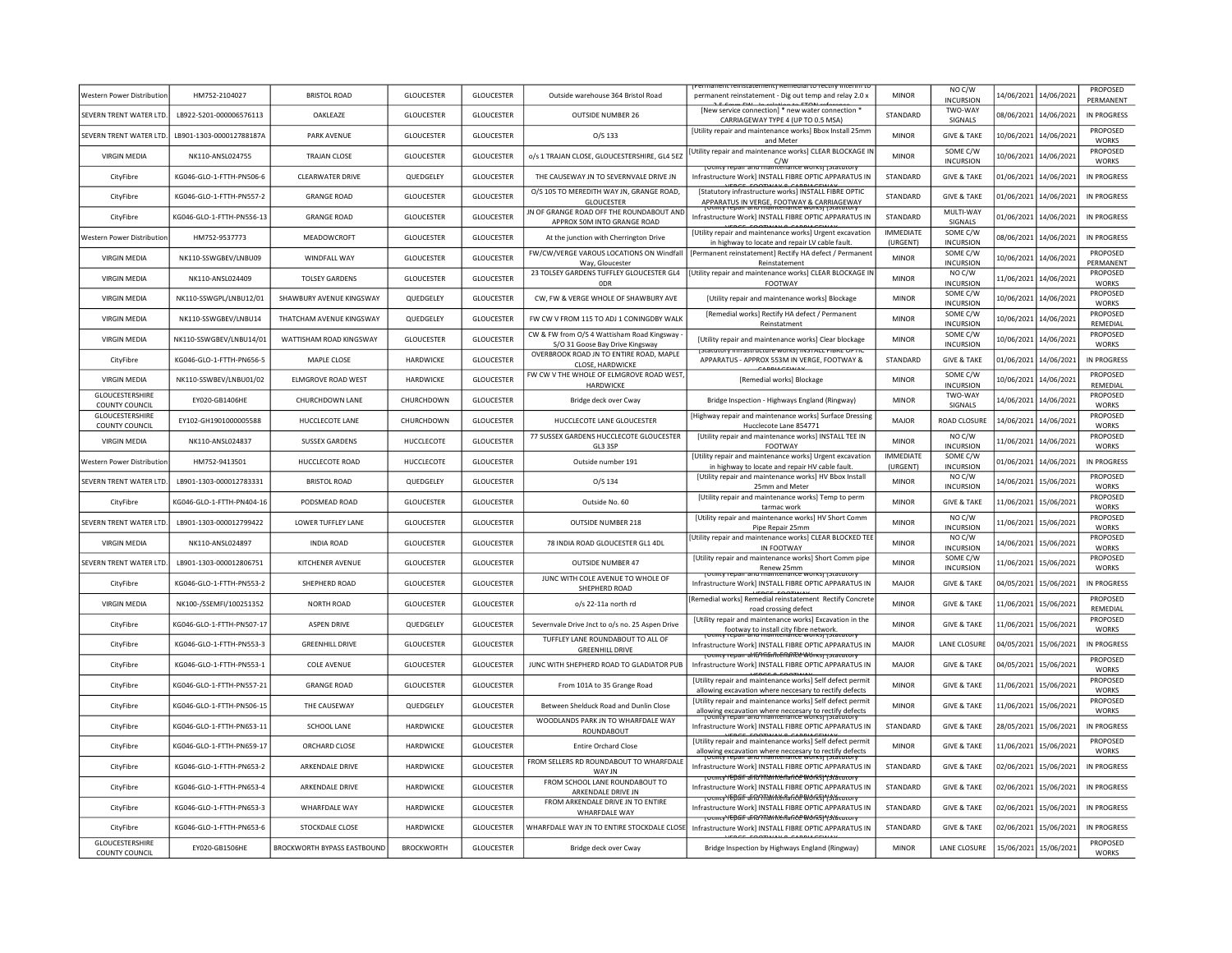| Gigaclear                                | KA080-GC/S956858          | <b>BLACKSMITH LANE</b>                                            | THE LEIGH          | <b>GLOUCESTER</b> | CW, VERGE O/S Todpool House                               | <b>IUtility repair and maintenance worksl SPLITTING POT</b>                                                                                               | <b>MINOR</b>    | SOME C/W<br><b>INCURSION</b>               |            | 11/06/2021 15/06/2021 | PROPOSED<br><b>WORKS</b>        |
|------------------------------------------|---------------------------|-------------------------------------------------------------------|--------------------|-------------------|-----------------------------------------------------------|-----------------------------------------------------------------------------------------------------------------------------------------------------------|-----------------|--------------------------------------------|------------|-----------------------|---------------------------------|
| SEVERN TRENT WATER LTD                   | LB506-A7S13955002         | <b>LOWER TUFFLEY LANE</b>                                         | <b>GLOUCESTER</b>  | <b>GLOUCESTER</b> | Adjacent the junction of Ramsdale Road                    | <b>TOURILY asset works</b> replacement of mannole frame and<br>cover and CCTV survey of existing sewer through manhole                                    | <b>MINOR</b>    | TWO-WAY<br>SIGNALS                         |            | 14/06/2021 16/06/2021 | PROPOSED<br><b>WORKS</b>        |
| Western Power Distribution               | HM752-2282609             | FOX ELMS ROAD                                                     | <b>GLOUCESTER</b>  | <b>GLOUCESTER</b> | Side of 365                                               | [Remedial works] Council Defect: Dig out and relay 0.6x0.6                                                                                                | <b>MINOR</b>    | NO C/W                                     |            | 14/06/2021 16/06/2021 | PROPOSED<br>REMEDIAL            |
| SEVERN TRENT WATER LTD.                  | LB922-5201-000006557943   | <b>BRISTOL ROAD</b>                                               | <b>GLOUCESTER</b>  | <b>GLOUCESTER</b> | OPPOSITE RAMSDALE ROAD JUNCTION                           | @ 80mm in the footway (6MM DBM) FW<br>Barrier service * to 9'ci main in Carriageway * 6 port                                                              | <b>MINOR</b>    | <b>INCURSION</b><br>MULTI-WAY              |            | 14/06/2021 16/06/2021 | PROPOSED                        |
| GLOUCESTERSHIRE                          | EY204-35074957            | <b>HAWTHORNE AVENUE</b>                                           | <b>GLOUCESTER</b>  | <b>GLOUCESTER</b> | Nr Bridge over Stream                                     | [Highway repair and maintenance works] Replacing                                                                                                          | <b>MINOR</b>    | SIGNALS<br><b>GIVE &amp; TAKE</b>          |            | 14/06/2021 16/06/2021 | <b>WORKS</b><br>PROPOSED        |
| COUNTY COUNCIL<br><b>BT</b>              | BC007-WC9G011C            | <b>FAIRFORD WAY</b>                                               | <b>GLOUCESTER</b>  | <b>GLOUCESTER</b> | o/s 12 FAIRFORD WAY GLOUCESTER, GL4 4AY                   | Column<br>[Utility repair and maintenance works] excavation in f.way                                                                                      | <b>MINOR</b>    | SOME C/W                                   |            | 14/06/2021 16/06/2021 | <b>WORKS</b><br>PROPOSED        |
| Wales& West Utilities                    | XY244-001003837217        | <b>SPA ROAD</b>                                                   | <b>GLOUCESTER</b>  | <b>GLOUCESTER</b> | O/S <sub>21</sub>                                         | to lay telecoms duct<br>[Remedial works] REPAIRS TO DEFECTIVE REINSTATEMENT                                                                               | <b>MINOR</b>    | <b>INCURSION</b><br><b>GIVE &amp; TAKE</b> |            | 15/06/2021 16/06/2021 | <b>WORKS</b><br>PROPOSED        |
| CityFibre                                | KG046-GLO-1-FTTH-PN505-2  | MILLERS DYKE                                                      | QUEDGELEY          | <b>GLOUCESTER</b> | JUNC OF WATER WHEEL CLOSE TO JUNC FERRY                   | (WWU REF:D12440)<br>rounty repair and maintenance wórksi i statutor<br>Infrastructure Work] INSTALL FIBRE OPTIC APPARATUS IN                              | STANDARD        | <b>GIVE &amp; TAKE</b>                     |            | 03/06/2021 16/06/2021 | REMEDIAL<br>IN PROGRESS         |
| CityFibre                                | KG046-GLO-1-FTTH-PN509-8  | SEVERN VALE DRIVE                                                 | QUEDGELEY          | <b>GLOUCESTER</b> | <b>GARDENS</b><br>CLEARWATETR ROAD JN TO BRISTOL ROAD JN. | [Statutory infrastructure works] INSTALL FIBRE OPTIC                                                                                                      | MAJOR           | <b>GIVE &amp; TAKE</b>                     | 07/05/2021 | 16/06/2021            | IN PROGRESS                     |
| SEVERN TRENT WATER LTD                   | LB901-1303-000060395032   | <b>HILLBOROUGH ROAD</b>                                           | <b>GLOUCESTER</b>  | <b>GLOUCESTER</b> | SEVERN VALE DRIVE<br>OUTSIDE NO 15                        | APPARATUS IN VERGE, FOOTWAY & CARRIAGEWAY<br>[Utility repair and maintenance works] HV Sluice Valve                                                       | <b>MINOR</b>    | SOME C/W                                   |            | 14/06/2021 16/06/2021 | PROPOSED                        |
| <b>GLOUCESTERSHIRE</b>                   | EY204-70008368            | <b>BECKFORD ROAD</b>                                              | <b>GLOUCESTER</b>  | <b>GLOUCESTER</b> | OS 1                                                      | Rebuild chamber<br>[Highway repair and maintenance works] Column                                                                                          | <b>MINOR</b>    | <b>INCURSION</b><br><b>GIVE &amp; TAKE</b> |            | 14/06/2021 16/06/2021 | <b>WORKS</b><br><b>PROPOSED</b> |
| COUNTY COUNCIL<br><b>GLOUCESTERSHIRE</b> |                           |                                                                   |                    |                   |                                                           | Replacement<br>[Highway repair and maintenance works] Replacing                                                                                           |                 |                                            |            |                       | <b>WORKS</b><br>PROPOSED        |
| COUNTY COUNCIL                           | EY204-10304071            | PALMER AVENUE                                                     | GLOUCESTER         | <b>GLOUCESTER</b> | SO 2 Blaby Close                                          | Column<br>[Utility repair and maintenance works] LAY NEW GAS                                                                                              | <b>MINOR</b>    | <b>GIVE &amp; TAKE</b><br>SOME C/W         |            | 14/06/2021 16/06/2021 | <b>WORKS</b><br>PROPOSED        |
| Wales& West Utilities<br>GLOUCESTERSHIRE | XY243-004000162860        | <b>NAAS LANE</b><br>FOOTWAYS FROM THE CAUSEWAY                    | QUEDGELEY          | <b>GLOUCESTER</b> | O/S PLOT 3 & 4 CAVERSHAM                                  | SERVICE 4M PUBLIC<br>[Highway repair and maintenance works] Replacing                                                                                     | STANDARD        | <b>INCURSION</b>                           |            | 10/06/2021 16/06/2021 | <b>WORKS</b><br>PROPOSED        |
| COUNTY COUNCIL                           | EY204-48782459            | TO MILLERS DYKE                                                   | QUEDGELEY          | GLOUCESTER        | FP Off Millers Dyke                                       | Column                                                                                                                                                    | <b>MINOR</b>    | <b>GIVE &amp; TAKE</b>                     |            | 14/06/2021 16/06/2021 | <b>WORKS</b>                    |
| Gigaclear                                | KA080-GC/C065464/S195242  | SCHOOL LANE                                                       | <b>FORTHAMPTON</b> | <b>GLOUCESTER</b> | CW V FROM HILL COTTAGE TO O/S WAR<br>MEMORIAL             | [Utility repair and maintenance works] LOCATING AND<br>RESOLVING BLOCKAGE                                                                                 | <b>MINOR</b>    | SOME C/W<br><b>INCURSION</b>               |            | 14/06/2021 16/06/2021 | PROPOSED<br><b>WORKS</b>        |
| <b>BT</b>                                | BC007-WC9HL35H            | <b>GOLDEN VALE</b>                                                | CHURCHDOWN         | <b>GLOUCESTER</b> | 4 GOLDEN VALE, CHURCHDOWN, GLOUCESTER,<br>GL3 2LU.        | [Utility repair and maintenance works] Excavation to lay<br>duct for new telecoms cabling to provide new service                                          | <b>MINOR</b>    | SOME C/W<br><b>INCURSION</b>               |            | 12/06/2021 16/06/2021 | <b>PROPOSED</b><br><b>WORKS</b> |
| Gigaclear                                | KA080-GC/S442375          | <b>VERVAIN CLOSE</b>                                              | CHURCHDOWN         | <b>GLOUCESTER</b> | FW, CW, 12 TO O/S 22 VERVAIN CLOSE                        | [Utility repair and maintenance works] PIA WORKS TO GIVI<br>CUSTOMER LIVE SERVICE TO PROPERTY                                                             | <b>MINOR</b>    | SOME C/W<br><b>INCURSION</b>               |            | 14/06/2021 16/06/2021 | PROPOSED<br><b>WORKS</b>        |
| Western Power Distribution               | HM752-2295750             | VAUXHALL TERRACE                                                  | <b>GLOUCESTER</b>  | <b>GLOUCESTER</b> | Outside 6                                                 | [Utility repair and maintenance works] 1 joint hole in<br>tarmac footway for cable overlay                                                                | STANDARD        | SOME C/W<br><b>INCURSION</b>               |            | 14/06/2021 17/06/2021 | PROPOSED<br><b>WORKS</b>        |
| Western Power Distributior               | HM752-9447915             | <b>54520 ACCESS ROAD OFF EASTER</b><br>AVENUE TO FIRE STATION     | <b>GLOUCESTER</b>  | <b>GLOUCESTER</b> | Outside Pizza hut / Retail park                           | [Remedial works] Slurry seal 2.0 x 1.2 6mm FW                                                                                                             | <b>MINOR</b>    | NO C/W<br><b>INCURSION</b>                 | 15/06/2021 | 17/06/2021            | PROPOSED<br>REMEDIAL            |
| SEVERN TRENT WATER LTD                   | LB901-1303-000012710405   | <b>JERSEY ROAD</b>                                                | <b>GLOUCESTER</b>  | <b>GLOUCESTER</b> | $O/S$ 69                                                  | [Utility repair and maintenance works] * Hydrant Reset lic<br>* CARRIAGEWAY TYPE 4 (UP TO 0.5 MSA)                                                        | <b>MINOR</b>    | MULTI-WAY<br>SIGNALS                       |            | 16/06/2021 17/06/2021 | PROPOSED<br><b>WORKS</b>        |
| SEVERN TRENT WATER LTD                   | LB901-1303-000012808773   | THE TRIANGLE                                                      | <b>GLOUCESTER</b>  | <b>GLOUCESTER</b> | $O/S$ 16                                                  | [Utility repair and maintenance works] Long Comm pipe<br>Renew 25mm                                                                                       | <b>MINOR</b>    | SOME C/W<br><b>INCURSION</b>               |            | 15/06/2021 17/06/2021 | PROPOSED<br><b>WORKS</b>        |
| <b>VIRGIN MEDIA</b>                      | NK110-ANSL013240          | <b>GRANGE ROAD</b>                                                | <b>GLOUCESTER</b>  | <b>GLOUCESTER</b> | 91A GRANGE ROAD TUFFLEY GLOUCESTER GL4 OPT                | [Remedial works] RECTIFY DEFECT IN FOOTWAY                                                                                                                | <b>MINOR</b>    | NO C/W<br><b>INCURSION</b>                 |            | 15/06/2021 17/06/2021 | PROPOSED<br>REMEDIAL            |
| Last Mile Electricity Limited            | XV016-UKP8199-C           | KINGSWAY                                                          | QUEDGELEY          | <b>GLOUCESTER</b> | Approx. 60m SE of junction with Southern<br>Connector     | ail and maintenance works) excavate hy io<br>bay in FW to allow for installation of new cables. WPD /                                                     | STANDARD        | <b>LANE CLOSURE</b>                        |            | 11/06/2021 17/06/2021 | PROPOSED<br><b>WORKS</b>        |
| Last Mile Electricity Limited            | XV016-UKP8199-D           | <b>LEEMING WALK KINGSWAY</b>                                      | QUEDGELEY          | <b>GLOUCESTER</b> | Adjacent to Halton Way Kingsway.                          | rotility repail "anti-finanteriante worksrexcavate romt pay<br>in FW to allow for installation of HV cables. UKPS / WPD to                                | STANDARD        | NO C/W<br><b>INCURSION</b>                 | 11/06/2021 | 17/06/2021            | PROPOSED<br><b>WORKS</b>        |
| Gigaclear                                | KA080-GC/S451763          | <b>CORIANDER DRIVE</b>                                            | CHURCHDOWN         | GLOUCESTER        | FW CW V FROM 1 TO 20 CORIANDER DRIVE                      | [Utility repair and maintenance works] PIA WORKS TO GIV<br>CUSTOMER A LIVE SERVICE AT THE PROPERTY                                                        | <b>MINOR</b>    | SOME C/W<br><b>INCURSION</b>               |            | 15/06/2021 17/06/2021 | PROPOSED<br><b>WORKS</b>        |
| Wales& West Utilities                    | XY243-004000169848        | <b>COLERNE DRIVE</b>                                              | HUCCLECOTE         | GLOUCESTER        | $O/S$ 18                                                  | [Utility repair and maintenance works] LAY NEW GAS<br>SERVICE 2M PUBLIC                                                                                   | STANDARD        | SOME C/W<br><b>INCURSION</b>               |            | 14/06/2021 17/06/2021 | PROPOSED<br><b>WORKS</b>        |
| Western Power Distribution               | HM752-2265272             | <b>BRUNSWICK ROAD</b>                                             | GLOUCESTER         | <b>GLOUCESTER</b> | Side of 44                                                | [Remedial works] Dig out temp and relay Blocks 1.0 x 0.6                                                                                                  | <b>MINOR</b>    | NO C/W<br><b>INCURSION</b>                 | 17/06/2021 | 18/06/2021            | PROPOSED<br>REMEDIAL            |
| Western Power Distribution               | HM752-2223048             | FOX ELMS ROAD                                                     | <b>GLOUCESTER</b>  | <b>GLOUCESTER</b> | Side of 363                                               | [Remedial works] Slurry seal 13.0M x 2.2M 6mm FW                                                                                                          | <b>MINOR</b>    | NO C/W<br><b>INCURSION</b>                 | 16/06/2021 | 18/06/2021            | PROPOSED<br>REMEDIAL            |
| Western Power Distributio                | HM752-2192411B            | <b>DRUIDS OAK</b>                                                 | QUEDGELEY          | <b>GLOUCESTER</b> | Outside 8 + 9. Outside 13 + 14, outside 4 to 1            | וכטומן איטונגאן מכוווכטומן איטונגאן וטון פענטון טון אנס<br>and sealing of reinstatements Works in Conjunction with                                        | STANDARD        | SOME C/W<br><b>INCURSION</b>               | 14/06/2021 | 18/06/2021            | PROPOSED<br>REMEDIAL            |
| Western Power Distributio                | HM752-2231884C            | SEVERN VALE DRIVE                                                 | QUEDGELEY          | GLOUCESTER        | OPPOSITE 34 OUTSIDE SUBSTATION                            | <del>remianent reinstätenTenty Renfeularto compiete interii</del><br>to permanent reinstatement - Dig out temp and relay 6.0 >                            | <b>MINOR</b>    | NO C/W<br><b>INCURSION</b>                 | 18/06/2021 | 18/06/2021            | PROPOSED<br>PERMANENT           |
| CityFibre                                | KG046-GLO-1-FTTH-PN653-5  | SCHOOL LANE                                                       | <b>HARDWICKE</b>   | GLOUCESTER        | SUNNY FIELD JN TO ARKENDALE WAY JN                        | <u>rotility repair and rifamtenance works। 1</u> 5ta<br>Infrastructure Work] INSTALL FIBRE OPTIC APPARATUS IN                                             | STANDARD        | <b>GIVE &amp; TAKE</b>                     |            | 07/06/2021 18/06/2021 | IN PROGRESS                     |
| CityFibre                                | KG046-GLO-1-FTTH-PN653-8  | DARLEYDALE CLOSE                                                  | <b>HARDWICKE</b>   | <b>GLOUCESTER</b> | WHARFDALE WAY JN TO ENTIRE DARLEY DALE<br>CLOSE           | <del>լ otmty / EDair an&amp; man itenance Works   / statuto</del><br>Infrastructure Work] INSTALL FIBRE OPTIC APPARATUS IN                                | STANDARD        | <b>GIVE &amp; TAKE</b>                     |            | 07/06/2021 18/06/2021 | <b>IN PROGRESS</b>              |
| CityFibre                                | KG046-GLO-1-FTTH-PN653-9  | DOVEDALE CLOSE                                                    | <b>HARDWICKF</b>   | <b>GLOUCESTER</b> |                                                           | <del>rotmty YEDAIF aFRONTAMNériaNCE WORSHYStat</del><br>WHARFDALE WAY JN TO ENTIRE DOVEDALE CLOSE   Infrastructure Work] INSTALL FIBRE OPTIC APPARATUS IN | <b>STANDARD</b> | <b>GIVE &amp; TAKE</b>                     |            | 07/06/2021 18/06/2021 | IN PROGRESS                     |
| CityFibre                                | KG046-GLO-1-FTTH-PN653-1  | ROSEDALE CLOSE                                                    | <b>HARDWICKE</b>   | <b>GLOUCESTER</b> | WHARFDALE WAY JN TO ENTIRE ROSEDALE CLOSE                 | <del>լʊtɪɪɪtyΥEþ͡alf aliQNTMINtérlafice Work5]*[stătuto</del><br>Infrastructure Work] INSTALL FIBRE OPTIC APPARATUS IN                                    | STANDARD        | <b>GIVE &amp; TAKE</b>                     |            | 07/06/2021 18/06/2021 | <b>IN PROGRESS</b>              |
| CityFibre                                | KG046-GLO-1-FTTH-PN653-10 | <b>FUUTWAT ADJUINING 69 TU 105</b><br>ODDS WHARFDALE WAY AND 8 TO | <b>HARDWICKE</b>   | <b>GLOUCESTER</b> | DOVEDALE CLOSE JN TO ENTIRE FOOTWAY                       | roumu/fébáif afiûntiaintériance Worksi i statutor<br>Infrastructure Work] INSTALL FIBRE OPTIC APPARATUS IN                                                | STANDARD        | <b>GIVE &amp; TAKE</b>                     |            | 07/06/2021 18/06/2021 | <b>IN PROGRESS</b>              |
| CityFibre                                | KG046-GLO-1-FTTH-PN659-9  | <b>BRIDGE KEEPERS WAY</b>                                         | <b>HARDWICKE</b>   | <b>GLOUCESTER</b> | JN OF HAYWICKS TO ENTIRE BRIDGE KEEPERS WAY               | tormey repair anonmantenance works) (starocory<br>Infrastructure Work] INSTALL FIBRE OPTIC APPARATUS IN                                                   | STANDARD        | <b>GIVE &amp; TAKE</b>                     |            | 07/06/2021 18/06/2021 | <b>IN PROGRESS</b>              |
| CityFibre                                | KG046-GLO-1-FTTH-PN659-11 | <b>COLLETT CLOSE</b>                                              | <b>HARDWICKE</b>   | GLOUCESTER        | IN BRIDGEKEEPERS WAY TO ENTIRE COLLETT CLOSE              | <del>დიოდ YEDSIF არბერას Mance Works ყვაადით ჯ</del><br>Infrastructure Work] INSTALL FIBRE OPTIC APPARATUS IN                                             | STANDARD        | <b>GIVE &amp; TAKE</b>                     | 07/06/2021 | 18/06/2021            | <b>IN PROGRESS</b>              |
| CityFibre                                | KG046-GLO-1-FTTH-PN659-10 | FOOTWAY FROM COLLETT CLOSE TO                                     | <b>HARDWICKF</b>   | <b>GLOUCESTER</b> | FOOTWAY FROM COLLETT CLOSE TO SELLARS                     | <del>ToumyYEDali aRQATIMINGRaNCEWORSJY3t&amp;cucor</del><br>Infrastructure Work] INSTALL FIBRE OPTIC APPARATUS IN                                         | <b>STANDARD</b> | <b>GIVE &amp; TAKE</b>                     |            | 07/06/2021 18/06/2021 | IN PROGRESS                     |
|                                          |                           | SELLARS ROAD                                                      |                    |                   | <b>ROAD</b>                                               |                                                                                                                                                           |                 |                                            |            |                       |                                 |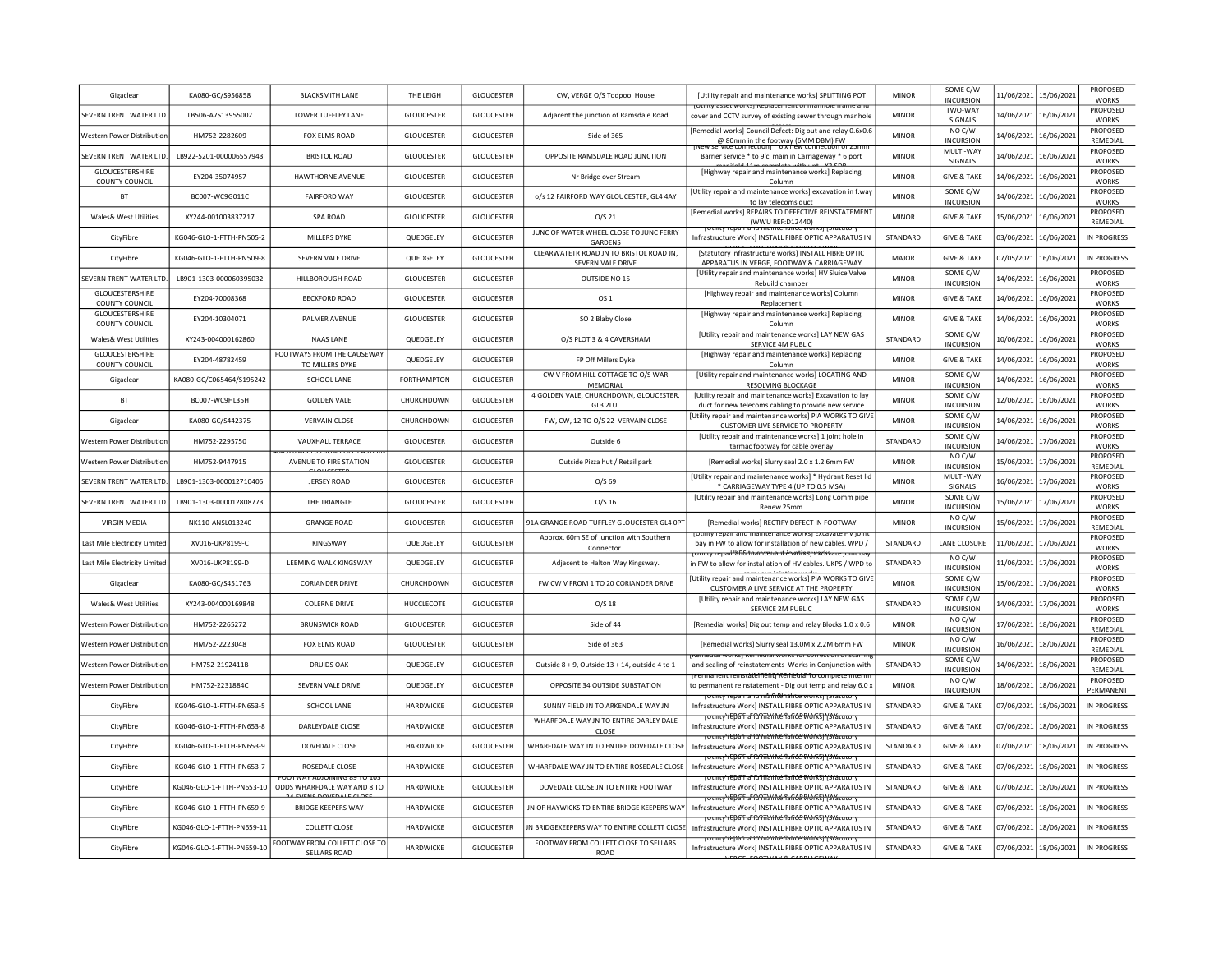| Gigaclear                         | KA030-CU008163            | 40251 LANE TO THE FALKLANDS<br>MINSTERWORTH | MINSTERWORTH      | <b>GLOUCESTER</b> | Redlands Barn to La Campagna                                              | [Utility repair and maintenance works] Instalation of Fibre<br><b>Optic Ducting and Chambers</b>                                          | <b>STANDARD</b> | MULTI-WAY<br>SIGNALS         |            | 04/06/2021 18/06/2021 | IN PROGRESS                     |
|-----------------------------------|---------------------------|---------------------------------------------|-------------------|-------------------|---------------------------------------------------------------------------|-------------------------------------------------------------------------------------------------------------------------------------------|-----------------|------------------------------|------------|-----------------------|---------------------------------|
| Last Mile Electricity Limited     | XV016-UKP8252/1           | <b>PARKSIDE DRIVE</b>                       | CHURCHDOWN        | <b>GLOUCESTER</b> | O/S no. 6/8 Parkside Dr.                                                  | [Remedial works] Excavate POC in the FW to allow for<br>energisation to recently laid cables on behalf of WPD.                            | STANDARD        | NO C/W<br><b>INCURSION</b>   |            | 14/06/2021 18/06/2021 | PROPOSED<br>REMEDIAL            |
| GLOUCESTERSHIRE<br>COUNTY COUNCIL | FY030-1298/RMSDIVERSION   | SHURDINGTON ROAD                            | <b>BROCKWORTH</b> | GLOUCESTER        | A417                                                                      | RMS DIVERSION ROUTE                                                                                                                       | STANDARD        | NO C/W<br><b>INCURSION</b>   |            | 14/06/2021 19/06/2021 | PROPOSED<br><b>WORKS</b>        |
| SEVERN TRENT WATER LTD.           | LB901-1303-000012652303   | <b>FINLAY ROAD</b>                          | <b>GLOUCESTER</b> | <b>GLOUCESTER</b> | 156                                                                       | [Remedial works] * Remove grab scaring on fw and relay to<br>profile, re-overband cw patch * whilst 2 way lights are up                   | <b>MINOR</b>    | TWO-WAY<br>SIGNALS           |            | 20/06/2021 20/06/2021 | PROPOSED<br>REMEDIAL            |
| SEVERN TRENT WATER LTD.           | LB922-5201-000006552052   | <b>GOOSE BAY DRIVE KINGSWAY</b>             | <b>GLOUCESTER</b> | <b>GLOUCESTER</b> | OPPOSITE NO.91                                                            | [New service connection] * 2 x New Connection of 25mm<br>Puriton Service * to 250mm Puriton Main main in Private                          | <b>MINOR</b>    | MUITI-WAY<br>SIGNALS         |            | 18/06/2021 20/06/2021 | <b>PROPOSED</b><br><b>WORKS</b> |
| SEVERN TRENT WATER LTD.           | LB521-A6S-125698453A      | THE AVENUE                                  | <b>GLOUCESTER</b> | <b>GLOUCESTER</b> | O/S Number 32 The Avenue                                                  | flow monitoring equipment in the dirty water system to                                                                                    | <b>MINOR</b>    | SOME C/W<br><b>INCURSION</b> |            | 17/06/2021 21/06/2021 | PROPOSED<br><b>WORKS</b>        |
| CityFibre                         | KG005-S67285-01           | SOUTHERN CONNECTOR                          | <b>GLOUCESTER</b> | <b>GLOUCESTER</b> | At the junction of Greenhill Drive                                        | [Utility repair and maintenance works] Lay approx. 3m of<br>duct and core drill chamber                                                   | <b>MINOR</b>    | NO C/W<br><b>INCURSION</b>   |            | 17/06/2021 21/06/2021 | PROPOSED<br>WORKS               |
| CityFibre                         | KG046-GLO-1-FTTH-PN505-3  | MILLERS DYKE                                | QUEDGELEY         | <b>GLOUCESTER</b> | JUNC OF WATER WHEEL CLOSE TO JUNCTION OF<br><b>WATERMANS CLOSE</b>        | i Othity repair and maintenance works! I Statutor<br>Infrastructure Work] INSTALL FIBRE OPTIC APPARATUS IN                                | STANDARD        | <b>GIVE &amp; TAKE</b>       |            | 08/06/2021 21/06/2021 | IN PROGRESS                     |
| Last Mile Gas Limited             | VS016-UKP10462/A          | CHARTWELL CLOSE                             | <b>GLOUCESTER</b> | <b>GLOUCESTER</b> | Junction of Chartwell close that meets Rea Lane                           | rotmtv redáfi afu friantieriari ĉe Worksi Exicavate appro:<br>17m in FW/Verge/CW to allow for a gas CSEP and water                        | <b>MAJOR</b>    | <b>GIVE &amp; TAKE</b>       |            | 25/05/2021 21/06/2021 | IN PROGRESS                     |
| CityFibre                         | KG046-GLO-1-FTTH-PN656-6  | PINEWOOD ROAD                               | <b>HARDWICKE</b>  | <b>GLOUCESTER</b> | S/O 8 TO ENTIRE ROAD, PINEWOOD ROAD,<br><b>HARDWICKF</b>                  | [Statutory imrastructure Works] INSTALL FIBRE OPTI<br>APPARATUS - APPROX 401M IN VERGE, FOOTWAY &                                         | STANDARD        | <b>GIVE &amp; TAKE</b>       |            | 08/06/2021 21/06/2021 | IN PROGRESS                     |
| Gigaclear                         | KA080-GC/S446757          | <b>CORIANDER DRIVE</b>                      | CHURCHDOWN        | <b>GLOUCESTER</b> | FW. CW. VERGE. FROM ICT OF FLDERBERRY MEWS<br>TO S/O 1-4 ZINNIA CLOSE     | [Utility repair and maintenance works] PIA TO GIVE<br>CUSTOMER A LIVE WORKING SERVICE AT THE PROPERTY                                     | <b>MINOR</b>    | SOME C/W<br><b>INCURSION</b> |            | 17/06/2021 21/06/2021 | <b>PROPOSED</b><br><b>WORKS</b> |
| CityFibre                         | KG046-GLO-1-FTTH-PN557-17 | TUFFLEY LANE                                | <b>GLOUCESTER</b> | GLOUCESTER        | GRANGE RD R'BOUT TO JN BROOKTHORPE CLOSE                                  | Infrastructure Work] INSTALL FIBRE OPTIC APPARATUS IN                                                                                     | STANDARD        | <b>GIVE &amp; TAKE</b>       |            | 09/06/2021 22/06/2021 | IN PROGRESS                     |
| Western Power Distribution        | HM752-2192411A            | COURTFIELD ROAD                             | QUEDGELEY         | <b>GLOUCESTER</b> | From outside 40 to outside 50                                             | UPBOF FOOTHING CABBIACT<br>[Remedial works] INTERNAL DEFECT - Correction of scarring<br>and sealing of reinstatements                     | STANDARD        | SOME C/W<br><b>INCURSION</b> |            | 15/06/2021 22/06/2021 | PROPOSED<br>REMEDIAL            |
| CityFibre                         | KG046-GLO-1-FTTH-PN408-2  | CLEGRAM ROAD                                | GLOUCESTER        | <b>GLOUCESTER</b> | SEYMOUR ROAD JN TO BRISTOL ROAD JN.<br>CLEGRAM ROAD, GLOUCESTER           | ונכווסוונכ שטומטוויש ואנו רוב<br>OPTIC APPARATUS - 50M IN FOOTWAY, CARRIAGEWAY &                                                          | STANDARD        | <b>GIVE &amp; TAKE</b>       |            | 09/06/2021 22/06/2021 | PROPOSED<br><b>WORKS</b>        |
| CityFibre                         | KG046-GLO-1-FTTH-PN557-16 | <b>FALFIELD ROAD</b>                        | GLOUCESTER        | <b>GLOUCESTER</b> | JN EPNEY ROAD TO JN SLIMBRIDGE ROAD                                       | τοιπιγ repair and malifienance works τριαιοικη<br>Infrastructure Work] INSTALL FIBRE OPTIC APPARATUS IN                                   | STANDARD        | <b>GIVE &amp; TAKE</b>       |            | 09/06/2021 22/06/2021 | PROPOSED<br><b>WORKS</b>        |
| CityFibre                         | KG046-GLO-1-FTTH-PN557-18 | <b>RANDWICK ROAD</b>                        | <b>GLOUCESTER</b> | <b>GLOUCESTER</b> | IN TUFFLEY LANE TO IN NYMPSFIFLD RD                                       | <del>τοιπιγΥΕΒ2ΓΓ ΔΓΙΩΠΤΑΛΙΝΕΙΠΑΓΙΔΕ WORS   ΥSIΔιαιο</del><br>Infrastructure Work1 INSTALL FIBRE OPTIC APPARATUS IN                       | STANDARD        | <b>GIVE &amp; TAKE</b>       |            | 09/06/2021 22/06/2021 | IN PROGRESS                     |
| CityFibre                         | KG046-GLO-1-FTTH-PN408-8  | <b>BRISTOL ROAD</b>                         | <b>GLOUCESTER</b> | <b>GLOUCESTER</b> | From O/S 136 Bristol Road to O/S 78 Bristol Road                          | [Utility repair and maintenance works] ELR of 4 way Ducts<br>in Footpath                                                                  | STANDARD        | NO C/W<br><b>INCURSION</b>   |            | 09/06/2021 22/06/2021 | PROPOSED<br><b>WORKS</b>        |
| CityFibre                         | KG046-GLO-1-FTTH-PN557-19 | <b>SLIMBRIDGE ROAD</b>                      | <b>GLOUCESTER</b> | <b>GLOUCESTER</b> | TUFFLEY LANE JN TO FALFIELD RD JN                                         | <u>toulity repair and mainteriance works i istatutory</u><br>Infrastructure Work] INSTALL FIBRE OPTIC APPARATUS IN                        | <b>STANDARD</b> | <b>GIVE &amp; TAKE</b>       |            | 09/06/2021 22/06/2021 | PROPOSED<br><b>WORKS</b>        |
| CityFibre                         | KG046-GLO-1-FTTH-PN408-5  | PRICE STREET                                | <b>GLOUCESTER</b> | <b>GLOUCESTER</b> | BRISTOL ROAD JN TO ENTIRE STREET, PRICE<br>STREET, GLOUCESTER             | <b>UPBRE FOOTMALE CABBLES</b><br>[Utility repair and maintenance works] INSTALL FIBRE<br>OPTIC APPARATUS - 120M IN FOOTWAY, CARRIAGEWAY   | STANDARD        | <b>GIVE &amp; TAKE</b>       | 09/06/2021 | 22/06/2021            | PROPOSED<br><b>WORKS</b>        |
| CityFibre                         | KG046-GLO-1-FTTH-PN408-4  | <b>FRAMPTON ROAD</b>                        | <b>GLOUCESTER</b> | <b>GLOUCESTER</b> | SEYMOUR ROAD JN TO BRISTOL ROAD JN,<br>FRAMPTON ROAD, GLOUCESTER          | Infrastructure Work] INSTALL FIBRE OPTIC APPARATUS IN                                                                                     | STANDARD        | <b>GIVE &amp; TAKE</b>       |            | 09/06/2021 22/06/2021 | PROPOSED<br><b>WORKS</b>        |
| <b>Western Power Distribution</b> | HM752-2192411C            | SCHOOL LANE                                 | <b>OUFDGELEY</b>  | <b>GLOUCESTER</b> | Side of 1 Druids Oak, Outside 91 to Outside 71                            | <del>:uiai ฟซ์iRSj<sup>e</sup>kEMeZilál WolkS 10Pt&amp;NEttliðil or sca</del><br>and sealing of reinstatements. Works in conjunction with | <b>STANDARD</b> | SOME C/W<br><b>INCURSION</b> |            | 16/06/2021 22/06/2021 | PROPOSED<br>RFMFDIAI            |
| CityFibre                         | KG046-GLO-1-FTTH-PN505-7  | <b>MERCHANTS MEAD</b>                       | QUEDGELEY         | GLOUCESTER        | JN OF MILLERS DYKE TO ALL OF MERCHANTS MEAD                               | potinty repair and Thankenande WGrks) potatutor<br>Infrastructure Work] INSTALL FIBRE OPTIC APPARATUS IN                                  | STANDARD        | <b>GIVE &amp; TAKE</b>       |            | 09/06/2021 22/06/2021 | PROPOSED<br><b>WORKS</b>        |
| CityFibre                         | KG046-GLO-1-FTTH-PN659-8  | <b>HEMBURY CLOSE</b>                        | HARDWICKE         | <b>GLOUCESTER</b> | JN DIMORE TO ENTIRE HEMBURY CLOSE                                         | <u> rotmty /EĐấi ብበር በሽልስሲጅበልበሮድ WorkSI Ystátutor</u><br>Infrastructure Work] INSTALL FIBRE OPTIC APPARATUS IN                            | <b>STANDARD</b> | <b>GIVE &amp; TAKE</b>       |            | 09/06/2021 22/06/2021 | PROPOSED<br><b>WORKS</b>        |
| Gigaclear                         | KA080-GC/S446756          | <b>CORIANDER DRIVE</b>                      | CHURCHDOWN        | <b>GLOUCESTER</b> | FW, CW, VERGE, FROM S/O 1-4 ELDERBERRY<br>MEWS TO O/S 41 CORIANDER DRIVE  | [Utility repair and maintenance works] PIA TO GIVE<br>CUSTOMER A LIVE WORKING SERVICE AT THE PROPERTY                                     | <b>MINOR</b>    | SOME C/W<br><b>INCURSION</b> |            | 18/06/2021 22/06/2021 | PROPOSED<br><b>WORKS</b>        |
| Wales& West Utilities             | XY244-004000169607        | <b>DANCEY ROAD</b>                          | CHURCHDOWN        | <b>GLOUCESTER</b> | O/S 1 LAYING TO NEW BUILD AT SANDYCROFT<br>COTTAGE                        | [Utility repair and maintenance works] LAY NEW GAS<br>SERVICE 8M PUBLIC                                                                   | STANDARD        | SOME C/W<br><b>INCURSION</b> |            | 17/06/2021 23/06/2021 | PROPOSED<br><b>WORKS</b>        |
| CityFibre                         | KG046-GLO-1-FTTH-PN505-4  | <b>MILLERS DYKE</b>                         | QUEDGELEY         | GLOUCESTER        | JUNC OF WATERMAN COURT TO JUNC OF<br><b>TURNSTONE CLOSE</b>               | <b>TOURLY TEDAIL AND MAINTENANCE WORK</b><br>Infrastructure Work] INSTALL FIBRE OPTIC APPARATUS IN                                        | STANDARD        | <b>GIVE &amp; TAKE</b>       | 11/06/2021 | 24/06/2021            | PROPOSED<br><b>WORKS</b>        |
| CityFibre                         | KG046-GLO-1-FTTH-PN505-6  | THE CAUSEWAY                                | QUEDGELEY         | GLOUCESTER        | JUNC OF MILLERS DYKE AND THE CAUSEWAY TO<br>JUNC OF SHELDUCK ROAD         | <del>TotmtyYEBall and maintenance Worksj (statutory</del><br>Infrastructure Work] INSTALL FIBRE OPTIC APPARATUS IN                        | STANDARD        | <b>GIVE &amp; TAKE</b>       | 11/06/2021 | 24/06/2021            | PROPOSED<br><b>WORKS</b>        |
| <b>Nestern Power Distribution</b> | HM752-2292035A            | CHELTENHAM ROAD                             | <b>GLOUCESTER</b> | <b>GLOUCESTER</b> | on the junction with A40 roundabout                                       | <del>וסמוונץ ו פֿולה "Totmty" ו פֿולופי המילה לה</del><br>tarmac footway and 9m trenching in tarmac footway for                           | STANDARD        | SOME C/W<br><b>INCURSION</b> | 14/06/2021 | 25/06/2021            | PROPOSED<br><b>WORKS</b>        |
| Wales& West Utilities             | XY410-003001425871/01     | PAINSWICK ROAD                              | <b>GLOUCESTER</b> | GLOUCESTER        | FROM THE ADJ OF 8 FERN LAWN - VERGE AT THE<br>JUNCTION WITH GARNALLS ROAD | <del>omnev leban arlu niameirante worksi ner pRee ub2iw o</del><br>OLD METALLIC GAS MAINS IN THE HIGHWAY AND RENEW                        | <b>MAJOR</b>    | TWO-WAY<br>SIGNALS           | 12/05/2021 | 25/06/2021            | IN PROGRESS                     |
| Western Power Distribution        | HM752-2294724A            | PAINSWICK ROAD                              | GLOUCESTER        | <b>GLOUCESTER</b> | From side of number 110 to junction with Eastern<br>Avenue                | <del>\OthEySSSEPWOARSJSDHIFEI ENDFATZAT DITAGELTOODWAYSFA</del><br>grass verge and 10m road crossing in tarmac road for                   | MAJOR           | MULTI-WAY<br>SIGNALS         | 07/06/2021 | 25/06/2021            | IN PROGRESS                     |
| CityFibre                         | KG046-GLO-1-FTTH-PN408-1  | SEYMOUR ROAD                                | <b>GLOUCESTER</b> | <b>GLOUCESTER</b> | FRAMPTON ROAD JN TO THERESA STREET JN,<br>SEYMOUR ROAD, GLOUCESTER        | <del>ofmty repair ahu maintenance worksj nis racc ris</del><br>OPTIC APPARATUS - 260M IN FOOTWAY, VERGE &                                 | STANDARD        | MULTI-WAY<br>SIGNALS         |            | 15/06/2021 25/06/2021 | PROPOSED<br><b>WORKS</b>        |
| Western Power Distribution        | HM752-2294724B            | STONEHENGE ROAD                             | <b>GLOUCESTER</b> | <b>GLOUCESTER</b> | From junction with Chequers Road to junction with<br>Malmesbury Road      | ity asset works <del>i 159m (Ment Milg'in ta</del><br>reinforcement scheme. Works to be done in conjunction                               | <b>MAJOR</b>    | SOME C/W<br><b>INCURSION</b> |            | 07/06/2021 25/06/2021 | <b>IN PROGRESS</b>              |
| Western Power Distribution        | HM752-2294724F            | CHEQUERS ROAD                               | <b>GLOUCESTER</b> | <b>GLOUCESTER</b> | From junction with Stonehenge Road to junction<br>with Eastern Avenue     | nty asset worksj 101 m 1 fertim fig nf târfriat rootway<br>10m road crossing in tarmac road for reinforcement                             | MAIOR           | SOME C/W<br><b>INCURSION</b> |            | 07/06/2021 25/06/2021 | IN PROGRESS                     |
| Western Power Distribution        | HM752-2294724D            | <b>EASTERN AVENUE</b>                       | <b>GLOUCESTER</b> | <b>GLOUCESTER</b> | From junction with Chequers Road to junction with<br>Painswick Road       | π <del>ιπιγ asser wol ks†1 ε/λ h τι encning in tarmac rootWay a</del><br>grass verge for reinforcement scheme. Works to be done in        | MAJOR           | SOME C/W<br><b>INCURSION</b> |            | 07/06/2021 25/06/2021 | IN PROGRESS                     |
| Last Mile Electricity Limited     | XV016-UKP8199/D           | SOUTHERN CONNECTOR                          | <b>GLOUCESTER</b> | <b>GLOUCESTER</b> | From junction with Cole Avenue to junction with<br>Waterwells Drive.      | rotility rebair and maintenance works rexcavate approx.<br>2250m trench in FW/verge to allow for installation of HV                       | <b>MAJOR</b>    | LANE CLOSURE                 |            | 15/03/2021 25/06/2021 | IN PROGRESS                     |
| <b>VIRGIN MEDIA</b>               | NK110-SSWGBEV/LNBU10/13   | <b>BRISTOL ROAD</b>                         | <b>GLOUCESTER</b> | <b>GLOUCESTER</b> | FW CW V FROM BARRON WAY - BOAT HOUSE,<br><b>BRISTOL ROAD</b>              | [Remedial works] power connection with a road crossing                                                                                    | STANDARD        | TWO-WAY<br>SIGNALS           | 14/06/2021 | 25/06/2021            | PROPOSED<br>REMEDIAL            |
| Wales& West Utilities             | XY410-003001518948        | THE WHEATRIDGE                              | <b>GLOUCESTER</b> | GLOUCESTER        | O/S 2 - ADJ OF 61 WHEATWAY                                                | Other repair and mantenance works   NEFLACE 7201913<br>OLD METALLIC GAS MAINS WITH NEW PLASTIC MAINS AND                                  | <b>MAJOR</b>    | <b>GIVE &amp; TAKE</b>       |            | 26/04/2021 25/06/2021 | IN PROGRESS                     |
| Western Power Distribution        | HM752-2294724C            | MALMESBURY ROAD                             | <b>GLOUCESTER</b> | <b>GLOUCESTER</b> | From outside number 8 to junction with<br>Stonehenge Road                 | ᠊ <sub>᠊</sub> ᠇ᠸᡘᡕᡝᠰ᠍ᡎ᠊᠍ᡈᢌ᠍ᡩᡛ᠊ᡐ᠋᠔ᡟᠷ <del>᠌ᠫᠶ᠊ᡗ᠄ᢆᠶᡉᡀᡯᡏᡏᡉᢨᡏᡏ᠒᠘ᡏ᠓᠔ᡌᡃᡏ᠖᠐ᢗᢂᠮ᠀ᠯ᠗</del> ᡆ<br>40m trenching in tarmac footway for reinforcement  | <b>MAJOR</b>    | SOME C/W<br><b>INCURSION</b> |            | 07/06/2021 25/06/2021 | IN PROGRESS                     |
|                                   |                           |                                             |                   |                   |                                                                           |                                                                                                                                           |                 |                              |            |                       |                                 |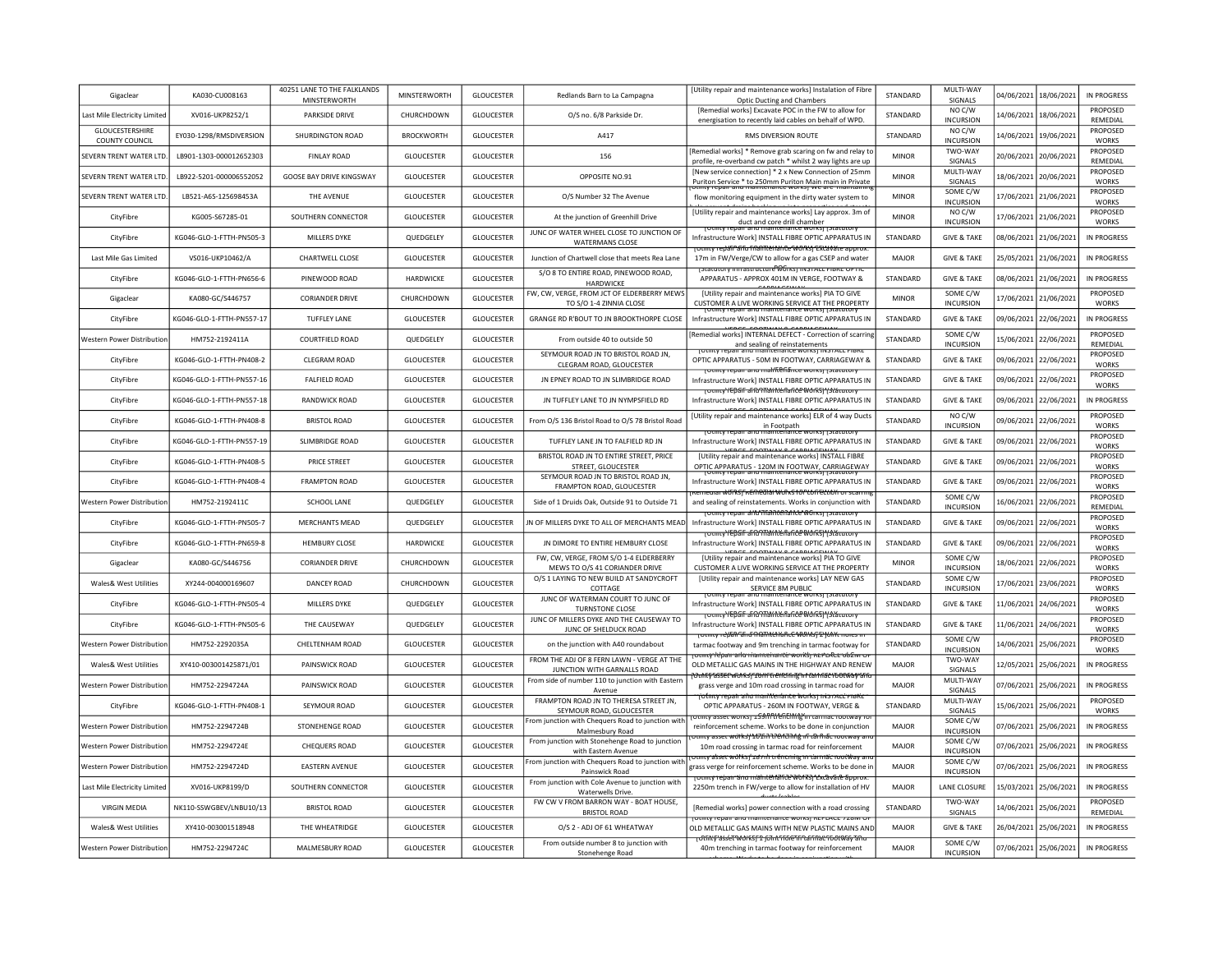| CityFibre                                | KG046-GLO-1-FTTH-PN553-4  | <b>GREENHILL DRIVE</b>                                                    | <b>GLOUCESTER</b>    | <b>GLOUCESTER</b>    | STORAGE AREA IN VERGE BETWEEN GREENHILL<br>DRIVE AND A38                                                | [Utility repair and maintenance works] [Statutory<br>Infrastructure Work] COMPOUND REQUIRED FOR WORKS                    | MAIOR        | <b>LANE CLOSURE</b>                      |            | 10/05/2021 25/06/2021 | IN PROGRESS                     |
|------------------------------------------|---------------------------|---------------------------------------------------------------------------|----------------------|----------------------|---------------------------------------------------------------------------------------------------------|--------------------------------------------------------------------------------------------------------------------------|--------------|------------------------------------------|------------|-----------------------|---------------------------------|
| <b>VIRGIN MEDIA</b>                      | NK110-SSWGBEV/LNBU10/14   | <b>BARRON WAY</b>                                                         | <b>GLOUCESTER</b>    | <b>GLOUCESTER</b>    | FW/CW/VERGE JUNC OF BRISTOL RD - O/S 19<br>BARRON WAY BOTH SIDES OF ROAD                                | <b>IUtility repair and maintenance worksl POWER DIG</b>                                                                  | STANDARD     | SOME C/W<br><b>INCURSION</b>             |            | 14/06/2021 25/06/2021 | PROPOSED<br><b>WORKS</b>        |
| CityFibre                                | KG046-GLO-1-FTTH-PN656-8  | <b>WESTBOURNE DRIVE</b>                                                   | HARDWICKE            | <b>GLOUCESTER</b>    | IN OVERBROOK RD TO O/S 11 WESTBOURNE DRIVE                                                              | <b>FOURCY TEDAIL AND MAINTENANCE WOLKS   JOINTUM</b><br>Infrastructure Work] INSTALL FIBRE OPTIC APPARATUS IN            | STANDARD     | MULTI-WAY<br>SIGNALS                     |            | 14/06/2021 25/06/2021 | PROPOSED<br><b>WORKS</b>        |
| CityFibre                                | KG046-GLO-1-FTTH-PN656-7  | <b>OVERBROOK ROAD</b>                                                     | HARDWICKE            | <b>GLOUCESTER</b>    | JN OF FIELD COURT DRIVE TO JN CHERRY CLOSE                                                              | <del>TOURNYEDAF aRONTAMICAARCEWORSIY3CALUUD</del><br>Infrastructure Work] INSTALL FIBRE OPTIC APPARATUS IN               | STANDARD     | MULTI-WAY<br>SIGNALS                     |            | 14/06/2021 25/06/2021 | PROPOSED<br><b>WORKS</b>        |
| CityFibre                                | KG046-GLO-1-FTTH-PN659-13 | SELLARS ROAD                                                              | HARDWICKE            | GLOUCESTER           | From jct of School Lane roundabout to jct of<br>Westland Rd                                             | <b>TOUTHLY TEDGE and Thankenance Works) "Islautory</b><br>Infrastructure Work] INSTALL FIBRE OPTIC APPARATUS IN          | STANDARD     | MULTI-WAY<br>SIGNALS                     |            | 14/06/2021 25/06/2021 | PROPOSED<br><b>WORKS</b>        |
| CityFibre                                | KG046-GLO-1-FTTH-PN656-9  | <b>CHERRY CLOSE</b>                                                       | <b>HARDWICKE</b>     | <b>GLOUCESTER</b>    | JN OVERBROOK RD TO ALL OF CHERRY CLOSE                                                                  | <b>TOtmty'repair and Than Nenance Works) ' (statutor</b><br>Infrastructure Work] INSTALL FIBRE OPTIC APPARATUS IN        | STANDARD     | <b>GIVE &amp; TAKE</b>                   |            | 14/06/2021 25/06/2021 | <b>PROPOSED</b><br><b>WORKS</b> |
| Wales& West Utilities                    | XY243-003001573589/01     | <b>LARKHAM CLOSE</b>                                                      | <b>GLOUCESTER</b>    | GLOUCESTER           | FROM O/S 2 - 48                                                                                         | <b>IUtility repair and maintenance works] REPLACE 195M X</b><br><b>GAS MAINS</b>                                         | <b>MAJOR</b> | <b>GIVE &amp; TAKE</b>                   |            | 06/04/2021 28/06/2021 | IN PROGRESS                     |
| Last Mile Electricity Limited            | XV016-UKP8199/SC          | SOUTHERN CONNECTOR                                                        | HARDWICKE            | <b>GLOUCESTER</b>    | From junction of Waterwells Drive to FP leading to<br>Bristol Road (approx 450m north of Cross Keys R/A | [Utility repair and maintenance works] Excavate approx<br>700m in Verge for installation of HV ducts                     | MAJOR        | LANE CLOSURE                             |            | 08/06/2021 28/06/2021 | PROPOSED<br><b>WORKS</b>        |
| Western Power Distributior               | HM752-2276878A            | PODSMEAD ROAD                                                             | <b>GLOUCESTER</b>    | <b>GLOUCESTER</b>    | Outside No. 60.                                                                                         | totility asset worksj z joint noies in grass verge and 430<br>trenching in tarmac footway and grass verge and 25m road   | <b>MAJOR</b> | MULTI-WAY<br>SIGNALS                     |            | 01/06/2021 30/06/2021 | IN PROGRESS                     |
| GLOUCESTERSHIRE<br><b>COUNTY COUNCIL</b> | EY099-S50-00855           | <b>BRADLEY CLOSE</b>                                                      | <b>GLOUCESTER</b>    | GLOUCESTER           | adiacent 7                                                                                              | Works for supporting private wall, Contractors: ASRS Ltd<br>and NCR Drop Kerb Ltd                                        | STANDARD     | NO C/W<br><b>INCURSION</b>               |            | 20/06/2021 30/06/2021 | PROPOSED<br><b>WORKS</b>        |
| Western Power Distribution               | HM752-2276878B            | <b>TENNYSON AVENUE</b>                                                    | <b>GLOUCESTER</b>    | <b>GLOUCESTER</b>    | Side of No. 18 Masefield.                                                                               | [Utility asset works] 8m road crossing in tarmac road for<br>reinforcement scheme                                        | MAJOR        | SOME C/W<br><b>INCURSION</b>             |            | 01/06/2021 30/06/2021 | IN PROGRESS                     |
| Western Power Distributio                | HM752-2276878C            | MASFFIFI D AVENUE                                                         | <b>GLOUCESTER</b>    | <b>GLOUCESTER</b>    | Outside No. 30                                                                                          | <u>UIKSJ I JUINT NUIE IN TAI</u><br>237m trenching in tarmac footway for reinforcement                                   | MAIOR        | SOME C/W<br><b>INCURSION</b>             |            | 01/06/2021 30/06/2021 | IN PROGRESS                     |
| Western Power Distributio                | HM752-2276878D            | <b>SCOTT AVENUE</b>                                                       | <b>GLOUCESTER</b>    | <b>GLOUCESTER</b>    | Outside No. 21.                                                                                         | [Utility asset works] 5m road crossing in tarmac road for<br>reinforcement scheme                                        | MAJOR        | SOME C/W<br><b>INCURSION</b>             |            | 01/06/2021 30/06/2021 | IN PROGRESS                     |
| Western Power Distributio                | HM752-2276878I            | WOODPECKER ROAD                                                           | <b>GLOUCESTER</b>    | <b>GLOUCESTER</b>    | Adjacent No. 60.                                                                                        | [Utility asset works] 9m road crossing in tarmac road for<br>reinforcement scheme                                        | MAIOR        | SOME C/W<br><b>INCURSION</b>             |            | 01/06/2021 30/06/2021 | IN PROGRESS                     |
| Western Power Distributio                | HM752-2276878F            | <b>BURNS AVENUE</b>                                                       | GLOUCESTER           | <b>GLOUCESTER</b>    | Outside Sub Station.                                                                                    | [Utility asset works] 31m trenching in tarmac footway for<br>reinforcement scheme                                        | <b>MAJOR</b> | SOME C/W<br><b>INCURSION</b>             |            | 01/06/2021 30/06/2021 | IN PROGRESS                     |
| Western Power Distributio                | HM752-2276878G            | KIPLING CLOSE                                                             | <b>GLOUCESTER</b>    | <b>GLOUCESTER</b>    | Outside No. Masefield Avenue.                                                                           | [Utility asset works] 5m road crossing in tarmac road for<br>reinforcement scheme                                        | MAJOR        | SOME C/W<br><b>INCURSION</b>             |            | 01/06/2021 30/06/2021 | IN PROGRESS                     |
| Western Power Distributio                | HM752-2276878H            | FOOTWAY FROM MASEFIELD<br>AVENUE TO PODSMEAD ROAD                         | <b>GLOUCESTER</b>    | GLOUCESTER           | Outside No. 134                                                                                         | [Utility asset works] 1 joint hole in grass verge and 13m<br>trenching in grass verge for reinforcement scheme           | MAJOR        | SOME C/W<br><b>INCURSION</b>             |            | 01/06/2021 30/06/2021 | <b>IN PROGRESS</b>              |
| Western Power Distributio                | HM752-2276878E            | <b>GLOUCESTER FOOTPATH 77</b>                                             | <b>GLOUCESTER</b>    | <b>GLOUCESTER</b>    | Opposite 30 Masefield Avenue.                                                                           | [Utility asset works] 45m trenching in grass verge for<br>reinforcement scheme                                           | <b>MAJOR</b> | SOME C/W<br><b>INCURSION</b>             |            | 01/06/2021 30/06/2021 | IN PROGRESS                     |
| CityFibre                                | KG046-GLO-1-FTTH-PN651-14 | COURTEIFLD ROAD                                                           | <b>OUFDGELEY</b>     | <b>GLOUCESTER</b>    | school lane jnct to 71 courtfield                                                                       | <b>IUtility repair and maintenance works] Excavation in</b><br>footway to install city fibre network                     | STANDARD     | <b>GIVE &amp; TAKE</b>                   |            | 18/06/2021 01/07/2021 | PROPOSED<br><b>WORKS</b>        |
| CityFibre                                | KG046-GLO-1-FTTH-PN651-13 | PARKLANDS                                                                 | QUEDGELEY            | <b>GLOUCESTER</b>    | school lane jnct to 34 Parklands                                                                        | <b>IUtility repair and maintenance works] Excavation in</b><br>footway to install city fibre network                     | STANDARD     | <b>GIVE &amp; TAKE</b>                   |            | 18/06/2021 01/07/2021 | PROPOSED<br>WORKS               |
| CityFibre                                | KG046-GLO-1-FTTH-PN651-15 | <b>DRUIDS OAK</b>                                                         | QUEDGELEY            | <b>GLOUCESTER</b>    | school lane jnct to 3 Druids Oak                                                                        | [Utility repair and maintenance works] Excavation in<br>footway to install city fibre network                            | STANDARD     | <b>GIVE &amp; TAKE</b>                   |            | 18/06/2021 01/07/2021 | <b>PROPOSED</b><br><b>WORKS</b> |
| Wales& West Utilities                    | XY244-003001491301/01     | <b>CORONATION GROVE</b>                                                   | GLOUCESTER           | GLOUCESTER           | JUNCTION OF ARMSCROFT PLACE TO O/S NO.18<br><b>BROOKSIDE VILLAS</b>                                     | OLD METALLIC GAS MAINS WITH NEW PLASTIC MAINS IN                                                                         | <b>MAJOR</b> | <b>GIVE &amp; TAKE</b>                   |            | 18/05/2021 01/07/2021 | IN PROGRESS                     |
| CityFibre                                | KG046-GLO-1-FTTH-PN651-11 | SCHOOL LANE                                                               | QUEDGELEY            | <b>GLOUCESTER</b>    | Wharfedale way jnct to o/s no. 50                                                                       | [Utility repair and maintenance works] Excavation in<br>footway to install city fibre network                            | STANDARD     | <b>GIVE &amp; TAKE</b>                   |            | 18/06/2021 01/07/2021 | PROPOSED<br><b>WORKS</b>        |
| Wales& West Utilities                    | XY410-003001520508        | ST SWITHUNS ROAD                                                          | <b>GLOUCESTER</b>    | <b>GLOUCESTER</b>    | JUNC HIGH VIEW TO JUNCTION OF HEMPSTEAD<br><b>I ANF</b>                                                 | [Utility repair and maintenance works] REPLACE 98M OF 8'<br>CI WITH 125M PE                                              | MAIOR        | <b>GIVE &amp; TAKE</b>                   |            | 11/06/2021 02/07/2021 | PROPOSED<br><b>WORKS</b>        |
| Wales& West Utilities                    | XY410-003001521660/01     | <b>ERMIN STREET</b>                                                       | <b>BROCKWORTH</b>    | <b>GLOUCESTER</b>    | O/S NO.101 ERMIN STREET TO S/O NO.169                                                                   | untv repair ano ma<br>OLD METALLIC GAS MAINS WITH NEW PLASTIC MAINS IN                                                   | <b>MAJOR</b> | MULTI-WAY<br>SIGNALS                     |            | 27/04/2021 02/07/2021 | IN PROGRESS                     |
| GLOUCESTERSHIRE                          | EY101-43072248            | A4019 SWAN INN TO THE                                                     | COOMBE HILL          | <b>GLOUCESTER</b>    | Coombe Hill Junction, lane closures along the A38                                                       | <b>EURINIAN IFRATILIAN AND BEAT</b><br>[Highway improvement works] Lane closure required for                             | MAJOR        | SOME C/W                                 |            | 14/06/2021 07/07/2021 | PROPOSED                        |
| COUNTY COUNCIL                           |                           | <b>GLOUCESTER OLD SPOT</b>                                                |                      |                      | and A4019                                                                                               | Ground Investigation works<br>otility repair and maintenance worksj RePLACE 189M O                                       |              | <b>INCURSION</b>                         |            |                       | <b>WORKS</b>                    |
| Wales& West Utilities                    | XY244-003001491302/01     | <b>ARMSCROFT PLACE</b>                                                    | <b>GLOUCESTER</b>    | <b>GLOUCESTER</b>    | JUNCTION OF CORONATION GROVE TO O/S NO.2<br>ARMSCROFT PLACE                                             | OLD METALLIC GAS MAINS WITH NEW PLASTIC MAINS IN                                                                         | <b>MAJOR</b> | <b>GIVE &amp; TAKE</b>                   | 18/05/2021 | 08/07/2021            | IN PROGRESS                     |
| CityFibre                                | KG046-GLO-1-FTTH-PN402-31 | SOUTHERN AVENUE                                                           | <b>GLOUCESTER</b>    | <b>GLOUCESTER</b>    | Epney Road Jnct to Firwood Drive Jnct                                                                   | [Utility repair and maintenance works] Excavation in the<br>footway and verge to install city fibre network              | <b>MAJOR</b> | <b>GIVE &amp; TAKE</b>                   |            | 09/06/2021 20/07/2021 | PROPOSED<br><b>WORKS</b>        |
| CityFibre                                | KG046-GLO-1-FTTH-PN163-2  | SECUNDA WAY                                                               | <b>GLOUCESTER</b>    | GLOUCESTER           | From the Hempsted Lane junction to opposite of<br>junction to The Gallops                               | footway/carriageway to install city fibre duct backfill &<br><u>וטנווונץ וכפסוד סווט וווסווונלווסוונכ שטואקן באנסעסו</u> | <b>MAJOR</b> | <b>GIVE &amp; TAKE</b>                   |            | 14/06/2021 23/07/2021 | PROPOSED<br><b>WORKS</b>        |
| CityFibre                                | KG046-GLO-1-FTTH-PN163-1  | THE FORGE                                                                 | <b>GLOUCESTER</b>    | <b>GLOUCESTER</b>    | From the jucntion of Horeshoe Way to the whole<br>cul-du-sac of the Forge                               | footway/carriageway to install city fibre duct backfill &                                                                | MAIOR        | <b>GIVE &amp; TAKE</b>                   |            | 14/06/2021 23/07/2021 | <b>PROPOSED</b><br><b>WORKS</b> |
| GLOUCESTERSHIRE<br>COUNTY COUNCIL        | EY050-S278/SOUTHERNCONN   | SOUTHERN CONNECTOR                                                        | HARDWICKE            | <b>GLOUCESTER</b>    | adi hardwicke slip road                                                                                 | s278 works highway improvements, signalisation,<br>realignment, widening and resurfacing.                                | MAJOR        | SOME C/W<br><b>INCURSION</b>             |            | 04/01/2021 06/08/2021 | PROPOSED<br><b>WORKS</b>        |
| Wales& West Utilities                    | XY243-003001572908        | CRANWELL CLOSE                                                            | <b>GLOUCESTER</b>    | <b>GLOUCESTER</b>    | $O/S$ 1-45                                                                                              | [Utility repair and maintenance works] REPLACE 333M X<br>GAS MAINS AND 38 GAS SERVICES                                   | MAIOR        | <b>GIVE &amp; TAKE</b>                   |            | 28/05/2021 19/08/2021 | IN PROGRESS                     |
| Wales& West Utilities                    | XY243-003001572910        | <b>FUUTWAT BETWEEN 46 AND 50</b><br><b>JNDERHILL ROAD HEADING EAST TO</b> | <b>GLOUCESTER</b>    | <b>GLOUCESTER</b>    | $36 - 46$                                                                                               | [Utility repair and maintenance works] REPLACE 37M X GAS<br><b>MAINS</b>                                                 | MAJOR        | NO C/W<br><b>INCURSION</b>               |            | 28/05/2021 19/08/2021 | IN PROGRESS                     |
| Wales& West Utilities                    | XY243-003001572911        | ᠇ᠦᡠᡰᡃᢂ᠋ᡯᠻ᠊ᡰᡃᠰᡃᡡᡃ᠌ᡊᢪᡗᡌᠣ᠊ᡨ<br>CRANWELL CLOSE TO NORTHEAST                   | GLOUCESTER           | GLOUCESTER           | REAR OF 8-10                                                                                            | [Utility repair and maintenance works] REPLACE 26M X GAS<br>MAINS<br><del>maintenance</del>                              | MAJOR        | NO C/W<br><b>INCURSION</b>               |            | 28/05/2021 19/08/2021 | IN PROGRESS                     |
| CityFibre                                | KG046-GLO-1-FTTH-PN501-16 | <b>GOODRIDGE AVENUE</b>                                                   | <b>GLOUCESTER</b>    | <b>GLOUCESTER</b>    | Facing KFC Goodridge Avenue                                                                             | Infrastructure Work] COMPOUND REQUIRED FOR STORAGE                                                                       | <b>MAJOR</b> | <b>GIVE &amp; TAKE</b>                   |            | 02/06/2021 01/09/2021 | IN PROGRESS                     |
| GLOUCESTERSHIRE<br><b>COUNTY COUNCIL</b> | EY099-15-153-RSB          | <b>MERCHANTS ROAD</b>                                                     | <b>GLOUCESTER</b>    | <b>GLOUCESTER</b>    | <b>Downings Malthouse</b>                                                                               | Road closed and no parking/ no waiting/ no loading for<br>safety shoring, demolitionand construction works.              | MAJOR        | ROAD CLOSURE                             |            | 24/07/2020 01/10/2021 | IN PROGRESS                     |
| GLOUCESTERSHIRE<br>COUNTY COUNCIL        | EY050-S278/HUNTSGROVEB    | HARESFIELD LANE                                                           | HARDWICKE            | <b>GLOUCESTER</b>    | New Development                                                                                         | s278 works for new road lavout associated with<br>Huntsgrove Development                                                 | MAJOR        | ROAD CLOSURE                             |            | 10/03/2021 08/12/2021 | IN PROGRESS                     |
| GLOUCESTERSHIRE<br>COUNTY COUNCIL        | EY102-GH1901000006883     | 3/104 CHAPEL ASH TO TALLY HO<br><b>GATE GUITING POWER</b>                 | <b>GUITING POWER</b> | <b>GUITING POWER</b> | CHAPEL ASH GUITING POWER                                                                                | [Highway repair and maintenance works] Surface Dreassing                                                                 | <b>MINOR</b> | STOP/GO BOARDS   10/06/2021   10/06/2021 |            |                       | PROPOSED<br><b>WORKS</b>        |
|                                          |                           |                                                                           |                      |                      |                                                                                                         |                                                                                                                          |              |                                          |            |                       |                                 |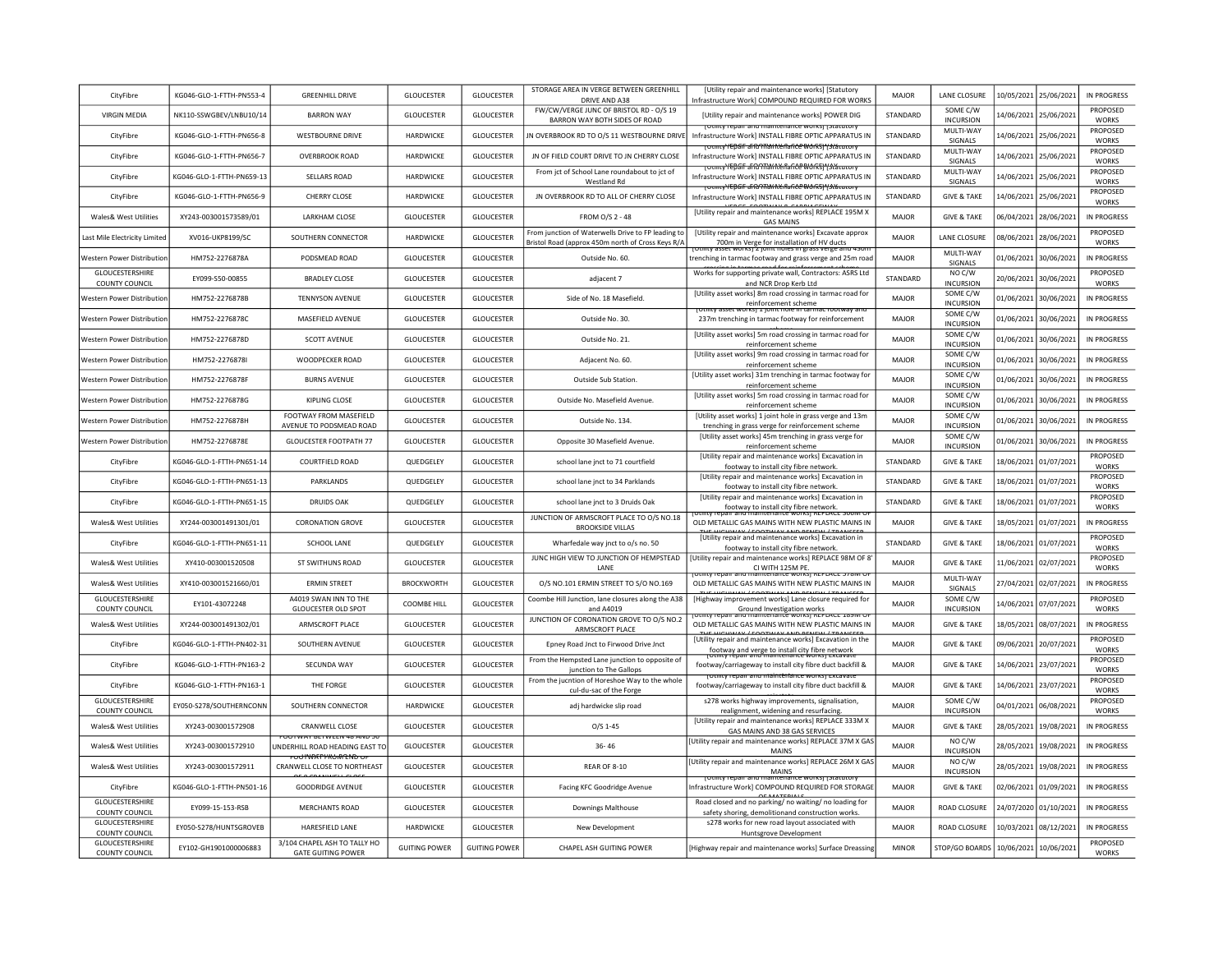| GLOUCESTERSHIRE<br>COUNTY COUNCIL        | EY102-GH1901000006885         | 3/104 CHAPEL ASH TO CHURCH<br><b>FARM NAUNTON</b>              | CHAPEL ASH            | <b>GUITING POWER</b> | CHURCH FARM NAUNTON                                                                        | [Highway repair and maintenance works] Surface Dressing                                                                                   | <b>MINOR</b>                 | STOP/GO BOARDS   11/06/2021   11/06/2021 |            |                       | PROPOSED<br><b>WORKS</b>        |
|------------------------------------------|-------------------------------|----------------------------------------------------------------|-----------------------|----------------------|--------------------------------------------------------------------------------------------|-------------------------------------------------------------------------------------------------------------------------------------------|------------------------------|------------------------------------------|------------|-----------------------|---------------------------------|
| <b>GLOUCESTERSHIRE</b><br>COUNTY COUNCIL | EY102-GH1901000006886         | 3/104 BARTON TO CHAPEL ASH                                     | <b>BARTON</b>         | <b>GUITING POWER</b> | <b>BARTON TO CHAPEL ASH</b>                                                                | [Highway repair and maintenance works] Surface Dressing                                                                                   | <b>MINOR</b>                 | STOP/GO BOARDS                           |            | 11/06/2021 11/06/2021 | PROPOSED<br><b>WORKS</b>        |
| Gigaclear                                | KA080-GC/C112068/S160588      | HAMPNETT FOOTPATH 6                                            | <b>HAMPNFTT</b>       | <b>HAMPNFTT</b>      | FW, CW, VERGE OS SCHOOL HOUSE                                                              | [Utility repair and maintenance works] RELOCATING POT<br>TO CUSTOMER BOUNDARY                                                             | <b>MINOR</b>                 | SOME C/W<br>INCURSION                    |            | 09/06/2021 11/06/2021 | IN PROGRESS                     |
| SEVERN TRENT WATER LTD.                  | LB901-1303-000060394972       | CORSEND ROAD                                                   | <b>HARTPURY</b>       | <b>HARTPURY</b>      | OUTSIDE NO.22                                                                              | [Utility repair and maintenance works] * HV Boundary box<br>Renew 25mm * significant leak                                                 | <b>IMMEDIATE</b><br>(URGENT) | <b>GIVE &amp; TAKE</b>                   | 08/06/2021 | 10/06/2021            | IN PROGRESS                     |
| Western Power Distribution               | HM752-2290169                 | <b>BUTTERSEND LANE</b>                                         | <b>HARTPURY</b>       | <b>HARTPURY</b>      | Outside Brickhouse Cottage                                                                 | [Utility asset works] 2 joint holes in grass verge and 13m<br>trenching in tarmac road for under grounding cables                         | STANDARD                     | SOME C/W<br><b>INCURSION</b>             |            | 03/06/2021 14/06/2021 | IN PROGRESS                     |
| <b>BT</b>                                | BC410-<br>TM00000500304611602 | CHURCH ROAD                                                    | HEWELSFIELD           | HEWELSFIELD          | rom junction B4228 to 30m from junction B4228<br>CHURCH ROAD                               | [Utility repair and maintenance works] For traffic<br>management purposes for signal head                                                 | <b>MINOR</b>                 | MULTI-WAY<br>SIGNALS                     |            | 10/06/2021 11/06/2021 | PROPOSED<br><b>WORKS</b>        |
| <b>BT</b>                                | BC410-<br>TM00000500304611603 | <b>RUAD FRUNITUNCTION WIT</b><br>CHURCH ROAD TO JUNCTION WITH  | HEWELSFIELD           | HEWELSFIELD          | <u>. mirch Board to Sun from Building</u><br>Church Road, ROAD FROM JUNCTION WITH          | [Utility repair and maintenance works] For traffic<br>management purposes for signal head                                                 | <b>MINOR</b>                 | MULTI-WAY<br>SIGNALS                     |            | 10/06/2021 11/06/2021 | PROPOSED<br><b>WORKS</b>        |
| BT                                       | BC410-<br>TM00000500304611601 | <b>BROCKWEIR ROAD</b>                                          | HEWELSFIELD           | HEWELSFIELD          | rom junction B4228 to outside Sycamore Cottage<br><b>BROCKWEIR ROAD</b>                    | [Utility repair and maintenance works] For traffic<br>management purposes for signal head                                                 | <b>MINOR</b>                 | MULTI-WAY<br>SIGNALS                     |            | 10/06/2021 11/06/2021 | PROPOSED<br><b>WORKS</b>        |
| <b>BT</b>                                | BC410-<br>TM00000500304611600 | <b>ZZ6 FROM JONCHON WH</b><br>CHURCH ROAD TO JUNCTION AT       | HEWELSFIELD           | HEWELSFIELD          | s/o entrance to narthiirc<br>junction Brockweir Road, B4228 FROM JUNCTION                  | [Utility repair and maintenance works] To locate and<br>excavate to clear blockages on existing BT duct                                   | STANDARD                     | MULTI-WAY<br>SIGNALS                     |            | 10/06/2021 15/06/2021 | PROPOSED<br><b>WORKS</b>        |
| <b>GLOUCESTERSHIRE</b><br>COUNTY COUNCIL | EY030-1242/WORCESTERSHIRI     | HONEYBOURNE ROAD                                               | <b>HONEYBOURNE</b>    | <b>HONEYBOURNE</b>   | High Street Honeybourne                                                                    | Worcestershire Diversion route                                                                                                            | STANDARD                     | SOME C/W<br><b>INCURSION</b>             |            | 01/06/2021 11/06/2021 | IN PROGRESS                     |
| SEVERN TRENT WATER LTD.                  | LB901-1303-000012803197       | THE STREET                                                     | HORSLEY               | HORSLEY              | HORSELY C OF E PRIMARY SCHOOL                                                              | <b>IUtility repair and maintenance works1 * HV Bbox Renew</b><br>Smm add Meter * Job in Footway (6mm Bitmac (Tarmac)                      | <b>IMMEDIATE</b><br>(URGENT) | <b>GIVE &amp; TAKE</b>                   |            | 02/06/2021 10/06/2021 | IN PROGRESS                     |
| SEVERN TRENT WATER LTD                   | LB901-1303-000060377295       | GROUND TO WALLOW GREEN                                         | <b>WALLOW GREEN</b>   | HORSLEY              | OVERDALE                                                                                   | pipe Renew 32mm * CARRIAGEWAY TYPE 4 (UP TO 0.5                                                                                           | <b>MAJOR</b>                 | ROAD CLOSURE                             |            | 17/06/2021 18/06/2021 | PROPOSED<br>WORKS               |
| Wales& West Utilities                    | XY410-003001507689            | TICKMOREND HOUSE TO RAGNALL<br>LANE                            | THE FOOKS             | HORSLEY              | S/O NO.53 HOMEFIELD TO O/S FOUR LIMES                                                      | יטנוווגץ וכניסוו סווט וווסווונכווסוונג שטו אזן ו <i>וברבאכב בס</i> טועו ט<br>OLD METALLIC GAS MAINS WITH NEW PLASTIC MAINS IN             | MAJOR                        | ROAD CLOSURE                             |            | 08/04/2021 29/06/2021 | IN PROGRESS                     |
| Thames Water Utilities Ltd               | MU305-000031576421-001        | <b>CHURCH ROAD</b>                                             | <b>ICOMB</b>          | <b>ICOMB</b>         | ORCHARD HOUSE                                                                              | [Utility repair and maintenance works] L Serv Pipe Relay Ind<br>Fitting Sz P Cway in Carriageway.                                         | <b>MAJOR</b>                 | ROAD CLOSURE                             |            | 14/06/2021 16/06/2021 | PROPOSED<br><b>WORKS</b>        |
| <b>GLOUCESTERSHIRE</b><br>COUNTY COUNCIL | EY030-LURSB654446             | ROAD FROM NORTH OF PRESTNEY<br>COTTAGE TO EAST OF LIBERTY HILL | <b>ICOMB</b>          | <b>ICOMB</b>         | <b>Little Dormers</b>                                                                      | Roofing works with scaffolding                                                                                                            | MAJOR                        | TWO-WAY<br>SIGNALS                       |            | 07/06/2021 19/07/2021 | PROPOSED<br><b>WORKS</b>        |
| NFTWORK RAIL-<br>PROMOTERS NATIONAL      | KI236-SWM190M73C180120        | STATION ROAD                                                   | <b>KFMBIF</b>         | <b>KFMBIF</b>        | Kemble Station Overbridge, Station Road                                                    | The work involve stonework repairs around the structure<br>and waterproofing the deck                                                     | MAIOR                        | ROAD CLOSURE                             |            | 18/07/2020 31/07/2021 | IN PROGRESS                     |
| <b>BT</b>                                | BC410-<br>TM00000500306296000 | 401495 HAZELCOTE LANE HORSLEY<br>TO KINGSCOTE                  | KINGSCOTE             | KINGSCOTE            | $55.51$ K/my The BAPTIST Church TO CORNer TO<br>401496 THE RETREAT TO THE GRANGE KINGSCOTE | IUtility repair and maintenance works] Install 153m of 1<br>way poly duct in Verge<br>Tothity repair and maniteriance worksjextavating in | MAJOR                        | ROAD CLOSURE                             | 14/06/2021 | 25/06/2021            | PROPOSED<br><b>WORKS</b>        |
| Gigaclear                                | KA030-CU008108                | <b>ABBEY STREET</b>                                            | <b>KINGSWOOD</b>      | <b>KINGSWOOD</b>     | Junction with The Walk to Crossroads                                                       | carriageway to fix microduct fault and install customer                                                                                   | STANDARD                     | <b>GIVE &amp; TAKE</b>                   | 09/06/2021 | 22/06/2021            | IN PROGRESS                     |
| Gigaclear                                | KA030-CU008107                | THE WALK                                                       | KINGSWOOD             | <b>KINGSWOOD</b>     | Outside 1 The Walk to Junction with Abbey Street                                           | toumy féban africhtaintenante works rekeavanng in<br>carriageway to fix microduct fault and install customer                              | STANDARD                     | <b>GIVE &amp; TAKE</b>                   | 09/06/2021 | 22/06/2021            | IN PROGRESS                     |
| GLOUCESTERSHIRE<br>COUNTY COUNCIL        | EY102-GH1901000006877         | <b>LONDON ROAD</b>                                             | LECHLADE              | LECHLADE             | LONDON ROAD LECHLADE                                                                       | [Highway repair and maintenance works] Surface Dressing                                                                                   | MINOR                        | STOP/GO BOARDS                           |            | 10/06/2021 10/06/2021 | PROPOSED<br><b>WORKS</b>        |
| <b>GLOUCESTERSHIRE</b><br>COUNTY COUNCIL | FY102-GH1901000006878         | ROAD FROM LONDON ROAD TO<br><b>FAIRFORD ROAD</b>               | <b>WARRENS CROSS</b>  | <b>IFCHIADE</b>      | LONDON ROAD TO FAIRFORD ROAD LECHLADE                                                      | [Highway repair and maintenance works] Surface Dressing                                                                                   | <b>MINOR</b>                 | STOP/GO BOARDS                           | 10/06/2021 | 10/06/2021            | PROPOSED<br><b>WORKS</b>        |
| <b>GLOUCESTERSHIRE</b><br>COUNTY COUNCIL | EY204-35973241                | <b>MARKET PLACE</b>                                            | LECHLADE              | LECHLADE             | Adj Carpark                                                                                | [Highway repair and maintenance works] Replacing<br>Column                                                                                | <b>MINOR</b>                 | MULTI-WAY<br>SIGNALS                     |            | 15/06/2021 15/06/2021 | PROPOSED<br><b>WORKS</b>        |
| GLOUCESTERSHIRE<br>COUNTY COUNCIL        | EY204-53158747                | HAMBIDGE LANE                                                  | LECHLADE              | LECHLADE             | Jn Oak Street                                                                              | [Highway repair and maintenance works] Replacing Sign                                                                                     | <b>MINOF</b>                 | <b>GIVE &amp; TAKE</b>                   |            | 14/06/2021 16/06/2021 | PROPOSED<br><b>WORKS</b>        |
| <b>GLOUCESTERSHIRE</b><br>COUNTY COUNCIL | EY102-GH1902000006779         | ST JOHNS STREET                                                | LECHLADE              | LECHLADE             | LECHLADE :: ST JOHNS STREET                                                                | [Highway repair and maintenance works] Replace<br>downpipe crossings with fluted channels LECHLADE                                        | <b>MINOR</b>                 | TWO-WAY<br>SIGNALS                       |            | 14/06/2021 16/06/2021 | PROPOSED<br><b>WORKS</b>        |
| Thames Water Utilities Ltd               | MU305-000031631046-001        | <b>ST JOHNS STREET</b>                                         | LECHLADE              | LECHLADE             | In front of NORMAN COTTAGE, ST JOHNS ST,<br>LECHLADE, GLOS, GL7 3AS                        | [Utility repair and maintenance works] Boundary Box<br>Exchange Fway in Footway.                                                          | <b>MINOR</b>                 | SOME C/W<br><b>INCURSION</b>             |            | 15/06/2021 17/06/2021 | PROPOSED<br><b>WORKS</b>        |
| Gigaclear                                | KA030-CU008186                | 446 WHITEWELL WOOD TO COUNT<br><b>BOUNDARY</b>                 | LEIGHTERTON           | LEIGHTERTON          | Didmarton Restricted Byway 13 to Kilcot Road                                               | Utility repair and maintenance works] Excavating to repai<br>multi duct fault and blow main fibre. Verge                                  | <b>MINOR</b>                 | TWO-WAY<br><b>SIGNALS</b>                | 09/06/2021 | 11/06/2021            | <b>IN PROGRESS</b>              |
| <b>BT</b>                                | BC010-01594823162             | <b>BROAD STREET</b>                                            | LITTLEDEAN            | LITTLEDEAN           | OPPOSITE GRANGE LANE, BROAD STREET, GL14<br>3NH                                            | [Utility asset works] Disconnect and Remove Kiosk                                                                                         | <b>MINOR</b>                 | SOME C/W<br><b>INCURSION</b>             |            | 18/06/2021 18/06/2021 | <b>PROPOSED</b><br><b>WORKS</b> |
| Gigaclear                                | KA080-GC/C188682/S551332      | <b>CHURCH STREET</b>                                           | LITTLEDEAN            | LITTLEDEAN           | FW O/S Cornerways Church Street Littledean                                                 | [Remedial works] RECTIFYING DEFECT                                                                                                        | <b>MINOR</b>                 | NO C/W<br><b>INCURSION</b>               |            | 18/06/2021 22/06/2021 | PROPOSED<br>REMEDIAL            |
| <b>Thames Water Utilities Ltd</b>        | MU305-000031629174-001        | <b>BANKS FEE LANE</b>                                          | LONGBOROUGH           | LONGBOROUGH          | SILVERDALE                                                                                 | [Utility repair and maintenance works] Boundary Box<br>Exchange Cway in Carriageway.                                                      | <b>IMMEDIATE</b><br>(URGENT) | NO C/W<br><b>INCURSION</b>               | 08/06/2021 | 10/06/2021            | IN PROGRESS                     |
| Gigaclear                                | KA080-GC/C216168/S700100A     | <b>GANBOROUGH ROAD</b>                                         | LONGBOROUGH           | LONGBOROUGH          | CW, FW, VERGE ALONG GANBOROUGH ROAD                                                        | [Utility repair and maintenance works] LOCATING AND<br>RESOLVING BLOCKAGES                                                                | <b>MINOR</b>                 | SOME C/W<br><b>INCURSION</b>             |            | 09/06/2021 11/06/2021 | PROPOSED<br><b>WORKS</b>        |
| Gigaclear                                | KA080-GC/C216168/S700100      | <b>CHURCH STREET</b>                                           | LONGBOROUGH           | LONGBOROUGH          | CW, VERGE, FW ALONG CHURCH LANE                                                            | [Utility repair and maintenance works] LOCATING AND<br><b>RESOLVING BLOCKAGES</b>                                                         | <b>MINOR</b>                 | SOME C/W<br><b>INCURSION</b>             |            | 09/06/2021 11/06/2021 | PROPOSED<br><b>WORKS</b>        |
| Highways England                         | FN402<br>NEM210581CHURCHROAD  | <b>CHURCH ROAD</b>                                             | LONGHOPE              | LONGHOPE             | A40 Boxbush (Church Road)                                                                  | [Highway repair and maintenance works] multiway traffic<br>signals to rebuild retaining wall outside Norton House                         | MAJOR                        | MULTI-WAY<br>SIGNALS                     |            | 24/05/2021 06/07/2021 | PROPOSED<br><b>WORKS</b>        |
| Highways England                         | FN402-<br>NEM210581BARRELLANE | <b>BARREL LANE</b>                                             | <b>LONGHOPE</b>       | <b>LONGHOPE</b>      | A40 Boxbush (Barrel Lane)                                                                  | [Highway repair and maintenance works] multiway traffic<br>signals to rebuild retaining wall outside Norton House                         | MAIOR                        | MULTI-WAY<br>SIGNALS                     |            | 24/05/2021 06/07/2021 | <b>PROPOSED</b><br><b>WORKS</b> |
| SEVERN TRENT WATER LTD                   | LB901-1303-000012805826       | ROAD FROM WICKS GREEN TO<br>WATEREND                           | LONGNEY               | LONGNEY              | <b>HILL FARM</b>                                                                           | <b>IUtility repair and maintenance works1 * HV Bbox Renew</b><br>25mm add Meter * Job in Footway (Concrete)                               | <b>IMMEDIATE</b><br>(URGENT) | <b>GIVE &amp; TAKE</b>                   |            | 04/06/2021 11/06/2021 | IN PROGRESS                     |
| SEVERN TRENT WATER LTD                   | LB901-1303-000012808929       | CHURCH HILL                                                    | <b>LYDBROOK</b>       | LYDBROOK             | OPPOSITE VALLEY SLOPE COTTAGE                                                              | [Utility repair and maintenance works] HV Boundary box<br>Renew 25mm                                                                      | <b>IMMEDIATE</b><br>(URGENT) | TWO-WAY<br>SIGNALS                       |            | 09/06/2021 11/06/2021 | IN PROGRESS                     |
| GLOUCESTERSHIRE<br>COUNTY COUNCIL        | EY102-GH1901000005464         | B4234 FROM CHURCH ROAD TO<br>MIREYSTOCK CROSS ROADS            | <b>UPPER LYDBROOK</b> | LYDBROOK             | <b>LTDBROOK: Opper Iyaprook cuivert conapse</b><br>B4234 FROM JUNCTION WITH SCHOOL ROAD TO | mway repair and maintenance works) Change barrier<br>to Herras fencing 8 panel needed (Blocked Gully/Kerb                                 | <b>IMMEDIATE</b><br>(URGENT) | ROAD CLOSURE                             |            | 04/01/2021 18/06/2021 | IN PROGRESS                     |
| <b>BT</b>                                | BC008-10JUNZWR749SS           | <b>BREAM ROAD</b>                                              | <b>I YDNEY</b>        | <b>IYDNEY</b>        | OS HIGHBURY HOUSE ON BREAM ROAD LYDNEY<br>GLOUCESTERHIRE GL15 5JH                          | otmty repair and malihtenaYiCe WORKsj אככבסס וגבעסוויה<br>TO OPENREACH OVERHEAD STRUCTURE TO PROVIDE                                      | <b>MINOR</b>                 | TWO-WAY<br>SIGNALS                       | 10/06/2021 | 10/06/2021            | PROPOSED<br><b>WORKS</b>        |
| Western Power Distribution               | HM755-2296686                 | FOR APPROX 34M TOWARDS THE                                     | <b>IYDNEY</b>         | LYDNEY               | adjacent EDELWEISS                                                                         | [Utility repair and maintenance works] 1 joint hole in<br>tarmac footway for new streetlights/signs                                       | STANDARD                     | SOME C/W<br><b>INCURSION</b>             |            | 09/06/2021 15/06/2021 | IN PROGRESS                     |
|                                          |                               |                                                                |                       |                      |                                                                                            |                                                                                                                                           |                              |                                          |            |                       |                                 |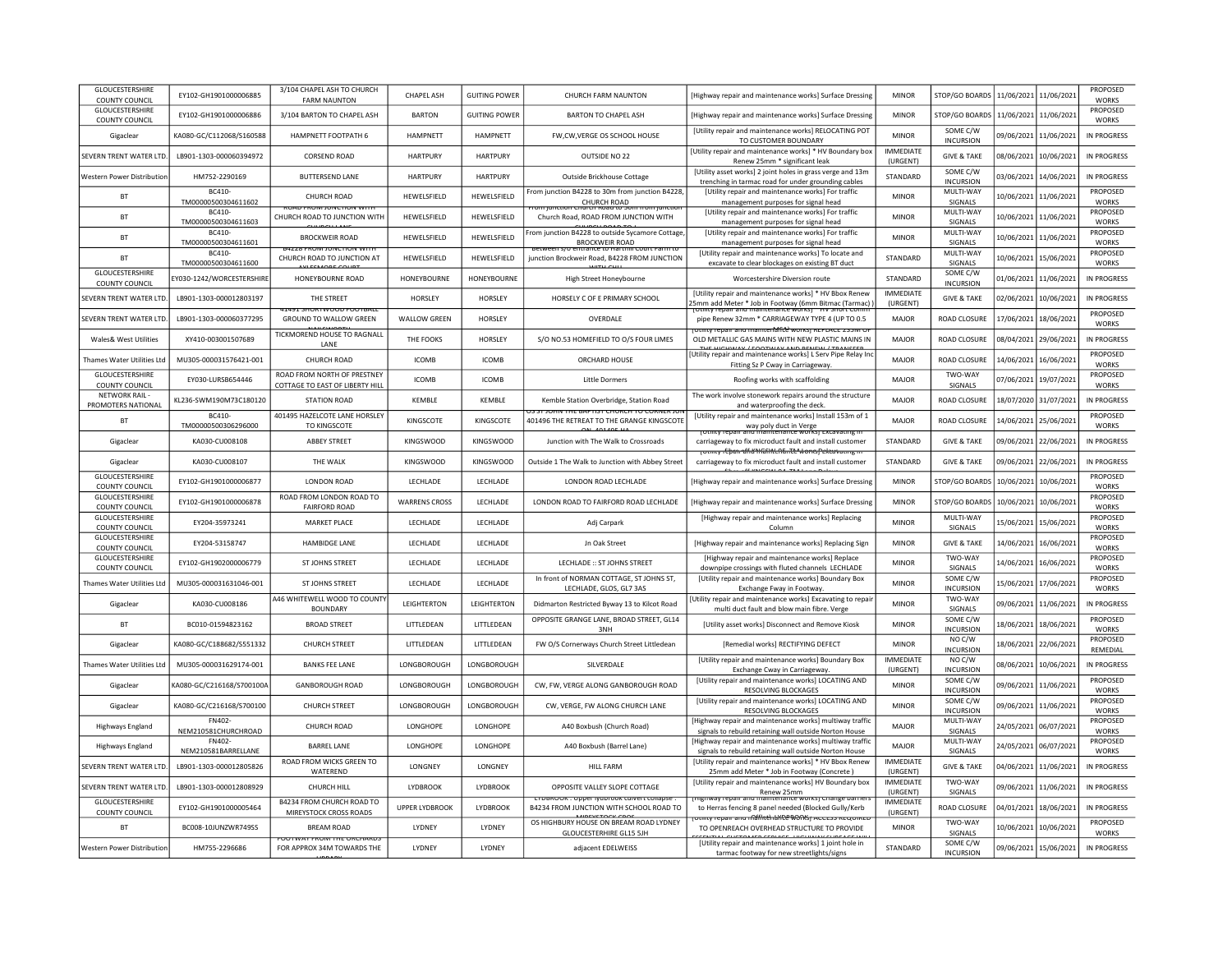| Wales& West Utilities                     | XY244-004000170277            | <b>HARRISON WAY</b>                                      | LYDNEY                | LYDNEY                   | $O/S$ 71                                                                              | [Utility repair and maintenance works] LAY NEW GAS<br>SERVICE 4M PUBLIC                                                                                 | <b>MINOR</b>                    | <b>GIVE &amp; TAKE</b>                 |            | 16/06/2021 18/06/2021 | PROPOSED<br>WORKS               |
|-------------------------------------------|-------------------------------|----------------------------------------------------------|-----------------------|--------------------------|---------------------------------------------------------------------------------------|---------------------------------------------------------------------------------------------------------------------------------------------------------|---------------------------------|----------------------------------------|------------|-----------------------|---------------------------------|
| Gigaclear                                 | KA170-OCU-HEYY/PLIINTH        | HIGHFIELD ROAD                                           | LYDNEY                | LYDNEY                   | s/o 19 highfield road, lydney                                                         | Othity repair and maintenance works excavation to insta<br>access cabint in preporation to install trench for fibre optic                               | STANDARD                        | <b>GIVE &amp; TAKE</b>                 |            | 10/05/2021 18/06/2021 | <b>IN PROGRESS</b>              |
| <b>NETWORK RAIL</b><br>PROMOTERS NATIONAL | KL431-<br>SWM2132M36C200621/1 | <b>NAAS LANE</b>                                         | <b>I YDNFY</b>        | <b>I YDNFY</b>           | Naas Level Crossing                                                                   | <del>[vvorks ror rampurpbses]"cever crossing ivianno</del><br>works are continuous- works start at 00:40 on the Sunday                                  | MAIOR                           | <b>ROAD CLOSURE</b>                    |            | 20/06/2021 21/06/2021 | PROPOSED<br><b>WORKS</b>        |
| Gigaclear                                 | KA170-OCU-STRCHW/0037         | 500015 OFF A48 BROOKEND                                  | LYDNEY                | LYDNEY                   | FROM JNC O/S LANDOWNE HOUSE TO PRIVATE<br>TRACK O/S LAUREL COTTAGE                    | <del>zumy repair anu maintënance worksj L</del> Aca <del>vauon co ins</del><br>fibre optic cable in surface location listed Approx [*]M of              | <b>MAJOR</b>                    | <b>LANE CLOSURE</b>                    |            | 18/06/2021 22/06/2021 | PROPOSED<br><b>WORKS</b>        |
| Gigaclear                                 | KA170-OCU-HGHYNY/PLINTH       | DRIFFIELD ROAD                                           | LYDNEY                | LYDNEY                   | s/o tan-v-brvn                                                                        | <b>IUtility repair and maintenance works] Excavation to instal</b><br>acces cab in prep to build trench to install fibre optic cable                    | <b>STANDARD</b>                 | <b>GIVE &amp; TAKE</b>                 |            | 14/06/2021 24/06/2021 | PROPOSED<br><b>WORKS</b>        |
| Gigaclear                                 | KA170-OCU-STRCHW/037TM        | 500015 OFF A48 BROOKEND                                  | LYDNEY                | LYDNEY                   | FROM JNC O/S LANDOWNE HOUSE TO PRIVATE<br>TRACK O/S LAUREL COTTAGE                    | [Utility repair and maintenance works] Permit to be used<br>for traffic lights on A48.                                                                  | MAJOR                           | <b>TWO-WAY</b><br>SIGNALS              | 18/06/2021 | 25/06/2021            | PROPOSED<br><b>WORKS</b>        |
| GLOUCESTERSHIRE<br>COUNTY COUNCIL         | EY102-GH1901000005622         | <b>BREAM ROAD</b>                                        | LYDNEY                | LYDNEY                   | Bream Road Lydney 806261                                                              | [Highway repair and maintenance works] Surface Dressing<br>Bream Road Lydney 806261                                                                     | MAJOR                           | <b>ROAD CLOSURE</b>                    | 01/04/2021 | 31/08/2021            | PROPOSED<br><b>WORKS</b>        |
| Thames Water Utilities Ltd                | MU305-000031592625-001        | <b>CHAPEL STREET</b>                                     | MAUGERSBURY           | MAUGERSBURY              | Crooked Beams                                                                         | [Utility repair and maintenance works] Ferrule Exchange<br>Cway in Carriageway                                                                          | <b>MINOR</b>                    | ROAD CLOSURE                           | 07/06/2021 | 10/06/2021            | IN PROGRESS                     |
| <b>GLOUCESTERSHIRE</b><br>COUNTY COUNCIL  | EY204-62256996                | FOSSEWAY                                                 | MAUGERSBURY           | MAUGERSBURY              | On Splitter Stow Side                                                                 | [Highway repair and maintenance works] Replacing Bollard                                                                                                | <b>MINOR</b>                    | <b>GIVE &amp; TAKE</b>                 | 16/06/2021 | 18/06/2021            | <b>PROPOSED</b><br><b>WORKS</b> |
| GLOUCESTERSHIRE<br>COUNTY COUNCIL         | EY102-GH1901000006872         | ROAD FROM MEYSEY HAMPTON TO<br>CIRENCESTER ROAD FAIRFORD | <b>MEYSEY HAMPTON</b> | MEYSEY<br><b>HAMPTON</b> | ROAD FROM MEYSEY HAMPTON                                                              | [Highway repair and maintenance works] Surface Dressing                                                                                                 | <b>MINOR</b>                    | STOP/GO BOARD:                         | 10/06/2021 | 10/06/2021            | PROPOSED<br><b>WORKS</b>        |
| <b>GLOUCESTERSHIRE</b><br>COUNTY COUNCIL  | EY204-98471691                | <b>BEECH LEA</b>                                         | <b>MEYSEY HAMPTON</b> | MFYSFY<br><b>HAMPTON</b> | 2nd LHS                                                                               | [Highway repair and maintenance works] Installing New<br>Column                                                                                         | <b>MINOR</b>                    | <b>GIVE &amp; TAKE</b>                 |            | 16/06/2021 18/06/2021 | <b>PROPOSED</b><br><b>WORKS</b> |
| Thames Water Utilities Ltd                | MU305-000031617397-001        | POUND LANE                                               | MICKLETON             | MICKLETON                | 22 POUND LANE GL55 6RW                                                                | [Utility repair and maintenance works] B Box Repair<br><33mm Fway in Footway                                                                            | <b>MINOR</b>                    | SOME C/W<br><b>INCURSION</b>           |            | 16/06/2021 18/06/2021 | PROPOSED<br><b>WORKS</b>        |
| Gigaclear                                 | KA030-CU007819                | <b>FOREST ROAD</b>                                       | MILE END              | MILE END                 | Junc Woodgate Rd to 7 Forest Road                                                     | [Utility repair and maintenance works] Instalation of Fibre<br>Optic Ducting and Chambers                                                               | STANDARD                        | MULTI-WAY<br>SIGNALS                   |            | 08/06/2021 14/06/2021 | PROPOSED<br><b>WORKS</b>        |
| Gigaclear                                 | KA030-CU007818                | WOODGATE ROAD                                            | MILE END              | MILE END                 | 34 Woodgate Road to 15 Woodgate Road                                                  | [Utility repair and maintenance works] Instalation of Fibre<br><b>Optic Ducting and Chambers</b>                                                        | STANDARD                        | MULTI-WAY<br>SIGNALS                   |            | 09/06/2021 22/06/2021 | PROPOSED<br>WORKS               |
| Gigaclear                                 | KA030-CU008096                | WOODGATE ROAD                                            | MILE END              | MILE END                 | Woodgate Road to Forest Road                                                          | [Utility repair and maintenance works] Instalation of Fibre<br>Optic Ducting and Chambers                                                               | STANDARD                        | <b>GIVE &amp; TAKE</b>                 | 25/05/2021 | 30/07/2021            | IN PROGRESS                     |
| Western Power Distribution                | HM755-0690396                 | LAMBSQUAY ROAD                                           | MILKWALL              | MILKWALL                 | Outside Garden Centre                                                                 | [Utility asset works] Reinforcement scheme.                                                                                                             | <b>MINOR</b>                    | NO C/W<br><b>INCURSION</b>             |            | 15/06/2021 17/06/2021 | <b>PROPOSED</b><br><b>WORKS</b> |
| <b>GLOUCESTERSHIRE</b><br>COUNTY COUNCIL  | FY099-I-MAIN-00011548         | <b>CIRENCESTER ROAD</b>                                  | <b>MINCHINHAMPTON</b> | <b>MINCHINHAMPTC</b>     | just up from junction Butt Street                                                     | ATC link count traffic survey                                                                                                                           | <b>HIGHWAYS ACT</b><br>PERMITS  | NO <sub>C</sub> /W<br><b>INCURSION</b> | 07/06/2021 | 15/06/2021            | <b>PROPOSED</b><br><b>WORKS</b> |
| GLOUCESTERSHIRE<br>COUNTY COUNCIL         | EY102-GH1902000006862         | <b>CIRENCESTER ROAD</b>                                  | MINCHINHAMPTON        | MINCHINHAMPTO<br>N       | MINCHINHAMPTON : Cirencester Road.<br>Minchinhampton : CIRENCESTER ROAD               | [Highway repair and maintenance works] Footway<br>Resurfacing MINCHINHAMPTON                                                                            | <b>MINOR</b>                    | MULTI-WAY<br>SIGNALS                   | 14/06/2021 | 16/06/2021            | PROPOSED<br><b>WORKS</b>        |
| Gigaclear                                 | KA030-CU008162                | <b>MAIN ROAD</b>                                         | MINSTERWORTH          | MINSTERWORTH             | Outside South View to Junc Watery Lane                                                | [Utility repair and maintenance works] Instalation of Fibre<br><b>Optic Ducting and Chambers</b>                                                        | STANDARD                        | MULTI-WAY<br>SIGNALS                   | 02/06/2021 | 14/06/2021            | IN PROGRESS                     |
| <b>GLOUCESTERSHIRE</b><br>COUNTY COUNCIL  | EY204-30140755                | <b>MAIN ROAD</b>                                         | MINSTERWORTH          | MINSTERWORTH             | OS Enderley                                                                           | [Highway repair and maintenance works] Removing<br>Redundant post                                                                                       | <b>MINOR</b>                    | <b>GIVE &amp; TAKE</b>                 | 14/06/2021 | 16/06/2021            | PROPOSED<br><b>WORKS</b>        |
| GLOUCESTERSHIRE<br>COUNTY COUNCIL         | EY204-77183790                | <b>MAIN ROAD</b>                                         | <b>MINSTERWORTH</b>   | <b>MINSTERWORTH</b>      | A38                                                                                   | [Highway repair and maintenance works] Removing<br>Redundant Post                                                                                       | <b>MINOR</b>                    | <b>GIVE &amp; TAKE</b>                 | 14/06/2021 | 16/06/2021            | PROPOSED<br><b>WORKS</b>        |
| <b>SEVERN TRENT WATER LTD</b>             | LB906-0000-000041001900       | HOLLYWELL ROAD                                           | MITCHELDEAN           | MITCHELDEAN              | ON FOOTWAY OUTSIDE NUMBER 15                                                          | meter in boundary box at depth of under 1.5 meters by                                                                                                   | <b>MINOR</b>                    | NO C/W<br><b>INCURSION</b>             | 10/06/2021 | 10/06/2021            | PROPOSED<br><b>WORKS</b>        |
| <b>Wales&amp; West Utilities</b>          | XY243-001003885112            | TUSCULUM WAY                                             | MITCHFLDFAN           | MITCHELDEAN              | O/S <sub>4</sub>                                                                      | y*fépan and'inaritteftance works} i KACE AND KEPA<br>GAS ESCAPE AND PERMANENTLY REINSTATE WHERE                                                         | <b>IMMEDIATE</b><br>(EMERGENCY) | SOME C/W<br><b>INCURSION</b>           | 08/06/2021 | 14/06/2021            | IN PROGRESS                     |
| Gigaclear                                 | KA030-CU008023                | <b>VICARAGE DRIVE</b>                                    | MITCHELDEAN           | MITCHELDEAN              | Outside 26 Vicarage Drive to Cycleway to Dean<br>Meadows                              | [Utility repair and maintenance works] Excavating in<br>footway to locate and fix microduct faults                                                      | STANDARD                        | <b>GIVE &amp; TAKE</b>                 |            | 14/06/2021 25/06/2021 | PROPOSED<br><b>WORKS</b>        |
| GLOUCESTERSHIRE<br><b>COUNTY COUNCIL</b>  | EY030-1297/DALESURVEYORS      | <b>HIGH STREET</b>                                       | MORFTON-IN-MARS       | MORETON-IN-<br>MARSH     | Lloyds Bank                                                                           | Drone survey                                                                                                                                            | <b>MINOR</b>                    | SOME C/W<br><b>INCURSION</b>           |            | 15/06/2021 15/06/2021 | PROPOSED<br><b>WORKS</b>        |
| <b>GLOUCESTERSHIRE</b><br>COUNTY COUNCIL  | EY030-1270/WARWICKSHIRE       | <b>LONDON ROAD</b>                                       | MORETON-IN-MARSH      | MORETON-IN-<br>MARSH     | Four Shire Stones                                                                     | Warwickshire CC                                                                                                                                         | STANDARD                        | NO C/W<br><b>INCURSION</b>             |            | 14/06/2021 25/06/2021 | PROPOSED<br>WORKS               |
| SEVERN TRENT WATER LTD.                   | LB901-1303-000012807886       | WINDSOREDGE LANE                                         | NAILSWORTH            | NAILSWORTH               | OUTSIDE PROP KNOWN AS TRENNAREN                                                       | [Utility repair and maintenance works] * HV Bbox Renew<br>25mm add Meter job 1 of 4 * visible leak in carriageway                                       | <b>IMMEDIATE</b><br>(URGENT)    | SOME C/W<br><b>INCURSION</b>           | 08/06/2021 | 11/06/2021            | IN PROGRESS                     |
| Gigaclear                                 | KA030-CU008323                | <b>HORSLEY ROAD</b>                                      | NAILSWORTH            | NAILSWORTH               | 50m South of Pikes Cottage to 50m North of Pike<br>Cottage                            | [Utility repair and maintenance works] Splicing and testing<br>fibre in CDC under TM                                                                    | <b>MINOR</b>                    | TWO-WAY<br>SIGNALS                     |            | 14/06/2021 16/06/2021 | PROPOSED<br><b>WORKS</b>        |
| Gigaclear                                 | KA030-CU008288                | SPRING HILL                                              | <b>NAILSWORTH</b>     | NAILSWORTH               | <b>Bridge Street to Springhill Close</b>                                              | [Utility repair and maintenance works] Installation of<br>communications cabinet and power connection<br>Tourny repair and maintenance worksj Access to | <b>MINOR</b>                    | MULTI-WAY<br>SIGNALS                   | 14/06/2021 | 16/06/2021            | PROPOSED<br><b>WORKS</b>        |
| <b>BT</b>                                 | BC008-SSZCM451                | <b>ROCKNESS HILL</b>                                     | NAILSWORTH            | NAILSWORTH               | 40M SOUTH OF ROCKNESS HOUSE ON Rockness<br>Hill AND SOUTH FOR 170M Nailsworth GL6 0JS | Underground structure - cabling for new customer                                                                                                        | MAJOR                           | <b>ROAD CLOSURE</b>                    | 16/06/2021 | 18/06/2021            | PROPOSED<br><b>WORKS</b>        |
| Wales& West Utilities                     | XY410-003001621567            | <b>WALKLEY LANE</b>                                      | NAILSWORTH            | NAILSWORTH               | JUNCTION OF ROCKNESS TO S/O CHERRY TREES                                              | [Utility repair and maintenance works] LAY 149M X 63MM<br>PFII                                                                                          | MAJOR                           | <b>GIVE &amp; TAKE</b>                 | 10/05/2021 | 18/06/2021            | IN PROGRESS                     |
| Gigaclear                                 | KA030-CU008189                | OLD BRISTOL ROAD                                         | NAILSWORTH            | NAILSWORTH               | Junction of Old Horsley Road to Junction of Old<br><b>Horsley Road</b>                | [Utility repair and maintenance works] Storage. No<br>Carriageway incursion                                                                             | MAJOR                           | <b>GIVE &amp; TAKE</b>                 | 02/06/2021 | 22/06/2021            | PROPOSED<br><b>WORKS</b>        |
| Wales& West Utilities                     | XY243-008000162959            | <b>BUNTING WAY</b>                                       | NAILSWORTH            | NAILSWORTH               | $O/S$ 25                                                                              | <b>IUtility repair and maintenance worksl CUT OFF GAS</b><br>SERVICE FOR SAFETY 1M PUBLIC                                                               | <b>MINOR</b>                    | SOME C/W<br><b>INCURSION</b>           | 18/06/2021 | 22/06/2021            | PROPOSED<br>WORKS               |
| Wales& West Utilities                     | XY410-003001507686/01         | RAGNALL LANE                                             | NAILSWORTH            | NAILSWORTH               | O/S 1 MEADOW BANK, WALKLEY WOOD TO S/O<br>NO.53 HOMEFIELD                             | repair and maintenance worksj KEPLACE ZO9IVI (<br>OLD METALLIC GAS MAINS WITH NEW PLASTIC MAINS IN                                                      | MAJOR                           | ROAD CLOSURE                           | 31/03/2021 | 23/06/2021            | IN PROGRESS                     |
| Gigaclear                                 | KA030-CU006970                | OLD HORSLEY ROAD                                         | NAILSWORTH            | NAILSWORTH               | Newmarket Road to end of Old Horsley Road                                             | <del>, Jülity' répair arid frantteriarice worksj<sup>e</sup>ntsdammuttude.</del><br>and customer connection. Working hours 0800-1700. TM:               | <b>MAJOR</b>                    | <b>ROAD CLOSURE</b>                    | 03/06/2021 | 23/06/2021            | <b>IN PROGRESS</b>              |
| Wales& West Utilities                     | XY410-003001521267            | <b>DARK LANE</b>                                         | NAILSWORTH            | NAILSWORTH               | JUNC BURMA ROAD - JUNC FEWSTER ROAD                                                   | <u>y repair and maiftenafice worksjike PLACe 497M i</u><br>OLD METALLIC GAS MAINS WITH NEW PLASTIC MAINS AND                                            | MAJOR                           | <b>GIVE &amp; TAKE</b>                 |            | 14/06/2021 13/08/2021 | <b>PROPOSED</b><br><b>WORKS</b> |
| <b>GLOUCESTERSHIRE</b><br>COUNTY COUNCIL  | EY050-SDC/180121              | RINGFIELD CLOSE                                          | NAILSWORTH            | NAILSWORTH               | ringfield close                                                                       | construction of new houses by beard construction on<br>behalf of SDC                                                                                    | MAIOR                           | <b>ROAD CLOSURE</b>                    |            | 18/01/2021 23/12/2021 | IN PROGRESS                     |
| Thames Water Utilities Ltd                | MU039-NOT-263420              | 400731 MAIN ROAD THROUGH<br><b>NAUNTON</b>               | <b>NAUNTON</b>        | <b>NAUNTON</b>           | KIFTS GATE HOUSE                                                                      | [Utility asset works] WATER METER INSTALLATION ON THE<br>CARRIAGEWAY/VERGE                                                                              | <b>MINOR</b>                    | SOME C/W<br><b>INCURSION</b>           |            | 14/06/2021 16/06/2021 | PROPOSED<br><b>WORKS</b>        |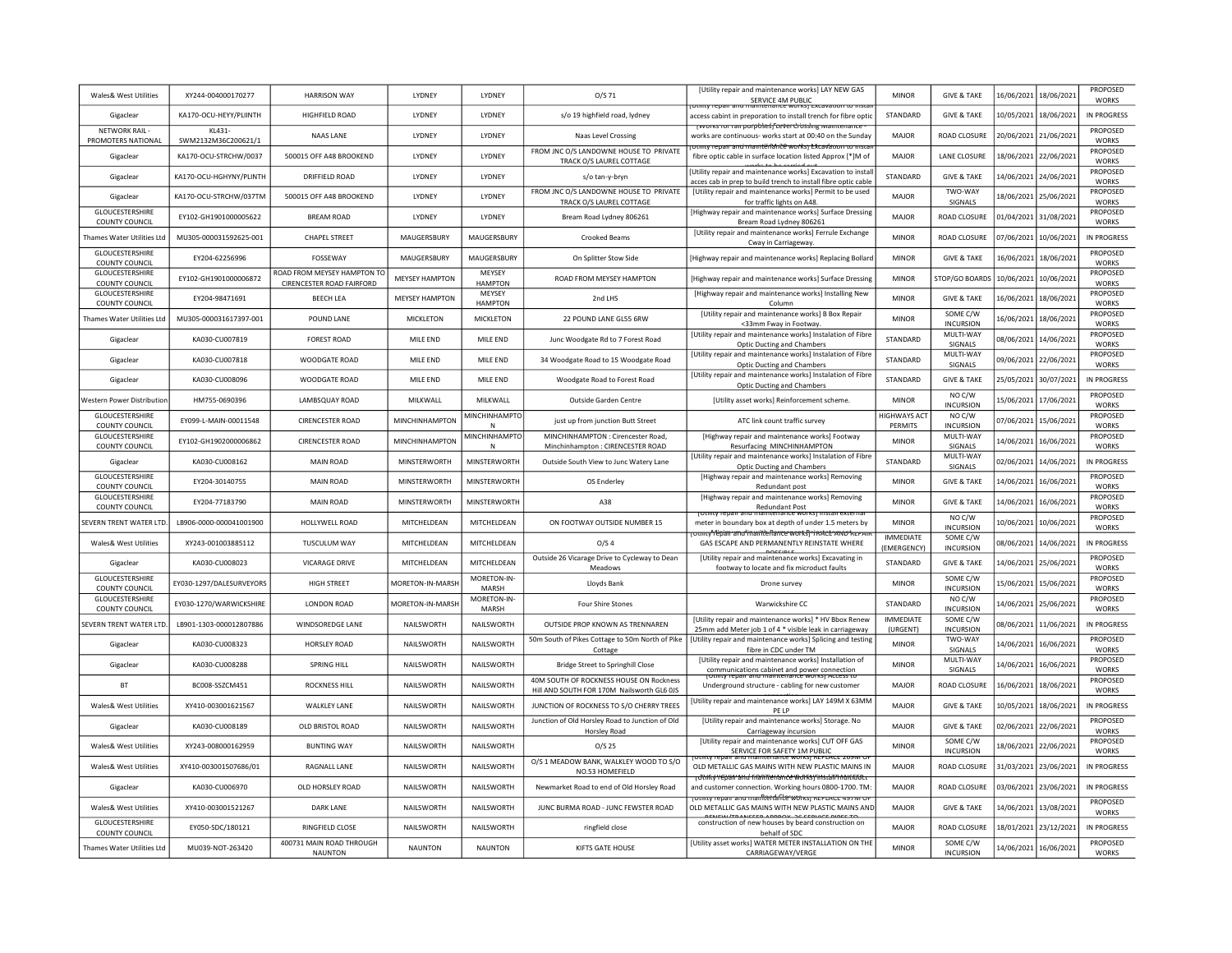| <b>GLOUCESTERSHIRE</b><br>COUNTY COUNCIL          | EY102-GH1902000006430    | <b>BROOKSIDE</b>                                        | NEWENT                  | NEWENT              | 5 craddock road to brookside : BROOKSIDE                                    | [Highway repair and maintenance works] F/W base and<br>wearing refurb NEWENT                                                | <b>MINOR</b> | <b>GIVE &amp; TAKE</b>              |                       | 10/06/2021 11/06/2021 | PROPOSED<br>WORKS               |
|---------------------------------------------------|--------------------------|---------------------------------------------------------|-------------------------|---------------------|-----------------------------------------------------------------------------|-----------------------------------------------------------------------------------------------------------------------------|--------------|-------------------------------------|-----------------------|-----------------------|---------------------------------|
| National Grid Electric PLC                        | HP001-S000000009263      | ROAD FROM COMMONFIELDS FARM<br>TO WOODBAR COTTAGE       | <b>GREAT BOULSDON</b>   | NEWENT              | Clifford Mesne, Gloucester, GL18 1JL                                        | <u>TOUTHLY TEDAIT AND MAINTENANCE WORKST SIGNAGE TO COMPTY</u><br>with CDM requirements - site in operation but need access | MAJOR        | NO C/W<br><b>INCURSION</b>          |                       | 26/04/2021 11/06/2021 | <b>IN PROGRESS</b>              |
| SEVERN TRENT WATER LTD                            | LB922-5201-000006611641  | SOUTHEND LANE                                           | <b>NEWENT</b>           | NFWFNT              | OUTSIDE THE DORMA BUNGALOW                                                  | [New service connection] * CARRIAGEWAY TYPE 4 (UP TO<br>0.5 MSA                                                             | <b>MINOR</b> | SOME C/W<br><b>INCURSION</b>        |                       | 14/06/2021 16/06/2021 | PROPOSED<br><b>WORKS</b>        |
| Western Power Distribution                        | HM752-2295771            | <b>COURT LANE</b>                                       | <b>NFWFNT</b>           | <b>NFWFNT</b>       | Side of 3 Broad Street                                                      | [Disconnection or alteration of supply] 1 joint hole in<br>tarmac road for disconnection of streetlighting supply           | STANDARD     | SOME C/W<br><b>INCURSION</b>        |                       | 17/06/2021 22/06/2021 | PROPOSED<br><b>WORKS</b>        |
| Gigaclear                                         | KA030-CU007890           | THE QUAY                                                | <b>BROADOAK</b>         | NEWNHAM             | The Gables to Greenacres                                                    | <b>IUtility repair and maintenance works) Instalation of Fibre</b><br>Optic Ducting and Chambers TM: Long delays            | MAJOR        | <b>GIVE &amp; TAKE</b>              |                       | 26/05/2021 07/07/2021 | PROPOSED<br><b>WORKS</b>        |
| Gigaclear                                         | KA030-CU007892           | <b>HIGH STREET</b>                                      | NEWNHAM                 | NEWNHAM             | MV Freeman building site to Bay House                                       | [Utility repair and maintenance works] Installation of Fibre<br>Optic Ducting and Chambers                                  | MAIOR        | MULTI-WAY<br>SIGNALS                |                       | 26/05/2021 07/07/2021 | PROPOSED<br><b>WORKS</b>        |
| Gigaclear                                         | KA030-CU007891           | <b>RIVERSIDE LANE</b>                                   | <b>BROADOAK</b>         | <b>NEWNHAM</b>      | Rose Cottage to Brambledene                                                 | [Utility repair and maintenance works] Instalation of Fibre<br>Optic Ducting and Chambers TM: Long delays                   | MAJOR        | <b>GIVE &amp; TAKE</b>              |                       | 26/05/2021 07/07/2021 | PROPOSED<br><b>WORKS</b>        |
| Gigaclear                                         | KA030-CU008294           | THE STREET                                              | NORTH NIBLEY            | <b>NORTH NIBLEY</b> | Outside Nibley House to Outside Nibley House                                | [Utility repair and maintenance works] Installation of<br>multiduct, subscriber ducts, cabinets and boxes                   | <b>MINOR</b> | TWO-WAY<br>SIGNALS                  |                       | 09/06/2021 11/06/2021 | PROPOSED<br><b>WORKS</b>        |
| <b>GLOUCESTERSHIRE</b><br><b>COUNTY COUNCIL</b>   | EY204-16332520           | <b>HIGH STREET</b>                                      | NORTHLEACH              | NORTHLEACH          | OS Trinders Cottage                                                         | [Highway repair and maintenance works] Installing New<br>Column                                                             | <b>MINOR</b> | <b>GIVE &amp; TAKE</b>              |                       | 14/06/2021 16/06/2021 | PROPOSED<br><b>WORKS</b>        |
| GLOUCESTERSHIRE<br>COUNTY COUNCIL                 | EY030-1292/FATHERBROAN   | VILLAGE LOOP                                            | NOTGROVE                | <b>NOTGROVE</b>     | Notgrove                                                                    | Filming Father Brown                                                                                                        | <b>MINOR</b> | STOP/GO BOARDS                      | 15/06/2021            | 15/06/2021            | PROPOSED<br><b>WORKS</b>        |
| Western Power Distribution                        | HM756-2291889            | COURT ORCHARD                                           | PAINSWICK               | PAINSWICK           | adjacent 6                                                                  | [Utility asset works] 2 joint holes in tarmac footway and<br>7m trenching in tarmac footway for substation works            | STANDARD     | SOME C/W<br><b>INCURSION</b>        |                       | 04/06/2021 14/06/2021 | IN PROGRESS                     |
| <b>BT</b>                                         | BC008-PTMS260485         | A46 SALTRIDGE HILL TO BISLEY<br><b>STREET PAINSWICK</b> | PAINSWICK               | PAINSWICK           | NEAR PARKEDGE BARN A46 SALTRIDGE HILL TO<br>BISLEY STREET PAINSWICK GL6 6SN | [Utility asset works] Carry out periodic pole test<br>examination on 01 X telephone pole                                    | <b>MINOR</b> | TWO-WAY<br>SIGNALS                  |                       | 15/06/2021 15/06/2021 | PROPOSED<br><b>WORKS</b>        |
| GLOUCESTERSHIRE<br><b>COUNTY COUNCIL</b>          | EY204-59126975           | <b>GLOUCESTER STREET</b>                                | PAINSWICK               | PAINSWICK           | Jn Butts Green                                                              | [Highway repair and maintenance works] Removing Post                                                                        | <b>MINOR</b> | <b>GIVE &amp; TAKE</b>              |                       | 16/06/2021 18/06/2021 | PROPOSED<br><b>WORKS</b>        |
| GLOUCESTERSHIRE<br>COUNTY COUNCIL                 | EY010-LURSB732074        | ROAD FROM THE BARRACKS TO<br><b>GREEN LODGE</b>         | <b>BRANDRICKS GREEN</b> | PARKEND             | <b>Brandwicks Green Lodge</b>                                               | Tree Felling works                                                                                                          | <b>MINOR</b> | TWO-WAY<br>SIGNALS                  |                       | 14/06/2021 14/06/2021 | PROPOSED<br><b>WORKS</b>        |
| GLOUCESTERSHIRE<br>COUNTY COUNCIL                 | EY102-GH1901000006871    | LONDON ROAD                                             | POULTON                 | POULTON             | LONDON ROAD FAIRFORD                                                        | [Highway repair and maintenance works] Surface Dressing                                                                     | <b>MINOR</b> | STOP/GO BOARDS                      |                       | 10/06/2021 10/06/2021 | PROPOSED<br>WORKS               |
| Thames Water Utilities Ltd                        | MU358-001119RSGL--000001 | <b>BELL LANE</b>                                        | POULTON                 | POULTON             | THREE PENNY PIECE                                                           | TULINILY TEDAIL AND MAINLENANCE WORKST COSTOMER SIDE<br>LEAKAGE SUPPLY PIPE REPLACEMENT--WORKS INTENDED                     | <b>MINOR</b> | SOME C/W<br><b>INCURSION</b>        |                       | 08/06/2021 10/06/2021 | IN PROGRESS                     |
| SCOTTISH& SOUTHERN<br><b>ELECTRICITY NETWORKS</b> | LP151-S30005276          | <b>BELL LANE</b>                                        | POULTON                 | POULTON             | O/S OAKWOOD                                                                 | <del>ŢŨſſĭŧŊŶſĔŊIJĨſĨĸĨĦŨŶŦŧIJſĦĔĿſĠſŔĿĿŴŎſŔŜŢIJŎĹŴĔŦŔĔŶŇĔŇĊĦ</del><br>IN VERGE - 6 METRE TRENCH IN FOOTWAY/ CARRAIGEWAY    | STANDARD     | SOME C/W<br><b>INCURSION</b>        |                       | 09/06/2021 17/06/2021 | <b>IN PROGRESS</b>              |
| <b>GLOUCESTERSHIRE</b><br>COUNTY COUNCIL          | FY030-1268/GRIDSFRVF     | <b>WITPIT LANE</b>                                      | PRESTON                 | PRESTON             | <b>Fast side of Witnit Lane</b>                                             | Construction of Solar Farm                                                                                                  | MAIOR        | <b>ROAD CLOSURE</b>                 |                       | 04/05/2021 30/11/2021 | IN PROGRESS                     |
| SEVERN TRENT WATER LTD                            | LB901-1303-000012798276  | RODLEY COURT ROAD                                       | <b>RODLEY</b>           | RODLEY              | 30M NORTH OF KNIGHTINGALES                                                  | <b>IUtility repair and maintenance works] Short Comm pipe</b><br>Cut Off 25mm                                               | <b>MINOR</b> | SOME C/W<br><b>INCURSION</b>        |                       | 15/06/2021 17/06/2021 | PROPOSED<br><b>WORKS</b>        |
|                                                   |                          |                                                         |                         |                     |                                                                             |                                                                                                                             |              |                                     |                       |                       |                                 |
| <b>GLOUCESTERSHIRE</b><br>COUNTY COUNCIL          | EY099-VDK11286465        | ROYAL OAK ROAD                                          | THE PLUDDS              | RUARDEAN            | The Cottage                                                                 | VDK                                                                                                                         | <b>MINOR</b> | SOME C/W<br><b>INCURSION</b>        | 10/06/2021            | 11/06/2021            | <b>PROPOSED</b><br><b>WORKS</b> |
| Gigaclear                                         | KA080-GC/S543616         | MAIN ROAD                                               | <b>RUDFORD</b>          | <b>RUDFORD</b>      | VERGE, CW FROM ROADSIDE BARN - SALCOMBE<br>FARM                             | [Utility repair and maintenance works] RELOCATING POT<br>TO CUSTOMER BOUNDARY                                               | <b>MINOR</b> | <b>TWO-WAY</b><br>SIGNALS           | 10/06/2021            | 14/06/2021            | PROPOSED<br><b>WORKS</b>        |
| SEVERN TRENT WATER LTD                            | LB901-1303-000060392137  | <b>WESTON ROAD</b>                                      | SAINTBURY               | SAINTBURY           | <b>BREDON CONCRETE PLANT</b>                                                | <b>IUtility repair and maintenance worksl HV Bbox Renew</b><br>25mm add Meter                                               | <b>MINOR</b> | TWO-WAY<br>SIGNALS                  | 13/06/2021            | 15/06/2021            | PROPOSED<br><b>WORKS</b>        |
| <b>GLOUCESTERSHIRE</b><br>COUNTY COUNCIL          | EY102-GH1901000006893    | <b>SEDBURY LANE</b>                                     | SEDBURY                 | SEDBURY             | SEDBURY LANE CHEPSTOW                                                       | [Highway repair and maintenance works] SURFACE<br>DRESSING                                                                  | <b>MINOR</b> | STOP/GO BOARDS                      | 19/06/2021            | 19/06/2021            | PROPOSED<br><b>WORKS</b>        |
| <b>GLOUCESTERSHIRE</b><br>COUNTY COUNCIL          | FY102-GH1901000006894    | SEDBURY LANE                                            | SEDBURY                 | SEDBURY             | SEDBURY LANE SEDBURY                                                        | [Highway repair and maintenance works] SURFACE<br><b>DRESSING</b>                                                           | <b>MINOR</b> | STOP/GO BOARDS                      | 19/06/2021 19/06/2021 |                       | <b>PROPOSED</b><br><b>WORKS</b> |
| Wales& West Utilities                             | XY221-004000170493       | MADOCKE ROAD                                            | SEDBURY                 | SEDBURY             | <b>OUTSIDE NUMBER 6</b>                                                     | [Utility repair and maintenance works] NEW LAY SERVICE<br><b>3M PUBLIC</b>                                                  | STANDARD     | SOME C/W<br><b>INCURSION</b>        |                       | 17/06/2021 22/06/2021 | PROPOSED<br><b>WORKS</b>        |
| Gigaclear                                         | KA080-GC/C223703/S414658 | LONGRIDGE                                               | SHEEPSCOMBE             | SHEEPSCOMBE         | CW O/S Tanglewood                                                           | [Utility repair and maintenance works] Fibre service<br>installation                                                        | <b>MINOR</b> | SOME C/W<br><b>INCURSION</b>        |                       | 10/06/2021 14/06/2021 | PROPOSED<br><b>WORKS</b>        |
| Thames Water Utilities Ltd                        | MU277-PENHILLCHAMBER3    | 400016 STEEPLETON FARW<br>ANDOVERFORD TO JNCT 3/100 PEN | SHIPTON OLIFFE          | SHIPTON OLIFFE      | Midway between Pen Hill Farm and the A436 - Per<br>Hill                     | rotility repair and maintenance works) installation of Nev<br>below ground chamber around existing clean water trunk        | MAJOR        | ROAD CLOSURE                        | 18/06/2021            | 25/06/2021            | PROPOSED<br><b>WORKS</b>        |
| Thames Water Utilities Ltd                        | MU277-PENHILCHAMBER2     | SYREFORD ROAD                                           | SHIPTON OLIFFE          | SHIPTON OLIFFE      | In between Syreford and Syreford Road - Cut<br>through                      | otmty repair and maintenálice worksi mstan<br>below ground chamber around existing clean water trunk                        | <b>MAJOR</b> | <b>ROAD CLOSURE</b>                 | 18/06/2021            | 25/06/2021            | PROPOSED<br><b>WORKS</b>        |
| Wales& West Utilities                             | XY242-004000169007       | <b>NURSERY VIEW</b>                                     | SIDDINGTON              | SIDDINGTON          | O/S QUARRY HOUSE                                                            | [Utility repair and maintenance works] LAY NEW GAS<br>SERVICE 7M PUBLIC - 16M PRIVATE                                       | STANDARD     | <b>GIVE &amp; TAKE</b>              |                       | 09/06/2021 15/06/2021 | PROPOSED<br><b>WORKS</b>        |
| <b>GLOUCESTERSHIRE</b><br>COUNTY COUNCIL          | EY030-1259/LPSEVENTS     | <b>ASHTON ROAD</b>                                      | SIDDINGTON              | SIDDINGTON          | <b>Cotswold Water Parks</b>                                                 | Lake 62 Triathlon Cycle Route                                                                                               | <b>MINOR</b> | NO C/W<br><b>INCURSION</b>          |                       | 16/06/2021 16/06/2021 | PROPOSED<br><b>WORKS</b>        |
| Gigaclear                                         | KA080-GC/C220371/S099322 | FLIZARFTH WAY                                           | <b>SIDDINGTON</b>       | <b>SIDDINGTON</b>   | CW & VERGE O/S 12 Elizabeth Way Siddington                                  | [Utility repair and maintenance works] FIBRE<br><b>INSTALLATION SERVICES</b>                                                | <b>MINOR</b> | SOME C/W<br><b>INCURSION</b>        |                       | 14/06/2021 16/06/2021 | PROPOSED<br><b>WORKS</b>        |
| Thames Water Utilities Ltd                        | MU306-H566-002           | NURSERY ROAD                                            | SIDDINGTON              | SIDDINGTON          | Approx 100m from junction of Clarkes Lane                                   | To temporary close road for the duration of our work                                                                        | MAJOR        | ROAD CLOSURE                        |                       | 21/08/2020 23/08/2021 | <b>IN PROGRESS</b>              |
| Gigaclear                                         | KA030-CU008185           | <b>LONGASTON LANE</b>                                   | <b>SLIMBRIDGE</b>       | <b>SLIMBRIDGE</b>   | Ryalls Lane to Kingston Road                                                | [Utility repair and maintenance works] Installation of<br>multiduct, cabinets, boxes, cable and splice                      | MAIOR        | <b>ROAD CLOSURE</b>                 | 03/06/2021            | 16/06/2021            | PROPOSED<br><b>WORKS</b>        |
| Gigaclear                                         | KA030-CU007907           | <b>CLAYS ROAD</b>                                       | <b>SLING</b>            | <b>SLING</b>        | Milestone Walk to Clays Bungalow                                            | [Utility repair and maintenance works] Instalation of Fibre<br><b>Optic Ducting and Chambers</b>                            | MAJOR        | <b>GIVE &amp; TAKE</b>              | 17/05/2021            | 11/06/2021            | IN PROGRESS                     |
| Gigaclear                                         | KA030-CU007908           | MEADOW WALK                                             | SLING                   | SLING               | O/s 2 Meadow Walk to O/s 44 Meadow Walk, Slin                               | [Utility repair and maintenance works] Instalation of Fibre<br>Optic Ducting and Chambers                                   | MAJOR        | <b>GIVE &amp; TAKE</b>              | 19/05/2021            | 14/06/2021            | IN PROGRESS                     |
| Gigaclear                                         | KA030-CU007909           | <b>HAWTHORN DRIVE</b>                                   | <b>SLING</b>            | <b>SLING</b>        | O/s 2 Hawthorn Drive to O/s 17 Hawthorn Drive,<br>Sling                     | [Utility repair and maintenance works] Instalation of Fibre<br>Optic Ducting and Chambers                                   | MAJOR        | <b>GIVE &amp; TAKE</b>              |                       | 19/05/2021 14/06/2021 | IN PROGRESS                     |
| Wales& West Utilities                             | XY244-004000169470       | <b>OAKWOOD ROAD</b>                                     | <b>SLING</b>            | <b>SLING</b>        | O/S WELL COTTAGE                                                            | [Utility repair and maintenance works] LAY NEW GAS<br>SERVICE 3M PUBLIC - 46M PRIVATE                                       | STANDARD     | TWO-WAY<br><b>SIGNALS</b><br>NO C/W |                       | 09/06/2021 15/06/2021 | IN PROGRESS                     |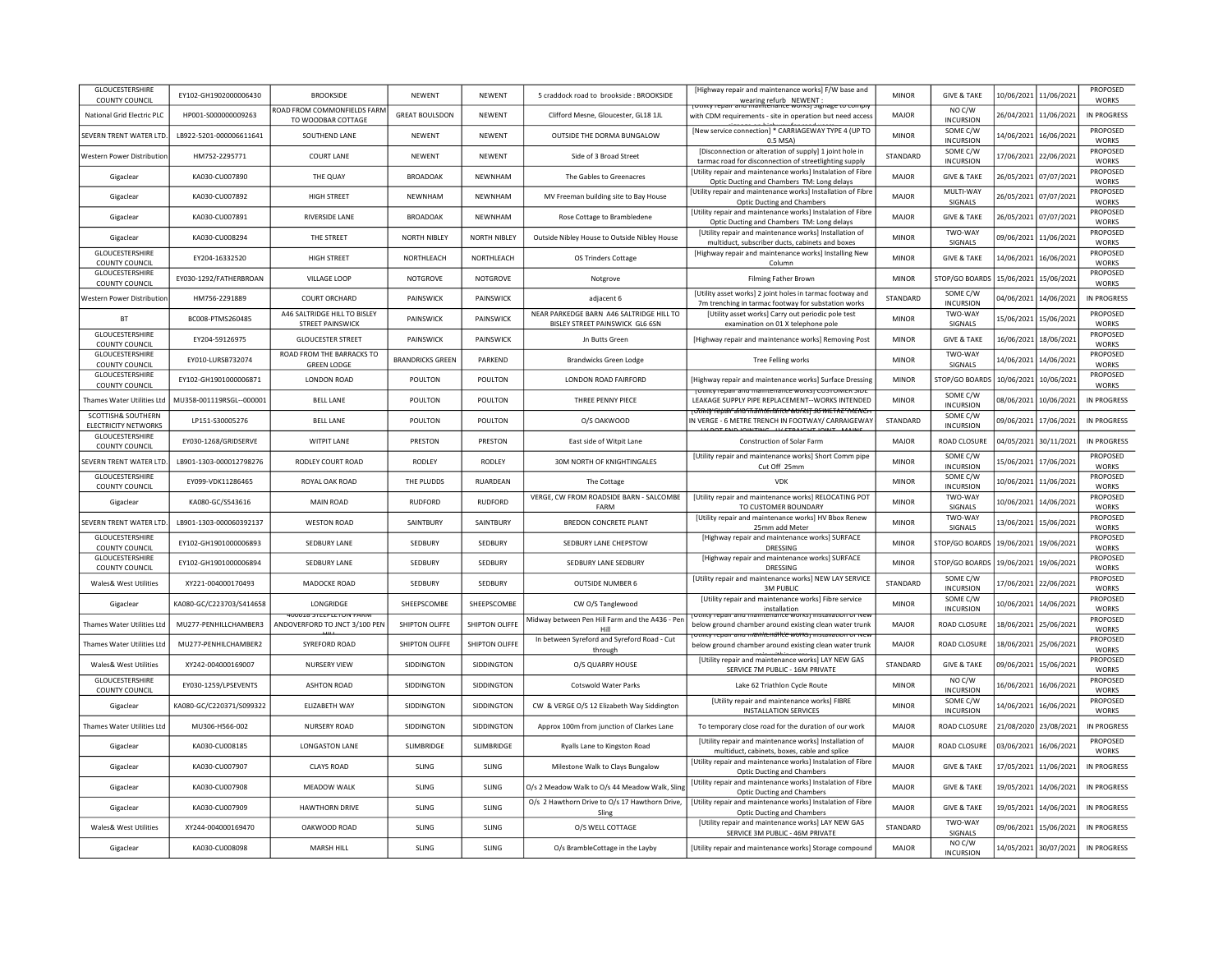| Gigaclear                                       | KA030-CU007979                | <b>CHEPSTOW ROAD</b>                                                          | <b>SLING</b>        | <b>SLING</b>               | opposite orepool inn<br>orks start at approx. 140M horth or Pike Cottage                      | [Utility repair and maintenance works] compound/ storage<br>area<br>TULINILY TEDAIL and maintenance works) excavation to inst           | <b>MAJOR</b>                   | SOME C/W<br><b>INCURSION</b>      |                       | 12/05/2021 13/08/2021 | <b>IN PROGRESS</b>                 |
|-------------------------------------------------|-------------------------------|-------------------------------------------------------------------------------|---------------------|----------------------------|-----------------------------------------------------------------------------------------------|-----------------------------------------------------------------------------------------------------------------------------------------|--------------------------------|-----------------------------------|-----------------------|-----------------------|------------------------------------|
| Gigaclear                                       | KA170-OCU-BREYNY/005          | <b>CHEPSTOW ROAD</b>                                                          | <b>SLING</b>        | <b>SLING</b>               | at jnc on Chepstow road To jnc leading to                                                     | fibre optic cable in surface location listed Approx 490M of                                                                             | <b>MAJOR</b>                   | MULTI-WAY<br>SIGNALS              | 05/03/2021            | 10/09/2021            | IN PROGRESS                        |
| GLOUCESTERSHIRE<br>COUNTY COUNCIL               | EY102-GH1901000006865         | ROAD FROM SOUTH CERNEY ROAD<br>TO CIRENCESTER ROAD                            | SOUTH CERNEY        | <b>SOUTH CERNEY</b>        | SOUTH CERNEY ROAD SOUTH CERNEY                                                                | [Highway repair and maintenance works] Surface Dressing                                                                                 | <b>MINOR</b>                   | <b>STOP/GO BOARDS</b>             | 10/06/2021            | 10/06/2021            | PROPOSED<br><b>WORKS</b>           |
| GLOUCESTERSHIRE<br>COUNTY COUNCIL               | EY102-GH1901000006863         | <b>CIRENCESTER ROAD</b>                                                       | <b>SOUTH CERNEY</b> | SOUTH CERNEY               | CIRENCESTER ROAD SOUTH CERNEY                                                                 | Highway repair and maintenance works] Surface Dressing<br>Cirencester Road                                                              | <b>MINOR</b>                   | <b>STOP/GO BOARD</b>              | 10/06/2021            | 10/06/2021            | PROPOSED<br><b>WORKS</b>           |
| Thames Water Utilities Ltd                      | MU055 -- J823-196-TV-03       | CHURN CLOSE                                                                   | SOUTH CERNEY        | SOUTH CERNEY               | Outside No4 and No6                                                                           | permit ref: MU055-J823-196-TV-01 MU055-J823-196-TV                                                                                      | MAJOR                          | SOME C/W<br><b>INCURSION</b>      | 14/06/2021            | 01/07/2021            | PROPOSED<br><b>WORKS</b>           |
| Thames Water Utilities Lto                      | MU055--J823-196-TV-02         | FOOTWAY ADJOINING WESTSIDE O<br><b>4 CHURN CLOSE</b>                          | SOUTH CERNEY        | SOUTH CERNEY               | outside no.4                                                                                  | <u>טנווונץ Systet Works וואז דואר (Cullity asset Works) וואסט</u><br>TV-01 Open cut to fix sewer pipe due to high filtration in         | <b>MAJOR</b>                   | NO C/W<br><b>INCURSION</b>        | 14/06/2021            | 02/07/2021            | <b>PROPOSED</b><br><b>WORKS</b>    |
| <b>Thames Water Utilities Ltd</b>               | MU055--J823-196-TV-01         | SOUTH CERNEY FOOTPATH 10                                                      | SOUTH CERNEY        | <b>SOUTH CERNEY</b>        | Side number no.4                                                                              | [Utility asset works] Open cut to fix sewer pipe due to high                                                                            | MAIOR                          | NO C/W<br><b>INCURSION</b>        | 14/06/2021 02/07/2021 |                       | <b>PROPOSED</b><br><b>WORKS</b>    |
| GLOUCESTERSHIRE<br>COUNTY COUNCIL               | EY030-1240                    | <b>SILVER STREET</b>                                                          | SOUTH CERNEY        | <b>SOUTH CERNEY</b>        | O/S Berry Farm                                                                                | filtration in the area and potential flooding<br><b>Traffic Lights for scaffolding</b>                                                  | <b>MAJOR</b>                   | TWO-WAY<br>SIGNALS                |                       | 14/04/2021 09/07/2021 | <b>IN PROGRESS</b>                 |
| GLOUCESTERSHIRE<br>COUNTY COUNCIL               | EY099-L-MAIN-00011488         | <b><i><u>NUAD ERUNI IUNU. HUN WITH</u></i></b><br>STOWE ROAD TO JUNCTION WITH | LOWER CINDER HILI   | <b>ST BRIAVELS</b>         | Side of Wye View Farm                                                                         | ATC Speed Count Survey                                                                                                                  | <b>HIGHWAYS ACT</b><br>PERMITS | NO C/W<br><b>INCURSION</b>        | 07/06/2021 15/06/202: |                       | PROPOSED<br><b>WORKS</b>           |
| Gigaclear                                       | KA170-OCU-CRYY/002            | <b>BREAM ROAD</b>                                                             | <b>ST BRIAVELS</b>  | <b>ST BRIAVELS</b>         | From Ash Cottage to track leading to The Great                                                | itility repair and maintenance works) excavation to insta<br>fibre optic cable in surface location listed Approx 14300M                 | <b>MAJOR</b>                   | MULTI-WAY                         | 12/05/2021 18/06/2021 |                       | <b>IN PROGRESS</b>                 |
| Gigaclear                                       | KA170-OCU-BREYNY/007          | COLEFORD ROAD                                                                 | <b>ST BRIAVELS</b>  | <b>ST BRIAVELS</b>         | Hoggins Farm, GL15 6RA<br>works from jnc o/s Oakley house to approx. 475m                     | otility repair and friantleifarice works! excavation to insta<br>fibre optic cable in surface location listed Approx 720M of            | <b>MAJOR</b>                   | SIGNALS<br>TWO-WAY                | 27/05/2021            | 26/06/2021            | <b>IN PROGRESS</b>                 |
| Gigaclear                                       | KA170-OCU-STBYY-1-3           | OOTWAY ADJOINING 1 TO 21 ODD!                                                 | <b>ST BRIAVELS</b>  | <b>ST BRIAVELS</b>         | south west down colefrod road, GL15 6QS<br>Footway adjoining 1 to 21 odds smithvile close, St | y repair anu maihténance worksjickcavation to ii                                                                                        | <b>MAJOR</b>                   | SIGNALS<br><b>GIVE &amp; TAKE</b> | 09/06/2021            | 15/07/2021            | <b>IN PROGRESS</b>                 |
|                                                 |                               | SMITHVILLE CLOSE<br>ROAD FROM JUNCTION AT TROW                                |                     |                            | <b>Brivals</b><br>works from bearse bingalow to oakley house o/s                              | fibre optic cable in surface location listed Approx [*]M of<br><u>ry repair anu mainténance worksjickcavation</u>                       | MAIOR                          | MULTI-WAY                         |                       |                       |                                    |
| Gigaclear                                       | KA170-OCU-BREYNY/006C         | GREEN TO COLEFORD ROAD<br>ROAD FROM JUNCTION AT TROW                          | THE BEARSE          | <b>ST BRIAVELS</b>         | inc. GL15 6QS<br>Wroks from track to track o/s bearse bungalow,                               | fibre optic cable in surface location listed Approx 660M of<br>rumuy repair amu mailnténainte wórksj ckcavauon to mst                   |                                | SIGNALS<br>MULTI-WAY              | 18/05/2021            | 15/07/2021            | <b>IN PROGRESS</b>                 |
| Gigaclear                                       | KA170-OCU-BREYNY/006B         | <b>GREEN TO COLEFORD ROAD</b><br>ROAD FROM JUNCTION AT TROW                   | THE BEARSE          | <b>ST BRIAVELS</b>         | GL15 6QS<br>From jnc leading toChepstow toad to track, GL15                                   | fibre optic cable in surface location listed Approx 900M of<br><del>ty repair and mailitendrice work's jextavation to inst</del>        | <b>MAJOR</b>                   | SIGNALS<br>MULTI-WAY              | 14/05/2021            | 28/07/2021            | <b>IN PROGRESS</b>                 |
| Gigaclear                                       | KA170-OCU-BREYNY/006A         | GREEN TO COLEFORD ROAD                                                        | THE BEARSE          | <b>ST BRIAVELS</b>         | 6QS<br>bigsweit bridge to riore                                                               | fibre optic cable in surface location listed Approx 570M of                                                                             | MAJOR<br><b>IMMFDIATE</b>      | SIGNALS                           | 02/03/2021            | 30/07/2021            | <b>IN PROGRESS</b>                 |
| <b>GLOUCESTERSHIRE</b><br><b>COUNTY COUNCIL</b> | EY102-GH1902000005089         | A466 FROM GREAT GROVE TO<br><b>BIGSWEIR BRIDGE</b>                            | <b>BIGSWEIR</b>     | <b>ST BRIAVELS</b>         | Hotel.: A466 FROM GREAT GROVE TO BIGSWEIR                                                     | [Highway repair and maintenance works] Maintain Traffic<br>signals on land slip ST BRIAVELS<br>in and maintenance worksj excava         | (URGENT)                       | TWO-WAY<br>SIGNALS                | 30/11/2020 30/07/202: |                       | IN PROGRESS                        |
| Gigaclear                                       | KA170-OCU-STBYY-1             | <b>COLEFORD ROAD</b><br>4731 FRUNTUNG IN AT BREAT                             | <b>ST BRIAVELS</b>  | <b>ST BRIAVELS</b>         | Coleford road, St Brivals                                                                     | fibre optic cable in surface location listed Approx 300M of<br>y repair anu maihténánce wórksi excavation to ii                         | MAJOR                          | <b>ROAD CLOSURE</b>               | 03/06/2021 01/08/2021 |                       | IN PROGRESS                        |
| Gigaclear                                       | KA170-OCU-BREYNY/002          | CROSS FARM TO JUNCTION AT PIKE                                                | <b>TROW GREEN</b>   | <b>ST BRIAVELS</b>         | WORKS FROM BREAM CORSS TO PIKE COTTAGE,<br>GL15 6QP                                           | fibre optic cable in surface location listed Approx [*]M of                                                                             | <b>MAJOR</b>                   | MULTI-WAY<br>SIGNALS              | 01/02/2021 04/10/2021 |                       | <b>IN PROGRESS</b>                 |
| Western Power Distributio                       | HM753-6005627                 | <b>HIGH STREET</b>                                                            | STONEHOUSE          | STONEHOUSE                 | $o/s$ 54                                                                                      | [Utility repair and maintenance works] Urgent excavation<br>in highway to locate and repair LV cable fault.                             | <b>IMMEDIATE</b><br>(URGENT)   | NO C/W<br><b>INCURSION</b>        | 06/06/2021 11/06/202: |                       | <b>IN PROGRESS</b>                 |
| <b>BT</b>                                       | BC007-WC9F0W5H                | <b>HORSEMARLING LANE</b>                                                      | <b>STANDISH</b>     | STONEHOUSE                 | o/s MORTON HILL FARM STANDI, SH STONEHOUSE<br>GL10 3BZ,                                       | [Utility repair and maintenance works] Customer out of<br>service excavation required to fix faulty telecom duct                        | IMMEDIATE<br>(URGENT)          | NO C/W<br><b>INCURSION</b>        | 09/06/2021 11/06/2021 |                       | <b>IN PROGRESS</b>                 |
| Netomnia I td                                   | D2003-LSST58352               | OLDENDS LANE                                                                  | STONEHOUSE          | STONEHOUSE                 | Opp Queen Annes Gate on Oldends Lane                                                          | [Utility asset works] Build Chamber JRF6 and lay duct in<br>F/W and Verge to existing joint box                                         | <b>MINOR</b>                   | SOME C/W<br><b>INCURSION</b>      | 09/06/2021            | 11/06/2021            | PROPOSED<br><b>WORKS</b>           |
| <b>BT</b>                                       | BC410-<br>TM00000500311481400 | <b>EBLEY ROAD</b>                                                             | STONEHOUSE          | STONEHOUSE                 | OPP JUC OF RYEFORD ROAD NORTH HEADING 15M<br>EAST ON, EBLEY ROAD                              | [Utility repair and maintenance works] 1 blockages in<br>carriageway<br><del>תפחסתכפ works</del>                                        | <b>MINOR</b>                   | SOME C/W<br><b>INCURSION</b>      | 09/06/2021            | 11/06/2021            | <b>IN PROGRESS</b>                 |
| BT                                              | BC410-<br>TM00000500311565200 | HORSEMARLING LANE                                                             | STANDISH            | STONEHOUSE                 | ONEA68014126 76M WEST TO ENTRANCE TO<br>MORETON HILL FARM ON, HORSEMARLING LANE               | गाता ताम म<br>1220mm x 680mm x 1665mm deep in                                                                                           | <b>MINOR</b>                   | SOME C/W<br><b>INCURSION</b>      | 10/06/2021            | 14/06/2021            | PROPOSED<br><b>WORKS</b>           |
| Netomnia Ltd                                    | D2003-LSCH58364A              | <b>GLOUCESTER ROAD</b>                                                        | STONEHOUSE          | STONEHOUSE                 | S/O 24 BLACKWELL CLOSE, STONEHOUSE, ON<br>GLOUCESTER ROAD GL10 2HF                            | [Utility asset works] Build Chamber JRF6. Lay 2m duct in                                                                                | <b>MINOR</b>                   | MULTI-WAY<br>SIGNALS              | 11/06/2021            | 15/06/2021            | PROPOSED<br><b>WORKS</b>           |
| Netomnia Ltd                                    | D2003-LSCH58364C              | WOODCOCK LANE                                                                 | STONEHOUSE          | STONEHOUSE                 | Junction of Blackwell Close and Gloucester Road                                               | verge to existing joint box<br>asset works <sub>1</sub> traint management<br>build Chamber JRF6. Lay 2m duct in verge to existing joint | <b>MINOR</b>                   | MULTI-WAY<br>SIGNALS              | 11/06/2021            | 15/06/2021            | PROPOSED<br><b>WORKS</b>           |
| Netomnia Ltd                                    | D2003-LSCH58364B              | OLDENDS LANE                                                                  | STONEHOUSE          | STONEHOUSE                 | Junction of Oldends Lane and Gloucester Road                                                  | TOthity asset works) traint iwanagement for permit to<br>build Chamber JRF6. Lay 2m duct in verge to existing joint                     | <b>MINOR</b>                   | MULTI-WAY                         | 11/06/2021            | 15/06/2021            | PROPOSED                           |
| <b>NFTWORK RAIL</b>                             | KL234-STONEHOUSEFP30052:      | STONEHOUSE FOOTPATH 44                                                        | <b>STONEHOUSE</b>   | STONEHOUSE                 | FOOTPATH 44                                                                                   | <u>דער הואס וואס די הלהלטופי הוא הואס מאוסטים וואס אוס או</u><br>level crossing requirements, works to existing footpath                | MAIOR                          | <b>SIGNALS</b><br>NO C/W          | 26/05/2021            | 15/06/2021            | <b>WORKS</b><br><b>IN PROGRESS</b> |
| PROMOTERS NATIONAL<br>SEVERN TRENT WATER LTD.   | LB901-1303-000060393046A      | <b>BRISTOL ROAD</b>                                                           | STONEHOUSE          | STONEHOUSE                 | OUTSIDE LOOSLEY HALLS                                                                         | [Utility repair and maintenance works] Small Meter Renew                                                                                | <b>MINOR</b>                   | <b>INCURSION</b><br>MULTI-WAY     | 16/06/2021 18/06/2021 |                       | PROPOSED                           |
| GLOUCESTERSHIRE                                 |                               |                                                                               |                     |                            |                                                                                               |                                                                                                                                         |                                | SIGNALS                           |                       |                       | <b>WORKS</b><br>PROPOSED           |
| <b>COUNTY COUNCIL</b><br><b>GLOUCESTERSHIRE</b> | EY204-05628624                | <b>BATH ROAD</b>                                                              | HARESFIELD          | STONEHOUSE<br>STOW-ON-THE- | On RAB Jn Javelin Park<br>STOW-ON-THE-WOLD: B4068 lower swell rd, near                        | [Highway repair and maintenance works] Removing Post<br>[Highway repair and maintenance works] Extend footway                           | <b>MINOR</b>                   | <b>GIVE &amp; TAKE</b>            | 16/06/2021            | 18/06/2021            | <b>WORKS</b>                       |
| COUNTY COUNCIL                                  | EY102-GH1902000006649         | LOWER SWELL ROAD                                                              | STOW-ON-THE-WOLD    | WOLD<br>STOW-ON-THE-       | Stow cricket club : LOWER SWELL ROAD                                                          | STOW-ON-THE-WOLD<br>[Utility repair and maintenance works] SERVICE                                                                      | <b>MAJOR</b>                   | ROAD CLOSURE                      | 07/06/2021            | 11/06/2021            | <b>IN PROGRESS</b><br>PROPOSED     |
| <b>Wales&amp; West Utilities</b>                | XY245-009500013943            | CHAMBERLAYNE CLOSE                                                            | STOW-ON-THE-WOLD    | WOLD<br>STOW-ON-THE-       | O/S CHAMBERLAYNE HOUSE                                                                        | DISCONNECTION 1M PUBLIC                                                                                                                 | STANDARD                       | <b>GIVE &amp; TAKE</b><br>NO C/W  | 09/06/2021            | 14/06/2021            | <b>WORKS</b><br>PROPOSED           |
| Thames Water Utilities Ltd<br>GLOUCESTERSHIRE   | MU039-NOT-255210              | THE SOUARE                                                                    | STOW-ON-THE-WOLD    | WOLD<br>STOW-ON-THE-       | TRESPASS (ARMSTRONG HOUSE)                                                                    | [Remedial works] Remedial Reinstatement in Footway                                                                                      | <b>MINOR</b>                   | <b>INCURSION</b><br>SOME C/W      |                       | 14/06/2021 15/06/2021 | RFMFDIAI<br>PROPOSED               |
| <b>COUNTY COUNCIL</b>                           | EY030-1294/DALESURVEYORS      | THE SQUARE                                                                    | STOW-ON-THE-WOLD    | WOLD                       | Lloyds Bank                                                                                   | Drone survey                                                                                                                            | <b>MINOR</b>                   | <b>INCURSION</b>                  | 15/06/2021            | 15/06/2021            | <b>WORKS</b>                       |
| <b>Wales&amp; West Utilities</b>                | XY245-004000167936            | SHEEP STREET<br><b>UUTWAT ADJUINING SUUTHEAS</b>                              | STOW-ON-THE-WOLD    | STOW-ON-THE-<br>WOLD       | O/S ROGER COTTAGE LAYINGTO ROOFTOPS                                                           | [Utility repair and maintenance works] LAY NEW GAS<br>SERVICE 7M PUBLIC - 37M PRIVATE                                                   | STANDARD                       | TWO-WAY<br>SIGNALS                |                       | 15/06/2021 21/06/2021 | PROPOSED<br><b>WORKS</b>           |
| Thames Water Utilities Ltd                      | MU039-NOT-261564              | SIDE OF 1 TO 11 ODDS AND 15 TO<br><del>X48 ጉRG/M ነበናናር ነነር ክኖ A</del> '       | STRATTON            | <b>STRATTON</b>            | Rear pf 15 Thessaly Road                                                                      | [Utility asset works] WATER METER INSTALLATION IN THE<br>FOOTPATH<br>ntenance works) c                                                  | <b>MINOR</b>                   | NO C/W<br><b>INCURSION</b>        | 14/06/2021            | 16/06/2021            | PROPOSED<br><b>WORKS</b>           |
| Gigaclear                                       | KA170-OCU-STRCHW/0023-2       | WOOLASTON GRANGE TO JUNCTION                                                  | <b>STROAT</b>       | <b>STROAT</b>              | A48 FROM WYVEN LODGE TO HANLEY HOUSE<br>THE INSINUE THESE IT VEHICLE                          | fibre optic cable in surface location listed Approx 3000M of                                                                            | MAJOR                          | MULTI-WAY<br><b>SIGNALS</b>       | 19/04/2021 19/07/2021 |                       | IN PROGRESS                        |
| BT                                              | BC410<br>TM00000500311290700  | NASHEND FARM TO VATCH LANE<br><b>BUSSAGE</b>                                  | EASTCOMBE           | STROUD                     | TO JUC OF THE RIDGEWAY ON, NASHEND FARM TO                                                    | [Utility repair and maintenance works] 2 blockages in<br>carriageway                                                                    | <b>MINOR</b>                   | MULTI-WAY<br>SIGNALS              | 08/06/2021 10/06/2021 |                       | <b>IN PROGRESS</b>                 |
| Western Power Distribution                      | HM753-9517685                 | <b>KING STREET</b>                                                            | <b>STROUD</b>       | <b>STROUD</b>              | Outside Nationwide/ Barclays bank                                                             | [Utility repair and maintenance works] Urgent excavation<br>in highway to locate and repair LV cable fault.                             | <b>IMMEDIATE</b><br>(URGENT)   | SOME C/W<br><b>INCURSION</b>      | 04/06/2021 10/06/2021 |                       | <b>IN PROGRESS</b>                 |
|                                                 |                               |                                                                               |                     |                            |                                                                                               |                                                                                                                                         |                                |                                   |                       |                       |                                    |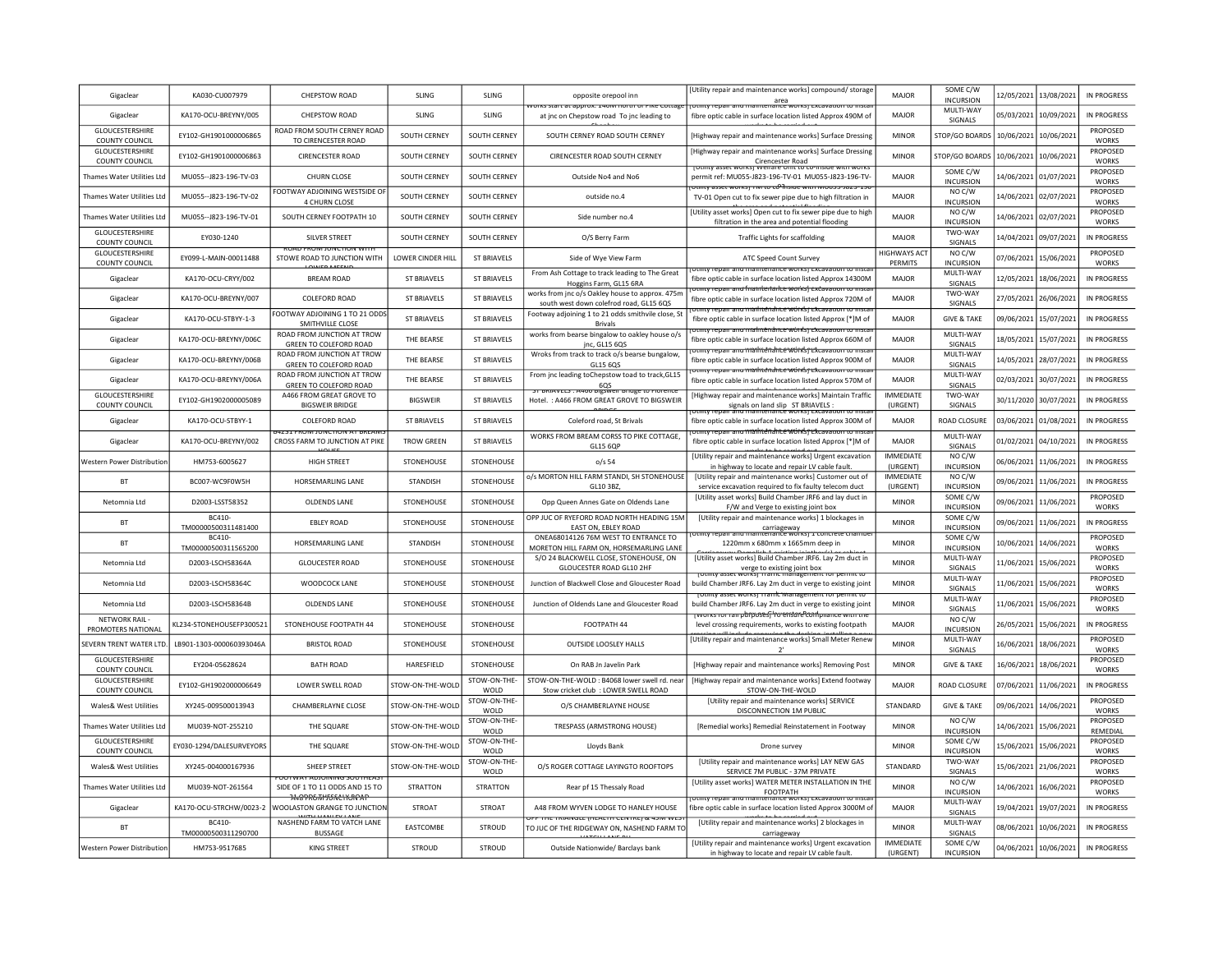| SEVERN TRENT WATER LTD                            | LB701-05388403                      | THRUPP LANE                                                   | THRUPP                | <b>STROUD</b>         | <b>62 THRUPP LANE</b>                                                             | <b>IUtility repair and maintenance works] 1RMHH43 - To</b><br>replace manhole cover in CW<br>otiitty repair and maintenance worksi we are maintaini              | MAIOR                           | ROAD CLOSURE                         | 11/06/2021            | 11/06/2021            | PROPOSED<br><b>WORKS</b>        |
|---------------------------------------------------|-------------------------------------|---------------------------------------------------------------|-----------------------|-----------------------|-----------------------------------------------------------------------------------|------------------------------------------------------------------------------------------------------------------------------------------------------------------|---------------------------------|--------------------------------------|-----------------------|-----------------------|---------------------------------|
| SEVERN TRENT WATER LTD                            | LB521-A6S-125698373A                | <b>BEARDS LANE</b>                                            | <b>STROUD</b>         | <b>STROUD</b>         | Alongside Sunnyville Beards Lane                                                  | flow monitoring equipment in the dirty water system to<br><del>olmcy repair amb mlannlemance worksprivated and iter</del> a                                      | <b>MINOR</b>                    | <b>GIVE &amp; TAKE</b>               |                       | 09/06/2021 11/06/2021 | IN PROGRESS                     |
| <b>Wales&amp; West Utilities</b>                  | XY244-001003551160                  | <b>PARK FND</b>                                               | PAGANHILL             | <b>STROUD</b>         | OUTSIDE LAUREL BANK HUMPHREYS END,<br>RANDWICK, STROUD                            | GAS ESCAPE AND PERMANENTLY REINSTATE WHERE                                                                                                                       | <b>IMMEDIATE</b><br>(EMERGENCY) | TWO-WAY<br>SIGNALS                   |                       | 06/06/2021 11/06/2021 | IN PROGRESS                     |
| Western Power Distributio                         | HM753-2260834                       | PARLIAMENT STREET<br><b>ATTWAL COUNTING ABUTE</b>             | <b>STROUD</b>         | <b>STROUD</b>         | Outside Magistrates court                                                         | [Permanent reinstatement] Remedial works to dig out<br>temp 1.9 x 1.0 - 1.2 x 0.6 - 2.4 x 1.0 and relay 6mm FW                                                   | <b>MINOR</b>                    | NO C/W<br><b>INCURSION</b>           |                       | 10/06/2021 11/06/2021 | PROPOSED<br>PFRMANFNT           |
| Gigaclear                                         | KA030-CU007379                      | BROOKSIDE CROSSING RAILWAY                                    | CHALFORD              | STROUD                | 43 Meters From Where Road Splits to 42 Meters<br>From Railway Track               | fibre optic cable and customer connections. Working hour:                                                                                                        | <b>MAJOR</b>                    | ROAD CLOSURE                         |                       | 09/06/2021 12/06/2021 | PROPOSED<br><b>WORKS</b>        |
| GLOUCESTERSHIRE<br>COUNTY COUNCIL                 | EY050-CHATTER/120621                | UPPER SPRINGFIELD ROAD                                        | <b>UPLANDS</b>        | <b>STROUD</b>         | Middle street & upper springfield road                                            | filming                                                                                                                                                          | <b>MINOR</b>                    | STOP/GO BOARDS                       |                       | 12/06/2021 13/06/2021 | PROPOSED<br><b>WORKS</b>        |
| Western Power Distributior                        | HM753-0687789                       | <b>B4070 BUCKS HEAD FARM</b><br><b>CRANHAM TO BULLS CROSS</b> | THE CAMP              | STROUD                | Outside/adjacent Bunnage House                                                    | [Utility repair and maintenance works] Tree trimming - No<br>excavation                                                                                          | <b>MINOF</b>                    | <b>TWO-WAY</b><br>SIGNALS            | 14/06/2021            | 14/06/2021            | PROPOSED<br><b>WORKS</b>        |
| <b>GLOUCESTERSHIRE</b><br>COUNTY COUNCIL          | EY102-GH1901000005594               | HOLLOWAY ROAD BISLEY TO BAKERS<br>MILL                        | OAKRIDGE LYNCH        | STROUD                | HOLLOWAY ROAD TO BAKERS MILL BISLEY                                               | [Highway repair and maintenance works] Surface Dressin<br>Holloway Road to Bakers Mill Bisley 807430                                                             | MAIOR                           | ROAD CLOSURE                         | 14/06/2021            | 14/06/2021            | PROPOSED<br><b>WORKS</b>        |
| Netomnia Ltd                                      | D2003-LSCH58424B                    | <b>FOXMOOR LANE</b>                                           | EBLEY                 | <b>STROUD</b>         | O/S 2 Foxmoor Lane - TM for Westward Rd                                           | itility asset works) hivi for excavation to carry out work.<br>telecommunication assets - Build Chamber JRF6 and lay                                             | <b>MINOR</b>                    | MULTI-WAY<br><b>SIGNALS</b>          | 10/06/2021            | 14/06/2021            | PROPOSED<br><b>WORKS</b>        |
| Netomnia Ltd                                      | D2003-LSCH58424                     | <b>WESTWARD ROAD</b>                                          | EBLEY                 | <b>STROUD</b>         | O/S 288-265 Westward Road                                                         | totility asset works <del>) Extavation to can y out work</del><br>telecommunication assets - Build Chamber JRF6 and lay                                          | <b>MINOR</b>                    | MULTI-WAY<br><b>SIGNALS</b>          |                       | 10/06/2021 14/06/2021 | PROPOSED<br><b>WORKS</b>        |
| Gigaclear                                         | KA080-GC/C219824/S412468            | ABNASH                                                        | CHALFORD              | STROUD                | CW, FW & VERGE O/S Greencroft                                                     | <b>I</b> Utility repair and maintenance works Fibre service<br>installation - removing tarmac from behind the pot                                                | <b>MINOR</b>                    | SOME C/W<br><b>INCURSION</b>         |                       | 10/06/2021 14/06/2021 | <b>PROPOSED</b><br><b>WORKS</b> |
| Gigaclear                                         | KA080-GC/C192680/S408337            | <b>COWCOMBE HILL</b>                                          | CHALFORD              | <b>STROUD</b>         | CW. VERGE ALONG COWCOMBE HILL                                                     | [Utility repair and maintenance works] LOCATING AND<br>RESOLVING BLOCKAGES                                                                                       | <b>MINOR</b>                    | SOME C/W<br><b>INCURSION</b>         |                       | 10/06/2021 14/06/2021 | PROPOSED<br><b>WORKS</b>        |
| GLOUCESTERSHIRE<br>COUNTY COUNCIL                 | EY102-GH1901000006359               | <b>B4070 BUCKS HEAD FARM</b><br>CRANHAM TO BULLS CROSS        | THE CAMP              | STROUD                | Surface Dressing B4070 Bucks Head Farm<br>Cranham                                 | [Highway repair and maintenance works] Surface Dressing<br>B4070 Bucks Head Farm Cranham 806462                                                                  | MAJOR                           | ROAD CLOSURE                         |                       | 15/06/2021 15/06/2021 | PROPOSED<br><b>WORKS</b>        |
| SEVERN TRENT WATER LTD                            | LB901-1303-000096000362             | THE PLAIN                                                     | WHITESHILL            | <b>STROUD</b>         | OUTSIDE OF THE CHURCH                                                             | [Utility repair and maintenance works] Small Meter Renew<br>80mm                                                                                                 | <b>MINOR</b>                    | SOME C/W<br><b>INCURSION</b>         |                       | 11/06/2021 15/06/2021 | PROPOSED<br><b>WORKS</b>        |
| <b>BT</b>                                         | BC007-WC9H709Z                      | <b>STRINGERS DRIVE</b>                                        | <b>STROUD</b>         | <b>STROUD</b>         | 15A STRINGERS DRIVE STROUD GL5 3RA                                                | [Utility repair and maintenance works] Excavation to lay<br>duct for new telecoms cabling to provide new service.                                                | <b>MINOR</b>                    | SOME C/W<br><b>INCURSION</b>         |                       | 11/06/2021 15/06/2021 | PROPOSED<br><b>WORKS</b>        |
| GLOUCESTERSHIRE<br>COUNTY COUNCIL                 | <b>FY050-DRONESURVEY</b>            | <b>KENDRICK STREET</b>                                        | <b>STROUD</b>         | <b>STROUD</b>         | Halifax @ 12                                                                      | drone survey                                                                                                                                                     | <b>MINOR</b>                    | STOP/GO BOARDS                       | 16/06/2021            | 16/06/2021            | <b>PROPOSED</b><br><b>WORKS</b> |
| SEVERN TRENT WATER LTD                            | LB901-1303-000012808881             | <b>COURT WAY</b>                                              | <b>RODBOROUGH</b>     | STROUD                | OUTSIDE NO 1                                                                      | [Utility repair and maintenance works] Hydrant Renew                                                                                                             | <b>MINOR</b>                    | SOME C/W<br><b>INCURSION</b>         | 14/06/2021            | 16/06/2021            | PROPOSED<br><b>WORKS</b>        |
| <b>SFVERN TRENT WATER ITE</b>                     | LB901-1303-000095998069             | <b>GLOUCESTER ROAD</b>                                        | EDGE                  | <b>STROUD</b>         | JUNCTION OF GLOUCESTER ROAD AND JENKINS<br>LANE                                   | [Utility repair and maintenance works] Small Meter Renew<br>80mm                                                                                                 | <b>MINOR</b>                    | MULTI-WAY<br>SIGNALS                 | 14/06/2021            | 16/06/2021            | PROPOSED<br><b>WORKS</b>        |
| Wales& West Utilities                             | XY410-003001520905                  | KITESNEST LANE                                                | LIGHTPILL             | STROUD                | JUNC KINGSCOURT LANE - JUNC CHANDOS ROAD                                          | <u>Julius repair and maintenance works; KEPD</u><br>OLD METALLIC GAS MAINS WITH NEW PLASTIC MAINS AND                                                            | <b>MAJOR</b>                    | MULTI-WAY<br>SIGNALS                 | 06/04/2021            | 18/06/2021            | IN PROGRESS                     |
| GLOUCESTERSHIRE<br><b>COUNTY COUNCIL</b>          | EY204-69617942                      | WESTWARD ROAD                                                 | EBLEY                 | <b>STROUD</b>         | OS 228, On Traffic Lights Jn Greenaways                                           | [Highway repair and maintenance works] Installing 2 x<br>Columns                                                                                                 | MINOR                           | MULTI-WAY<br>SIGNALS                 |                       | 18/06/2021 18/06/2021 | PROPOSED<br><b>WORKS</b>        |
| Gigaclear                                         | KA080-GC/C055481/S420168/           | NFTHER I YPIATT MANOR TO<br>TOADSMOOR ROAD BISLEY             | <b>IYPIATT</b>        | <b>STROUD</b>         | ioni iviackiiduse cottage cypiatt o<br>QUARHOUSE LANE TO MIDDLE LYPIATT, LYPIATT, | [Utility repair and maintenance works] Relocate POTs                                                                                                             | <b>MINOR</b>                    | SOME C/W<br><b>INCURSION</b>         |                       | 16/06/2021 18/06/2021 | PROPOSED<br><b>WORKS</b>        |
| Wales& West Utilities                             | XY410-003001326403                  | <b>DUDBRIDGE ROAD</b>                                         | STROUD                | STROUD                | O/S THE FLEECE INN PH - JUNCTION WITH BATH<br><b>ROAD</b>                         | <b>GIRL INQUIRENGINE WORKST NET LACE STIM OF</b><br>14IN CI WITH 31M OF 315MM PE AND REPLACE OR                                                                  | MAJOR                           | ROAD CLOSURE                         |                       | 02/06/2021 21/06/2021 | IN PROGRESS                     |
| Western Power Distribution                        | HM753-2297307                       | SOUTHFIELD ROAD                                               | WOODCHESTER           | STROUD                | Junction with Woodchester Footpath 16                                             | [Utility repair and maintenance works] 1 joint hole in                                                                                                           | STANDARD                        | NO C/W<br><b>INCURSION</b>           |                       | 17/06/2021 24/06/2021 | PROPOSED<br><b>WORKS</b>        |
| Gigaclear                                         | KA030-CU007381                      | SILVER STREET                                                 | <b>CHALFORD HILL</b>  | <b>STROUD</b>         | Skriveralls to car park and sub station                                           | tarmac footway for new streetlights/signs.<br>Unity repair and maintenance works Excavating to msta<br>fibre optic cable and customer connections. Working hours | <b>MAJOR</b>                    | ROAD CLOSURE                         | 18/06/2021            | 25/06/2021            | PROPOSED<br><b>WORKS</b>        |
| Wales& West Utilities                             | XY410-003001520909                  | <b>GLEN PARK CRESCENT</b>                                     | KINGSCOURT            | <b>STROUD</b>         | 0/S BOWL HILL - 0/S NO. 16                                                        | otmty repair สำใช้ ใกล้ที่ให้ยาสีทันยังพบใหร่า หนยนคนนี้ 156W O<br>OLD METALLIC GAS MAINS WITH NEW PLASTIC MAINS AND                                             | <b>MAJOR</b>                    | <b>GIVE &amp; TAKE</b>               | 24/05/2021            | 02/07/2021            | IN PROGRESS                     |
| <b>SEVERN TRENT WATER LTD</b>                     | LB506-A6S13542105A                  | CHALFORD FOOTPATH 72                                          | <b>STROUD</b>         | <b>STROUD</b>         | From the junction with Abbenesse to the junction<br>of Middle Hill                | <del>rounty asset worksjiekt avate and instan new 1966 it nou</del><br>sewer pipe from development in existing network and                                       | <b>MAJOR</b>                    | ROAD CLOSURE                         | 24/05/2021            | 02/07/2021            | IN PROGRESS                     |
| <b>Wales&amp; West Utilities</b>                  | XY410-003001520905/999              | <b>KITESNEST LANE</b>                                         | <b>IIGHTPILL</b>      | <b>STROUD</b>         | <b>OPP 25</b>                                                                     | [Utility repair and maintenance works] WELFARE UNIT<br>LOCATION                                                                                                  | MAIOR                           | SOME C/W<br><b>INCURSION</b>         | 09/03/2021            | 05/07/2021            | <b>IN PROGRESS</b>              |
| Wales& West Utilities                             | XY410-003001326401                  | <b>BATH ROAD</b>                                              | STROUD                | <b>STROUD</b>         | FROM THE JUNCTION WITH ROCKMOOR HILL - O/S<br>UNIT J BATH ROAD TRADING EST        | inty repair and mainten<br>C WUINST NEFEASE 2133IVI<br>2IN: 14IN: 4IN: 8IN: 6IN ST. CL SI WITH 2133M OF 40MM                                                     | MAIOR                           | TWO-WAY<br>SIGNALS                   | 26/04/2021            | 23/07/2021            | IN PROGRESS                     |
| GLOUCESTERSHIRE<br><b>COUNTY COUNCIL</b>          | EY050-STROUDMARKET                  | <b>LONDON ROAD</b>                                            | <b>STROUD</b>         | <b>STROUD</b>         | jun cornhill to jun russell st                                                    | closures on saturdays only 05.30hrs to 15.30hrs for market                                                                                                       | <b>MAJOR</b>                    | ROAD CLOSURE                         | 09/01/2021            | 25/09/2021            | <b>IN PROGRESS</b>              |
| BT                                                | <b>BC410</b><br>TM00000500311588300 | ROAD FROM WATER TOWER TO<br><b>FOSSE WAY</b>                  | <b>TARLTON</b>        | TARLTON               | O/S HULLASEY BARN ON, ROAD FROM WATER<br>TOWER TO FOSSE WAY                       | --sdc legal order<br>Tomity repair and maintenance worksj odint I precast<br>chamber 1310mm x 610mm x 1265mm deep in                                             | <b>MINOR</b>                    | SOME C/W<br><b>INCURSION</b>         | 10/06/2021            | 14/06/2021            | PROPOSED<br><b>WORKS</b>        |
| Gigaclear                                         | KA080-GC/C103671/S542366            | <b>KENTS GREEN ROAD</b>                                       | <b>TAYNTON</b>        | <b>TAYNTON</b>        | CW, VERGE ALONG KENTS GREEN ROAD                                                  | [Utility repair and maintenance works] LOCATING AND<br>RESOLVING BLOCKAGES                                                                                       | <b>MINOR</b>                    | SOME C/W<br><b>INCURSION</b>         |                       | 09/06/2021 11/06/2021 | PROPOSED<br><b>WORKS</b>        |
| GLOUCESTERSHIRE<br>COUNTY COUNCIL                 | EY102-GH1901000006891               | COLMAN                                                        | <b>TEMPLE GUITING</b> | <b>TEMPLE GUITING</b> | <b>COLMAN TEMPLE GUITING</b>                                                      | [Highway repair and maintenance works] Surface Dressing                                                                                                          | <b>MINOR</b>                    | STOP/GO BOARDS                       | 11/06/2021 11/06/2021 |                       | PROPOSED<br><b>WORKS</b>        |
| GLOUCESTERSHIRE<br>COUNTY COUNCIL                 | FY102-GH1901000006889               | ,,,,,,,,<br>PLACE TO SOUTHEAST OF BARTON                      | <b>TEMPLE GUITING</b> | <b>TEMPLE GUITING</b> | Kineton Place Temple Guiting                                                      | [Highway repair and maintenance works] Surface Dressing                                                                                                          | <b>MINOR</b>                    | STOP/GO BOARDS 11/06/2021 11/06/2021 |                       |                       | <b>PROPOSED</b><br><b>WORKS</b> |
| SCOTTISH& SOUTHERN<br><b>ELECTRICITY NETWORKS</b> | LP151-S30005209                     | TETBURY FOOTPATH 18                                           | TETBURY               | <b>TETBURY</b>        | <b>REAR OF NUMBER 26</b>                                                          | <u>ominy regair ang maintenance workst rootrea i</u><br>CLOSURE REQUIRED TO ALLOW EXCAVTION TO PROVIDE 2                                                         | STANDARD                        | NO C/W<br><b>INCURSION</b>           |                       | 07/06/2021 11/06/2021 | IN PROGRESS                     |
| GLOUCESTERSHIRE<br>COUNTY COUNCIL                 | EY100-853357                        | <b>LONDON ROAD</b>                                            | <b>TETBURY</b>        | <b>TETBURY</b>        | A433 London Road Tetbury                                                          | [Highway improvement works] Carriageway Resurfacing                                                                                                              | <b>MAJOR</b>                    | ROAD CLOSURE                         |                       | 14/06/2021 14/06/2021 | PROPOSED<br><b>WORKS</b>        |
| <b>GLOUCESTERSHIRE</b><br>COUNTY COUNCIL          | EY100-815903                        | <b>BATH ROAD</b>                                              | <b>DOUGHTON</b>       | <b>TETBURY</b>        | A433 Bath Road Doughton                                                           | [Highway improvement works] Carriageway Resurfacing                                                                                                              | MAJOR                           | ROAD CLOSURE                         |                       | 09/06/2021 14/06/2021 | IN PROGRESS                     |
| GLOUCESTERSHIRE                                   | EY100-806476                        | <b>HAMPTON STREET</b>                                         | TFTBURY               | TFTBURY               | B4014 Hampton Street Tetbury                                                      | [Highway improvement works] Carriageway Resurfacing                                                                                                              | <b>MAJOR</b>                    | <b>ROAD CLOSURE</b>                  | 15/06/2021            | 30/06/2021            | PROPOSED<br><b>WORKS</b>        |
| <b>COUNTY COUNCIL</b><br>Wales& West Utilities    | XY242-001003889233                  | ROAD FROM AVENING JUNCTION TO<br><b>TFTBURY UPTON</b>         | <b>TETBURY UPTON</b>  | <b>TETBURY UPTON</b>  | 140M FROM J/O LANE TO UPTON LODGE TETBURY<br><b>UPTON</b>                         | y repair and maintenance works; in the AND NETH.<br>GAS ESCAPE AND PERMANENTLY REINSTATE WHERE                                                                   | ΙΜΜΕΝΙΔΤΕ<br>(EMERGENCY)        | SOME C/W<br><b>INCURSION</b>         |                       | 08/06/2021 14/06/2021 | IN PROGRESS                     |
|                                                   |                                     |                                                               |                       |                       |                                                                                   |                                                                                                                                                                  |                                 |                                      |                       |                       |                                 |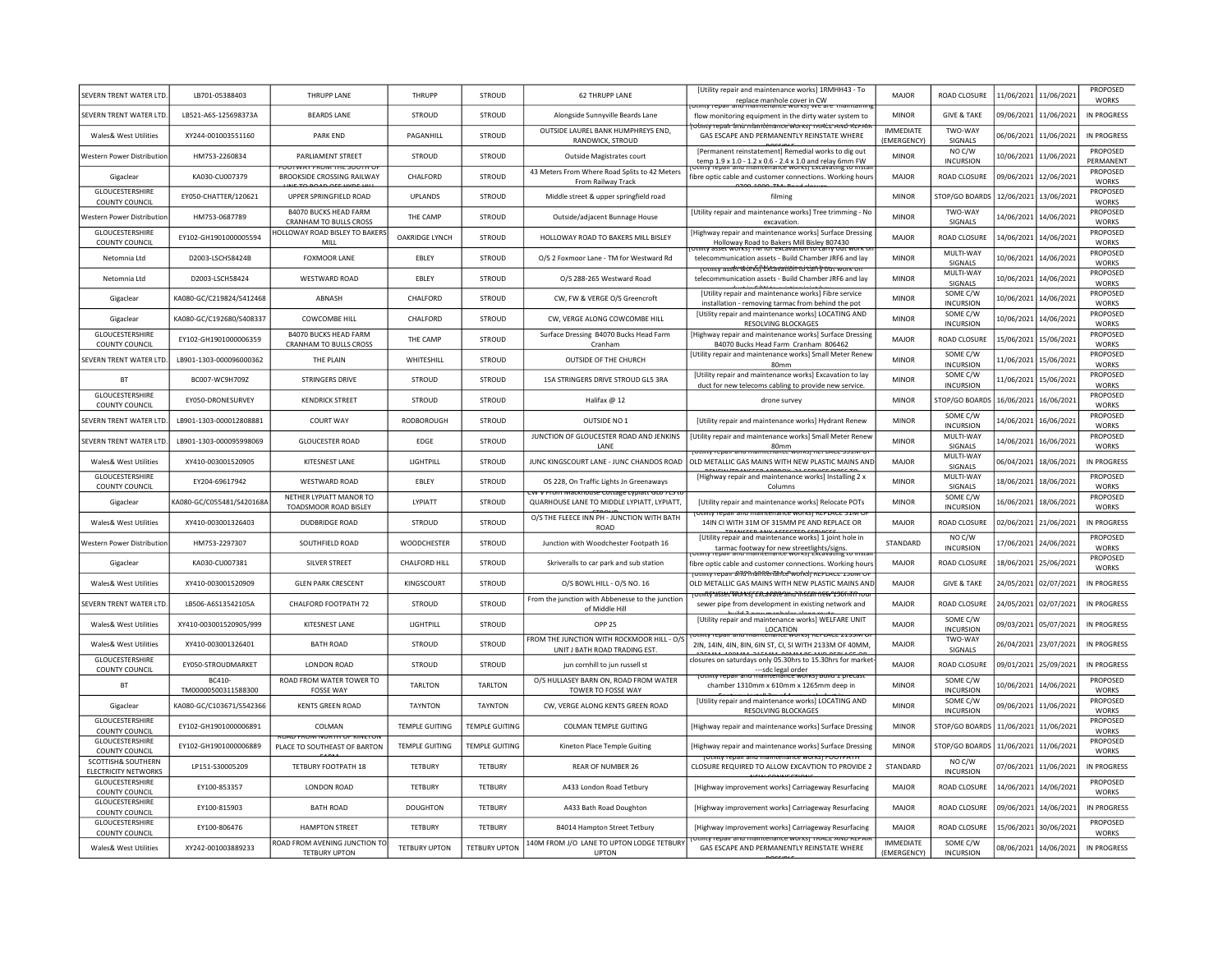| <b>GLOUCESTERSHIRE</b><br>COUNTY COUNCIL | FY100-851411A                       | <b>GLOUCESTER ROAD</b>                                            | <b>TFWKFSBURY</b>                      | <b>TFWKFSBURY</b>          | A38 Gloucester Road, Tewkesbury                                                             | [Highway improvement works] Carriageway Resurfacing                                                                         | MAIOR                        | ROAD CLOSURE                            |            | 03/06/2021 10/06/2021 | IN PROGRESS                     |
|------------------------------------------|-------------------------------------|-------------------------------------------------------------------|----------------------------------------|----------------------------|---------------------------------------------------------------------------------------------|-----------------------------------------------------------------------------------------------------------------------------|------------------------------|-----------------------------------------|------------|-----------------------|---------------------------------|
| GLOUCESTERSHIRE<br>COUNTY COUNCIL        | EY100-851411B                       | <b>GLOUCESTER ROAD</b>                                            | TEWKESBURY                             | TEWKESBURY                 | 3/382 Gloucester Road, Tewkesbury                                                           | [Highway improvement works] Carriageway Resurfacing                                                                         | MAJOR                        | <b>ROAD CLOSURE</b>                     |            | 03/06/2021 10/06/2021 | IN PROGRESS                     |
| GLOUCESTERSHIRE<br><b>COUNTY COUNCIL</b> | EY100-851411                        | <b>TEWKESBURY BYPASS</b>                                          | TEWKESBURY                             | TEWKESBURY                 | A38 Tewkesbury Bypass, Tewkesbury                                                           | [Highway improvement works] Carriageway Resurfacing                                                                         | MAJOR                        | <b>ROAD CLOSURE</b>                     | 03/06/2021 | 10/06/2021            | <b>IN PROGRESS</b>              |
| <b>GLOUCESTERSHIRE</b><br>COUNTY COUNCIL | EY102-GH1901000006887               | HILL END ROAD                                                     | <b>TWYNING</b>                         | TEWKESBURY                 | HILL END ROAD TYWNINIG                                                                      | [Highway repair and maintenance works] SURFACE<br>DRESSING                                                                  | <b>MINOR</b>                 | STOP/GO BOARDS                          | 11/06/2021 | 11/06/2021            | PROPOSED<br><b>WORKS</b>        |
| <b>BT</b>                                | <b>BC410</b><br>TM00000500311399800 | <b>NUT ORCHARD</b>                                                | <b>TWYNING</b>                         | TEWKESBURY                 | SS1EEL61, JNC WITH PAXHILL LANE TO O/S<br>HAZELMERE, NUT ORCHARD                            | <b>JULIIILY I CHAIL AIRE</b><br>Customer out of service - Install 15m of 1 way poly duct in                                 | <b>IMMEDIATE</b><br>(URGENT) | <b>ROAD CLOSURE</b>                     |            | 09/06/2021 11/06/2021 | <b>IN PROGRESS</b>              |
| Gigaclear                                | KA080-GC/C202015/S449304            | <b>WALTON CARDIFF RESTRICTED</b><br>BYWAY 10                      | TEWKESBURY                             | TEWKESBURY                 | CW, VERGE ALONG WALTON CARDIFF RESTRICTED<br>BYWAY 10                                       | [Utility repair and maintenance works] LOCATING AND<br>RESOLVING BLOCKAGES                                                  | <b>MINOR</b>                 | SOME C/W<br><b>INCURSION</b>            |            | 09/06/2021 11/06/2021 | PROPOSED<br><b>WORKS</b>        |
| <b>GLOUCESTERSHIRE</b><br>COUNTY COUNCIL | FY020-LURSB462750                   | <b>GLOUCESTER ROAD</b>                                            | TFWKFSBURY                             | <b>TFWKFSBURY</b>          | Odessa Inn Junction of Hoo Lane                                                             | signals works replacement from RTC                                                                                          | <b>MINOR</b>                 | MUITI-WAY<br>SIGNALS                    |            | 13/06/2021 13/06/2021 | PROPOSED<br><b>WORKS</b>        |
| Gigaclear                                | KA030-CU008301                      | 500514 SNOWSHILL TO STANTON                                       | <b>STANTON</b>                         | TEWKESBURY                 | outside astwood house to Y junction of<br>sheepscombe house                                 | <b>IUtility repair and maintenance works) Instalation of Fibre</b><br>Optic Ducting and Chambers TM: Long delays            | <b>MINOR</b>                 | <b>GIVE &amp; TAKE</b>                  |            | 11/06/2021 14/06/2021 | PROPOSED<br><b>WORKS</b>        |
| SEVERN TRENT WATER LTD                   | LB701-2302-000012745226             | <b>ASHCHURCH ROAD</b>                                             | TEWKESBURY                             | TFWKFSBURY                 | OCATED ON ASHCHURCH ROAD AT THE JUNCTION<br>OF NEWTOWN LANE IN C/W                          | it <del>v repair and maintenance works</del> i<br>REPLACEMENT OF DEFECTIVE MANHOLE FRAME AND                                | <b>MINOR</b>                 | TWO-WAY<br>SIGNALS                      |            | 14/06/2021 14/06/2021 | <b>PROPOSED</b><br><b>WORKS</b> |
| Gigaclear                                | KA080-GC/C182429/S169903            | 400693 VILLAGE ROAD THROUGH<br><b>BUCKLAND</b>                    | <b>BUCKLAND</b>                        | <b>TEWKESBURY</b>          | CW & VEGRE from O/S Bank House to Notre Val                                                 | [Utility repair and maintenance works] Splitting pot to<br>create new pot for additional property                           | <b>MINOR</b>                 | SOME C/W<br><b>INCURSION</b>            |            | 11/06/2021 15/06/2021 | PROPOSED<br><b>WORKS</b>        |
| SEVERN TRENT WATER LTD                   | LB906-0000-0000800002242            | SIGMA CLOSE                                                       | TEWKESBURY                             | TEWKESBURY                 | UN FUUTWAT KOS TOE CITROEN GARAGE<br>SHANNON WAY, DIG TAKING PLACE ON SIGMA                 | enance works<br>meter in boundary box at depth of under 1.5 meters by                                                       | <b>MINOR</b>                 | SOME C/W                                |            | 15/06/2021 15/06/2021 | PROPOSED                        |
| SEVERN TRENT WATER LTD                   | LB922-5201-000006559182             | HILL END ROAD                                                     | <b>BUSINESS PARK</b><br><b>TWYNING</b> | TEWKESBURY                 | BETWEEN UPLANDS & HILL TOP                                                                  | service connection in Threw Cream water to<br>Lay 1 x service pipe from 4'ci main located in nearside                       | <b>MAJOR</b>                 | <b>INCURSION</b><br><b>ROAD CLOSURE</b> |            | 14/06/2021 16/06/2021 | <b>WORKS</b><br>PROPOSED        |
| SEVERN TRENT WATER LTD.                  | LB922-5201-000006574481             | HILL END ROAD                                                     | <b>TWYNING</b>                         | TFWKFSBURY                 | <b>OUTSIDE THE THATCH</b>                                                                   | [New service connection] * new water connection '                                                                           | STANDARD                     | SOME C/W                                |            |                       | <b>WORKS</b><br>PROPOSED        |
|                                          |                                     |                                                                   |                                        |                            |                                                                                             | CARRIAGEWAY TYPE 4 (UP TO 0.5 MSA)<br>[Utility repair and maintenance works] RELOCATING POT                                 |                              | <b>INCURSION</b><br>SOME C/W            |            | 15/06/2021 21/06/2021 | <b>WORKS</b><br>PROPOSED        |
| Gigaclear                                | KA080-GC/S971916                    | MYTHE ROAD                                                        | TEWKESBURY                             | TEWKESBURY                 | CW V FROM MYTHE END TO MYTHE CLOSE                                                          | TO CUSTOMER BOUNDARY                                                                                                        | <b>MINOR</b>                 | <b>INCURSION</b>                        |            | 18/06/2021 22/06/2021 | <b>WORKS</b>                    |
| Airband Community<br>Internet Ltd        | A8001-G9/0008SH                     | A435 OXENTON TURNING TO<br><b>GOTHERINGTON FIELDS</b>             | <b>GOTHERINGTON</b>                    | TEWKESBURY                 | 395302, 229625 TO 395248, 230399                                                            | existing duct network, desilt and dig down to repair<br><u>rotility repair and maintenance worksi capiline tiiroue</u>      | STANDARD                     | MULTI-WAY<br>SIGNALS                    |            | 10/06/2021 23/06/2021 | PROPOSED<br><b>WORKS</b>        |
| <b>Airband Community</b><br>Internet Ltd | A8001-G9/0009SH                     | CHELTENHAM BOROUGH                                                | <b>BISHOPS CLEEVE</b>                  | TEWKESBURY                 | 395356, 229268 TO 395302, 229625                                                            | existing duct network, desilt and dig down to repair                                                                        | STANDARD                     | MULTI-WAY<br>SIGNALS                    |            | 10/06/2021 23/06/2021 | PROPOSED<br><b>WORKS</b>        |
| <b>Airband Community</b><br>Internet Ltd | A8001-G9/0007SH                     | A435 B4079 JUNCTION TO<br><b>OXENTON TURNING</b>                  | OXENTON                                | TEWKESBURY                 | 395168, 231262 TO 395248, 230399                                                            | <del>rounty repair and mailtlenlance worksj cabiing tinougi</del><br>existing duct network, desilt and dig down to repair   | STANDARD                     | MULTI-WAY<br>SIGNALS                    |            | 10/06/2021 23/06/2021 | PROPOSED<br><b>WORKS</b>        |
| GLOUCESTERSHIRE                          | EY099-L-MAIN-00011547               | B4077 FRAMPTON COURT TO                                           | <b>TODDINGTON</b>                      | TEWKESBURY                 | outside 49. Between Russet Close and Bramley                                                | ATC Speed count traffic survey                                                                                              | <b>HIGHWAYS ACT</b>          | NO C/W                                  | 17/06/2021 | 25/06/2021            | PROPOSED                        |
| COUNTY COUNCIL<br>SEVERN TRENT WATER LTD | LB525-A6S-12021006A                 | PHEASANT INN<br>QUEENS ROAD                                       | TEWKESBURY                             | TEWKESBURY                 | Close junctions<br>mg in the carriagewa<br>junction of Wenlock Road and Link Road to o/s 12 | [Utility asset works] Laying 100m of new sewage pumping                                                                     | PERMITS<br><b>STANDARD</b>   | <b>INCURSION</b><br>ROAD CLOSURE        |            | 14/06/2021 07/07/2021 | <b>WORKS</b><br><b>PROPOSED</b> |
| SEVERN TRENT WATER LTD                   | LB525-A6S-12021005A                 | <b>WENLOCK ROAD</b>                                               | TEWKESBURY                             | TEWKESBURY                 | we are working in the carriageway from th                                                   | main in open cut in the verge and highway<br>[Utility asset works] Laying 45m of new sewage pumping                         | MAJOR                        | <b>ROAD CLOSURE</b>                     |            | 14/06/2021 07/07/2021 | <b>WORKS</b><br><b>PROPOSED</b> |
|                                          |                                     |                                                                   |                                        |                            | junction of Queens Road and Link Road to the                                                | main in open cut in the highway.<br>Entry asset works partiers in place to protect                                          |                              | NO C/W                                  |            |                       | <b>WORKS</b>                    |
| SEVERN TRENT WATER LTD                   | LB529-A6W-12464-02-A                | <b>FLOUR MILLS</b>                                                | TEWKESBURY                             | TFWKFSBURY                 | On the bridge named 'Flour Mills'                                                           | (from lorries delivering to the STW site) that line either side<br>วเทเพาะpan and malmentalle works; Excavation to mstar    | MAJOR                        | <b>INCURSION</b>                        | 06/04/2021 | 30/11/2021            | IN PROGRESS                     |
| Gigaclear                                | KA170-OCU-WRCHW/013A-02             | <b>COLEFORD ROAD</b>                                              | TIDENHAM                               | TIDENHAM                   | WORKS FROM NETHERHOPE LANE TO ROCKWOOD                                                      | fibre optic cable in surface location listed Approx 500M of                                                                 | STANDARD                     | <b>GIVE &amp; TAKE</b>                  | 30/04/2021 | 30/06/2021            | <b>IN PROGRESS</b>              |
| Gigaclear                                | KA170-OCU-WRCHW/005B                | ROAD FROM A48 TO CROSS HILL                                       | TIDENHAM                               | TIDENHAM                   | Works from track toward church cottage to jnc of<br>Netherhope lane                         | Excavation to install fibre optic cable in surface location<br>listed Approx 570M of works to be carried out                | MAJOR                        | <b>ROAD CLOSURE</b>                     | 05/02/2021 | 06/07/2021            | IN PROGRESS                     |
| <b>DCWW</b>                              | PE137-95550670                      | THE MARTINS                                                       | TUTSHILL                               | <b>TUTSHILL</b>            | 19 THE MARTINS, TUTSHILL, GLOUCESTERSHIRE                                                   | [Utility asset works] Hsehold Mtr                                                                                           | <b>MINOR</b>                 | SOME C/W<br><b>INCURSION</b>            | 10/06/2021 | 14/06/2021            | PROPOSED<br><b>WORKS</b>        |
| <b>DCWW</b>                              | PE137-95562168                      | THE MYRTLES                                                       | TUTSHILL                               | <b>TUTSHILL</b>            | 4 THE MYRTLES, TUTSHILL, GLOUCESTERSHIRE                                                    | [Utility asset works] Hsehold Mtr                                                                                           | <b>MINOR</b>                 | SOME C/W<br><b>INCURSION</b>            | 10/06/2021 | 14/06/2021            | PROPOSED<br><b>WORKS</b>        |
| <b>DCWW</b>                              | PF137-95457289                      | CASTI FFORD HILL                                                  | <b>TUTSHILL</b>                        | <b>TUTSHILL</b>            | CASTLE LODGE, CASTLEFORD HILL, TUTSHILL,<br>GLOUCESTERSHIRE                                 | [Utility asset works] Renew Washout Hydrant                                                                                 | <b>MINOR</b>                 | <b>GIVE &amp; TAKE</b>                  |            | 14/06/2021 16/06/2021 | PROPOSED<br><b>WORKS</b>        |
| <b>GLOUCESTERSHIRE</b><br>COUNTY COUNCIL | FY101-WCTIS6                        | A40 GOLDEN VALLEY WESTBOUND<br>ARLE COURT TO SLIP ROAD OFF        | CHFITENHAM                             | <b>UNSPECIFIED</b>         | A40 Golden Valley (Westbound Exit)                                                          | [Highway improvement works] Arle Court Improvements                                                                         | MAIOR                        | LANE CLOSURE                            |            | 01/07/2020 31/08/2021 | <b>IN PROGRESS</b>              |
| GLOUCESTERSHIRE<br>COUNTY COUNCIL        | EY101-WCTIS8                        | A40 GOLDEN VALLEY WESTBOUND<br>ARLE COURT TO SLIP ROAD OFF        | CHELTENHAM                             | UNSPECIFIED                | A40 Golden Valley (Eastbound Exit)                                                          | [Highway improvement works] Arle Court Improvements                                                                         | MAJOR                        | LANE CLOSURE                            | 01/07/2020 | 31/08/2021            | <b>IN PROGRESS</b>              |
| <b>GLOUCESTERSHIRE</b><br>COUNTY COUNCIL | EY101-WCTIS1                        | <b>UULULIY VALLET LAJTDUUIY</b><br>SLIP ROAD TO ARLE COURT        | CHELTENHAM                             | UNSPECIFIED                | A40 Golden Valley                                                                           | [Highway improvement works] A40 EB Widening - M5 J11<br>to Arle Court                                                       | MAJOR                        | <b>LANE CLOSURE</b>                     | 01/07/2020 | 31/08/2021            | IN PROGRESS                     |
| <b>GLOUCESTERSHIRE</b><br>COUNTY COUNCIL | EY101-WCTIS5                        | <del>40 GOLDEN VARLEPLAS roOON</del> t<br>SLIP ROAD TO ARLE COURT | CHELTENHAM                             | UNSPECIFIED                | A40 Golden Valley (East bound approach)                                                     | [Highway improvement works] Arle Court Improvements                                                                         | <b>MAJOR</b>                 | LANE CLOSURE                            | 01/07/2020 | 31/08/2021            | <b>IN PROGRESS</b>              |
| GLOUCESTERSHIRE<br>COUNTY COUNCIL        | FY101-WCTIS7                        | <del>u Guldên VALLEYLASTBUUNI</del><br>SLIP ROAD TO ARLE COURT    | CHELTENHAM                             | UNSPECIFIED                | A40 Golden Valley (Westbound approach)                                                      | [Highway improvement works] Arle Court Improvements                                                                         | <b>MAJOR</b>                 | LANE CLOSURE                            |            | 01/07/2020 31/08/2021 | IN PROGRESS                     |
| SEVERN TRENT WATER LTD                   | LB901-1303-000060394668             | <b>TEWKESBURY ROAD</b>                                            | UPLEADON                               | UPLEADON                   | OUTSIDE CAREWALLS COTTAGE                                                                   | <b>TOthity repair and maintenance works</b> [ " CARRIAGEWA<br>TYPE 4 (UP TO 0.5 MSA) * HV Short Comm Pipe Repair            | <b>IMMEDIATE</b><br>(URGENT) | <b>GIVE &amp; TAKE</b>                  | 08/06/2021 | 10/06/2021            | <b>IN PROGRESS</b>              |
| <b>BT</b>                                | BC007-WC9CN88Y                      | SPARROWS WAY                                                      | <b>UPPER RISSINGTON</b>                | UPPER<br><b>RISSINGTON</b> | o/s 5 Sparrows Way, Upper Rissington,<br>Cheltenham, Gloucestershire GL54 2QF               | <u>rotility repair and maintenance worksj excavation i</u><br>footway to repair/replace faulty telecoms cable affecting     | <b>MINOR</b>                 | NO C/W<br><b>INCURSION</b>              |            | 08/06/2021 10/06/2021 | PROPOSED<br><b>WORKS</b>        |
| <b>BT</b>                                | BC007-WC9CMV5V                      | MITCHELL WAY                                                      | <b>UPPER RISSINGTON</b>                | UPPER<br><b>RISSINGTON</b> | o/s 39 Mitchell Way, Upper Rissington,                                                      | ruthay regan <del>'any fila</del> inieharfoe workSCExt 394488C<br>footway to repair/replace faulty telecoms cable affecting | <b>MINOR</b>                 | NO C/W                                  |            | 09/06/2021 11/06/2021 | PROPOSED<br><b>WORKS</b>        |
| <b>Albion Water</b>                      | UZ001-41376381                      | <b>HAWKER SQUARE</b>                                              | <b>UPPER RISSINGTON</b>                | UPPER                      | Cheltenham, Gloucestershire GL54 2QD<br>Outside 33 in footway                               | [Utility repair and maintenance works] Repair leaking stop                                                                  | <b>MINOR</b>                 | <b>INCURSION</b><br>NO C/W              | 14/06/2021 | 15/06/2021            | PROPOSED                        |
| Albion Water                             | UZ001-79949383                      | SOPWITH ROAD                                                      | <b>UPPER RISSINGTON</b>                | <b>RISSINGTON</b><br>UPPER | Side of 19 Sopwith Road                                                                     | tap<br>[Utility repair and maintenance works] Repair leaking stop                                                           | <b>MINOR</b>                 | <b>INCURSION</b><br>NO C/W              |            | 14/06/2021 15/06/2021 | <b>WORKS</b><br>PROPOSED        |
|                                          |                                     |                                                                   |                                        | <b>RISSINGTON</b><br>UPPER |                                                                                             | tap<br>[Utility repair and maintenance works] Repair leaking stop                                                           |                              | <b>INCURSION</b><br>NO C/W              |            |                       | <b>WORKS</b><br>PROPOSED        |
| Albion Water                             | UZ001-25387205                      | SOPWITH ROAD                                                      | <b>UPPER RISSINGTON</b>                | <b>RISSINGTON</b><br>UPPER | Outside 33 in footway                                                                       | tap                                                                                                                         | <b>MINOR</b>                 | <b>INCURSION</b>                        |            | 14/06/2021 15/06/2021 | <b>WORKS</b><br>PROPOSED        |
| <b>Albion Water</b>                      | 117001-45800578                     | <b>BLERIOT ROAD</b>                                               | <b>UPPER RISSINGTON</b>                | <b>RISSINGTON</b>          | Stop tap leak on verge opposite number 2 Bleriot<br>Road (adj number 11)                    | Utility repair and maintenance works] Repair leaking stop<br>tap                                                            | <b>MINOR</b>                 | NO C/W<br><b>INCURSION</b>              |            | 14/06/2021 15/06/2021 | <b>WORKS</b>                    |